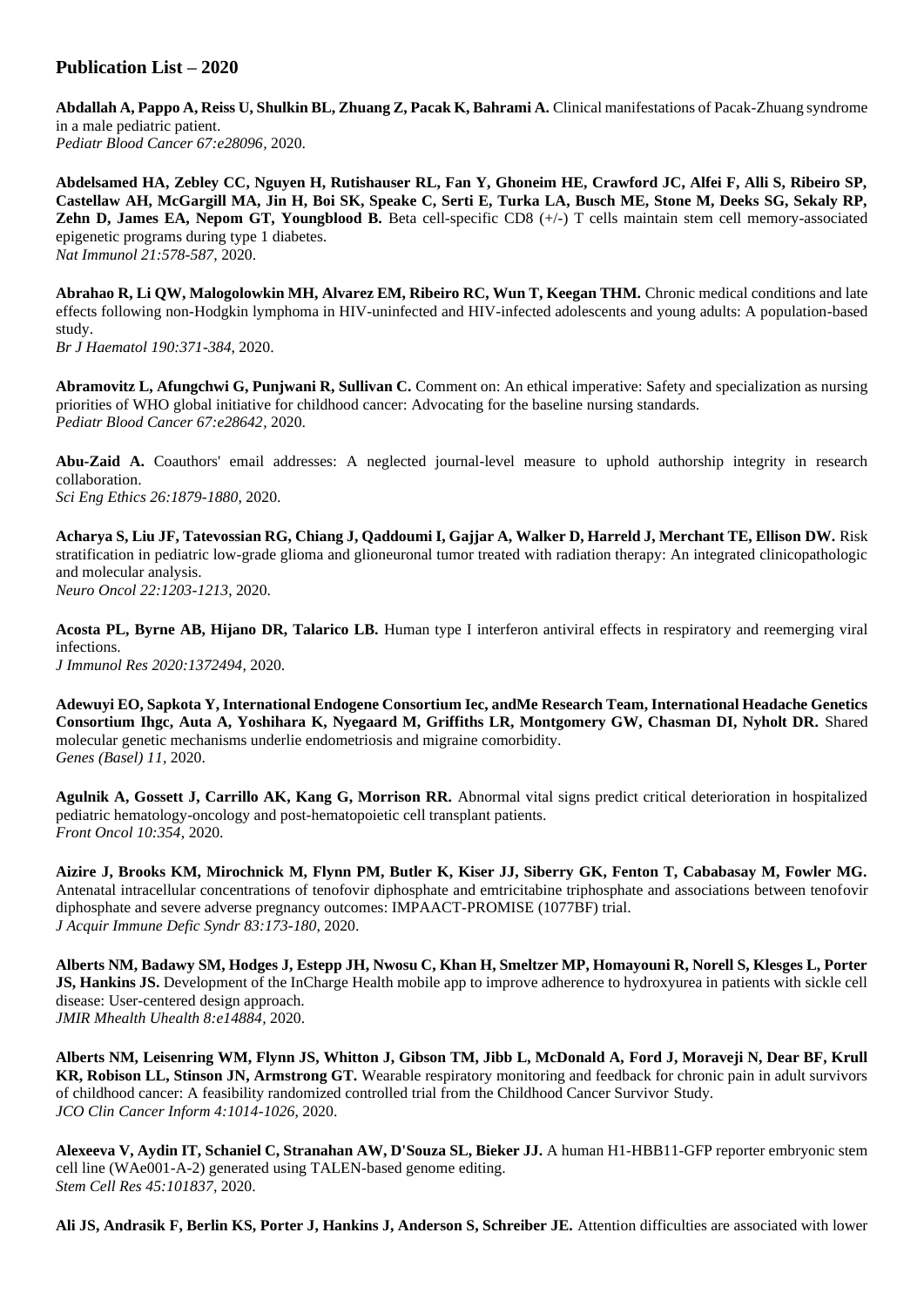engagement in adult care amongst youth with sickle cell disease. *Br J Haematol 189:e27-e30*, 2020.

**Alinejad M, Pourmoghaddas A, Amouheidari A, Shokrani P.** Improvement of metallic artifacts in computed tomography in the absence of artifact reduction algorithms for spinal treatment planning applications. *J Cancer Res Ther 16:878-883*, 2020.

**Allen JM, Niel K, Guo A, Su Y, Zhang H, Anghelescu DL.** Psychosocial factors and psychological interventions: Implications for chronic post-surgical pain in pediatric patients with osteosarcoma. *J Clin Psychol Med Settings,* 2020.

**Al-Samkari H, van Beers EJ, Morton DH, Barcellini W, Eber SW, Glader B, Yaish HM, Chonat S, Kuo KHM, Kollmar N, Despotovic JM, Pospisilova D, Knoll CM, Kwiatkowski JL, Pastore YD, Thompson AA, Wlodarski MW, Ravindranath Y, Rothman JA, Wang H, Holzhauer S, Breakey VR, Verhovsek MM, Kunz J, Sheth S, Sharma M, Rose MJ, Bradeen HA, McNaull MN, Addonizio K, Al-Sayegh H, London WB, Grace RF.** Characterization of the severe phenotype of pyruvate kinase deficiency.

*Am J Hematol 95:e281-e285,* 2020.

**Alschuler KN, Whibley D, Alberts NM, Kaylor M, Kratz AL.** The physical and psychological experience of rowing the North Atlantic solo and unassisted. *Wilderness Environ Med 31:144-150*, 2020.

**Amin HM, Morani AC, Daw NC, Lamhamedi-Cherradi SE, Subbiah V, Menegaz BA, Vishwamitra D, Eskandari G, George B, Benjamin RS, Patel S, Song J, Lazar AJ, Wang WL, Kurzrock R, Pappo A, Anderson PM, Schwartz GK, Araujo D, Cuglievan B, Ratan R, McCall D, Mohiuddin S, Livingston JA, Molina ER, Naing A, Ludwig JA.** IGF-1R/mTOR Targeted Therapy for Ewing Sarcoma: A Meta-Analysis of Five IGF-1R-Related Trials Matched to Proteomic and Radiologic Predictive Biomarkers.

*Cancers (Basel) 12:1768,* 2020.

**Anderson L, Caniza M.** COVID-19 and preventative medicine for HIV infected children. *Clin Infect Dis,* 2020.

**Andrews K, Hamers AAJ, Sun X, Neale G, Verbist K, Tedrick P, Nichols KE, Pereira S, Geraghty DE, Pillai AB.** Expansion and CD2/CD3/CD28 stimulation enhance Th2 cytokine secretion of human invariant NKT cells with retained anti-tumor cytotoxicity.

*Cytotherapy 22:276-290*, 2020.

**Angelidou K, Fowler MG, Flynn P, Coletti A, McCarthy K, Browning R, McIntyre J, Brummel SS, Shapiro DE, Tierney C.**  Enrollment and transition challenges in the International Maternal Pediatric and Adolescent AIDS Clinical Trials (IMPAACT) network's PROMISE trial for resource-limited regions. *Clin Trials 17:437-447*, 2020.

**Anghelescu DL, Tesney JM, Jeha S, Wright BB, Trujillo L, Sandlund JT, Pauley J, Cheng C, Pei D, Pui CH.** Prospective randomized trial of interventions for vincristine-related neuropathic pain. *Pediatr Blood Cancer 67:e28539,* 2020.

**Annu K, Cline C, Yasuda K, Ganguly S, Pesch A, Cooper B, Janke L, Payton M, Mukherjee K, Surman SL, Hurwitz JL, Schuetz EG.** Role of vitamins A and D in BCR-ABL Arf(-/-) acute lymphoblastic leukemia. *Sci Rep 10:2359,* 2020.

**Aplenc R, Meshinchi S, Sung L, Alonzo T, Choi J, Fisher B, Gerbing R, Hirsch B, Horton T, Khawash S, Levine J, Loken M, Brodersen L, Pollard J, Raimondi S, Kolb EA, Gamis A.** Bortezomib with standard chemotherapy for children with acute myeloid leukemia does not improve treatment outcomes: A report from the Children's Oncology Group. *Haematologica 105:1879-1886*, 2020.

**Arias AV, Garza M, Murthy S, Cardenas A, Diaz F, Montalvo E, Nielsen KR, Kortz T, Sharara-Chami R, Friedrich P, McArthur J, Agulnik A.** Quality and capacity indicators for hospitalized pediatric oncology patients with critical illness: A modified Delphi consensus. *Cancer Med 9:6984-6995*, 2020.

**Assadi A, Alzubaidi A, Lesmana H, Brennan RC, Saad A, Ortiz-Hernández V, Gleason JM.** Pure bladder malignant rhabdoid tumor successfully treated with partial cystectomy, radiation, and chemotherapy: A case report and review of the literature. *J Pediatr Hematol Oncol,* 2020.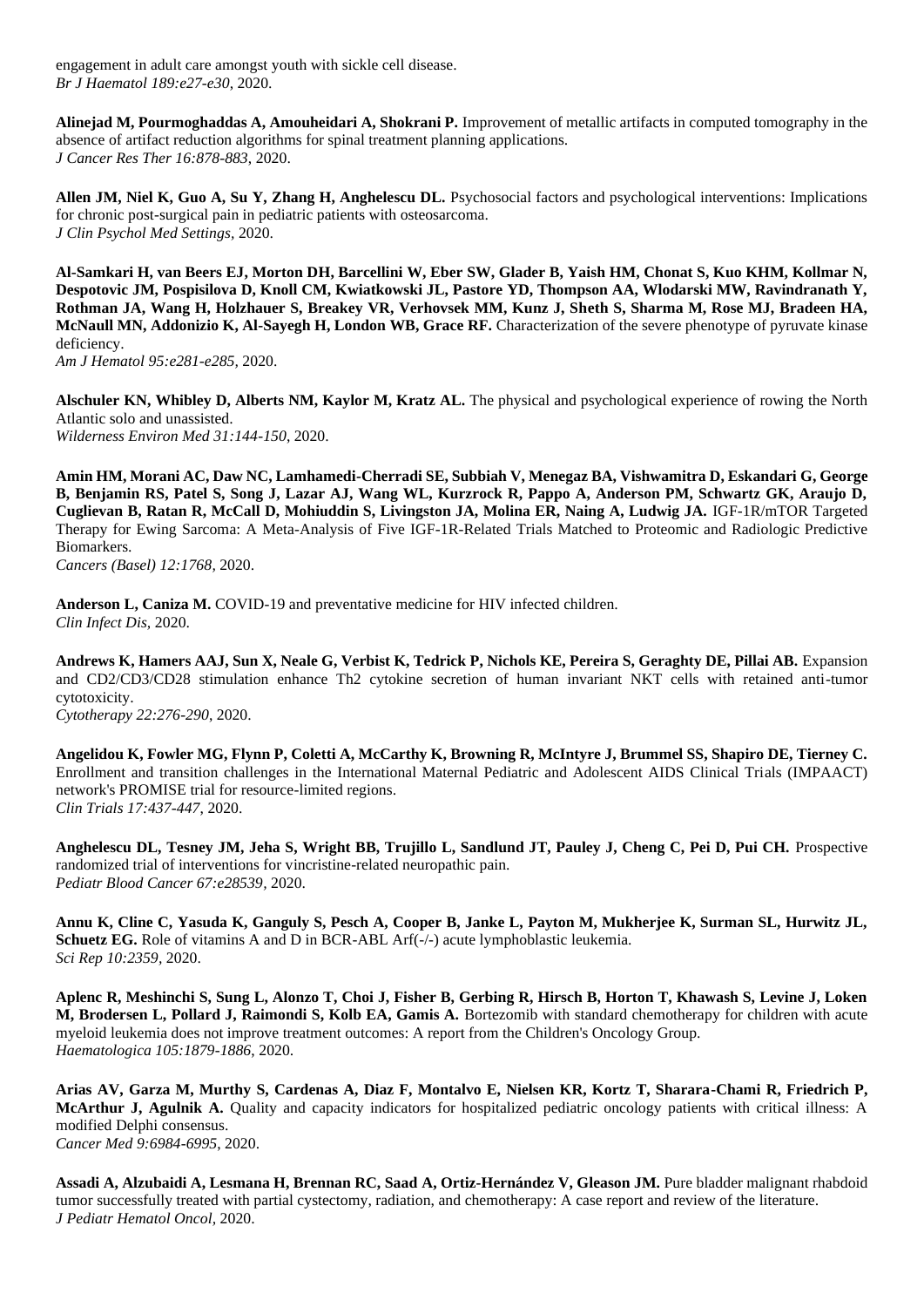**Assmus LM, Guan J, Wu T, Farenc C, Sng XYX, Zareie P, Nguyen A, Nguyen AT, Tscharke DC, Thomas PG, Rossjohn J, Gras S, Croft NP, Purcell AW, La Gruta NL.** Overlapping peptides elicit distinct CD8(+) T cell responses following influenza A virus infection.

*J Immunol 205:1731-1742*, 2020.

**Atun R, Bhakta N, Denburg A, Frazier AL, Friedrich P, Gupta S, Lam CG, Ward ZJ, Yeh JM, Allemani C, Coleman MP, Di Carlo V, Loucaides E, Fitchett E, Girardi F, Horton SE, Bray F, Steliarova-Foucher E, Sullivan R, Aitken JF, Banavali S, Binagwaho A, Alcasabas P, Antillon F, Arora RS, Barr RD, Bouffet E, Challinor J, Fuentes-Alabi S, Gross T, Hagander L, Hoffman RI, Herrera C, Kutluk T, Marcus KJ, Moreira C, Pritchard-Jones K, Ramirez O, Renner L, Robison LL, Shalkow J, Sung L, Yeoh A, Rodriguez-Galindo C.** Sustainable care for children with cancer: a Lancet Oncology Commission. *Lancet Oncol 21:e185-e224*, 2020.

**Autry RJ, Paugh SW, Carter R, Shi L, Liu J, Ferguson DC, Lau CE, Bonten EJ, Yang W, McCorkle JR, Beard JA, Panetta JC, Diedrich JD, Crews KR, Pei D, Coke CJ, Natarajan S, Khatamian A, Karol SE, Lopez-Lopez E, Diouf B, Smith C, Gocho Y, Hagiwara K, Roberts KG, Pounds S, Kornblau SM, Stock W, Paietta EM, Litzow MR, Inaba H, Mullighan CG, Jeha S, Pui CH, Cheng C, Savic D, Yu J, Gawad C, Relling MV, Yang JJ, Evans WE.** Integrative genomic analyses reveal mechanisms of glucocorticoid resistance in acute lymphoblastic leukemia. *Nat Cancer 1:329-344*, 2020.

Ayers K, Klosky J, Li Z, Van Kirk Villalobos A. Evaluation of the St. Jude Cancer Education for Children Program on cancer risk awareness, attitudes, and behavioral intentions among fourth-grade science students: Comparisons between racially identifiable/high-poverty schools and racially diverse/affluent schools. *J Cancer Educ 35:380-387*, 2020.

Ayers KA, Wade-Jaimes K, Wang L, Pennella RA, Pounds SB. The St. Jude STEM Clubs: An afterschool STEM club for upper elementary school students in Memphis, TN. *J STEM Outreach 3:10.15695/jstem/v3i1.13,* 2020.

**Baccarani M, Iacobucci I, Chiaretti S, Foa' R, Balasubramanian P, Paietta E, Foroni L, Jeromin S, Izzo B, Spinelli O, Varma N, Menif S, Terragna C, Seth T, Bidet A, Coriu D, Lunghi F, Mayer J, Scappini B, Langabeer S, Maier J, Burt E, Candoni A, Albano F, Luppi M, Zupan I, Lion T, Zadro R, di Raimondo F, Popak B, Rege-Cambrin G, Annunziata M, Ayala A, Salinas-Viedma V, Ines Prado A, Milner B, Galimberti S, Janssen J, Polli V, Comba L, Borsellino B, Annibali O, Crugnola M, Passamonti F.** In Ph+BCR-ABL1(P210+) acute lymphoblastic leukemia the e13a2 (B2A2) transcript is prevalent. *Leukemia 34:929-931*, 2020.

**Bai B, Wang X, Li Y, Chen PC, Yu K, Dey KK, Yarbro JM, Han X, Lutz BM, Rao S, Jiao Y, Sifford JM, Han J, Wang M, Tan H, Shaw TI, Cho JH, Zhou S, Wang H, Niu M, Mancieri A, Messler KA, Sun X, Wu Z, Pagala V, High AA, Bi W, Zhang H, Chi H, Haroutunian V, Zhang B, Beach TG, Yu G, Peng J.** Deep multilayer brain proteomics identifies molecular networks in Alzheimer's disease progression.

*Neuron 105:975-991.e7*, 2020.

**Balasubramaniam S, Vijayan S, Goldman LV, May XA, Dodson K, Adhikari S, Rivas F, Watkins DL, Stoddard SV.** Design and synthesis of diazine-based panobinostat analogues for HDAC8 inhibition. *Beilstein J Org Chem 16:628-637*, 2020.

**Ballas LK, Metzger ML, Milgrom SA, Advani R, Bakst RL, Dabaja BS, Flowers CR, Ha CS, Hoppe BS, Mansur DB, Pinnix CC, Plastaras JP, Roberts KB, Smith SM, Terezakis SA, Constine LS.** Nodular lymphocyte predominant Hodgkin lymphoma: Executive summary of the American Radium Society appropriate use criteria. *Leuk Lymphoma 62:1057-1065*, 2020.

**Bami S, Vagrecha A, Soberman D, Badawi M, Cannone D, Lipton JM, Cron RQ, Levy CF.** The use of anakinra in the treatment of secondary hemophagocytic lymphohistiocytosis. *Pediatr Blood Cancer 67:e28581,* 2020.

**Banerjee SC, Pottenger E, Petriccione M, Chou JF, Ford JS, Sklar CA, Robison LL, Kleinerman RA, Oeffinger KC, Francis JH, Abramson DH, Dunkel IJ, Friedman DN.** Impact of enucleation on adult retinoblastoma survivors' quality of life: A qualitative study of survivors' perspectives. *Palliat Support Care 18:322-331*, 2020.

**Banoth B, Tuladhar S, Karki R, Sharma BR, Briard B, Kesavardhana S, Burton A, Kanneganti TD. ZBP1 promotes fungi**induced inflammasome activation and pyroptosis, apoptosis, and necroptosis (PANoptosis). *J Biol Chem 295:18276-18283*, 2020.

**Barlow-Krelina E, Chen Y, Yasui Y, Till C, Gibson TM, Ness KK, Leisenring WM, Howell RM, Nathan PC, Oeffinger KC,**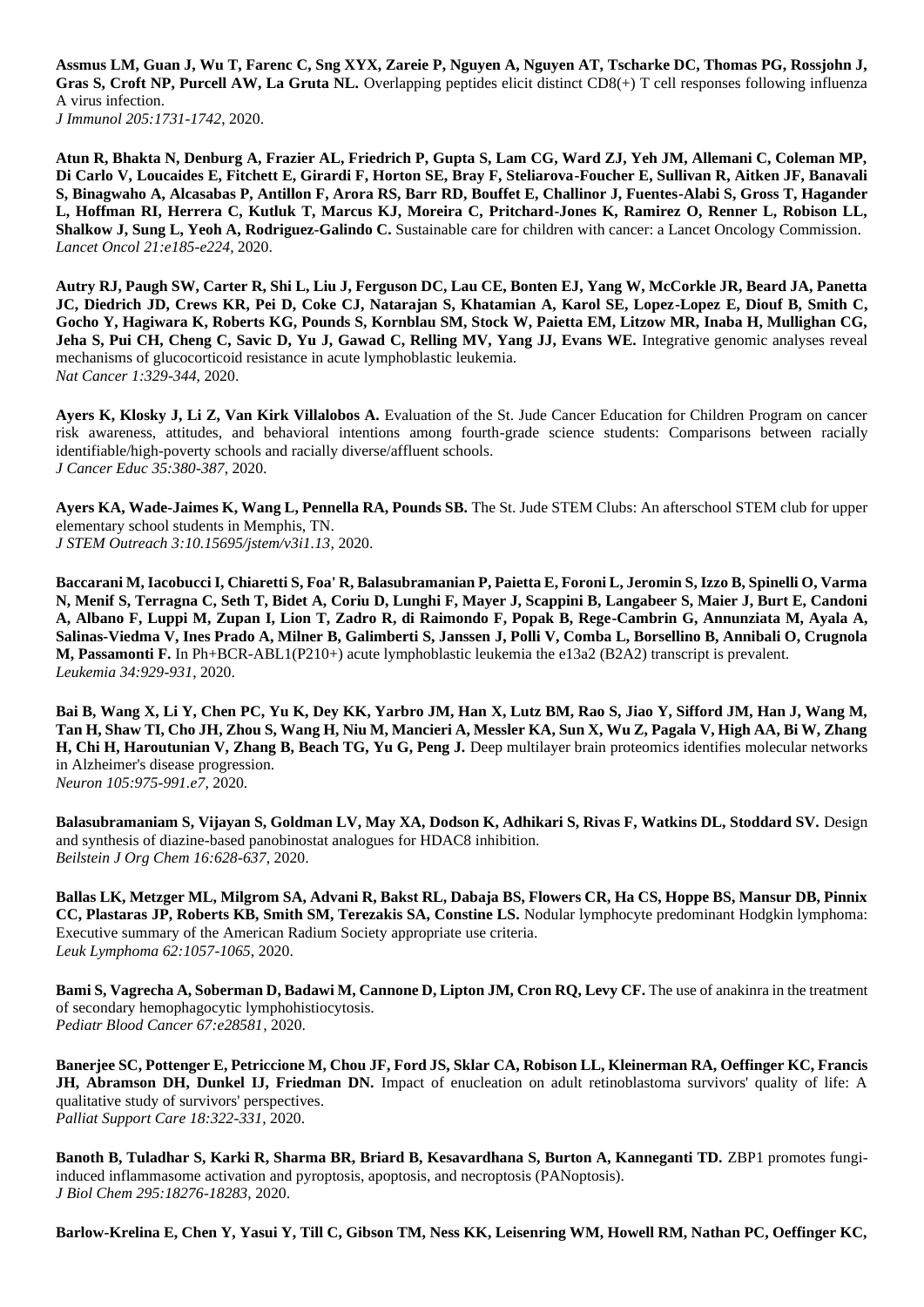**Robison LL, Armstrong GT, Krull KR, Edelstein K.** Consistent physical activity and future neurocognitive problems in adult survivors of childhood cancers: A report from the Childhood Cancer Survivor Study. *J Clin Oncol 38:2041-2052*, 2020.

**Barnard KN, Alford-Lawrence BK, Buchholz DW, Wasik BR, LaClair JR, Yu H, Honce R, Ruhl S, Pajic P, Daugherity EK, Chen X, Schultz-Cherry SL, Aguilar HC, Varki A, Parrish CR.** Modified sialic acids on mucus and erythrocytes inhibit influenza A virus hemagglutinin and neuraminidase functions. *J Virol 94:e01567-19,* 2020.

**Baroni LV, Sampor C, Gonzalez A, Lubieniecki F, Lamas G, Rugilo C, Bartels U, Heled A, Smith KS, Northcott PA, Bouffet E, Alderete D, Ramaswamy V.** Bridging the treatment gap in infant medulloblastoma: Molecularly informed outcomes of a globally feasible regimen. *Neuro Oncol 22:1873-1881*, 2020.

**Barr RG, Wilson SR, Lyshchik A, McCarville B, Darge K, Grant E, Robbin M, Wilmann JK, Chong WK, Fleischer A,**  Paltiel HJ. Contrast-enhanced ultrasound: State of the art in North America. *Ultrasound Q 36:206-217*, 2020.

**Barr RG, Wilson SR, Lyshchik A, McCarville B, Darge K, Grant E, Robbin M, Wilmann JK, Chong WK, Fleischer A, Paltiel HJ.** Contrast-enhanced ultrasound-state of the art in North America: Society of Radiologists in Ultrasound white paper. *Ultrasound Q 36:S1-S39*, 2020.

**Barrie ES, Overwater E, van Haelst MM, Motazacker MM, Truxal KV, Crist E, Mostafavi R, Pivnick EK, Choudhri AF, Narumanchi T, Castelluccio V, Walsh LE, Garganta C, Gastier-Foster JM.** Expanding the spectrum of CEP55-associated disease to viable phenotypes. *Am J Med Genet A 182:1201-1208*, 2020.

**Bass JK, Liu W, Banerjee P, Brinkman TM, Mulrooney DA, Gajjar A, Pappo AS, Merchant TE, Armstrong GT, Srivastava D, Robison LL, Hudson MM, Krull KR.** Association of hearing impairment with neurocognition in survivors of childhood cancer. *JAMA Oncol 6:1363-1371*, 2020.

**Basturk O, Weigelt B, Adsay V, Benhamida JK, Askan G, Wang L, Arcila ME, Zamboni G, Fukushima N, Gularte-Merida R, Da Cruz Paula A, Selenica P, Kumar R, Pareja F, Maher CA, Scholes J, Oda Y, Santini D, Doyle LA, Petersen I, Flucke U, Koelsche C, Reynolds SJ, Yavas A, Deimling AV, Reis-Filho JS, Klimstra DS.** Sclerosing epithelioid mesenchymal neoplasm of the pancreas - A proposed new entity. *Mod Pathol 33:456-467*, 2020.

Batlle C, Yang P, Coughlin M, Messing J, Pesarrodona M, Szulc E, Salvatella X, Kim HJ, Taylor JP, Ventura S. hnRNPDL phase separation is regulated by alternative splicing and disease-causing mutations accelerate its aggregation. *Cell Rep 30:1117-1128.e5*, 2020.

**Bauler M, Roberts JK, Wu CC, Fan B, Ferrara F, Yip BH, Diao S, Kim YI, Moore J, Zhou S, Wielgosz MM, Ryu B, Throm RE.** Production of lentiviral vectors using suspension cells grown in serum-free media. *Mol Ther Methods Clin Dev 17:58-68*, 2020.

**Baxter PA, Su JM, Onar-Thomas A, Billups CA, Li XN, Poussaint TY, Smith ER, Thompson PA, Adekunsle A, Ansell P,**  Giranda VL, Paulino AC, Kilburn L, Qaddoumi I, Broniscer A, Blaney SM, Dunkel IJ, Fouladi M. A phase I/II study of veliparib (ABT-888) with radiation and temozolomide in newly diagnosed Diffuse pontine glioma: A Pediatric Brain Tumor Consortium study. *Neuro Oncol 22:875-885*, 2020.

**Begemann M, Waszak SM, Robinson GW, Jager N, Sharma T, Knopp C, Kraft F, Moser O, Mynarek M, Guerrini-Rousseau L, Brugieres L, Varlet P, Pietsch T, Bowers DC, Chintagumpala M, Sahm F, Korbel JO, Rutkowski S, Eggermann T, Gajjar A, Northcott P, Elbracht M, Pfister SM, Kontny U, Kurth I.** Germline GPR161 mutations predispose to pediatric medulloblastoma.

*J Clin Oncol 38:43-50*, 2020.

**Bejjani A, Burt L, Washington C, Terao M, Housri S, Housri N.** Using a collaborative, virtual discussion platform to mobilize oncologic expertise for the COVID-19 pandemic. *JCO Clin Cancer Inform 4:794-798*, 2020.

**Bernstock JD, Alva E, Cohen JL, Lobbous M, Chagoya G, Elsayed GA, Orr BA, Rozzelle C, Rocque B, Blount J, Johnston JM, Li R, Fiveash JB, Dhall G, Reddy AT, Friedman GK.** Treatment of pediatric high-grade central nervous system tumors with high-dose methotrexate in combination with multiagent chemotherapy: A single-institution experience.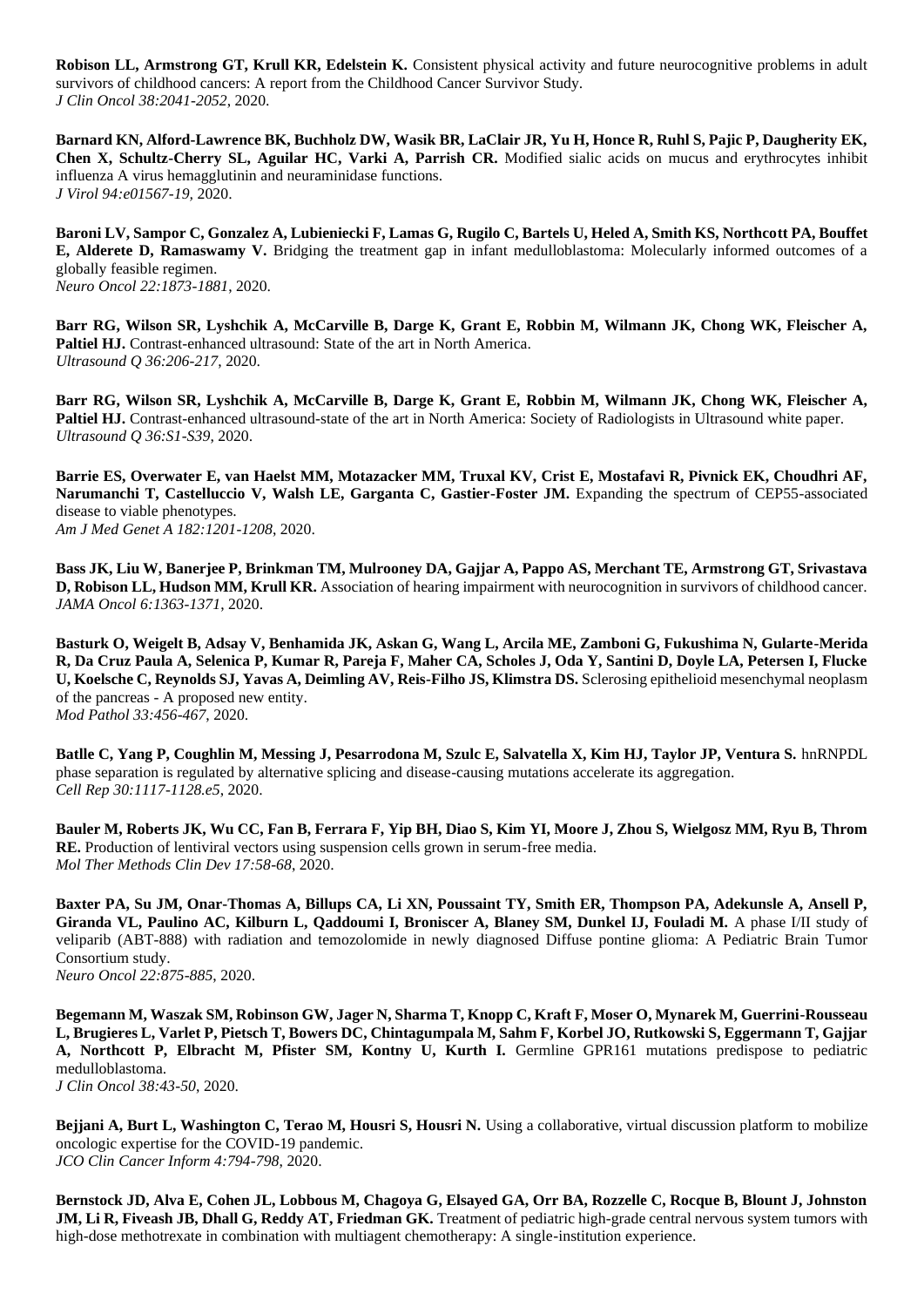**Bernstock JD, Bag A, Fiveash J, Kachurak K, Elsayed G, Chagoya G, Gessler F, Valdes PA, Madan-Swain A, Whitley R, Markert J, Gillespie Y, Johnston JM, Friedman GK.** Design and rationale for first-in-human phase 1 immunovirotherapy clinical trial of oncolytic HSV G207 to treat malignant pediatric cerebellar brain tumors. *Hum Gene Ther 31:1132-1139*, 2020.

**Bhatia S, Hageman L, Chen Y, Wong FL, McQuaid EL, Duncan C, Mascarenhas L, Freyer D, Mba N, Aristizabal P, Walterhouse D, Lew G, Kempert PH, Russell TB, McNall-Knapp RY, Jacobs S, Dang H, Raetz E, Relling MV, Landier W.**  Effect of a daily text messaging and directly supervised therapy intervention on oral mercaptopurine adherence in children with acute lymphoblastic leukemia: A randomized clinical trial. *JAMA Netw Open 3:e2014205,* 2020.

**Bhatt NS, Houser K, Belongia M, Ellison DW, Foy A, Jarzembowski J, Kelly T, Maheshwari M, Suchi M, Knipstein J.**  Diffuse midline glioma with osseous metastases at diagnosis: A case report. *J Pediatr Hematol Oncol 42:e673-e676*, 2020.

**Bhoopalan SV, Cross SJ, Panetta JC, Triplett BM.** Pharmacokinetics of alemtuzumab in pediatric patients undergoing ex vivo T-cell-depleted haploidentical hematopoietic cell transplantation. *Cancer Chemother Pharmacol 86:711-717*, 2020.

**Bhoopalan SV, Huang LJ, Weiss MJ.** Erythropoietin regulation of red blood cell production: from bench to bedside and back. *F1000Res 9:F1000 Faculty Rev-1153,* 2020.

**Bi W, Li Y, Smeltzer MP, Gao G, Zhao S, Kang G.** STEPS: An efficient prospective likelihood approach to genetic association analyses of secondary traits in extreme phenotype sequencing. *Biostatistics 21:33-49*, 2020.

**Bianchi P, Fermo E, Lezon-Geyda K, van Beers EJ, Morton HD, Barcellini W, Glader B, Chonat S, Ravindranath Y, Newburger PE, Kollmar N, Despotovic JM, Verhovsek M, Sharma M, Kwiatkowski JL, Kuo KHM, Wlodarski MW, Yaish HM, Holzhauer S, Wang H, Kunz J, Addonizio K, Al-Sayegh H, London WB, Andres O, van Wijk R, Gallagher PG, Grace RFF.** Genotype-phenotype correlation and molecular heterogeneity in pyruvate kinase deficiency. *Am J Hematol 95:472-482*, 2020.

**Bilokapic S, Suskiewicz MJ, Ahel I, Halic M.** Bridging of DNA breaks activates PARP2-HPF1 to modify chromatin. *Nature 585:609-613*, 2020.

**Bishop MW, Ness KK, Li C, Liu W, Srivastava DK, Chemaitilly W, Krull KR, Green DM, Pappo AS, Robison LL, Hudson MM, Mulrooney DA.** Cumulative burden of chronic health conditions in adult survivors of osteosarcoma and Ewing sarcoma: A report from the St. Jude Lifetime Cohort Study. *Cancer Epidemiol Biomarkers Prev 29:1627-1638,* 2020.

**Bjornard KL, Howell CR, Klosky JL, Chemaitilly W, Srivastava DK, Brinkman TM, Green DM, Willard VW, Jacola LM, Krasin MJ, Hudson MM, Robison LL, Ness KK.** Psychosexual functioning of female childhood cancer survivors: A report from the St. Jude Lifetime Cohort Study. *J Sex Med 17:1981-1994*, 2020.

**Blazin LJ, Sitthi-Amorn J, Hoffman JM, Burlison JD.** Improving patient handoffs and transitions through adaptation and implementation of I-PASS across multiple handoff settings. *Pediatr Qual Saf 5:e323,* 2020.

**Blennow K, Chen C, Cicognola C, Wildsmith KR, Manser PT, Bohorquez SMS, Zhang Z, Xie B, Peng J, Hansson O, Kvartsberg H, Portelius E, Zetterberg H, Lashley T, Brinkmalm G, Kerchner GA, Weimer RM, Ye K, Hoglund K.**  Cerebrospinal fluid tau fragment correlates with tau PET: A candidate biomarker for tangle pathology. *Brain 143:650-660*, 2020.

**Blincoe A, Heeg M, Campbell PK, Hines M, Khojah A, Klein-Gitelman M, Talano JA, Speckmann C, Touzot F, Lankester A, Legger GE, Riviere JG, Garcia-Prat M, Alonso L, Putti MC, Lehmberg K, Maier S, El Chazli Y, Elmaksoud MA, Astigarraga I, Kurjane N, Bulina I, Kenina V, Bryceson Y, Rascon J, Lortie A, Goldstein G, Booth C, Worth A, Wassmer E, Schmitt EG, Warren JT, Bednarski JJ, Ali S, Chiang KY, Krueger J, Henry MM, Holland SM, Marsh RA, Ehl S, Haddad E.** Neuroinflammatory disease as an isolated manifestation of hemophagocytic lymphohistiocytosis. *J Clin Immunol 40:901-916*, 2020.

**Bloom M, Maciaszek JL, Clark ME, Pui CH, Nichols KE.** Recent advances in genetic predisposition to pediatric acute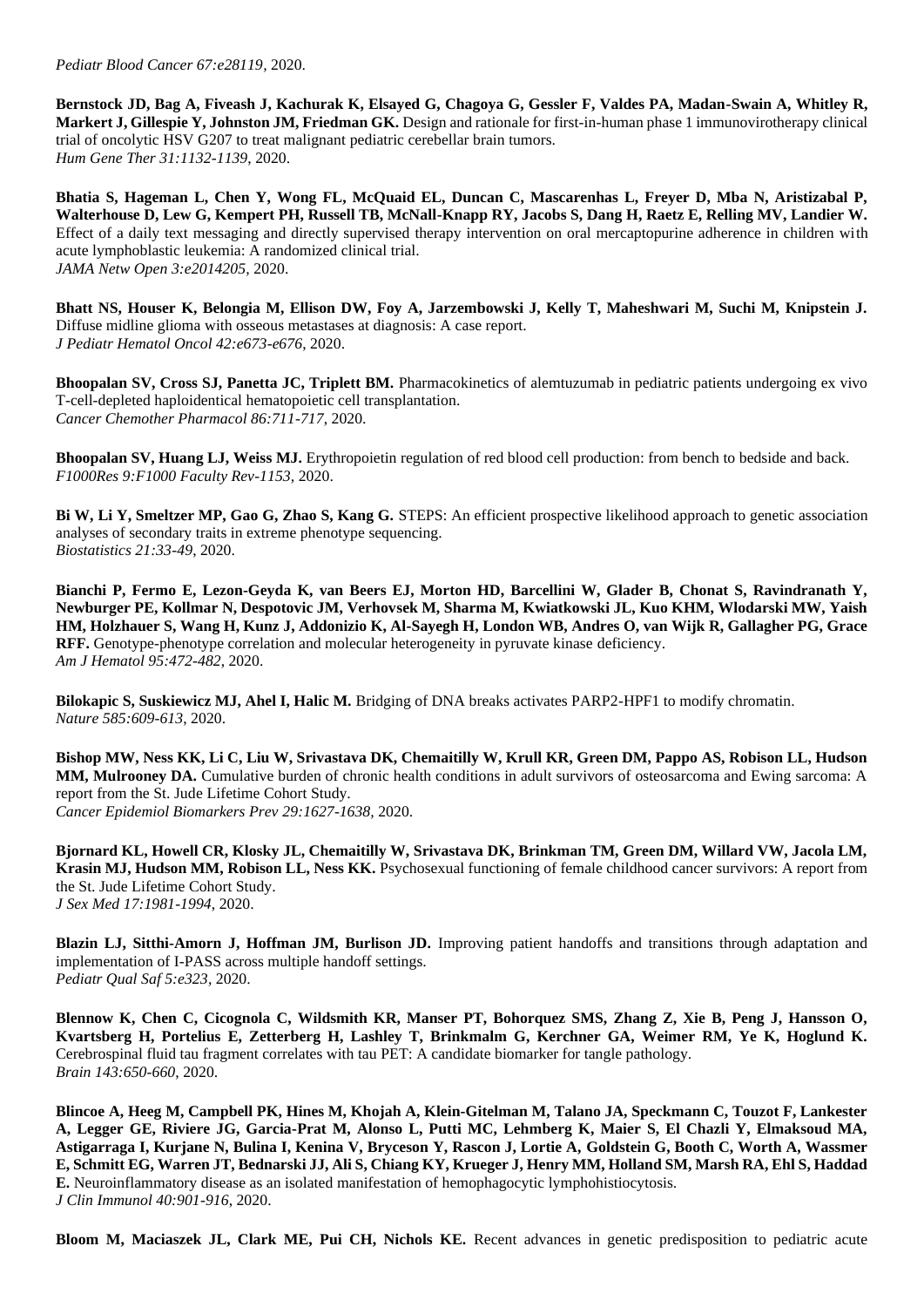lymphoblastic leukemia. *Expert Rev Hematol 13:55-70*, 2020.

**Boada-Romero E, Martinez J, Heckmann BL, Green DR.** The clearance of dead cells by efferocytosis. *Nat Rev Mol Cell Biol 21:398-414*, 2020.

**Boatner J, Rice T, Patterson D, Thompson P.** Comparing the effectiveness of behavioral interventions in adults with co-occurring tobacco and substance use disorders: A systematic review of literature. *J Soc Work Pract Addict 20:1-18*, 2020.

**Bosetti C, Traini E, Alam T, Allen CA, Carreras G, Compton K, Fitzmaurice C, Force LM, Gallus S, Gorini G, Harvey JD, Kocarnik JM, La Vecchia C, Lugo A, Naghavi M, Pennini A, Piccinelli C, Ronfani L, Xu R, Monasta L.** National burden of cancer in Italy, 1990-2017: A systematic analysis for the global burden of disease study 2017. *Sci Rep 10:22099,* 2020.

**Bouffet E, Challinor J, Sullivan M, Biondi A, Rodriguez-Galindo C, Pritchard-Jones K. Early advice on managing children** with cancer during the COVID-19 pandemic and a call for sharing experiences. *Pediatr Blood Cancer 67:e28327,* 2020.

**Boyd DF, Allen EK, Randolph AG, Guo XJ, Weng Y, Sanders CJ, Bajracharya R, Lee NK, Guy CS, Vogel P, Guan W, Li Y, Liu X, Novak T, Newhams MM, Fabrizio TP, Wohlgemuth N, Mourani PM, Wight TN, Schultz-Cherry S, Cormier SA, Shaw-Saliba K, Pekosz A, Rothman RE, Chen KF, Yang Z, Webby RJ, Zhong N, Crawford JC, Thomas PG.** Publisher Correction: Exuberant fibroblast activity compromises lung function via ADAMTS4. *Nature 588:E5,* 2020.

**Boyd DF, Allen EK, Randolph AG, Guo XJ, Weng Y, Sanders CJ, Bajracharya R, Lee NK, Guy CS, Vogel P, Guan W, Li Y, Liu X, Novak T, Newhams MM, Fabrizio TP, Wohlgemuth N, Mourani PM, Wight TN, Schultz-Cherry S, Cormier SA,**  Shaw-Saliba K, Pekosz A, Rothman RE, Chen KF, Yang Z, Webby RJ, Zhong N, Crawford JC, Thomas PG. Exuberant fibroblast activity compromises lung function via ADAMTS4. *Nature 587:466-471*, 2020.

**Boyd DF, Wilson TL, Thomas PG.** One hundred years of (influenza) immunopathology. *Adv Virus Res 107:247-284*, 2020.

**Brady SW, Liu Y, Ma X, Gout AM, Hagiwara K, Zhou X, Wang J, Macias M, Chen X, Easton J, Mulder HL, Rusch M, Wang L, Nakitandwe J, Lei S, Davis EM, Naranjo A, Cheng C, Maris JM, Downing JR, Cheung NV, Hogarty MD, Dyer MA, Zhang J.** Pan-neuroblastoma analysis reveals age- and signature-associated driver alterations. *Nat Commun 11:5183,* 2020.

**Brady SW, Ma X, Zhou BS, Pui CH, Yang JJ, Zhang J.** Therapy-induced mutagenesis in relapsed ALL is supported by mutational signature analysis. *Blood 136:2235-2237*, 2020.

**Brazauskas R, Scigliuolo GM, Wang HL, Cappelli B, Ruggeri AL, Fitzhugh CD, Hankins JS, Kanter J, Meerpohl JJ, Panepinto JA, Rondelli D, Shenoy S, Walters MC, Wagner JE, Tisdale JF, Gluckman E, Eapen M. Risk score to predict event**free survival after hematopoietic cell transplant for sickle cell disease. *Blood 136:623-626*, 2020.

**Bremer A, Mittag T, Heymann M.** Microfluidic characterization of macromolecular liquid-liquid phase separation. *Lab Chip 20:4225-4234*, 2020.

**Brewer CT, Kodali K, Wu J, Shaw TI, Peng J, Chen T.** Toxicoproteomic profiling of hPXR transgenic mice treated with rifampicin and isoniazid. *Cells 9:1654,* 2020.

**Briard B, Fontaine T, Samir P, Place DE, Muszkieta L, Malireddi RKS, Karki R, Christgen S, Bomme P, Vogel P, Beau R, Mellado E, Ibrahim-Granet O, Henrissat B, Kalathur RC, Robinson C, Latgé JP, Kanneganti TD.** Galactosaminogalactan activates the inflammasome to provide host protection. *Nature 588:688-692*, 2020.

**Briard B, Place DE, Kanneganti TD.** DNA sensing in the innate immune response. *Physiology (Bethesda) 35:112-124*, 2020.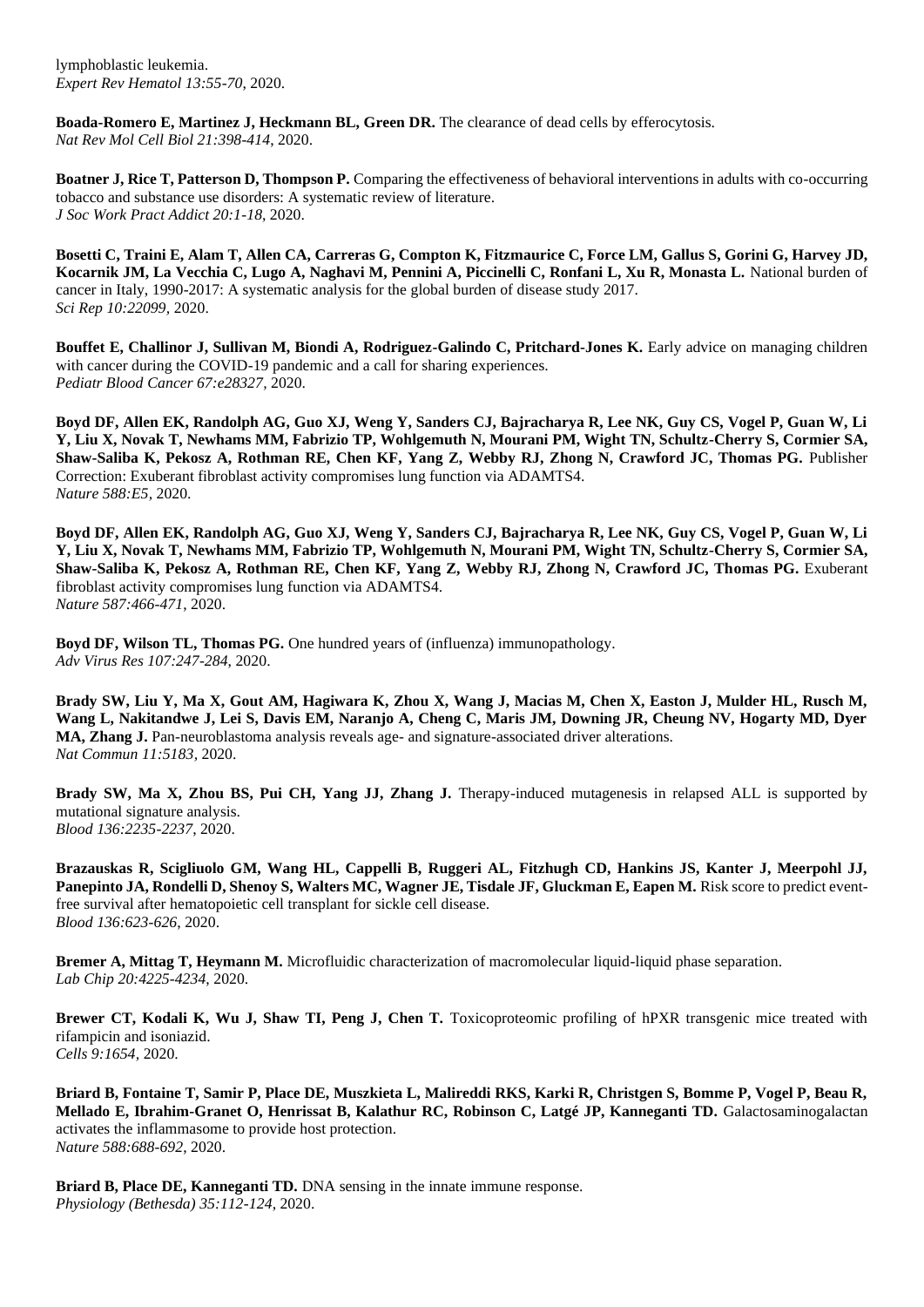**Brinkman TM, Gurney JG.** Early and often: The need for comprehensive discussion of treatment-induced cancer late effects. *Pediatrics 145:e20200498,* 2020.

**Brodersen LE, Gerbing RB, Pardo ML, Alonzo TA, Paine D, Fritschle W, Hsu FC, Pollard JA, Aplenc R, Kahwash SB, Hirsch B, Ramondi S, Wells D, Kolb EA, Gamis AS, Meshinchi S, Loken MR.** Morphologic remission status is limited compared to ΔN flow cytometry: A Children's Oncology Group AAML0531 report. *Blood Adv 4:5050-5061*, 2020.

**Brown P, Inaba H, Annesley C, Beck J, Colace S, Dallas M, DeSantes K, Kelly K, Kitko C, Lacayo N, Larrier N, Maese L, Mahadeo K, Nanda R, Nardi V, Rodriguez V, Rossoff J, Schuettpelz L, Silverman L, Sun J, Sun W, Teachey D, Wong V, Yanik G, Johnson-Chilla A, Ogba N.** Pediatric acute lymphoblastic leukemia, version 2.2020, NCCN Clinical Practice Guidelines in Oncology.

*J Natl Compr Canc Netw 18:81-112*, 2020.

**Brugarolas P, Comstock J, Dick DW, Elmer T, Engle JW, Lapi SE, Liang SH, Parent EE, Kishore Pillarsetty NV, Selivanova S, Sun X, Vavere A, Scott PJH, Society of Nuclear Medicine and Molecular Imaging Radiopharmaceutical Sciences Council.**  Fifty years of radiopharmaceuticals. *J Nucl Med Technol 48:34S-39S*, 2020.

**Bruiners N, Schurz H, Daya M, Salie M, van Helden PD, Kinnear CJ, Hoal EG, Moller M, Gey van Pittius NC.** A regulatory variant in the C1Q gene cluster is associated with tuberculosis susceptibility and C1qA plasma levels in a South African population. *Immunogenetics 72:305-314*, 2020.

**Buchbinder D, Brazauskas R, Bo-Subait K, Ballen K, Parsons S, John T, Hahn T, Sharma A, Steinberg A, D'Souza A, Kumar AJ, Yoshimi A, Wirk B, Shaw B, Freytes C, LeMaistre C, Bredeson C, Dandoy C, Almaguer D, Marks DI, Szwajcer D, Hale G, Schouten H, Hashem H, Schoemans H, Murthy HS, Lazarus HM, Cerny J, Tay J, Yared JA, Adekola K, Schultz KR, Lehmann L, Burns L, Aljurf M, Diaz MA, Majhail N, Farhadfar N, Kamble R, Olsson R, Schears R, Seo S, Beattie S, Chhabra S, Savani BN, Badawy S, Ganguly S, Ciurea S, Marino S, Gergis U, Kuwatsuka Y, Inamoto Y, Khera N, Hashmi S, Wood W, Saber W.** Predictors of loss to follow-up among pediatric and adult hematopoietic cell transplantation survivors: A report from the Center for International Blood and Marrow Transplant Research. *Biol Blood Marrow Transplant 26:553-561*, 2020.

**Bunge KE, Levy L, Szydlo DW, Zhang J, Gaur AH, Reirden D, Mayer KH, Futterman D, Hoesley C, Hillier SL, Marzinke MA, Hendrix CW, Gorbach PM, Wilson CM, Soto-Torres L, Kapogiannis B, Nel A, Squires KE.** Brief report: Phase IIa safety study of a vaginal ring containing dapivirine in adolescent young women. *J Acquir Immune Defic Syndr 83:135-139*, 2020.

**Burcham LR, Hill RA, Caulkins RC, Emerson JP, Nanduri B, Rosch JW, Fitzkee NC, Thornton JA.** Streptococcus pneumoniae metal homeostasis alters cellular metabolism. *Metallomics 12:1416-1427*, 2020.

**Burges M, Qaddoumi I, Brennan RC, Krull L, Sahr N, Rodriguez-Galindo C, Jeha S, Wilson MW.** Assessment of retinoblastoma capacity in the Middle East, North Africa, and West Asia region. *JCO Glob Oncol 6:1531-1539*, 2020.

**Burke MJ, Kostadinov R, Sposto R, Gore L, Kelley SM, Rabik C, Trepel JB, Lee MJ, Yuno A, Lee S, Bhojwani D, Jeha S, Chang BH, Sulis ML, Hermiston ML, Gaynon P, Huynh V, Verma A, Gardner R, Heym KM, Dennis RM, Ziegler DS, Laetsch TW, Oesterheld JE, Dubois SG, Pollard JA, Glade-Bender J, Cooper TM, Kaplan JA, Farooqi MS, Yoo B, Guest E, Wayne AS, Brown PA.** Decitabine and vorinostat with chemotherapy in relapsed pediatric acute lymphoblastic leukemia: A TACL pilot study.

*Clin Cancer Res 26:2297-2307*, 2020.

**Burlison JD, Quillivan RR, Kath LM, Zhou Y, Courtney SC, Cheng C, Hoffman JM.** A multilevel analysis of U.S. hospital patient safety culture relationships with perceptions of voluntary event reporting. *J Patient Saf 16:187-193*, 2020.

**Caciotti A, Melani F, Tonin R, Cellai L, Catarzi S, Procopio E, Chilleri C, Mavridou I, Michelakakis H, Fioravanti A, d'Azzo A, Guerrini R, Morrone A.** Type I sialidosis, a normosomatic lysosomal disease, in the differential diagnosis of late-onset ataxia and myoclonus: An overview. *Mol Genet Metab 129:47-58*, 2020.

**Cadaoas J, Hu H, Boyle G, Gomero E, Mosca R, Jayashankar K, Machado M, Cullen S, Guzman B, van de Vlekkert D,**  Annunziata I, Vellard M, Kakkis E, Koppaka V, d'Azzo A. Galactosialidosis: Preclinical enzyme replacement therapy in a mouse model of the disease, a proof of concept.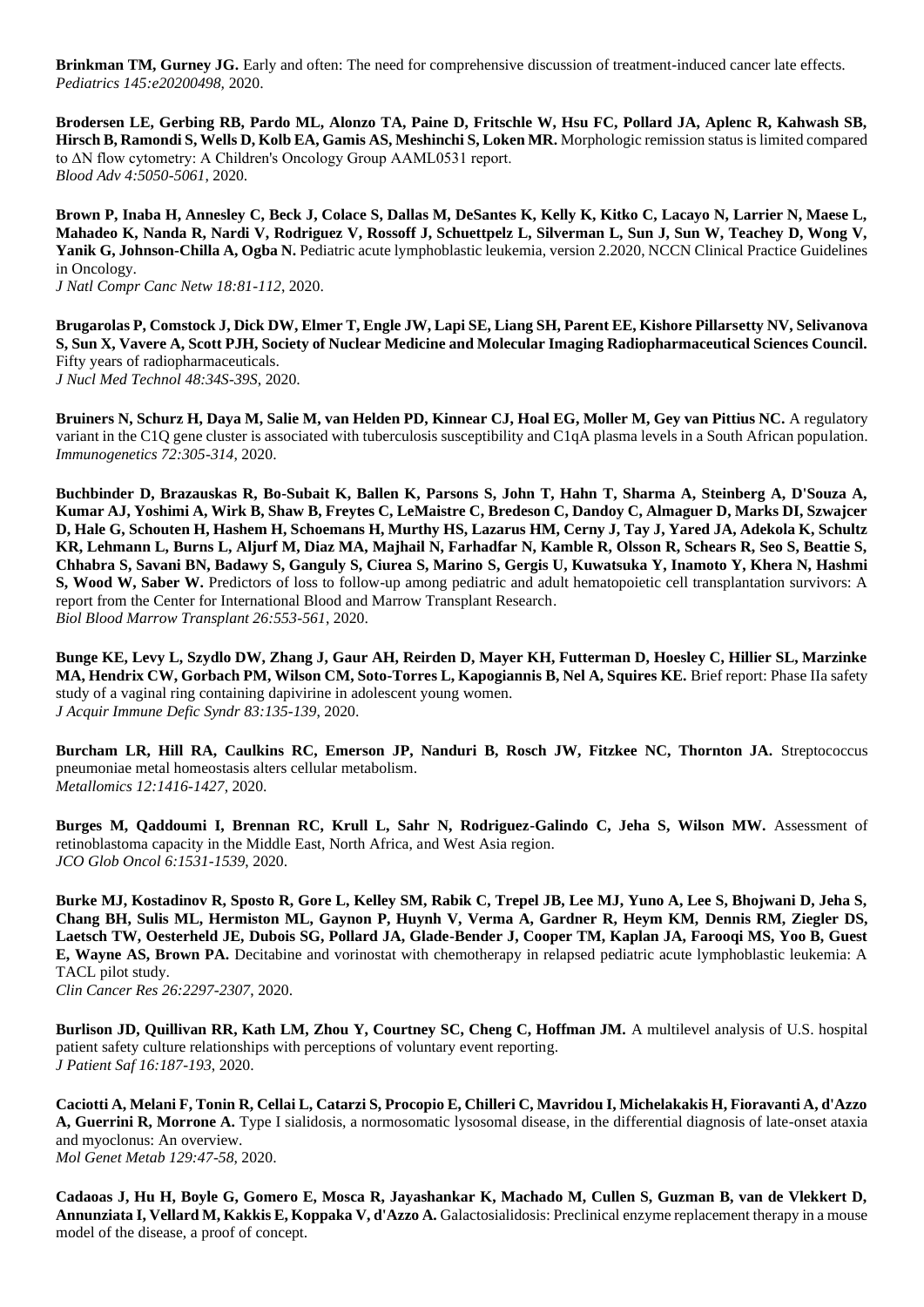**Caldwell KJ, De La Cuesta E, Morin C, Pappo A, Helmig S.** A newborn with a large NTRK fusion positive infantile fibrosarcoma successfully treated with larotrectinib. *Pediatr Blood Cancer 67:e28330,* 2020.

**Caldwell KJ, Gottschalk S, Talleur AC.** Allogeneic CAR cell therapy-More than a pipe dream. *Front Immunol 11:618427,* 2020.

**Callen E, Zong D, Wu W, Wong N, Stanlie A, Ishikawa M, Pavani R, Dumitrache LC, Byrum AK, Mendez-Dorantes C, Martinez P, Canela A, Maman Y, Day A, Kruhlak MJ, Blasco MA, Stark JM, Mosammaparast N, McKinnon PJ, Nussenzweig A.** 53BP1 enforces distinct pre- and post-resection blocks on homologous recombination. *Mol Cell 77:26-38.e7*, 2020.

Campagne O, Davis A, Maharaj AR, Zhong B, Stripay J, Farmer D, Roussel MF, Stewart CF. CNS penetration and pharmacodynamics of the CHK1 inhibitor prexasertib in a mouse Group 3 medulloblastoma model. *Eur J Pharm Sci 142:105106,* 2020.

**Campagne O, Zhong B, Nair S, Lin T, Huang J, Onar-Thomas A, Robinson G, Gajjar A, Stewart CF.** Exposure-toxicity association of cyclophosphamide and its metabolites in infants and young children with primary brain tumors: Implications for dosing. *Clin Cancer Res 26:1563-1573*, 2020.

**Campbell C, Barohn RJ, Bertini E, Chabrol B, Comi GP, Darras BT, Finkel RS, Flanigan KM, Goemans N, Iannaccone ST, Jones KJ, Kirschner J, Mah JK, Mathews KD, McDonald CM, Mercuri E, Nevo Y, Péréon Y, Renfroe JB, Ryan MM, Sampson JB, Schara U, Sejersen T, Selby K, Tulinius M, Vílchez JJ, Voit T, Wei LJ, Wong BL, Elfring G, Souza M, McIntosh J, Trifillis P, Peltz SW, Muntoni F.** Meta-analyses of ataluren randomized controlled trials in nonsense mutation Duchenne muscular dystrophy. *J Comp Eff Res 9:973-984*, 2020.

**Campbell HT, Yuhan BT, Smith B, Misch E, Svider PF, Pashkova AA, Sheyn A, Ying YM, Johnson AP.** Perioperative analgesia for patients undergoing otologic surgery: An evidence-based review. *Laryngoscope 130:190-199*, 2020.

**Canavera K, Johnson LM.** Integrating mental health care for medically complex children. *Pediatrics 146:e20190898,* 2020.

**Canavera KE, Elliott DA.** Mental health care during and after the ICU: A call to action. *Chest 158:1835-1836*, 2020.

**Cappellini MD, Viprakasit V, Taher AT, Georgiev P, Kuo KHM, Coates T, Voskaridou E, Liew HK, Pazgal-Kobrowski I, Forni GL, Perrotta S, Khelif A, Lal A, Kattamis A, Vlachaki E, Origa R, Aydinok Y, Bejaoui M, Ho PJ, Chew LP, Bee PC, Lim SM, Lu MY, Tantiworawit A, Ganeva P, Gercheva L, Shah F, Neufeld EJ, Thompson A, Laadem A, Shetty JK, Zou J, Zhang J, Miteva D, Zinger T, Linde PG, Sherman ML, Hermine O, Porter J, Piga A.** A phase 3 trial of luspatercept in patients with transfusion-dependent β-thalassemia. *N Engl J Med 382:1219-1231*, 2020.

**Carrot-Zhang J, Chambwe N, Damrauer JS, Knijnenburg TA, Robertson AG, Yau C, Zhou W, Berger AC, Huang KL, Newberg JY, Mashl RJ, Romanel A, Sayaman RW, Demichelis F, Felau I, Frampton GM, Han S, Hoadley KA, Kemal A,**  Laird PW, Lazar AJ, Le X, Oak N, Shen H, Wong CK, Zenklusen JC, Ziv E, Cherniack AD, Beroukhim R. Comprehensive analysis of genetic ancestry and its molecular correlates in cancer. *Cancer Cell 37:639-654.e6*, 2020.

**Casey G, Askew C, Brimble MA, Samulski RJ, Davidoff AM, Li C, Walters BJ.** Self-complementarity in adeno-associated virus enhances transduction and gene expression in mouse cochlear tissues. *PLoS One 15:e0242599,* 2020.

**Caudle KE, Sangkuhl K, Whirl-Carrillo M, Swen JJ, Haidar CE, Klein TE, Gammal RS, Relling MV, Scott SA, Hertz DL, Guchelaar HJ, Gaedigk A.** Standardizing CYP2D6 genotype to phenotype translation: Consensus recommendations from the Clinical Pharmacogenetics Implementation Consortium and Dutch Pharmacogenetics Working Group. *Clin Transl Sci 13:116-124*, 2020.

**Cha B, Ho YC, Geng X, Mahamud MR, Chen L, Kim Y, Choi D, Kim TH, Randolph GJ, Cao X, Chen H, Srinivasan RS.**  YAP and TAZ maintain PROX1 expression in the developing lymphatic and lymphovenous valves in response to VEGF-C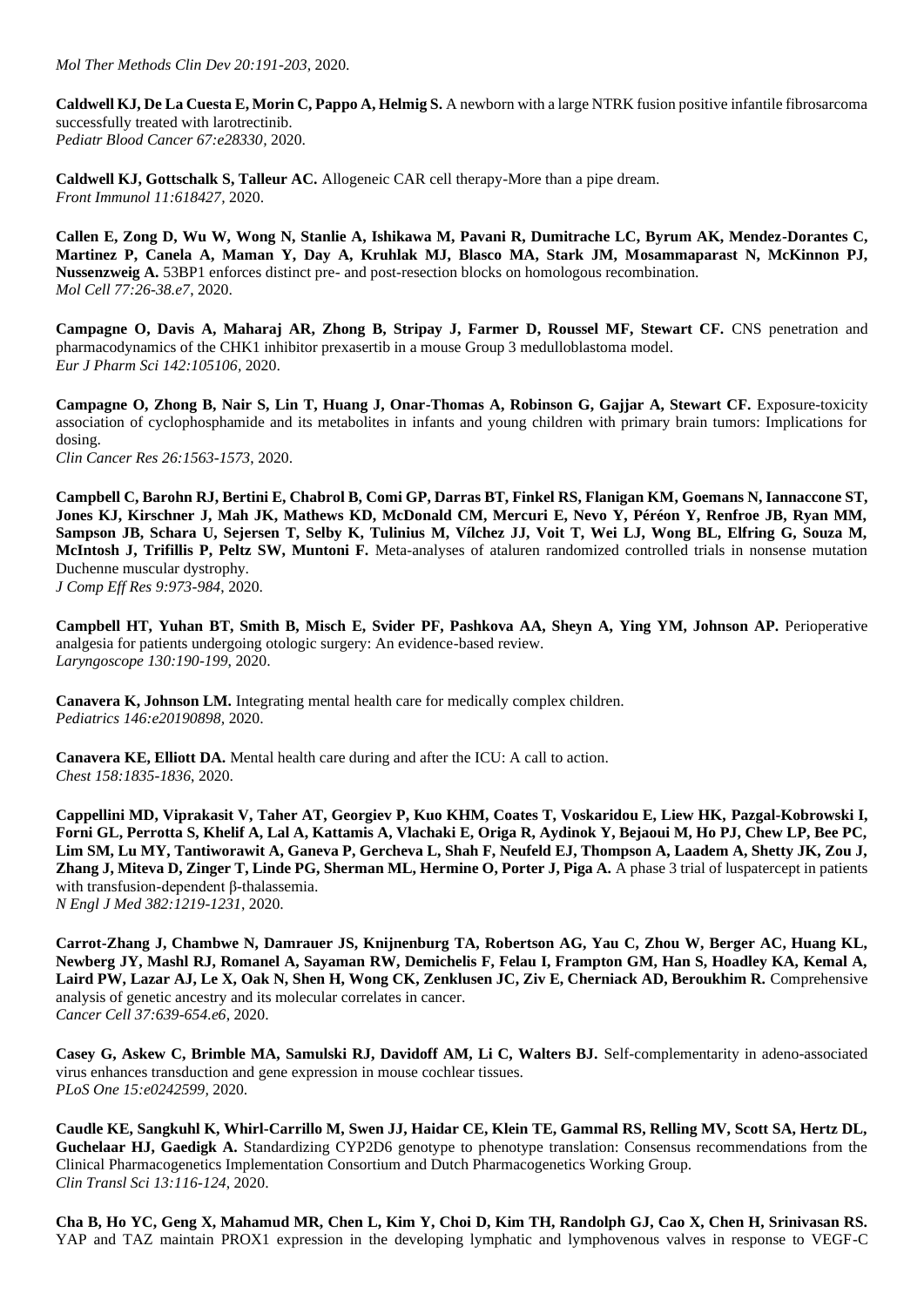signaling. *Development 147:dev195453,* 2020.

**Chai SC, Wright WC, Chen T.** Strategies for developing pregnane X receptor antagonists: Implications from metabolism to cancer. *Med Res Rev 40:1061-1083*, 2020.

**Chang TC, Haupfear KM, Yu J, Rampersaud E, Sheehan VA, Flanagan JM, Hankins JS, Weiss MJ, Wu G, Vege S, Westhoff CM, Chou ST, Zheng Y.** A novel algorithm comprehensively characterizes human RH genes using whole-genome sequencing data. *Blood Adv 4:4347-4357*, 2020.

**Chapman NM, Boothby MR, Chi H.** Metabolic coordination of T cell quiescence and activation. *Nat Rev Immunol 20:55-70*, 2020.

**Chapman NM, Gottschalk S, Chi H.** Preventing ubiquitination improves CAR T cell therapy via 'CAR Merry-Go-Around'. *Immunity 53:243-245*, 2020.

**Chaudhry M, Webby R, Swayne D, Rashid HB, DeBeauchamp J, Killmaster L, Criado MF, Lee DH, Webb A, Yousaf S, Asif M, Ain QU, Khan M, Ilyas Khan M, Hasan S, Yousaf A, Mushtaque A, Bokhari SF, Hasni MS.** Avian influenza at animalhuman interface: One-health challenge in live poultry retail stalls of Chakwal, Pakistan. *Influenza Other Respir Viruses 14:257-265*, 2020.

**Chavali S, Singh AK, Santhanam B, Babu MM.** Amino acid homorepeats in proteins. *Nat Rev Chem 4:420-434*, 2020.

**Chen H, Deng S, Wang Y, Albadari N, Kumar G, Ma D, Li W, White SW, Miller DD, Li W.** Structure-activity relationship study of novel 6-aryl-2-benzoyl-pyridines as tubulin polymerization inhibitors with potent antiproliferative properties. *J Med Chem 63:827-846*, 2020.

**Chen H, Victor AK, Klein J, Tacer KF, Tai DJ, de Esch C, Nuttle A, Temirov J, Burnett LC, Rosenbaum M, Zhang Y, Ding L, Moresco JJ, Diedrich JK, Yates JR 3rd, Tillman HS, Leibel RL, Talkowski ME, Billadeau DD, Reiter LT, Potts PR.** Loss of MAGEL2 in Prader-Willi syndrome leads to decreased secretory granule and neuropeptide production. *JCI Insight 5:e138576,* 2020.

**Chen JC, Luu AR, Wise N, Angelis R, Agrawal V, Mangini L, Vincelette J, Handyside B, Sterling H, Lo MJ, Wong H, Galicia N, Pacheco G, Van Vleet J, Giaramita A, Fong S, Roy SM, Hague C, Lawrence R, Bullens S, Christianson TM, d'Azzo A, Crawford BE, Bunting S, LeBowitz JH, Yogalingam G.** Intracerebroventricular enzyme replacement therapy with βgalactosidase reverses brain pathologies due to GM1 gangliosidosis in mice. *J Biol Chem 295:13532-13555*, 2020.

**Chen L, Chi H, Kinashi T.** Editorial: Hippo signaling in the immune system. *Front Immunol 11:587514,* 2020.

**Chen LM, Donis RO, Suarez DL, Wentworth DE, Webby R, Engelhardt OG, Swayne DE.** Biosafety risk assessment for production of candidate vaccine viruses to protect humans from zoonotic highly pathogenic avian influenza viruses. *Influenza Other Respir Viruses 14:215-225*, 2020.

**Chen W, Zhang S, Williams J, Ju B, Shaner B, Easton J, Wu G, Chen X.** A comparison of methods accounting for batch effects in differential expression analysis of UMI count based single cell RNA sequencing. *Comput Struct Biotechnol J 18:861-873*, 2020.

**Chen X, Wang Y, Ruan M, Li J, Zhong M, Li Z, Liu F, Wang S, Chen Y, Liu L, Yang JJ, Zhu X, Wang J, Pui CH.** Treatment of testicular relapse of B-cell acute lymphoblastic leukemia with CD19-specific chimeric antigen receptor T cells. *Clin Lymphoma Myeloma Leuk 20:366-370*, 2020.

**Chen Y, Chow EJ, Oeffinger KC, Border WL, Leisenring WM, Meacham LR, Mulrooney DA, Sklar CA, Stovall M, Robison LL, Armstrong GT, Yasui Y.** Traditional cardiovascular risk factors and individual prediction of cardiovascular events in childhood cancer survivors. *J Natl Cancer Inst 112:256-265*, 2020.

**Chen YY, Lim W, Levings M, Blazar B, Krenciute G, Wong W, Lehner M.** What is the optimal design-build-test cycle for clinically relevant synthetic CAR T cell therapies? *Cell Syst 11:212-214*, 2020.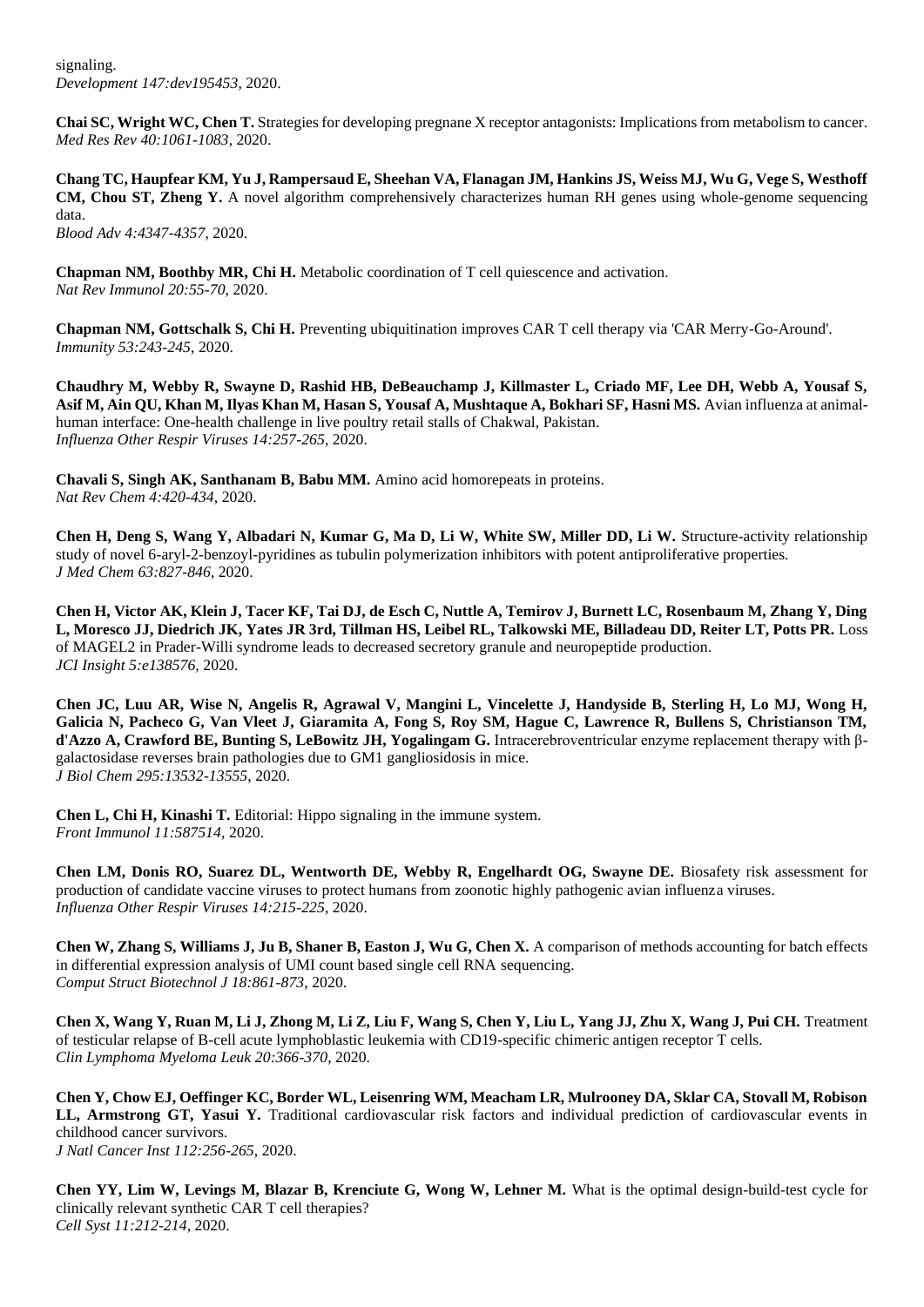**Cheng C, Kirkpatrick M.** The signal of sex-specific selection in humans is not an artefact: Reply to Mank et al. *Mol Ecol 29:1406-1407*, 2020.

**Chenoweth MJ, Giacomini KM, Pirmohamed M, Hill SL, van Schaik RHN, Schwab M, Shuldiner AR, Relling MV, Tyndale RF.** Global pharmacogenomics within precision medicine: Challenges and opportunities. *Clin Pharmacol Ther 107:57-61*, 2020.

**Cheung YT, Liu W, Brinkman TM, Srivastava D, Leisenring WM, Howell RM, Ullrich NJ, Lommel KM, Brouwers P,**  Gibson TM, Robison LL, Armstrong GT, Krull KR. Prescription psychoactive medication use in adolescent survivors of childhood cancer and association with adult functional outcomes. *JNCI Cancer Spectr 4:pkaa057,* 2020.

**Chiang J, Diaz AK, Makepeace L, Li X, Han Y, Li Y, Klimo P Jr, Boop FA, Baker SJ, Gajjar A, Merchant TE, Ellison DW, Broniscer A, Patay Z, Tinkle CL.** Clinical, imaging, and molecular analysis of pediatric pontine tumors lacking characteristic imaging features of DIPG. *Acta Neuropathol Commun 8:57,* 2020.

**Chiang J, Li X, Liu APY, Qaddoumi I, Acharya S, Ellison DW.** Tectal glioma harbors high rates of KRAS G12R and concomitant KRAS and BRAF alterations. *Acta Neuropathol 139:601-602*, 2020.

**Chilambi GS, Nordstrom HR, Evans DR, Ferrolino JA, Hayden RT, Maron GM, Vo AN, Gilmore MS, Wolf J, Rosch JW, Van Tyne D.** Evolution of vancomycin-resistant Enterococcus faecium during colonization and infection in immunocompromised pediatric patients. *Proc Natl Acad Sci U S A 117:11703-11714*, 2020.

**Chiotos K, Hayes M, Kimberlin DW, Jones SB, James SH, Pinninti SG, Yarbrough A, Abzug MJ, MacBrayne CE, Soma VL, Dulek DE, Vora SB, Waghmare A, Wolf J, Olivero R, Grapentine S, Wattier RL, Bio L, Cross SJ, Dillman NO, Downes KJ, Timberlake K, Young J, Orscheln RC, Tamma PD, Schwenk HT, Zachariah P, Aldrich M, Goldman DL, Groves HE, Lamb GS, Tribble AC, Hersh AL, Thorell EA, Denison MR, Ratner AJ, Newland JG, Nakamura MM.** Multicenter initial guidance on use of antivirals for children with COVID-19/SARS-CoV-2. *J Pediatric Infect Dis Soc 9:701-715*, 2020.

**Cho S, Song N, Choi JY, Shin A.** Effect of citric acid cycle genetic variants and their interactions with obesity, physical activity and energy intake on the risk of colorectal cancer: Results from a nested case-control study in the UK Biobank. *Cancers (Basel) 12:2939,* 2020.

**Chong DLW, Trinder S, Labelle M, Rodriguez-Justo M, Hughes S, Holmes AM, Scotton CJ, Porter JC.** Platelet-derived transforming growth factor-β1 promotes keratinocyte proliferation in cutaneous wound healing. *J Tissue Eng Regen Med 14:645-649*, 2020.

**Choudhuri A, Trompouki E, Abraham BJ, Colli LM, Kock KH, Mallard W, Yang ML, Vinjamur DS, Ghamari A, Sporrij A, Hoi K, Hummel B, Boatman S, Chan V, Tseng S, Nandakumar SK, Yang S, Lichtig A, Superdock M, Grimes SN, Bowman TV, Zhou Y, Takahashi S, Joehanes R, Cantor AB, Bauer DE, Ganesh SK, Rinn J, Albert PS, Bulyk ML, Chanock SJ, Young RA, Zon LI.** Common variants in signaling transcription-factor-binding sites drive phenotypic variability in red blood cell traits.

*Nat Genet 52:1333-1345*, 2020.

**Chou-Wu PC, Arnold PY.** Characterization of a novel HLA allele, DPB1\*1049:01, in a pediatric patient with severe aplastic anemia. *HLA 96:758-759*, 2020.

**Chow EJ, Baldwin LM, Hagen A, Hudson MM, Gibson TM, Kochar K, McDonald A, Nathan PC, Syrjala K, Taylor SL, Tonorezos ES, Yasui Y, Armstrong GT, Oeffinger KC.** Communicating health information and improving coordination with primary care (CHIIP): Rationale and design of a randomized cardiovascular health promotion trial for adult survivors of childhood cancer.

*Contemp Clin Trials 89:105915,* 2020.

**Chow EJ, Ness KK, Armstrong GT, Bhakta N, Yeh JM, Bhatia S, Landier W, Constine LS, Hudson MM, Nathan PC.** Current and coming challenges in the management of the survivorship population. *Semin Oncol 47:23-39*, 2020.

**Christakopoulos GE, Kobe C, Flesch S, Lee J, Parsons HM, Sadak KT.** Personalized clinical research: Childhood cancer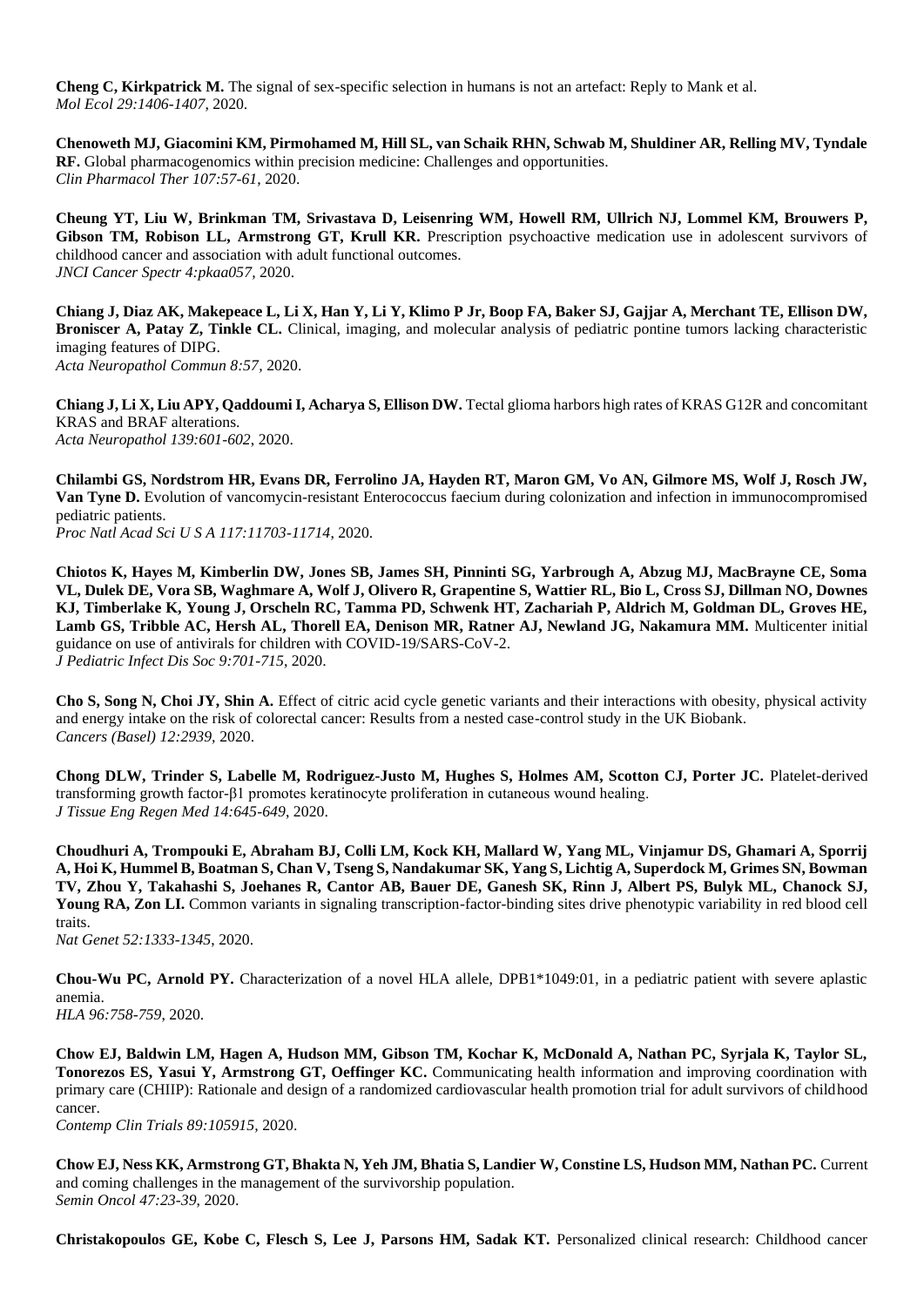Survivor and parent preferences for research participation. *JCO Oncol Pract 16:779-782*, 2020.

**Christen S, Roser K, Mulder RL, Ilic A, Lie HC, Loonen JJ, Mellblom AV, Kremer LCM, Hudson MM, Constine LS, Skinner R, Scheinemann K, Gilleland Marchak J, Michel G.** Recommendations for the surveillance of cancer-related fatigue in childhood, adolescent, and young adult cancer survivors: A report from the International Late Effects of Childhood Cancer Guideline Harmonization Group. *J Cancer Surviv 14:923-938*, 2020.

**Christgen S, Kanneganti TD.** Inflammasomes and the fine line between defense and disease. *Curr Opin Immunol 62:39-44*, 2020.

**Christgen S, Place DE, Kanneganti TD.** Toward targeting inflammasomes: Insights into their regulation and activation. *Cell Res 30:315-327*, 2020.

**Christgen S, Zheng M, Kesavardhana S, Karki R, Malireddi RKS, Banoth B, Place DE, Briard B, Sharma BR, Tuladhar S, Samir P, Burton A, Kanneganti TD.** Identification of the PANoptosome: A molecular platform triggering pyroptosis, apoptosis, and necroptosis (PANoptosis). *Front Cell Infect Microbiol 10:237,* 2020.

**Christoffersen L, Gibson TM, Pui CH, Joshi V, Partin RE, Green DM, Lanctot JQ, Howell CR, Mulrooney DA, Armstrong GT, Robison LL, Hudson MM, Ness KK.** Cardiac autonomic dysfunction in survivors of childhood acute lymphoblastic leukemia: The St. Jude Lifetime Cohort Study. *Pediatr Blood Cancer 67:e28388,* 2020.

**Chughlay MF, Akakpo S, Odedra A, Csermak-Renner K, Djeriou E, Winnips C, Leboulleux D, Gaur AH, Shanks GD, McCarthy J, Chalon S.** Liver enzyme elevations in Plasmodium falciparum volunteer infection studies: Findings and recommendations. *Am J Trop Med Hyg 103:378-393*, 2020.

**Chung E, Elmassry MM, Kottapalli P, Kottapalli KR, Kaur G, Dufour JM, Wright K, Ramalingam L, Moustaid-Moussa N, Wang R, Hamood AN, Shen CL.** Metabolic benefits of annatto-extracted tocotrienol on glucose homeostasis, inflammation, and gut microbiome. *Nutr Res 77:97-107*, 2020.

**Clark BL, Thomas PG.** A cell for the ages: Human γδ T cells across the lifespan. *Int J Mol Sci 21:E8903,* 2020.

**Clark RA, Mostoufi-Moab S, Yasui Y, Vu NK, Sklar CA, Motan T, Brooke RJ, Gibson TM, Oeffinger KC, Howell RM, Smith SA, Lu Z, Robison LL, Chemaitilly W, Hudson MM, Armstrong GT, Nathan PC, Yuan Y.** Predicting acute ovarian failure in female survivors of childhood cancer: A cohort study in the Childhood Cancer Survivor Study (CCSS) and the St Jude Lifetime Cohort (SJLIFE). *Lancet Oncol 21:436-445*, 2020.

**Clarke M, Mackay A, Ismer B, Pickles JC, Tatevossian RG, Newman S, Bale TA, Stoler I, Izquierdo E, Temelso S, Carvalho DM, Molinari V, Burford A, Howell L, Virasami A, Fairchild AR, Avery A, Chalker J, Kristiansen M, Haupfear K, Dalton JD, Orisme W, Wen J, Hubank M, Kurian KM, Rowe C, Maybury M, Crosier S, Knipstein J, Schuller U, Kordes U, Kram DE, Snuderl M, Bridges L, Martin AJ, Doey LJ, Al-Sarraj S, Chandler C, Zebian B, Cairns C, Natrajan R, Boult JK, Robinson SP, Sill M, Dunkel IJ, Gilheeney SW, Rosenblum MK, Hughes D, Proszek PZ, MacDonald TJ, Preusser M, Haberler C, Slavc I, Packer R, Ng HK, Caspi S, Popovic M, Faganel Kotnik B, Wood MD, Baird L, Davare MA, Solomon DA, Olsen TK, Brandal P, Farrell M, Cryan JB, Capra M, Karremann M, Schittenhelm J, Schuhmann MU, Ebinger M, Dinjens WNM, Kerl K, Hettmer S, Pietsch T, Andreiuolo F, Driever PH, Korshunov A, Hiddingh L, Worst BC, Sturm D, Zuckermann M, Witt O, Bloom T, Mitchell C, Miele E, Colafati GS, Diomedi-Camassei F, Bailey S, Moore AS, Hassall TE, Lowis SP, Tsoli M, Cowley MJ, Ziegler DS, Karajannis MA, Aquilina K, Hargrave DR, Carceller F, Marshall LV, von Deimling A, Kramm CM, Pfister SM, Sahm F, Baker SJ, Mastronuzzi A, Carai A, Vinci M, Capper D, Popov S, Ellison DW, Jacques TS, Jones DTW, Jones C.** Infant high grade gliomas comprise multiple subgroups characterized by novel targetable gene fusions and favorable outcomes.

*Cancer Discov 10:942-963*, 2020.

**Clay MC, Kalodimos CG.** Adding substituent nonadditivity in protein allostery by NMR. *Biophys J 119:1043-1044*, 2020.

**Cooney TM, Cohen KJ, Guimaraes CV, Dhall G, Leach J, Massimino M, Erbetta A, Chiapparini L, Malbari F, Kramer K, Pollack IF, Baxter P, Laughlin S, Patay Z, Young Poussaint T, Warren KE.** Response assessment in diffuse intrinsic pontine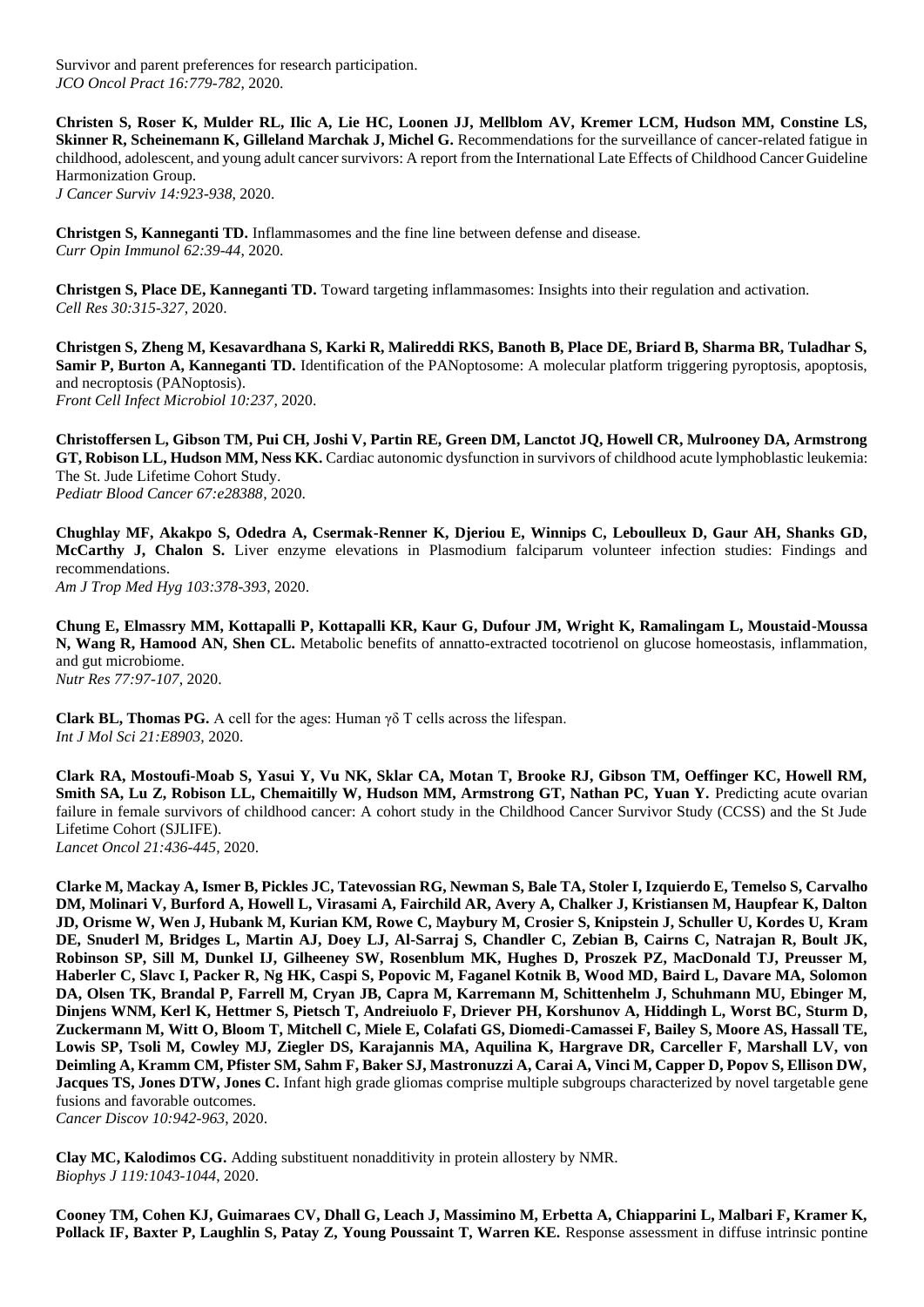glioma: Recommendations from the Response Assessment in Pediatric Neuro-Oncology (RAPNO) working group. *Lancet Oncol 21:e330-e336*, 2020.

**Cooper VS, Honsa E, Rowe H, Deitrick C, Iverson AR, Whittall JJ, Neville SL, McDevitt CA, Kietzman C, Rosch JW.**  Experimental evolution in vivo to identify selective pressures during pneumococcal colonization. *mSystems 5:e00352-20,* 2020.

**Coratti G, Messina S, Lucibello S, Pera MC, Montes J, Pasternak A, Stat FB, Escudero JE, Mazzone ES, Mayhew A, Glanzman AM, Young SD, Salazar R, Duong T, Lofra RM, de Sanctis R, Carnicella S, Milev E, Civitello M, Pane M, Scoto M, Bettolo CM, Antonaci L, Frongia A, Sframeli M, Vita GL, D'Amico A, van den Hauwe M, Albamonte E, Goemans N, Darras BT, Bertini E, Sansone V, Day J, Osorio AN, Bruno C, Muntoni F, De Vivo DC, Finkel RS, Mercuri E.** Clinical variability in spinal muscular atrophy type III. *Ann Neurol 88:1109-1117*, 2020.

**Cornett KMD, Menezes MP, Bray P, Shy RR, Moroni I, Pagliano E, Pareyson D, Estilow T, Yum SW, Bhandari T, Muntoni F, Laura M, Reilly MM, Finkel RS, Eichinger KJ, Herrmann DN, Shy ME.** Refining clinical trial inclusion criteria to optimize the standardized response mean of the CMTPedS. *Ann Clin Transl Neurol 7:1713-1715*, 2020.

**Cortez V, Boyd DF, Crawford JC, Sharp B, Livingston B, Rowe HM, Davis A, Alsallaq R, Robinson CG, Vogel P, Rosch JW, Margolis E, Thomas PG, Schultz-Cherry S.** Astrovirus infects actively secreting goblet cells and alters the gut mucus barrier. *Nat Commun 11:2097,* 2020.

**Cox LE, Kenney AE, Harman JL, Jurbergs N, Molnar AE Jr, Willard VW.** Psychosocial functioning of young children treated for cancer: Findings from a clinical sample. *J Pediatr Oncol Nurs 36:17-23*, 2020.

**Craig JE, Miller JN, Rayavarapu RR, Hong Z, Bulut GB, Zhuang W, Sakurada SM, Temirov J, Low JA, Chen T, Pruett-Miller SM, Huang LJ, Potts MB.** MEKK3-MEK5-ERK5 signaling promotes mitochondrial degradation. *Cell Death Discov 6:107,* 2020.

**Crane J, Manfredo J, Boscolo E, Coyan M, Takemoto C, Itkin M, Adams DM, Le Cras TD.** Kaposiform lymphangiomatosis treated with multimodal therapy improves coagulopathy and reduces blood angiopoietin-2 levels. *Pediatr Blood Cancer 67:e28529,* 2020.

**Creary S, Chisolm D, Stanek J, Neville K, Garg U, Hankins JS, O'Brien SH.** Measuring hydroxyurea adherence by pharmacy and laboratory data compared with video observation in children with sickle cell disease. *Pediatr Blood Cancer 67:e28250,* 2020.

**Crockett CJ, Zeigler LN, Kynes JM, Lawson KC, Figueroa LI, Hayes CB, Samen CDK, McQueen KA.** A prospective observational study of postoperative follow-ups and outcomes at a non-profit, internationally supported pediatric surgery center in Guatemala. *Paediatr Anaesth 30:469-479*, 2020.

**Cronin RM, Yang M, Hankins JS, Byrd J, Pernell BM, Kassim A, Adams-Graves P, Thompson AA, Kalinyak K, DeBaun M, Treadwell M.** Association between hospital admissions and healthcare provider communication for individuals with sickle cell disease.

*Hematology 25:229-240*, 2020.

**Crotty S, Blish C, Cadwell K, Chi H, Goldrath A, Green D, Kaech SM, Krummel M, Pepper M, Rothlin CV, Wherry EJ.**  Reinvigorating NIH grant peer review. *Immunity 52:1-3*, 2020.

**d'Azzo A, Annunziata I.** Transcription factor competition regulates lysosomal biogenesis and autophagy. *Mol Cell Oncol 7:1685840,* 2020.

**da Bandeira DS, Clements WK.** MYC'xing it up: Zebrafish B ALL models provide insight into MYC-driven disease and relapse. *Oncotarget 11:2372-2374*, 2020.

**Dallas RH, Rains JK, Wilder K, Humphrey W, Cross SJ, Ghafoor S, Brazelton de Cardenas JN, Hayden RT, Hijano DR.**  The Aerogen(®) Solo is an alternative to the Small Particle Aerosol Generator (SPAG-2) for administration of inhaled ribavirin. *Pharmaceutics 12:1163,* 2020.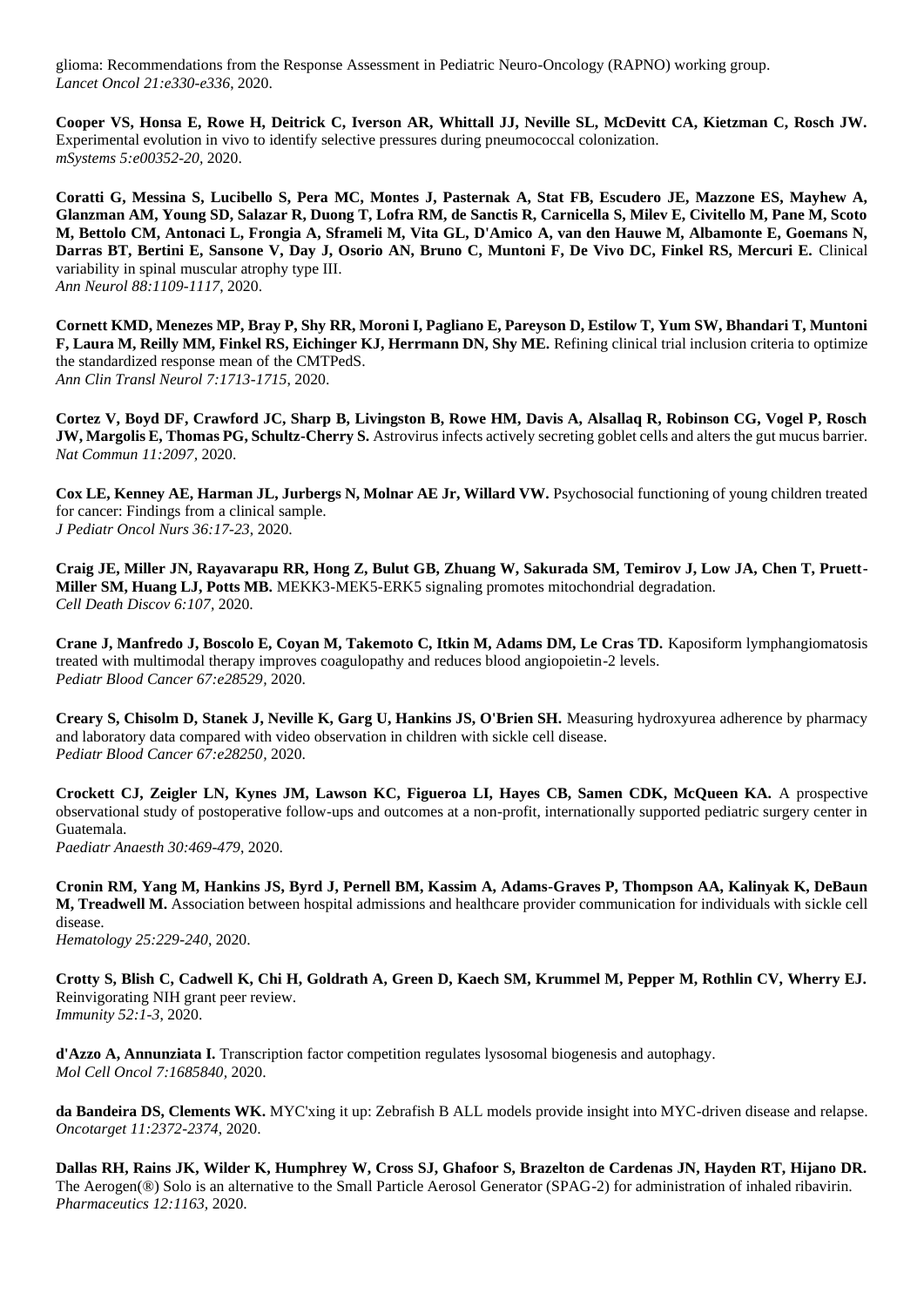**Dalton R, Lee SB, Claw KG, Prasad B, Phillips BR, Shen DD, Wong LH, Fade M, McDonald MG, Dunham MJ, Fowler DM, Rettie AE, Schuetz E, Thornton TA, Nickerson DA, Gaedigk A, Thummel KE, Woodahl EL.** Interrogation of CYP2D6 structural variant alleles improves the correlation between CYP2D6 genotype and CYP2D6-mediated metabolic activity. *Clin Transl Sci 13:147-156*, 2020.

**Daniel LC, van Litsenburg RRL, Rogers VE, Zhou ES, Ellis SJ, Wakefield CE, Stremler R, Walter L, Crabtree VM.** A call to action for expanded sleep research in pediatric oncology: A position paper on behalf of the International Psycho-Oncology Society Pediatrics Special Interest Group. *Psychooncology 29:465-474*, 2020.

**Dao TH, Alsallaq R, Parsons JB, Ferrolino J, Hayden RT, Rubnitz JE, Rafiqullah IM, Robinson DA, Margolis EB, Rosch JW, Wolf J.** Vancomycin heteroresistance and clinical outcomes in bloodstream infections caused by coagulase-negative staphylococci.

*Antimicrob Agents Chemother 64:e00944-20,* 2020.

**Dasari TK, Geiger R, Karki R, Banoth B, Sharma BR, Gurung P, Burton A, Kanneganti TD.** The nonreceptor tyrosine kinase SYK drives caspase-8/NLRP3 inflammasome-mediated autoinflammatory osteomyelitis. *J Biol Chem 295:3394-3400*, 2020.

**Davies SM, Iannone R, Alonzo TA, Wang YC, Gerbing R, Soni S, Kolb EA, Meshinchi S, Orchard PJ, Burns LJ, Shenoy S, Leung W.** A phase 2 trial of KIR-mismatched unrelated donor transplantation using in vivo T cell depletion with antithymocyte globulin in acute myelogenous leukemia: Children's Oncology Group AAML05P1 Study. *Biol Blood Marrow Transplant 26:712-717*, 2020.

**Davis A, Cortez V, Grodzki M, Dallas R, Ferrolino J, Freiden P, Maron G, Hakim H, Hayden RT, Tang L, Huys A, Kolawole AO, Wobus CE, Jones MK, Karst SM, Schultz-Cherry S.** Infectious norovirus is chronically shed by immunocompromised pediatric hosts. *Viruses 12:619,* 2020.

**Davis KL, Fox E, Merchant MS, Reid JM, Kudgus RA, Liu X, Minard CG, Voss S, Berg SL, Weigel BJ, Mackall CL.**  Nivolumab in children and young adults with relapsed or refractory solid tumours or lymphoma (ADVL1412): A multicentre, openlabel, single-arm, phase 1-2 trial. *Lancet Oncol 21:541-550*, 2020.

**Davra V, Saleh T, Geng K, Kimani S, Mehta D, Kasikara C, Smith B, Colangelo NW, Ciccarelli B, Li H, Azzam EI, Kalodimos CG, Birge RB, Kumar S.** Cyclophilin A inhibitor Debio-025 targets Crk, reduces metastasis, and induces tumor immunogenicity in breast cancer. *Mol Cancer Res 18:1189-1201*, 2020.

**Daw NC, Chi YY, Kalapurakal JA, Kim Y, Hoffer FA, Geller JI, Perlman EJ, Ehrlich PF, Mullen EA, Warwick AB, Grundy**  PE, Paulino AC, Gratias E, Ward D, Anderson JR, Khanna G, Tornwall B, Fernandez CV, Dome JS. Activity of Vincristine and Irinotecan in Diffuse Anaplastic Wilms Tumor and Therapy Outcomes of Stage II to IV Disease: Results of the Children's Oncology Group AREN0321 Study. *J Clin Oncol 38:1558-1568*, 2020.

**de Blank P, Li N, Fisher MJ, Ullrich NJ, Bhatia S, Yasui Y, Sklar CA, Leisenring W, Howell R, Oeffinger K, Hardy K, Okcu MF, Gibson TM, Robison LL, Armstrong GT, Krull KR.** Late morbidity and mortality in adult survivors of childhood glioma with neurofibromatosis type 1: Report from the Childhood Cancer Survivor Study. *Genet Med 22:1794-1802*, 2020.

**DeFeo BM, Kaste SC, Li Z, Brinkman TM, Neel MD, Srivastava DK, Hudson MM, Robison LL, Karol SE, Ness KK.** Longterm functional outcomes among childhood survivors of cancer who have a history of osteonecrosis. *Phys Ther 100:509-522*, 2020.

**Deftereos G, Sandoval A, Furtado LV, Bronner M, Matynia AP.** Successful lung cancer EGFR sequencing from DNA extracted from TTF-1 immunohistochemistry slides: A new means to extend insufficient tissue. *Hum Pathol 97:52-59*, 2020.

**De Leoz MLA, Duewer DL, Fung A, Liu L, Yau HK, Potter O, Staples GO, Furuki K, Frenkel R, Hu Y, Sosic Z, Zhang P, Altmann F, Gru Nwald-Grube C, Shao C, Zaia J, Evers W, Pengelley S, Suckau D, Wiechmann A, Resemann A, Jabs W, Beck A, Froehlich JW, Huang C, Li Y, Liu Y, Sun S, Wang Y, Seo Y, An HJ, Reichardt NC, Ruiz JE, Archer-Hartmann S, Azadi P, Bell L, Lakos Z, An Y, Cipollo JF, Pucic-Bakovic M, Štambuk J, Lauc G, Li X, Wang PG, Bock A, Hennig R, Rapp E, Creskey M, Cyr TD, Nakano M, Sugiyama T, Leung PA, Link-Lenczowski P, Jaworek J, Yang S, Zhang H, Kelly T, Klapoetke S, Cao R, Kim JY, Lee HK, Lee JY, Yoo JS, Kim SR, Suh SK, de Haan N, Falck D, Lageveen-Kammeijer GSM,**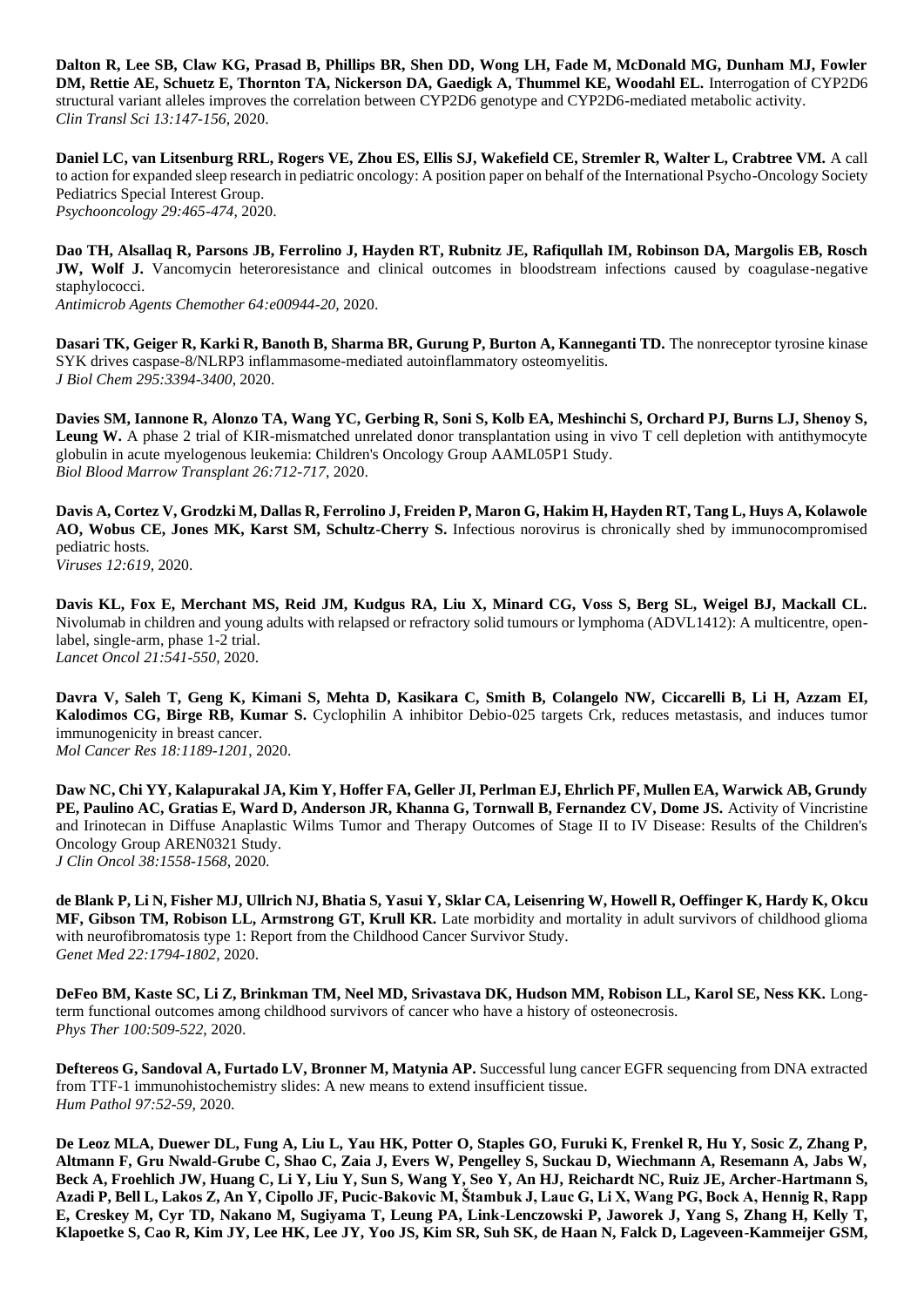**Wuhrer M, Emery RJ, Kozak RP, Liew LP, Royle L, Urbanowicz PA, Packer NH, Song X, Everest-Dass A, Lattová E, Cajic S, Alagesan K, Kolarich D, Kasali T, Lindo V, Chen Y, Goswami K, Gau B, Amunugama R, Jones R, Stroop CJM, Kato K, Yagi H, Kondo S, Yuen CT, Harazono A, Shi X, Magnelli PE, Kasper BT, Mahal L, Harvey DJ, O'Flaherty R, Rudd PM, Saldova R, Hecht ES, Muddiman DC, Kang J, Bhoskar P, Menard D, Saati A, Merle C, Mast S, Tep S, Truong J, Nishikaze T, Sekiya S, Shafer A, Funaoka S, Toyoda M, de Vreugd P, Caron C, Pradhan P, Tan NC, Mechref Y, Patil S, Rohrer JS, Chakrabarti R, Dadke D, Lahori M, Zou C, Cairo C, Reiz B, Whittal RM, Lebrilla CB, Wu L, Guttman A, Szigeti M, Kremkow BG, Lee KH, Sihlbom C, Adamczyk B, Jin C, Karlsson NG, Örnros J, Larson G, Nilsson J, Meyer B, Wiegandt A, Komatsu E, Perreault H, Bodnar ED, Said N, Francois YN, Leize-Wagner E, Maier S, Zeck A, Heck AJR, Yang Y, Haselberg R, Yu YQ, Alley W, Leone JW, Yuan H, Stein SE.** NIST interlaboratory study on glycosylation analysis of monoclonal antibodies: Comparison of results from diverse snalytical methods. *Mol Cell Proteomics 19:11-30*, 2020.

**Dell'Oro M, Short M, Wilson P, Hua CH, Gargone M, Merchant TE, Bezak E.** Influence of target location, size, and patient age on normal tissue sparing- proton and photon therapy in paediatric brain tumour patient-specific approach. *Cancers (Basel) 12:2578,* 2020.

**Demirci S, Zeng J, Wu Y, Uchida N, Shen AH, Pellin D, Gamer J, Yapundich M, Drysdale C, Bonanno J, Bonifacino AC, Krouse AE, Linde NS, Engels T, Donahue RE, Haro-Mora JJ, Leonard A, Nassehi T, Luk K, Porter SN, Lazzarotto CR, Tsai SQ, Weiss MJ, Pruett-Miller SM, Wolfe SA, Bauer DE, Tisdale JF.** BCL11A enhancer-edited hematopoietic stem cells persist in rhesus monkeys without toxicity. *J Clin Invest 130:6677-6687*, 2020.

**Deng MY, Sill M, Sturm D, Stichel D, Witt H, Ecker J, Wittmann A, Schittenhelm J, Ebinger M, Schuhmann MU, Figarella-Branger D, Aronica E, Staszewski O, Preusser M, Haberler C, Lauten M, Schuller U, Hartmann C, Snuderl M, Dunham C, Jabado N, Wesseling P, Deckert M, Keyvani K, Gottardo N, Giangaspero F, von Hoff K, Ellison DW, Pietsch T, Herold Mende C, Milde T, Witt O, Kool M, Korshunov A, Wick W, von Deimling A, Pfister SM, Jones DTW, Sahm F.** Diffuse glioneuronal tumour with oligodendroglioma-like features and nuclear clusters (DGONC) - A molecularly-defined glioneuronal CNS tumour class displaying recurrent monosomy 14. *Neuropathol Appl Neurobiol 46:422-430*, 2020.

**Deng Z, Lim J, Wang Q, Purtell K, Wu S, Palomo GM, Tan H, Manfredi G, Zhao Y, Peng J, Hu B, Chen S, Yue Z.** ALS-FTLD-linked mutations of SQSTM1/p62 disrupt selective autophagy and NFE2L2/NRF2 anti-oxidative stress pathway. *Autophagy 16:917-931*, 2020.

**DeRenzo C, Gottschalk S.** Genetically modified T-cell therapy for osteosarcoma: Into the roaring 2020s. *Adv Exp Med Biol 1257:109-131*, 2020.

**Dieffenbach BV, Li N, Madenci AL, Murphy AJ, Barnea D, Gibson TM, Tonorezos ES, Leisenring WM, Howell RM, Diller LR, Liu Q, Chow EJ, Armstrong GT, Yasui Y, Oeffinger KC, Weldon CB, Weil BR.** Incidence of and risk factors for late cholecystectomy in survivors of childhood cancer: A report from the Childhood Cancer Survivor Study. *Eur J Cancer 133:4-13*, 2020.

**Dimitriadis E, Menkhorst E, Saito S, Kutteh WH, Brosens JJ.** Recurrent pregnancy loss. *Nat Rev Dis Primers 6:98,* 2020.

**Di Pillo F, Jimenez-Bluhm P, Baumberger C, Marambio V, Galdames P, Monti G, Schultz-Cherry S, Hamilton-West C.**  Movement restriction and increased surveillance as efficient measures to control the spread of highly pathogenic avian influenza in backyard productive systems in central Chile. *Front Vet Sci 7:424,* 2020.

**Dirkse D, Hadjistavropoulos HD, Alberts NA, Karin E, Schneider LH, Titov N, Dear BF.** Making Internet-delivered cognitive behaviour therapy scalable for cancer survivors: A randomized non-inferiority trial of self-guided and technician-guided therapy. *J Cancer Surviv 14:211-225*, 2020.

**Diskin ER, Friedman K, Krauss S, Nolting JM, Poulson RL, Slemons RD, Stallknecht DE, Webster RG, Bowman AS.**  Subtype diversity of influenza A virus in North American waterfowl: A multidecade study. *J Virol 94:e02022-19,* 2020.

**Dixon SB, Chen Y, Yasui Y, Pui CH, Hunger SP, Silverman LB, Ness KK, Green DM, Howell RM, Leisenring WM, Kadan-Lottick NS, Krull KR, Oeffinger KC, Neglia JP, Mertens AC, Hudson MM, Robison LL, Armstrong GT, Nathan PC.**  Reduced morbidity and mortality in survivors of childhood acute lymphoblastic leukemia: A report from the Childhood Cancer Survivor Study.

*J Clin Oncol 38:3418-3429*, 2020.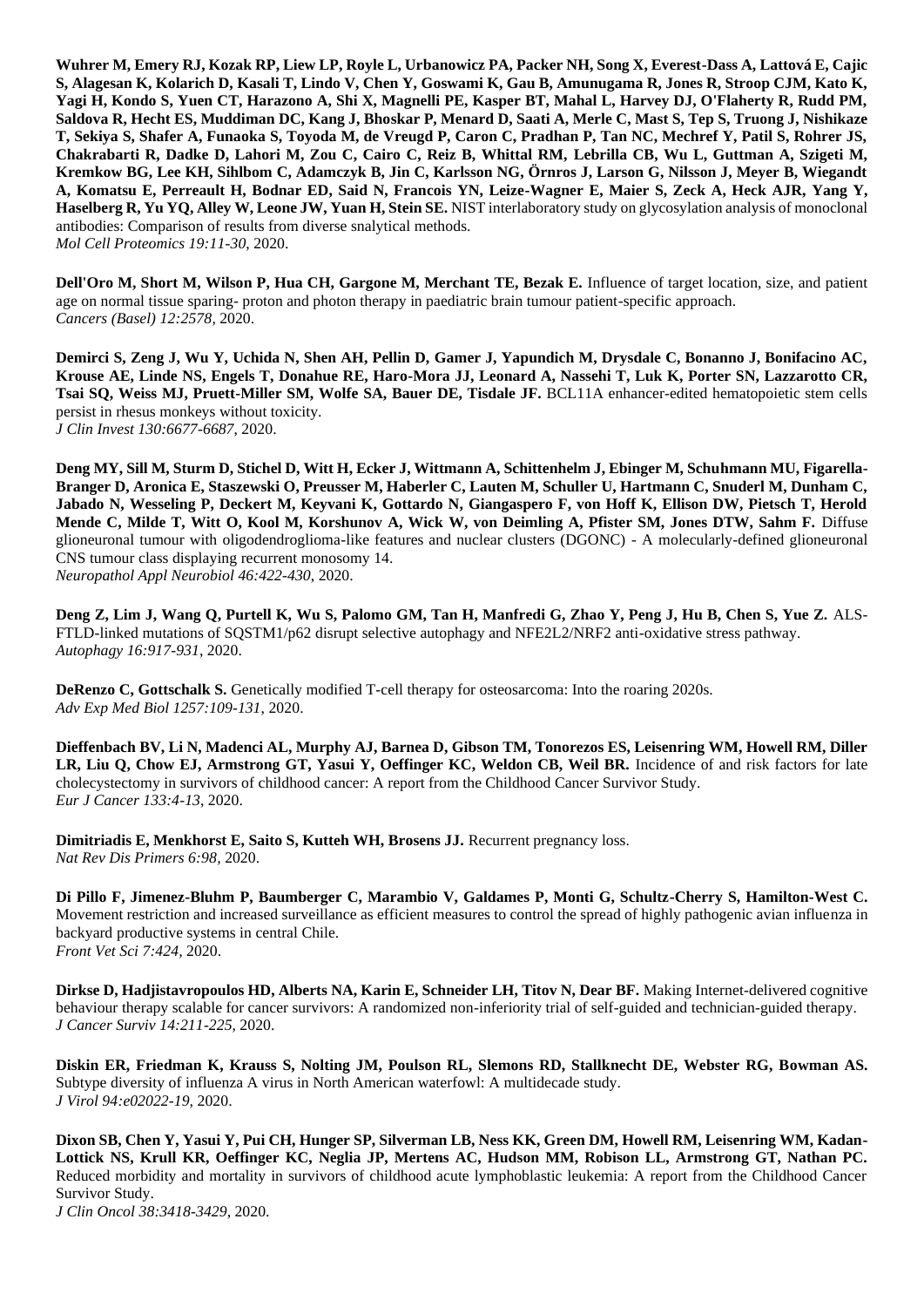**Dixon SB, Chow EJ, Hjorth L, Hudson MM, Kremer LCM, Morton LM, Nathan PC, Ness KK, Oeffinger KC, Armstrong GT.** The future of childhood cancer survivorship: Challenges and opportunities for continued progress. *Pediatr Clin North Am 67:1237-1251*, 2020.

**Dmitriev PM, Wang H, Rosenblum JS, Prodanov T, Cui J, Pappo AS, Gilbert MR, Lutty GA, Chan CC, Chew EY, Pacak K, Zhuang Z.** Vascular changes in the retina and choroid of patients with EPAS1 gain-of-function mutation syndrome. *JAMA Ophthalmol 138:111-223*, 2020.

**Dobbins NJ, Spital CH, Black RA, Morrison JM, de Veer B, Zampino E, Harrington RD, Britt BD, Stephens KA, Wilcox AB, Tarczy-Hornoch P, Mooney SD.** Leaf: an open-source, model-agnostic, data-driven web application for cohort discovery and translational biomedical research. *J Am Med Inform Assoc 27:109-118*, 2020.

**Dobson SM, Garcia-Prat L, Vanner RJ, Wintersinger J, Waanders E, Gu Z, McLeod J, Gan OI, Grandal I, Payne-Turner D, Edmonson MN, Ma X, Fan Y, Voisin V, Chan-Seng-Yue M, Xie SZ, Hosseini M, Abelson S, Gupta P, Rusch M, Shao Y, Olsen SR, Neale G, Chan SM, Bader G, Easton J, Guidos CJ, Danska JS, Zhang J, Minden MD, Morris Q, Mullighan CG, Dick JE.** Relapse-fated latent diagnosis subclones in acute B lineage leukemia are drug tolerant and possess distinct metabolic Programs.

*Cancer Discov 10:568-587*, 2020.

**Donepudi AC, Smith GJ, Aladelokun O, Lee Y, Toro SJ, Pfohl M, Slitt AL, Wang L, Lee JY, Schuetz JD, Manautou JE.**  Lack of multidrug resistance-associated protein 4 prolongs partial hepatectomy-induced hepatic steatosis. *Toxicol Sci 175:301-311*, 2020.

**Dovi A, Lindwall J, Sato T, Brigden J, Phipps S.** Perceived school connectedness as it relates to parent-reported behavior and adaptive skills in youth with recently diagnosed cancer. *Child Health Care 49:233-246*, 2020.

Drea CM, Crawford JC, Boulet M. Lack of evidence for pheromones in lemurs. *Curr Biol 30:R1355-R1357*, 2020.

**Du X, Zeng H, Liu S, Guy C, Dhungana Y, Neale G, Bergo MO, Chi H.** Mevalonate metabolism-dependent protein geranylgeranylation regulates thymocyte egress. *J Exp Med 217:e20190969,* 2020.

**Duenas DM, Wilfond BS, Johnson LM.** Clearing muddy waters: The need to reconceptualize minor increase over minimal risk in pediatric rare disease research. *Am J Bioeth 20:8-10*, 2020.

**Dunsmore KP, Winter SS, Devidas M, Wood BL, Esiashvili N, Chen Z, Eisenberg N, Briegel N, Hayashi RJ, Gastier-Foster JM, Carroll AJ, Heerema NA, Asselin BL, Rabin KR, Zweidler-Mckay PA, Raetz EA, Loh ML, Schultz KR, Winick NJ, Carroll WL, Hunger SP.** Children's Oncology Group AALL0434: A phase III randomized clinical trial testing nelarabine in newly diagnosed T-cell acute lymphoblastic leukemia. *J Clin Oncol 38:3282-3293*, 2020.

**Eagon S, Hammill JT, Sigal M, Ahn KJ, Tryhorn JE, Koch G, Belanger B, Chaplan CA, Loop L, Kashtanova AS, Yniguez K, Lazaro H, Wilkinson SP, Rice AL, Falade MO, Takahashi R, Kim K, Cheung A, DiBernardo C, Kimball JJ, Winzeler EA, Eribez K, Mittal N, Gamo FJ, Crespo B, Churchyard A, Garcia-Barbazan I, Baum J, Anderson MO, Laleu B, Guy RK.**  Synthesis and structure-activity relationship of dual-stage antimalarial pyrazolo[3,4-b]pyridines. *J Med Chem 63:11902-11919*, 2020.

**Echlin H, Frank M, Rock C, Rosch JW.** Role of the pyruvate metabolic network on carbohydrate metabolism and virulence in Streptococcus pneumoniae. *Mol Microbiol 114:536-552*, 2020.

**Echlin H, Rosch JW.** Advancing genetic tools in Streptococcus pneumoniae. *Genes (Basel) 11:965*, 2020.

**Eder AE, Cox KF, Pegram TA, Barb SM, Hoehn ME, Kerr NC.** Effect of age at primary intraocular lens implantation on refractive growth in young children.

*J Pediatr Ophthalmol Strabismus 57:264-270*, 2020.

**Edwards SC, Sutton CE, Ladell K, Grant EJ, McLaren JE, Roche F, Dash P, Apiwattanakul N, Awad W, Miners KL, Lalor SJ, Ribot JC, Baik S, Moran B, McGinley A, Pivorunas V, Dowding L, Macoritto M, Paez-Cortez J, Slavin A, Anderson G,**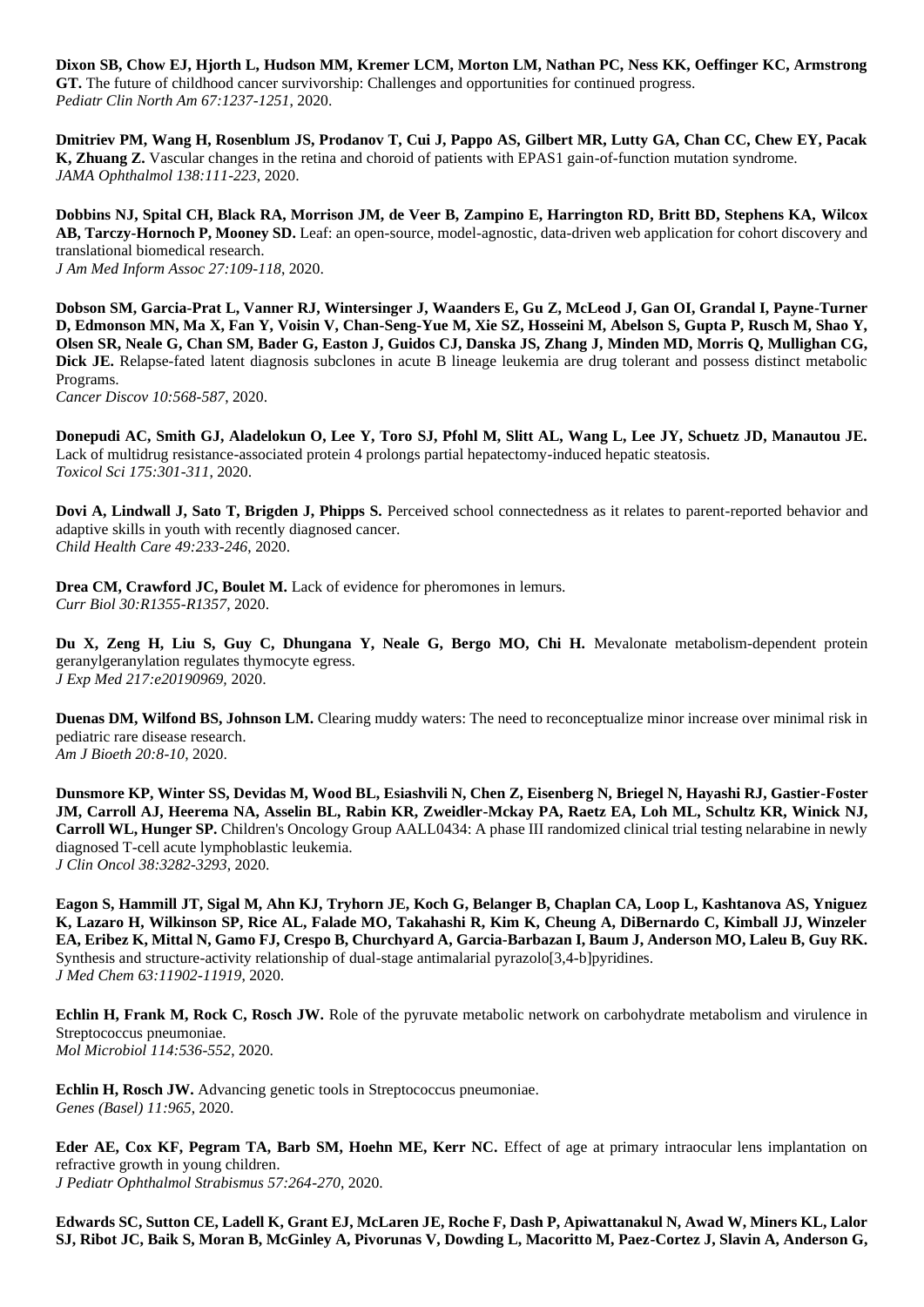**Silva-Santos B, Hokamp K, Price DA, Thomas PG, McLoughlin RM, Mills KHG.** A population of proinflammatory T cells coexpresses αβ and γδ T cell receptors in mice and humans. *J Exp Med 217:e20190834,* 2020.

**Ehrhardt MJ, Skinner R, Castellino SM.** Renal and hepatic health after childhood cancer. *Pediatr Clin North Am 67:1203-1217*, 2020.

**Ehrhardt MJ, Ward ZJ, Liu Q, Chaudhry A, Nohria A, Border W, Fulbright JM, Mulrooney DA, Oeffinger KC, Nathan PC, Leisenring WM, Constine LS, Gibson TM, Chow EJ, Howell RM, Robison LL, Armstrong GT, Hudson MM, Diller L,**  Yasui Y, Armenian SH, Yeh JM. Cost-effectiveness of the International Late Effects of Childhood Cancer Guideline Harmonization Group screening guidelines to prevent heart failure in survivors of childhood cancer. *J Clin Oncol 38:3851-3862*, 2020.

**Ehrlich BS, Movsisyan N, Batmunkh T, Kumirova E, Borisevich MV, Kirgizov K, Graetz DE, McNeil MJ, Yakimkova T, Vinitsky A, Ferrara G, Li C, Lu Z, Kaye EC, Baker JN, Agulnik A.** Barriers to the early integration of palliative care in pediatric oncology in 11 Eurasian countries. *Cancer 126:4984-4993*, 2020.

**Ehrlich BS, Movsisyan N, Batmunkh T, Kumirova E, Borisevich MV, Kirgizov K, Graetz DE, McNeil MJ, Yakimkova T, Vinitsky A, Ferrara G, Li C, Lu Z, Kaye EC, Baker JN, Agulnik A.** A multicountry assessment in Eurasia: Alignment of physician perspectives on palliative care integration in pediatric oncology with World Health Organization guidelines. *Cancer 126:3777-3787*, 2020.

**Eissa SS, Clay MR, Santiago T, Wu G, Wang L, Shulkin BL, Picarsic J, Nichols KE, Campbell PK.** Dasatinib induces a dramatic response in a child with refractory juvenile xanthogranuloma with a novel MRC1-PDGFRB fusion. *Blood Adv 4:2991-2995*, 2020.

**Eke AC, Wang J, Amin K, Shapiro DE, Stek A, Smith E, Chakhtoura N, Basar M, George K, Knapp KM, João EC, Rungruengthanakit K, Capparelli E, Burchett S, Mirochnick M, Best BM.** Fosamprenavir with ritonavir pharmacokinetics during pregnancy. *Antimicrob Agents Chemother 64:e02260-19,* 2020.

**Elbahlawan L, Morrison R, Li Y, Huang S, Cheng C, Avent Y, Madden R.** Outcome of acute respiratory failure secondary to engraftment in children after hematopoietic stem cell transplant. *Front Oncol 10:584269,* 2020.

**El-Gohary Y, Khan S, Hodgman E, Wynn L, Kimble A, Abdelhafeez A, Talbot L, Wang W, Davidoff AM, Murphy AJ.**  Splenic function is not maintained long-term after partial splenectomy in children with sickle cell disease. *J Pediatr Surg 55:2471-2474*, 2020.

**El-Gohary Y, Mansfield S, Staszak J, Abdelhafeez A, Talbot L, Pui CH, Gold R, Murphy AJ, Davidoff AM.** Management of pancreatic pseudocysts in pediatric oncology patients. *J Pediatr Surg 55:1727-1731*, 2020.

**El-Gohary Y, Mansfield S, Talbot L, Murphy AJ, Davidoff AM, Abdelhafeez A.** Single-site retroperitoneoscopy in pediatric metastatic lymphadenopathy. *J Pediatr Surg 55:2430-2434*, 2020.

**El-Gohary Y, Molina M, Chang J, Dodd A, Miller E, Harrell C, Wang F, Zhang H, Davidoff AM, Fernandez-Pineda I, Murphy AJ, Huang EY.** The use of computed tomography versus clinical acumen in diagnosing appendicitis in children: A twoinstitution international study. *J Pediatr Surg,* 2020.

**Elit L, Haruyama R, Gatti A, Howard SC, Lam CG, Fidarova E, Angioli R, Cao X, Trapani D, Ilbawi A.** Examining policy cohesion for cervical cancer worldwide: Analysis of WHO country reports. *ESMO Open 5:e000878,* 2020.

**Ellison DW.** Mini-symposium in medulloblastoma genomics in the modern molecular era. *Brain Pathol 30:661-663*, 2020.

**Ellison DW, Aldape KD, Capper D, Fouladi M, Gilbert MR, Gilbertson RJ, Hawkins C, Merchant T, Pajtler K, Venneti S, Louis DN.** cIMPACT-NOW Update 7: Advancing the molecular classification of ependymal tumors. *Brain Pathol 30:863-866*, 2020.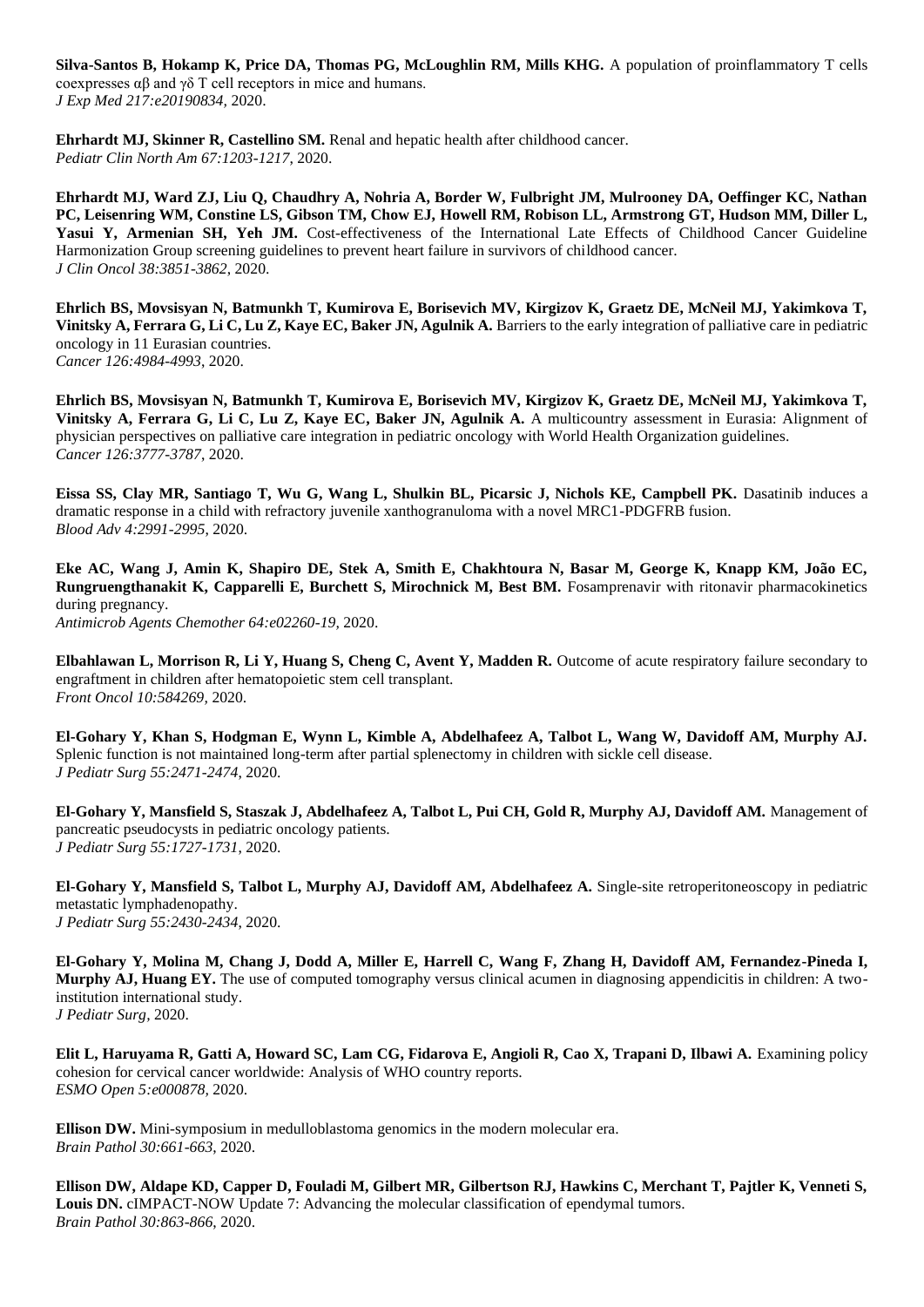**Elsaid M, Morgan J, Colorado N, Woolsey J, Canterberry N, Rice P, Russo C.** Chemotherapy wait times in a network of pediatric oncology clinics. *J Pediatr Hematol Oncol 42:e475-e478*, 2020.

**Elsayed AH, Rafiee R, Cao X, Raimondi S, Downing JR, Ribeiro R, Fan Y, Gruber TA, Baker S, Klco J, Rubnitz JE, Pounds S, Lamba JK.** Correction: A six-gene leukemic stem cell score identifies high risk pediatric acute myeloid leukemia. *Leukemia 34:2821,* 2020.

**Elsayed AH, Rafiee R, Cao X, Raimondi S, Downing JR, Ribeiro R, Fan Y, Gruber TA, Baker S, Klco J, Rubnitz JE, Pounds S, Lamba JK.** A six-gene leukemic stem cell score identifies high risk pediatric acute myeloid leukemia. *Leukemia 34:735-745*, 2020.

**El-Shesheny R, Franks J, Turner J, Seiler P, Walker D, Friedman K, Mukherjee N, Kercher L, Hasan MK, Feeroz MM, Krauss S, Vogel P, McKenzie P, Barman S, Webby RJ, Webster RG.** Continued evolution of H5Nx avian influenza viruses in Bangladeshi live poultry markets: Pathogenic potential in poultry and mammalian models. *J Virol 94:e01141-20,* 2020.

**Eom TY, Han SB, Kim J, Blundon JA, Wang YD, Yu J, Anderson K, Kaminski DB, Sakurada SM, Pruett-Miller SM, Horner L, Wagner B, Robinson CG, Eicholtz M, Rose DC, Zakharenko SS.** Schizophrenia-related microdeletion causes defective ciliary motility and brain ventricle enlargement via microRNA-dependent mechanisms in mice. *Nat Commun 11:912,* 2020.

**Epperly R, Gottschalk S, Velasquez MP.** A bump in the road: How the hostile AML microenvironment affects CAR T cell therapy. *Front Oncol 10:262,* 2020.

**Epperly R, Gottschalk S, Velasquez MP.** Harnessing T cells to target pediatric acute myeloid leukemia: CARs, BiTEs, and beyond.

*Children (Basel) 17,* 2020.

**Erker C, Tamrazi B, Poussaint TY, Mueller S, Mata-Mbemba D, Franceschi E, Brandes AA, Rao A, Haworth KB, Wen PY, Goldman S, Vezina G, MacDonald TJ, Dunkel IJ, Morgan PS, Jaspan T, Prados MD, Warren KE.** Response assessment in paediatric high-grade glioma: Recommendations from the Response Assessment in Pediatric Neuro-Oncology (RAPNO) working group.

*Lancet Oncol 21:e317-e329*, 2020.

**Estcourt LJ, Kohli R, Hopewell S, Trivella M, Wang WC.** Blood transfusion for preventing primary and secondary stroke in people with sickle cell disease.

*Cochrane Database Syst Rev 7:CD003146,* 2020.

**Etheridge AS, Gallins PJ, Jima D, Broadaway KA, Ratain MJ, Schuetz E, Schadt E, Schroder A, Molony C, Zhou Y, Mohlke KL, Wright FA, Innocenti F.** A new liver expression quantitative trait locus map from 1,183 individuals provides evidence for novel expression quantitative trait loci of drug response, metabolic, and sex-biased phenotypes. *Clin Pharmacol Ther 107:1383-1393*, 2020.

**Eulo V, Lesmana H, Doyle LA, Nichols KE, Hirbe AC.** Secondary sarcomas: Biology, presentation, and clinical care. *Am Soc Clin Oncol Educ Book 40:1-12*, 2020.

**Evans MK, Matsui Y, Xu B, Willis C, Loome J, Milburn L, Fan Y, Pagala V, Peng JC.** Ybx1 fine-tunes PRC2 activities to control embryonic brain development. *Nat Commun 11:4060,* 2020.

**Evans WE.** ACCP: From zero to forty. *J Am Coll Clin Pharm 3:8-9*, 2020.

**Evans WE, Pui CH, Yang JJ.** The promise and the reality of genomics to guide precision medicine in pediatric oncology: The decade ahead. *Clin Pharmacol Ther 107:176-180*, 2020.

**Fabian ID, Abdallah E, Abdullahi SU, Abdulqader RA, Adamou Boubacar S, Ademola-Popoola DS, Adio A, Afshar AR, Aggarwal P, Aghaji AE, Ahmad A, Akib MNR, Al Harby L, Al Ani MH, Alakbarova A, Portabella SA, Al-Badri SAF, Alcasabas APA, Al-Dahmash SA, Alejos A, Alemany-Rubio E, Alfa Bio AI, Alfonso Carreras Y, Al-Haddad C, Al-Hussaini**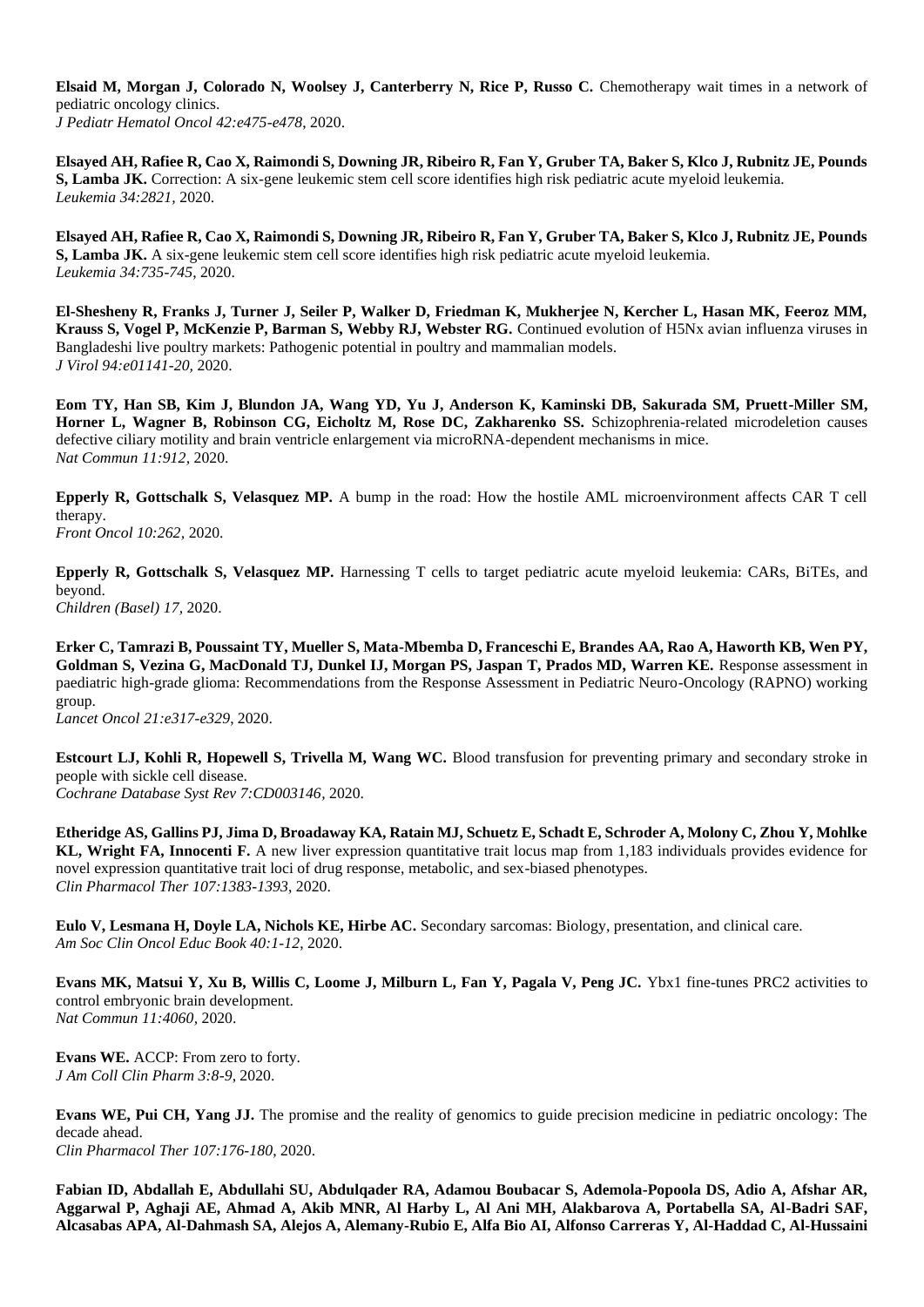**HHY, Ali AM, Alia DB, Al-Jadiry MF, Al-Jumaily U, Alkatan HM, All-Eriksson C, Al-Mafrachi AARM, Almeida AA, Alsawidi KM, Al-Shaheen AASM, Al-Shammary EH, Amiruddin PO, Antonino R, Astbury NJ, Atalay HT, Atchaneeyasakul LO, Atsiaya R, Attaseth T, Aung TH, Ayala S, Baizakova B, Balaguer J, Balayeva R, Balwierz W, Barranco H, Bascaran C, Beck Popovic M, Benavides R, Benmiloud S, Bennani Guebessi N, Berete RC, Berry JL, Bhaduri A, Bhat S, Biddulph SJ, Biewald EM, Bobrova N, Boehme M, Boldt HC, Bonanomi MTBC, Bornfeld N, Bouda GC, Bouguila H, Boumedane A, Brennan RC, Brichard BG, Buaboonnam J, Calderón-Sotelo P, Calle Jara DA, Camuglia JE, Cano MR, Capra M, Cassoux N, Castela G, Castillo L, Català-Mora J, Chantada GL, Chaudhry S, Chaugule SS, Chauhan A, Chawla B, Chernodrinska VS, Chiwanga FS, Chuluunbat T, Cieslik K, Cockcroft RL, Comsa C, Correa ZM, Correa Llano MG, Corson TW, Cowan-Lyn KE, Csóka M, Cui X, Da Gama IV, Dangboon W, Das A, Das S, Davanzo JM, Davidson A, De Potter P, Delgado KQ, Demirci H, Desjardins L, Diaz Coronado RY, Dimaras H, Dodgshun AJ, Donaldson C, Donato Macedo CR, Dragomir MD, Du Y, Du Bruyn M, Edison KS, Eka Sutyawan IW, El Kettani A, Elbahi AM, Elder JE, Elgalaly D, Elhaddad AM, Elhassan MMA, Elzembely MM, Essuman VA, Evina TGA, Fadoo Z, Fandiño AC, Faranoush M, Fasina O, Fernández DDPG, Fernández-Teijeiro A, Foster A, Frenkel S, Fu LD, Fuentes-Alabi SL, Gallie BL, Gandiwa M, Garcia JL, García Aldana D, Gassant PY, Geel JA, Ghassemi F, Girón AV, Gizachew Z, Goenz MA, Gold AS, Goldberg-Lavid M, Gole GA, Gomel N, Gonzalez E, Gonzalez Perez G, González-Rodríguez L, Garcia Pacheco HN, Graells J, Green L, Gregersen PA, Grigorovski NDAK, Guedenon KM, Gunasekera DS, Gündüz AK, Gupta H, Gupta S, Hadjistilianou T, Hamel P, Hamid SA, Hamzah N, Hansen ED, Harbour JW, Hartnett ME, Hasanreisoglu M, Hassan S, Hassan S, Hederova S, Hernandez J, Hernandez LMC, Hessissen L, Hordofa DF, Huang LC, Hubbard GB, Hummlen M, Husakova K, Hussein Al-Janabi AN, Ida R, Ilic VR, Jairaj V, Jeeva I, Jenkinson H, Ji X, Jo DH, Johnson KP, Johnson WJ, Jones MM, Kabesha TBA, Kabore RL, Kaliki S, Kalinaki A, Kantar M, Kao LY, Kardava T, Kebudi R, Kepak T, Keren-Froim N, Khan ZJ, Khaqan HA, Khauv P, Kheir WJ, Khetan V, Khodabande A, Khotenashvili Z, Kim JW, Kim JH, Kiratli H, Kivelä TT, Klett A, Komba Palet JEK, Krivaitiene D, Kruger M, Kulvichit K, Kuntorini MW, Kyara A, Lachmann ES, Lam CPS, Lam GC, Larson SA, Latinovic S, Laurenti KD, Le BHA, Lecuona K, Leverant AA, Li C, Limbu B, Long QB, López JP, Lukamba RM, Lumbroso L, Luna-Fineman S, Lutfi D, Lysytsia L, Magrath GN, Mahajan A, Majeed AR, Maka E, Makan M, Makimbetov EK, Manda C, Martín Begue N, Mason L, Mason JO 3rd, Matende IO, Materin M, Mattosinho CCDS, Matua M, Mayet I, Mbumba FB, McKenzie JD, Medina-Sanson A, Mehrvar A, Mengesha AA, Menon V, Mercado GJVD, Mets MB, Midena E, Mishra DKC, Mndeme FG, Mohamedani AA, Mohammad MT, Moll AC, Montero MM, Morales RA, Moreira C, Mruthyunjaya P, Msina MS, Msukwa G, Mudaliar SS, Muma KI, Munier FL, Murgoi G, Murray TG, Musa KO, Mushtaq A, Mustak H, Muyen OM, Naidu G, Nair AG, Naumenko L, Ndoye Roth PA, Nency YM, Neroev V, Ngo H, Nieves RM, Nikitovic M, Nkanga ED, Nkumbe H, Nuruddin M, Nyaywa M, Obono-Obiang G, Oguego NC, Olechowski A, Oliver SCN, Osei-Bonsu P, Ossandon D, Paez-Escamilla MA, Pagarra H, Painter SL, Paintsil V, Paiva L, Pal BP, Palanivelu MS, Papyan R, Parrozzani R, Parulekar M, Pascual Morales CR, Paton KE, Pawinska-Wasikowska K, Pe'er J, Peña A, Peric S, Pham CTM, Philbert R, Plager DA, Pochop P, Polania RA, Polyakov VG, Pompe MT, Pons JJ, Prat D, Prom V, Purwanto I, Qadir AO, Qayyum S, Qian J, Rahman A, Rahman S, Rahmat J, Rajkarnikar P, Ramanjulu R, Ramasubramanian A, Ramirez-Ortiz MA, Raobela L, Rashid R, Reddy MA, Reich E, Renner LA, Reynders D, Ribadu D, Riheia MM, Ritter-Sovinz P, Rojanaporn D, Romero L, Roy SR, Saab RH, Saakyan S, Sabhan AH, Sagoo MS, Said AMA, Saiju R, Salas B, San Román Pacheco S, Sánchez GL, Sayalith P, Scanlan TA, Schefler AC, Schoeman J, Sedaghat A, Seregard S, Seth R, Shah AS, Shakoor SA, Sharma MK, Sherief ST, Shetye NG, Shields CL, Siddiqui SN, Sidi Cheikh S, Silva S, Singh AD, Singh N, Singh U, Singha P, Sitorus RS, Skalet AH, Soebagjo HD, Sorochynska T, Ssali G, Stacey AW, Staffieri SE, Stahl ED, Stathopoulos C, Stirn Kranjc B, Stones DK, Strahlendorf C, Suarez MEC, Sultana S, Sun X, Sundy M, Superstein R, Supriyadi E, Surukrattanaskul S, Suzuki S, Svojgr K, Sylla F, Tamamyan G, Tan D, Tandili A, Tarrillo Leiva FF, Tashvighi M, Tateshi B, Tehuteru ES, Teixeira LF, Teh KH, Theophile T, Toledano H, Trang DL, Traoré F, Trichaiyaporn S, Tuncer S, Tyau-Tyau H, Umar AB, Unal E, Uner OE, Urbak SF, Ushakova TL, Usmanov RH, Valeina S, van Hoefen Wijsard M, Varadisai A, Vasquez L, Vaughan LO, Veleva-Krasteva NV, Verma N, Victor AA, Viksnins M, Villacís Chafla EG, Vishnevskia-Dai V, Vora T, Wachtel AE, Wackernagel W, Waddell K, Wade PD, Wali AH, Wang YZ, Weiss A, Wilson MW, Wime ADC, Wiwatwongwana A, Wiwatwongwana D, Wolley Dod C, Wongwai P, Xiang D, Xiao Y, Yam JC, Yang H, Yanga JM, Yaqub MA, Yarovaya VA, Yarovoy AA, Ye H, Yousef YA, Yuliawati P, Zapata López AM, Zein E, Zhang C, Zhang Y, Zhao J, Zheng X, Zhilyaeva K, Zia N, Ziko OAO, Zondervan M, Bowman R.** Global retinoblastoma presentation and analysis by national income level. *JAMA Oncol 6:685-695*, 2020.

**Fagnan A, Bagger FO, Pique-Borras MR, Ignacimouttou C, Caulier A, Lopez C, Robert E, Uzan B, Gelsi-Boyer V, Aid Z, Thirant C, Moll U, Tauchmann S, Kurtovic-Kozaric A, Maciejewski JP, Dierks C, Spinelli O, Salmoiraghi S, Pabst T, Shimoda K, Deleuze V, Lapillonne H, Sweeney C, Mansat-De Mas V, Leite B, Kadri Z, Malinge S, de Botton S, Micol JB, Kile BT, Carmichael CL, Iacobucci I, Mullighan CG, Carroll MP, Valent P, Bernard OA, Delabesse E, Vyas P, Birnbaum D, Anguita E, Garcon L, Soler E, Schwaller J, Mercher T.** Human erythroleukemia genetics and transcriptomes identify master transcription factors as functional disease drivers. *Blood 136:698-714*, 2020.

**Faizan M, Caniza MA, Anwar S, Kashif RU, Saleem R, Javed H, Zafar A, Taj MM, Hameed A, Homsi M, Rathore AW, Sadiq M, Gonzalez M, Zaidi A.** Infection prevention and control measures at the Children Hospital Lahore: A My Child Matters collaborative project. *JCO Glob Oncol 6:1540-1545*, 2020.

Fan K, McArthur J, Morrison RR, Ghafoor S. Diffuse alveolar hemorrhage after pediatric hematopoietic stem cell transplantation.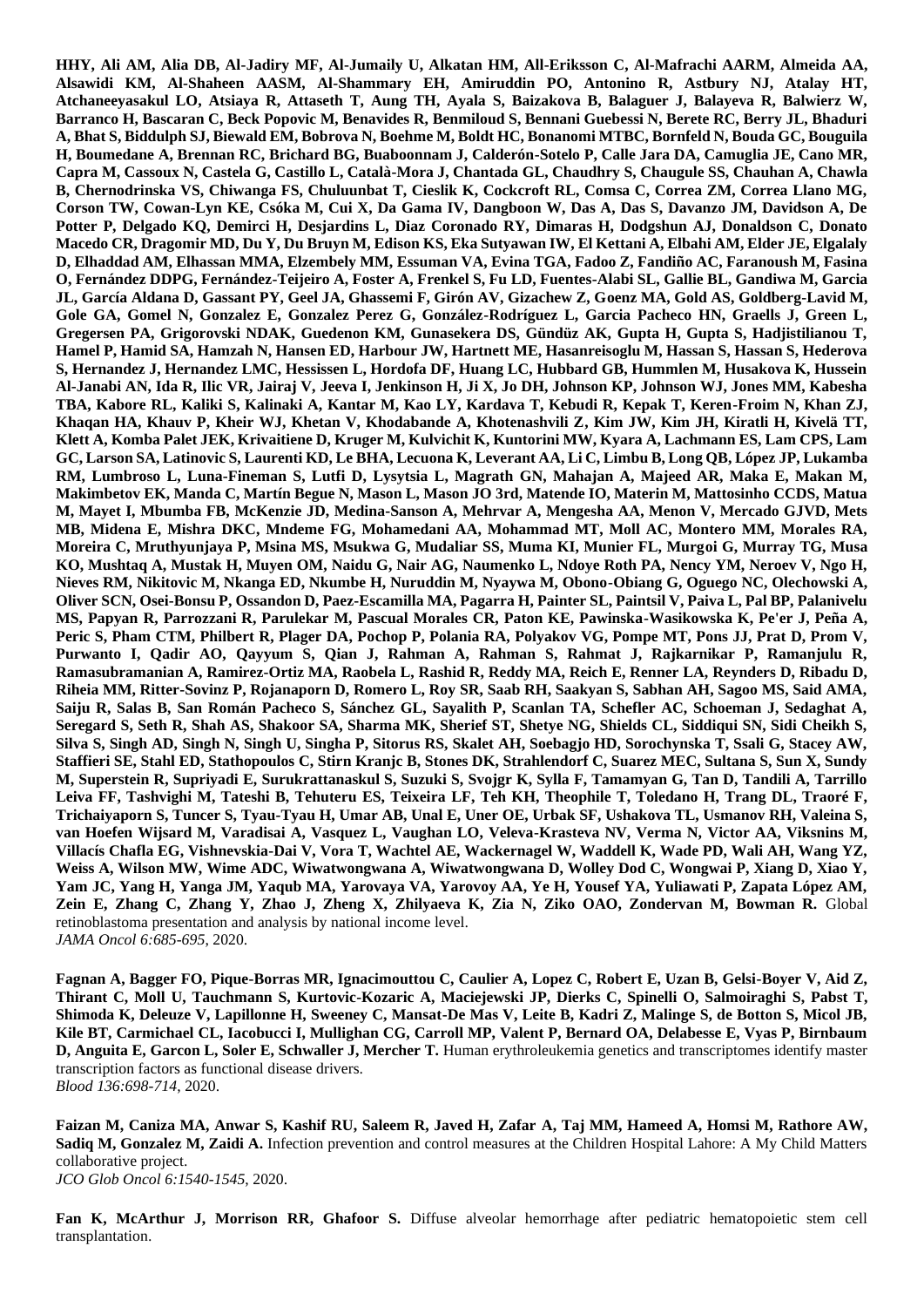**Fangusaro J, Witt O, Hernaiz Driever P, Bag AK, de Blank P, Kadom N, Kilburn L, Lober RM, Robison NJ, Fisher MJ, Packer RJ, Young Poussaint T, Papusha L, Avula S, Brandes AA, Bouffet E, Bowers D, Artemov A, Chintagumpala M, Zurakowski D, van den Bent M, Bison B, Yeom KW, Taal W, Warren KE.** Response assessment in paediatric low-grade glioma: Recommendations from the Response Assessment in Pediatric Neuro-Oncology (RAPNO) working group. *Lancet Oncol 21:e305-e316*, 2020.

**Farhan SMK, Howrigan DP, Abbott LE, Klim JR, Topp SD, Byrnes AE, Churchhouse C, Phatnani H, Smith BN, Rampersaud E, Wu G, Wuu J, Shatunov A, Iacoangeli A, Khleifat AA, Mordes DA, Ghosh S, Eggan K, Rademakers R, McCauley JL, Schule R, Zuchner S, Benatar M, Taylor JP, Nalls M, Gotkine M, Shaw PJ, Morrison KE, Al-Chalabi A, Traynor B, Shaw CE, Goldstein DB, Harms MB, Daly MJ, Neale BM.** Publisher Correction: Exome sequencing in amyotrophic lateral sclerosis implicates a novel gene, DNAJC7, encoding a heat-shock protein. *Nat Neurosci 23:295,* 2020.

**Farr J, Moskvin V, Lukose R, Yao W, Schwamm F.** Technical Note: Design and characterization of a large diameter parallel plate ionization chamber for accurate integral depth dose measurements with proton beams. *Med Phys 47:3214-3224*, 2020.

**Federico SM, Caldwell KJ, McCarville MB, Daryani VM, Stewart CF, Mao S, Wu J, Davidoff AM, Santana VM, Furman**  WL, Pappo AS, Navid F. Phase I expansion cohort to evaluate the combination of bevacizumab, sorafenib and low-dose cyclophosphamide in children and young adults with refractory or recurrent solid tumours. *Eur J Cancer 132:35-42*, 2020.

**Federico SM, Pappo AS, Sahr N, Sykes A, Campagne O, Stewart CF, Clay MR, Bahrami A, McCarville MB, Kaste SC, Santana VM, Helmig S, Gartrell J, Shelat A, Brennan RC, Hawkins D, Godwin K, Bishop MW, Furman WL, Stewart E.** A phase I trial of talazoparib and irinotecan with and without temozolomide in children and young adults with recurrent or refractory solid malignancies.

*Eur J Cancer 137:204-213*, 2020.

Finch ER, Payton MA, Jenkins DA, Cai X, Li L, Karol SE, Relling MV, Janke LJ. Fenofibrate reduces osteonecrosis without affecting antileukemic efficacy in dexamethasone treated mice. *Haematologica 106:2095-2101,* 2020.

**Finch ER, Smith CA, Yang W, Liu Y, Kornegay NM, Panetta JC, Crews KR, Molinelli AR, Cheng C, Pei D, Ramsey LB, Karol SE, Inaba H, Sandlund JT, Metzger M, Evans WE, Jeha S, Pui CH, Relling MV.** Asparaginase formulation impacts hypertriglyceridemia during therapy for acute lymphoblastic leukemia. *Pediatr Blood Cancer 67:e28040,* 2020.

Finkel RS, Schara-Schmidt U, Hagenacker T. Editorial: Spinal muscular atrophy: Evolutions and revolutions of modern therapy. *Front Neurol 11:783,* 2020.

**Finn PB, Bhimsaria D, Ali A, Eguchi A, Ansari AZ, Dervan PB.** Single position substitution of hairpin pyrrole-imidazole polyamides imparts distinct DNA-binding profiles across the human genome. *PLoS One 15:e0243905,* 2020.

**Fiore L, Takata N, Acosta S, Ma W, Pandit T, Oxendine M, Oliver G.** Optic vesicle morphogenesis requires primary cilia. *Dev Biol 462:119-128*, 2020.

**Fischer U, Yang JJ, Ikawa T, Hein D, Vicente-Dueñas C, Borkhardt A, Sánchez-García I. Cell fate decisions: The role of** transcription factors in early B-cell development and leukemia. *Blood Cancer Discov 1:224-233*, 2020.

**Fitzgerald GA, Terry DS, Warren AL, Quick M, Javitch JA, Blanchard SC.** Author Correction: Quantifying secondary transport at single-molecule resolution. *Nature 579:E6,* 2020.

**Flerlage T, Brazelton de Cardenas JN, Garner CD, Hasan NA, Karathia H, Qudeimat A, Maron G, Hayden R.** Multiple NDM-5-expressing Escherichia coli isolates from an immunocompromised pediatric host. *Open Forum Infect Dis 7:ofaa018,* 2020.

**Flerlage T, Souquette A, Allen EK, Brahm T, Crawford JC, Tang L, Sun Y, Maron G, Wolf J, Triplett B, Thomas PG.** Nasal wash cytokines during respiratory viral infection in pediatric allogeneic hematopoietic cell-transplant recipients. *Am J Respir Cell Mol Biol 63:349-361*, 2020.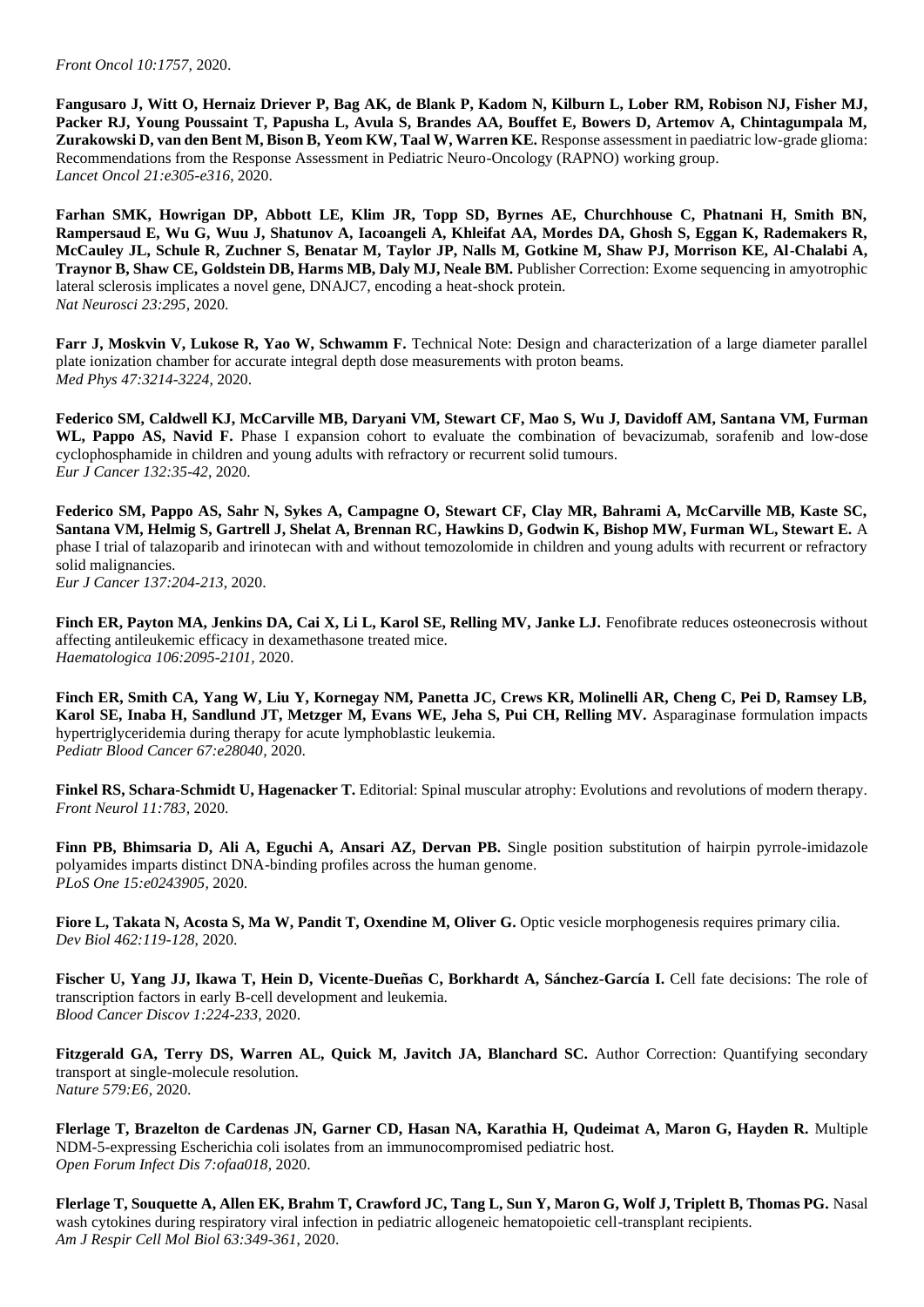**Fletcher EP, Burckart GJ, Robinson GW, Reaman GH, Stewart CF.** The RACE to develop new targeted therapies for children with CNS tumors. *Clin Pharmacol Ther 108:434-436*, 2020.

**Florke Gee RR, Chen H, Lee AK, Daly CA, Wilander BA, Fon Tacer K, Potts PR.** Emerging roles of the MAGE protein family in stress response pathways. *J Biol Chem 295:16121-16155*, 2020.

**Flynn JS, Russell KM, Lehmann V, Schenck LA, Klosky JL.** Parent recommendation to bank sperm among at-risk adolescent and young adult males with cancer. *Pediatr Blood Cancer 67:e28217,* 2020.

**Foley AR, Zou Y, Dunford JE, Rooney J, Chandra G, Xiong H, Straub V, Voit T, Romero N, Donkervoort S, Hu Y, Markello T, Horn A, Qebibo L, Dastgir J, Meilleur KG, Finkel RS, Fan Y, Mamchaoui K, Duguez S, Nelson I, Laporte J, Santi M, Malfatti E, Maisonobe T, Touraine P, Hirano M, Hughes I, Bushby K, Oppermann U, Bohm J, Jaiswal JK, Stojkovic T, Bonnemann CG.** GGPS1 mutations cause muscular dystrophy/hearing loss/ovarian insufficiency syndrome. *Ann Neurol 88:332-347*, 2020.

**Fonseca R, Beura LK, Quarnstrom CF, Ghoneim HE, Fan Y, Zebley CC, Scott MC, Fares-Frederickson NJ, Wijeyesinghe S, Thompson EA, Borges da Silva H, Vezys V, Youngblood B, Masopust D.** Developmental plasticity allows outside-in immune responses by resident memory T cells. *Nat Immunol 21:412-421*, 2020.

**Ford JS, Tonorezos ES, Mertens AC, Hudson MM, Casillas J, Foster BM, Moskowitz CS, Smith SM, Chou JF, Buchanan G, Robison LL, Oeffinger KC.** Barriers and facilitators of risk-based health care for adult survivors of childhood cancer: A report from the Childhood Cancer Survivor Study. *Cancer 126:619-627*, 2020.

**Ford RC, Marshall-Sabey D, Schuetz J.** Linker domains: Why ABC transporters 'Live in fragments no longer'. *Trends Biochem Sci 45:137-148*, 2020.

**Fortuno C, Mester J, Pesaran T, Weitzel JN, Dolinsky J, Yussuf A, McGoldrick K, Garber JE, Savage SA, Khincha PP, Gareth Evans D, Achatz MI, Nichols KE, Maxwell K, Schiffman JD, Sandoval R, James PA, Spurdle AB.** Suggested application of HER2+ breast tumor phenotype for germline TP53 variant classification within ACMG/AMP guidelines. *Hum Mutat 41:1555-1562*, 2020.

**Frank MW, Yao J, Batte JL, Gullett JM, Subramanian C, Rosch JW, Rock CO.** Host fatty acid utilization by Staphylococcus aureus at the infection site. *MBio 11:e00920-20,* 2020.

**Friebert S, Grossoehme DH, Baker JN, Needle J, Thompkins JD, Cheng YI, Wang J, Lyon ME.** Congruence gaps between adolescents with cancer and their families regarding values, goals, and beliefs about end-of-life care. *JAMA Netw Open 3:e205424,* 2020.

**Friedman DN, Moskowitz CS, Hilden P, Howell RM, Weathers RE, Smith SA, Wolden SL, Tonorezos ES, Mostoufi-Moab S, Chow EJ, Meacham LR, Chou JF, Whitton JA, Leisenring WM, Robison LL, Armstrong GT, Oeffinger KC, Sklar CA.**  Radiation dose and volume to the pancreas and subsequent risk of diabetes mellitus. *J Natl Cancer Inst 112:525-532*, 2020.

**Fukuoka K, Mamatjan Y, Tatevossian R, Zapotocky M, Ryall S, Stucklin AG, Bennett J, Nobre LF, Arnoldo A, Luu B, Wen J, Zhu K, Leon A, Torti D, Pugh TJ, Hazrati LN, Laperriere N, Drake J, Rutka JT, Dirks P, Kulkarni AV, Taylor MD, Bartels U, Huang A, Zadeh G, Aldape K, Ramaswamy V, Bouffet E, Snuderl M, Ellison D, Hawkins C, Tabori U.** Clinical impact of combined epigenetic and molecular analysis of pediatric low-grade gliomas. *Neuro Oncol 22:1474-1483*, 2020.

**Fusade-Boyer M, Pato PS, Komlan M, Dogno K, Batawui K, Go-Maro E, McKenzie P, Guinat C, Secula A, Paul M, Webby RJ, Tran A, Waret-Szkuta A, Ducatez MF.** Risk mapping of influenza D virus occurrence in ruminants and swine in Togo using a spatial multicriteria decision analysis approach. *Viruses 12,* 2020.

**Gajjar A.** Medulloblastoma: Improving cure rates in tandem with reduction in short-term toxicities and long-term treatment-related morbidities. *Pediatr Blood Cancer 67:e28645,* 2020.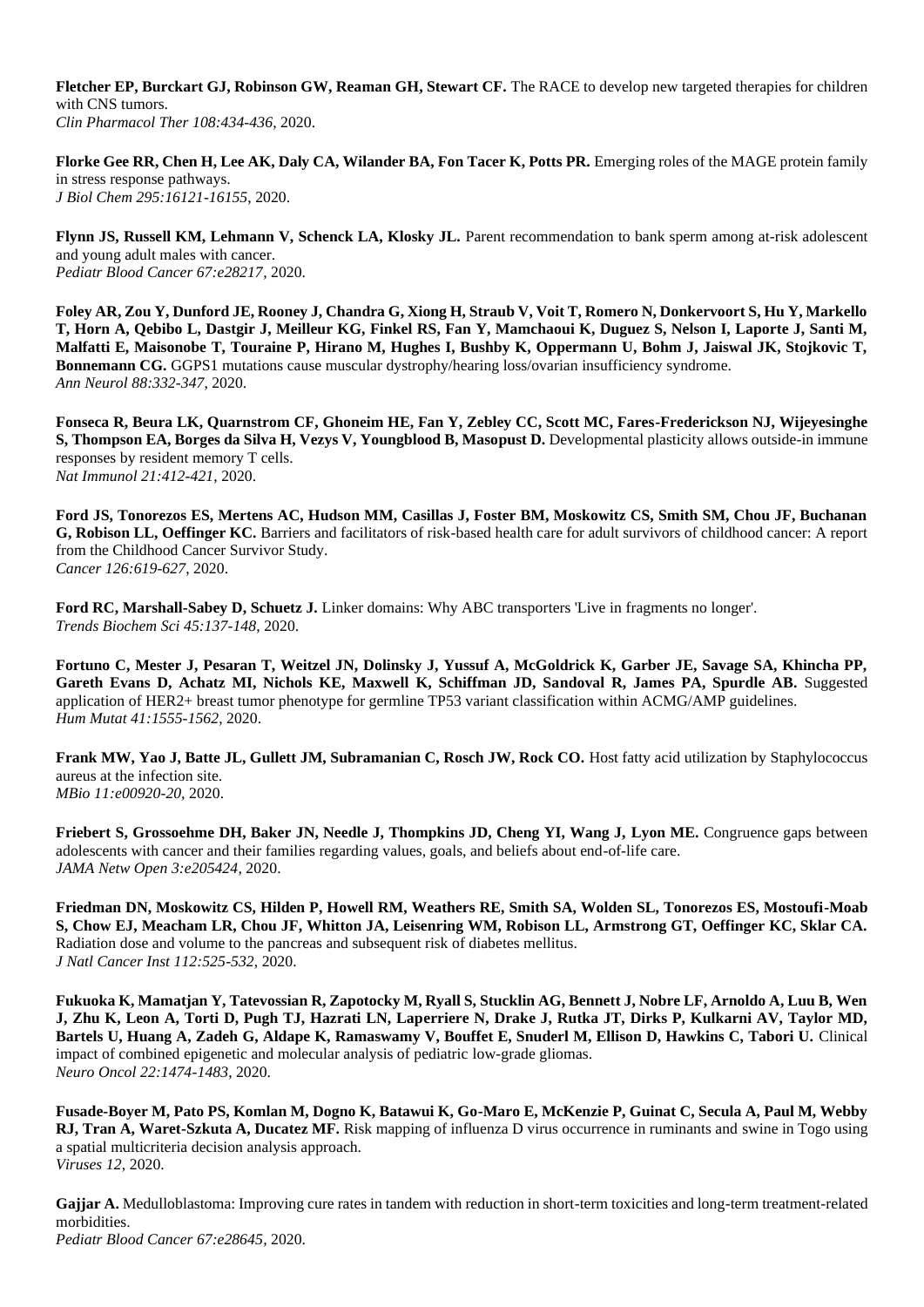**Galletti G, De Simone G, Mazza EMC, Puccio S, Mezzanotte C, Bi TM, Davydov AN, Metsger M, Scamardella E, Alvisi G, De Paoli F, Zanon V, Scarpa A, Camisa B, Colombo FS, Anselmo A, Peano C, Polletti S, Mavilio D, Gattinoni L, Boi SK, Youngblood BA, Jones RE, Baird DM, Gostick E, Llewellyn-Lacey S, Ladell K, Price DA, Chudakov DM, Newell EW, Casucci M, Lugli E.** Two subsets of stem-like CD8(+) memory T cell progenitors with distinct fate commitments in humans. *Nat Immunol 21:1552-1562*, 2020.

**Gamlin CR, Zhang C, Dyer MA, Wong ROL.** Distinct developmental mechanisms act independently to shape biased synaptic divergence from an inhibitory neuron. *Curr Biol 30:1258-1268.e2*, 2020.

**Gammal RS, Mayes J, Caudle KE.** Key considerations for using pharmacogenomics to optimize pain management. *J Am Pharm Assoc (2003) 60:290-291*, 2020.

Gandhi JS, Malik F, Amin MB, Argani P, Bahrami A. MiT family translocation renal cell carcinomas: A 15th anniversary update. *Histol Histopathol 35:125-136*, 2020.

**Gandy KC, Castillo HA, Ouellette L, Castillo J, Lupo PJ, Jacola LM, Rabin KR, Raghubar KP, Gramatges MM.** The relationship between chronic health conditions and cognitive deficits in children, adolescents, and young adults with down syndrome: A systematic review. *PLoS One 15:e0239040,* 2020.

Ganuza M, Hall T, Obeng EA, McKinney-Freeman S. Clones assemble! The clonal complexity of blood during ontogeny and disease. *Exp Hematol 83:35-47*, 2020.

**Ganzel C, Wang XV, Rowe JM, Richards SM, Buck G, Marks DI, Litzow MR, Paietta EM, Foroni L, Luger SM, Willman CL, Mullighan CG, Roberts KG, Wiernik PH, Douer D, Lazarus HM, Tallman MS, Goldstone AH.** At three years, patients with acute lymphoblastic leukaemia are still at risk for relapse. Results of the international MRC UKALLXII/ECOG E2993 trial. *Br J Haematol 191:37-43*, 2020.

Garcia MB, Ness KK, Schadler KL. Exercise and physical activity in patients with osteosarcoma and survivors. *Adv Exp Med Biol 1257:193-207*, 2020.

**Garcia-Lopez J, Wallace K, Otero JH, Olsen R, Wang YD, Finkelstein D, Gudenas BL, Rehg JE, Northcott P, Davidoff AM, Freeman KW.** Large 1p36 deletions affecting Arid1a locus facilitate MYCN-driven oncogenesis in neuroblastoma. *Cell Rep 30:454-464.e5*, 2020.

**Gartrell J, Kaste SC, Sandlund JT, Flerlage J, Zhou Y, Cheng C, Estepp J, Metzger ML.** The association of mediastinal mass in the formation of thrombi in pediatric patients with non-lymphoblastic lymphomas. *Pediatr Blood Cancer 67:e28057,* 2020.

Gartrell J, Pappo A. Recent advances in understanding and managing pediatric rhabdomyosarcoma. *F1000Res 9:F1000 Faculty Rev-685,* 2020.

Gatti A, Haruyama R, Elit L, Howard SC, Lam CG, Ilbawi A, Angioli R, Cao X, Fidarova E. How to reduce the impact of cervical cancer worldwide: Gaps and priority areas identified through the essential cancer and primary care packages: An analysis of effective interventions. *Cancer 126:4697-4705*, 2020.

**Gaudelli NM, Lam DK, Rees HA, Solá-Esteves NM, Barrera LA, Born DA, Edwards A, Gehrke JM, Lee SJ, Liquori AJ, Murray R, Packer MS, Rinaldi C, Slaymaker IM, Yen J, Young LE, Ciaramella G.** Directed evolution of adenine base editors with increased activity and therapeutic application. *Nat Biotechnol 38:892-900*, 2020.

**Gaur AH, McCarthy JS, Panetta JC, Dallas RH, Woodford J, Tang L, Smith AM, Stewart TB, Branum KC, Freeman BB 3rd, Patel ND, John E, Chalon S, Ost S, Heine RN, Richardson JL, Christensen R, Flynn PM, Van Gessel Y, Mitasev B, Mohrle JJ, Gusovsky F, Bebrevska L, Guy RK.** Safety, tolerability, pharmacokinetics, and antimalarial efficacy of a novel Plasmodium falciparum ATP4 inhibitor SJ733: A first-in-human and induced blood-stage malaria phase 1a/b trial. *Lancet Infect Dis 20:964-975*, 2020.

**Geel JA, Eyal KC, Hendricks MG, Myezo KH, Stones DK, Omar F, Goga Y, van Zyl A, van Emmenes B, Vaithilingum M,**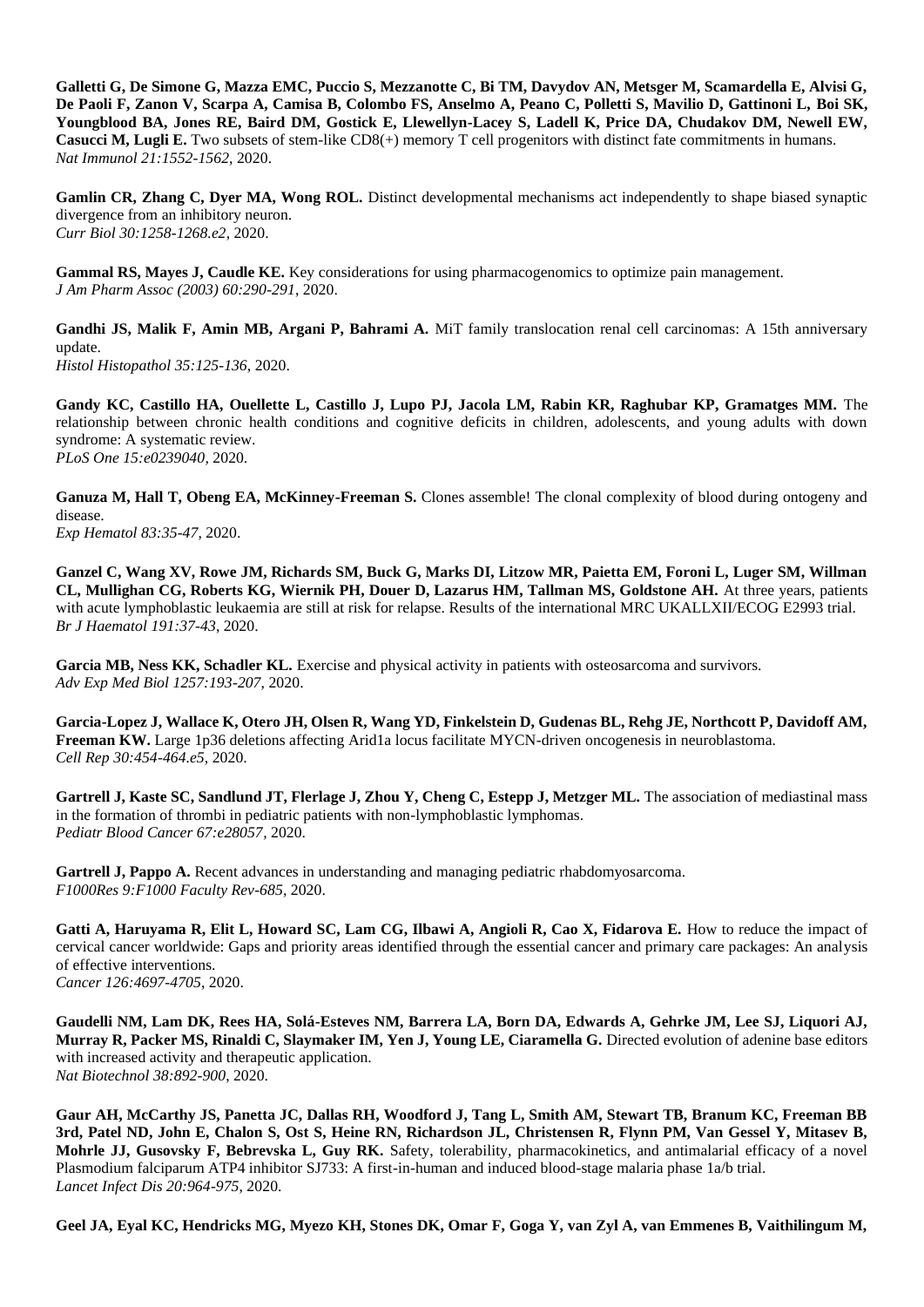**Irusen S, Bandini RM, Wedi O, Rowe B, Ballot DE, Metzger ML.** Prognostic factors affecting survival in children and adolescents with HIV and Hodgkin lymphoma in South Africa. *Leuk Lymphoma 1-14*, 2020.

**Geoerger B, Kang HJ, Yalon-Oren M, Marshall LV, Vezina C, Pappo A, Laetsch TW, Petrilli AS, Ebinger M, Toporski J, Glade-Bender J, Nicholls W, Fox E, DuBois SG, Macy ME, Cohn SL, Pathiraja K, Diede SJ, Ebbinghaus S, Pinto N.**  Pembrolizumab in paediatric patients with advanced melanoma or a PD-L1-positive, advanced, relapsed, or refractory solid tumour or lymphoma (KEYNOTE-051): Interim analysis of an open-label, single-arm, phase 1-2 trial. *Lancet Oncol 21:121-133*, 2020.

**Gertz SJ, McArthur J, Hsing DD, Nitu ME, Smith LS, Loomis A, Fitzgerald JC, Duncan CN, Mahadeo KM, Moffet J, Hall MW, Pinos EL, Cheifetz IM, Rowan CM.** Respiratory pathogens associated with intubated pediatric patients following hematopoietic cell transplant. *Transpl Infect Dis 22:e13297,* 2020.

Gibbs E, Perrone B, Hassan A, Kümmerle R, Kriwacki R. NPM1 exhibits structural and dynamic heterogeneity upon phase separation with the p14ARF tumor suppressor. *J Magn Reson 310:106646,* 2020.

**Girodat D, Blanchard SC, Wieden HJ, Sanbonmatsu KY.** Elongation factor-Tu switch I element is a gate for aminoacyl-tRNA selection. *J Mol Biol 432:3064-3077*, 2020.

**Girodat D, Pati AK, Terry DS, Blanchard SC, Sanbonmatsu KY2.** Quantitative comparison between sub-millisecond time resolution single-molecule FRET measurements and 10-second molecular simulations of a biosensor protein. *PLoS Comput Biol 16:e1008293,* 2020.

**Glassberg JA, Linton EA, Burson K, Hendershot T, Telfair J, Kanter J, Gordeuk VR, King AA, Melvin CL, Shah N, Hankins JS, Epié AY, Richardson LD.** Publication of data collection forms from NHLBI funded sickle cell disease implementation consortium (SCDIC) registry. *Orphanet J Rare Dis 15:178,* 2020.

**Goggin KP, Gonzalez-Pena V, Inaba Y, Allison KJ, Hong DK, Ahmed AA, Hollemon D, Natarajan S, Mahmud O, Kuenzinger W, Youssef S, Brenner A, Maron G, Choi J, Rubnitz JE, Sun Y, Tang L, Wolf J, Gawad C.** Evaluation of plasma microbial cell-free DNA sequencing to predict bloodstream infection in pediatric patients with relapsed or refractory cancer. *JAMA Oncol 6:552-556*, 2020.

**Goldberg J, Bender J, Jeha S, Sulis ML, Gardner R, Pollard J, Aquino V, Laetsch T, Winick N, Fu C, Marcus L, Sun W, Verma A, Burke M, Ho P, Manley T, Mody R, Tcheng W, Thomson B, Park J, Sposto R, Messinger Y, Hijiya N, Gaynon P, Barredo J.** A phase I study of panobinostat in children with relapsed and refractory hematologic malignancies. *Pediatr Hematol Oncol 37:465-474*, 2020.

**Goldberg JL, Navid F, Hank JA, Erbe AK, Santana V, Gan J, de Bie F, Javaid AM, Hoefges A, Merdler M, Carmichael L, Kim K, Bishop MW, Meagher MM, Gillies SD, Pandey JP, Sondel PM.** Pre-existing antitherapeutic antibodies against the Fc region of the hu14.18K322A mAb are associated with outcome in patients with relapsed neuroblastoma. *J Immunother Cancer 8:e000590,* 2020.

**Goldman S, Pollack IF, Jakacki RI, Billups CA, Poussaint TY, Adesina AM, Panigrahy A, Parsons DW, Broniscer A, Robinson GW, Robison NJ, Partap S, Kilburn LB, Onar-Thomas A, Dunkel IJ, Fouladi M.** Phase II study of peginterferon alpha-2b for patients with unresectable or recurrent craniopharyngiomas: A Pediatric Brain Tumor Consortium report. *Neuro Oncol 22:1696-1704*, 2020.

**Gomaa MR, El Rifay AS, Abu Zeid D, Elabd MA, Elabd E, Kandeil A, Shama NMA, Kamel MN, Marouf MA, Barakat A, Refaey S, Naguib A, McKenzie PP, Webby RJ, Ali MA, Kayali G.** Incidence and seroprevalence of avian influenza in a cohort of backyard poultry growers, Egypt, August 2015-March 2019. *Emerg Infect Dis 26:2129-2136*, 2020.

**Gomes GW, Krzeminski M, Namini A, Martin EW, Mittag T, Head-Gordon T, Forman-Kay JD, Gradinaru CC.**  Conformational ensembles of an intrinsically disordered protein consistent with NMR, SAXS, and single-molecule FRET. *J Am Chem Soc 142:15697-15710*, 2020.

**Gordon ML, Rodriguez VM, Balk SJ, Chitkara M, Halpern A, Geller AC, Hay JL.** Skin cancer risk-reduction counseling with adolescents: Pediatrician perspectives. *Psychooncology 29:1363-1365*, 2020.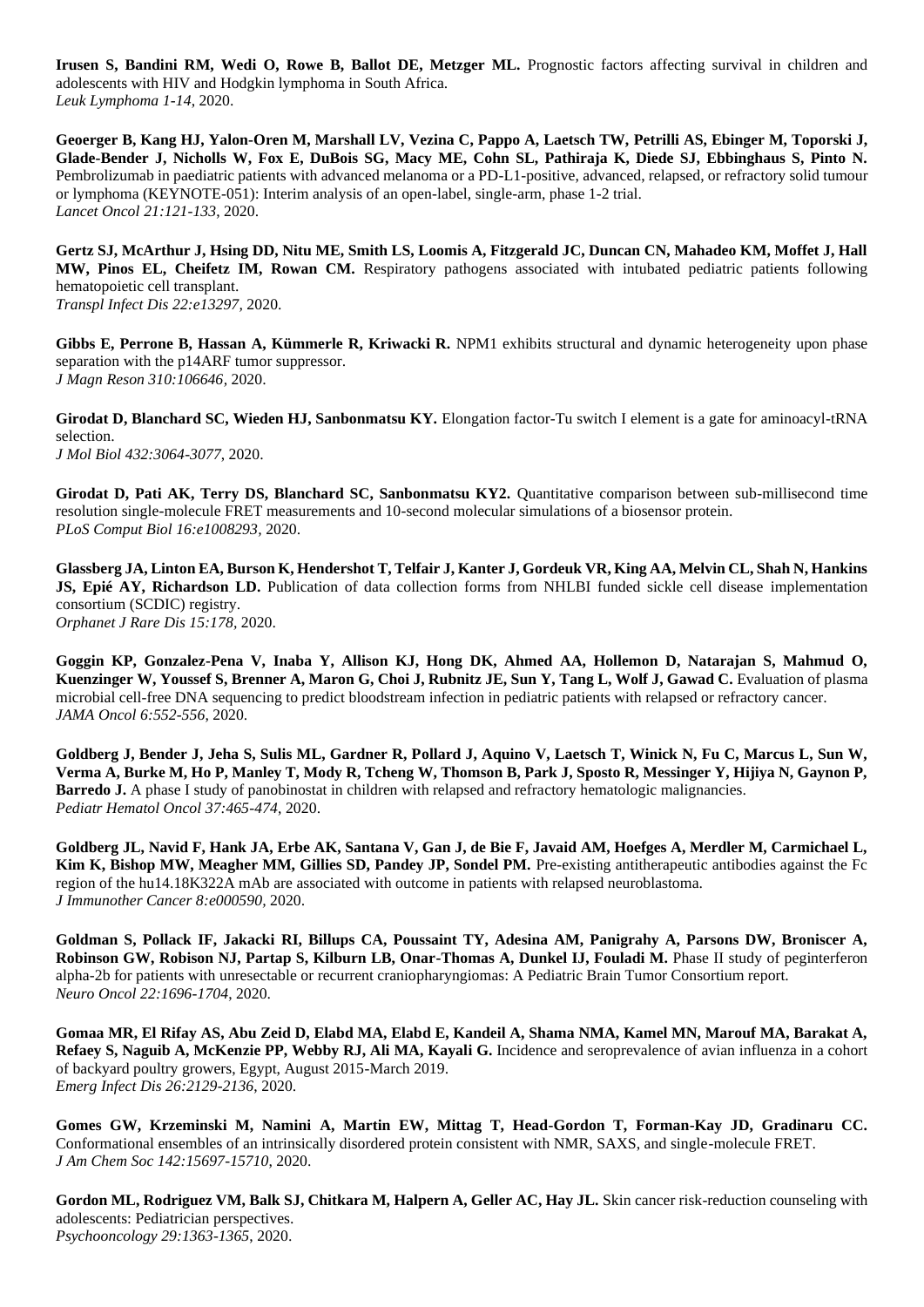**Gose T, Shafi T, Fukuda Y, Das S, Wang Y, Allcock A, Gavan McHarg A, Lynch J, Chen T, Tamai I, Shelat A, Ford RC, Schuetz JD.** ABCG2 requires a single aromatic amino acid to "clamp" substrates and inhibitors into the binding pocket. *FASEB J 34:4890-4903*, 2020.

**Gotfryd K, Boesen T, Mortensen JS, Khelashvili G, Quick M, Terry DS, Missel JW, LeVine MV, Gourdon P, Blanchard SC, Javitch JA, Weinstein H, Loland CJ, Nissen P, Gether U.** X-ray structure of LeuT in an inward-facing occluded conformation reveals mechanism of substrate release. *Nat Commun 11:1005,* 2020.

**Graetz D, Kaye EC, Garza M, Ferrara G, Rodriguez M, Soberanis Vásquez DJ, Méndez Aceituno A, Antillon-Klussmann**  F, Gattuso JS, Mandrell BN, Baker JN, Rodriguez-Galindo C, Mack JW, Agulnik A. Qualitative study of pediatric early warning systems' impact on interdisciplinary communication in two pediatric oncology hospitals with varying resources. *JCO Glob Oncol 6:1079-1086*, 2020.

**Graetz DE.** Finding grace in grief. *J Clin Oncol 38:645-646*, 2020.

**Graetz DE, Garza M, Rodriguez-Galindo C, Mack JW.** Pediatric cancer communication in low- and middle-income countries: A scoping review. *Cancer 126:5030-5039*, 2020.

**Graham RT, Bell EH, Webb A, Zhao Y, Timmers C, Fleming JL, Sells BE, Robison NJ, Palmer JD, Finlay JL, Chakravarti A.** Pediatric gliosarcoma with and without neurofibromatosis type 1: A whole-exome comparison of 2 patients. *J Pediatr Hematol Oncol,* 2020.

Green AM, Wolf J. Early recognition of sepsis saves lives, but a 1-hour antibiotic target misses the mark. *Hosp Pediatr 10:381-383*, 2020.

**Green DM.** Augmentation of therapy for combined loss of heterozygosity 1p and 16q in favorable histology Wilms tumor. *J Clin Oncol 38:772-773*, 2020.

**Green DM, Wang M, Krasin MJ, Davidoff AM, Srivastava D, Jay DW, Ness KK, Shulkin BL, Spunt SL, Jones DP, Lanctot JQ, Shelton KC, Brennan RC, Mulrooney DA, Ehrhardt MJ, Gibson TM, Kurt BA, Robison LL, Hudson MM.** Long-term renal function after treatment for unilateral, nonsyndromic Wilms tumor. A report from the St. Jude Lifetime Cohort Study. *Pediatr Blood Cancer 67:e28271,* 2020.

**Green DR.** Dances with cells. *Crit Rev Immunol 40:355-366*, 2020.

**Green DR.** Immiscible immunity. *Science 370:294-295*, 2020.

**Green DR.** SARS-CoV2 vaccines: Slow is fast. *Sci Adv 6:eabc7428,* 2020.

**Greengard E, Mosse YP, Liu X, Minard CG, Reid JM, Voss S, Wilner K, Fox E, Balis F, Blaney SM, Adamson PC, Weigel BJ.** Safety, tolerability and pharmacokinetics of crizotinib in combination with cytotoxic chemotherapy for pediatric patients with refractory solid tumors or anaplastic large cell lymphoma (ALCL): A Children's Oncology Group phase 1 consortium study (ADVL1212).

*Cancer Chemother Pharmacol 86:829-840*, 2020.

**Grossoehme DH, Friebert S, Baker JN, Tweddle M, Needle J, Chrastek J, Thompkins J, Wang J, Cheng YI, Lyon ME.**  Association of religious and spiritual factors with patient-reported outcomes of anxiety, depressive symptoms, fatigue, and pain interference among adolescents and young adults with cancer. *JAMA Netw Open 3:e206696,* 2020.

**Grzegorzewicz AE, Gee C, Das S, Liu J, Belardinelli JM, Jones V, McNeil MR, Lee RE, Jackson M.** Mechanisms of resistance associated with the inhibition of the dehydration step of Type II fatty acid synthase in mycobacterium tuberculosis. *ACS Infect Dis 6:195-204*, 2020.

**Grzegorzewicz AE, Lelièvre J, Esquivias J, Angala B, Liu J, Lee RE, McNeil MR, Jackson M.** Lack of specificity of phenotypic screens for inhibitors of the mycobacterium tuberculosis FAS-II system.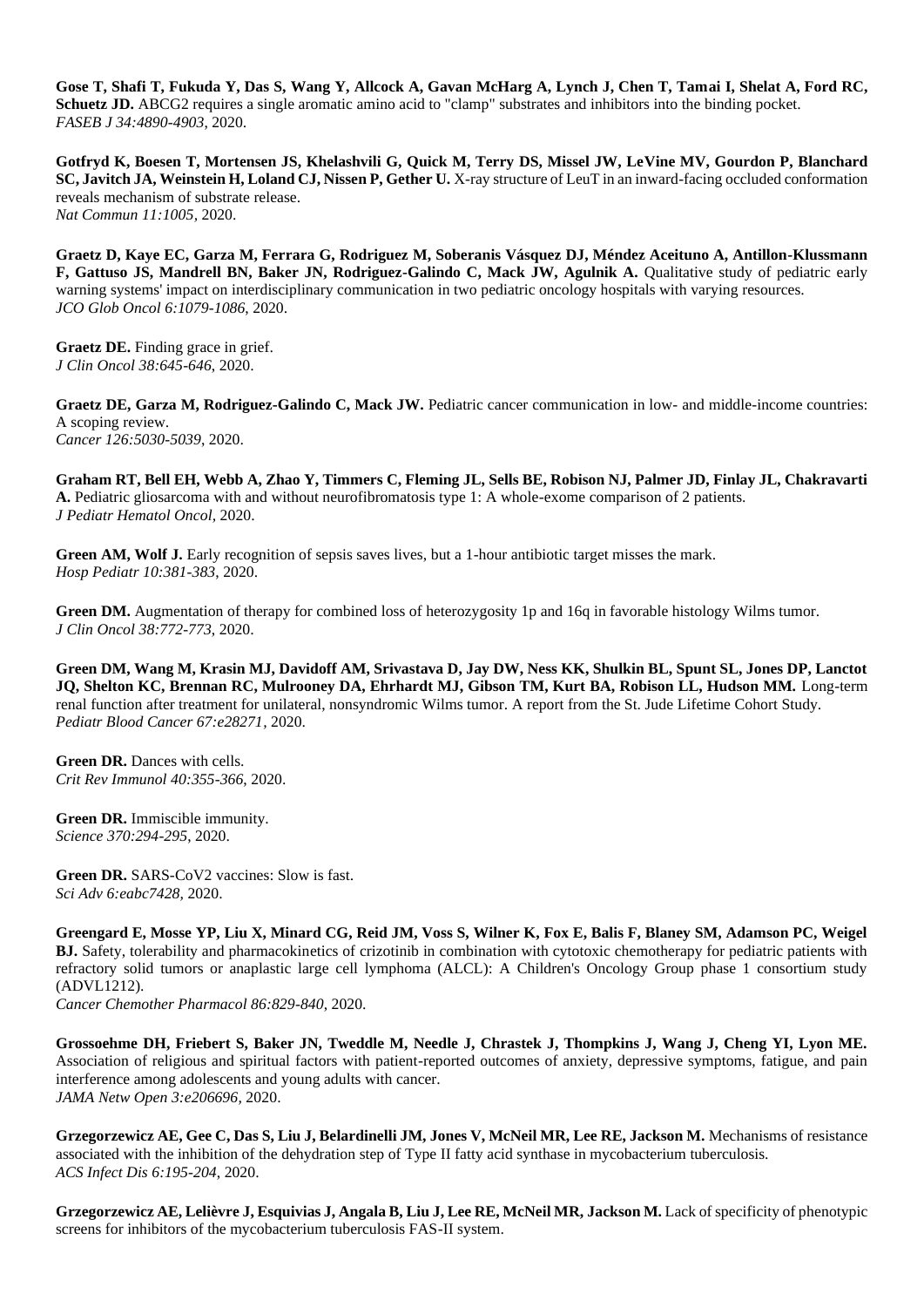**Guan P, Schaub R, Nichols KE, Das R.** Combination of NKT14m and low dose IL-12 promotes invariant natural killer T cell IFN-gamma production and tumor control. *Int J Mol Sci 21:5085,* 2020.

**Guo H, Zhang Q, Dai R, Yu B, Hoekzema K, Tan J, Tan S, Jia X, Chung WK, Hernan R, Alkuraya FS, Alsulaiman A, Al-Muhaizea MA, Lesca G, Pons L, Labalme A, Laux L, Bryant E, Brown NJ, Savva E, Ayres S, Eratne D, Peeters H, Bilan F, Letienne-Cejudo L, Gilbert-Dussardier B, Ruiz-Arana IL, Merlini JM, Boizot A, Bartoloni L, Santoni F, Karlowicz D, McDonald M, Wu H, Hu Z, Chen G, Ou J, Brasch-Andersen C, Fagerberg CR, Dreyer I, Chun-Hui Tsai A, Slegesky V, McGee RB, Daniels B, Sellars EA, Carpenter LA, Schaefer B, Sacoto MJG, Begtrup A, Schnur RE, Punj S, Wentzensen IM, Rhodes L, Pan Q, Bernier RA, Chen C, Eichler EE, Xia K.** NCKAP1 disruptive variants lead to a neurodevelopmental disorder with core features of autism.

*Am J Hum Genet 107:963-976*, 2020.

**Guo S, Beleites C, Neugebauer U, Abalde-Cela S, Afseth NK, Alsamad F, Anand S, Araujo-Andrade C, Aškrabić S, Avci E, Baia M, Baranska M, Baria E, Batista de Carvalho LAE, de Bettignies P, Bonifacio A, Bonnier F, Brauchle EM, Byrne HJ, Chourpa I, Cicchi R, Cuisinier F, Culha M, Dahms M, David C, Duponchel L, Duraipandian S, El-Mashtoly SF, Ellis DI, Eppe G, Falgayrac G, Gamulin O, Gardner B, Gardner P, Gerwert K, Giamarellos-Bourboulis EJ, Gizurarson S, Gnyba M, Goodacre R, Grysan P, Guntinas-Lichius O, Helgadottir H, Grošev VM, Kendall C, Kiselev R, Kölbach M, Krafft C, Krishnamoorthy S, Kubryck P, Lendl B, Loza-Alvarez P, Lyng FM, Machill S, Malherbe C, Marro M, Marques MPM, Matuszyk E, Morasso CF, Moreau M, Muhamadali H, Mussi V, Notingher I, Pacia MZ, Pavone FS, Penel G, Petersen D, Piot O, Rau JV, Richter M, Rybarczyk MK, Salehi H, Schenke-Layland K, Schlücker S, Schosserer M, Schütze K, Sergo V, Sinjab F, Smulko J, Sockalingum GD, Stiebing C, Stone N1, Untereiner V, Vanna R, Wieland K, Popp J, Bocklitz T.**  Comparability of Raman spectroscopic configurations: A large scale cross-laboratory study. *Anal Chem 92:15745-15756*, 2020.

**Gupta S, Aitken J, Bartels U, Bhakta N, Bucurenci M, Brierley JD, De Camargo B, Chokunonga E, Clymer J, Coza D, Fraser C, Fuentes-Alabi S, Gatta G, Gross T, Jakab Z, Kohler B, Kutluk T, Moreno F, Nakata K, Nur S, Parkin DM, Penberthy L, Pole J, Poynter JN, Pritchard-Jones K, Ramirez O, Renner L, Steliarova-Foucher E, Sullivan M, Swaminathan R, Van Eycken L, Vora T, Frazier AL.** Development of paediatric non-stage prognosticator guidelines for population-based cancer registries and updates to the 2014 Toronto Paediatric Cancer Stage Guidelines. *Lancet Oncol 21:e444-e451*, 2020.

**Gupta S, Wang C, Raetz EA, Schore R, Salzer WL, Larsen EC, Maloney KW, Mattano LA Jr, Carroll WL, Winick NJ, Hunger SP, Loh ML, Devidas M.** Impact of asparaginase discontinuation on outcome in childhood acute lymphoblastic leukemia: A report from the Children's Oncology Group. *J Clin Oncol 38:1897-1905*, 2020.

**Ha L, Mizrahi D, Ness KK.** A decision-making algorithm for children with suspected coronavirus disease 2019. *JAMA Pediatr 174:1222,* 2020.

**Habel JR, Nguyen THO, van de Sandt CE, Juno JA, Chaurasia P, Wragg K, Koutsakos M, Hensen L, Jia X, Chua B, Zhang W, Tan HX, Flanagan KL, Doolan DL, Torresi J, Chen W, Wakim LM, Cheng AC, Doherty PC, Petersen J, Rossjohn J, Wheatley AK, Kent SJ, Rowntree LC, Kedzierska K.** Suboptimal SARS-CoV-2-specific CD8(+) T cell response associated with the prominent HLA-A\*02:01 phenotype.

*Proc Natl Acad Sci U S A 117:24384-24391*, 2020.

**Haenig C, Atias N, Taylor AK, Mazza A, Schaefer MH, Russ J, Riechers SP, Jain S, Coughlin M, Fontaine JF, Freibaum BD, Brusendorf L, Zenkner M, Porras P, Stroedicke M, Schnoegl S, Arnsburg K, Boeddrich A, Pigazzini L, Heutink P, Taylor JP, Kirstein J, Andrade-Navarro MA, Sharan R, Wanker EE.** Interactome mapping provides a network of neurodegenerative disease proteins and uncovers widespread protein aggregation in affected brains. *Cell Rep 32:108050,* 2020.

**Hafez N, Rugo HS, Tempero MA, Fox E, Reaman GH, Lyerly HK, Walker D, LoRusso PM.** Novel therapeutic interventions early in the disease trajectory: Drug development beyond the refractory setting. *Clin Cancer Res 26:4743-4747*, 2020.

**Hagiwara K, Ding L, Edmonson MN, Rice SV, Newman S, Easton J, Dai J, Meshinchi S, Ries RE, Rusch M, Zhang J.**  RNAIndel: Discovering somatic coding indels from tumor RNA-Seq data. *Bioinformatics 36:1382-1390*, 2020.

**Hagleitner MM, Metzger ML, Flerlage JE, Kelly KM, Voss SD, Kluge R, Kurch L, Cho S, Mauz-Koerholz C, Beishuizen A.**  Liver involvement in pediatric Hodgkin lymphoma: A systematic review by an international collaboration on Staging Evaluation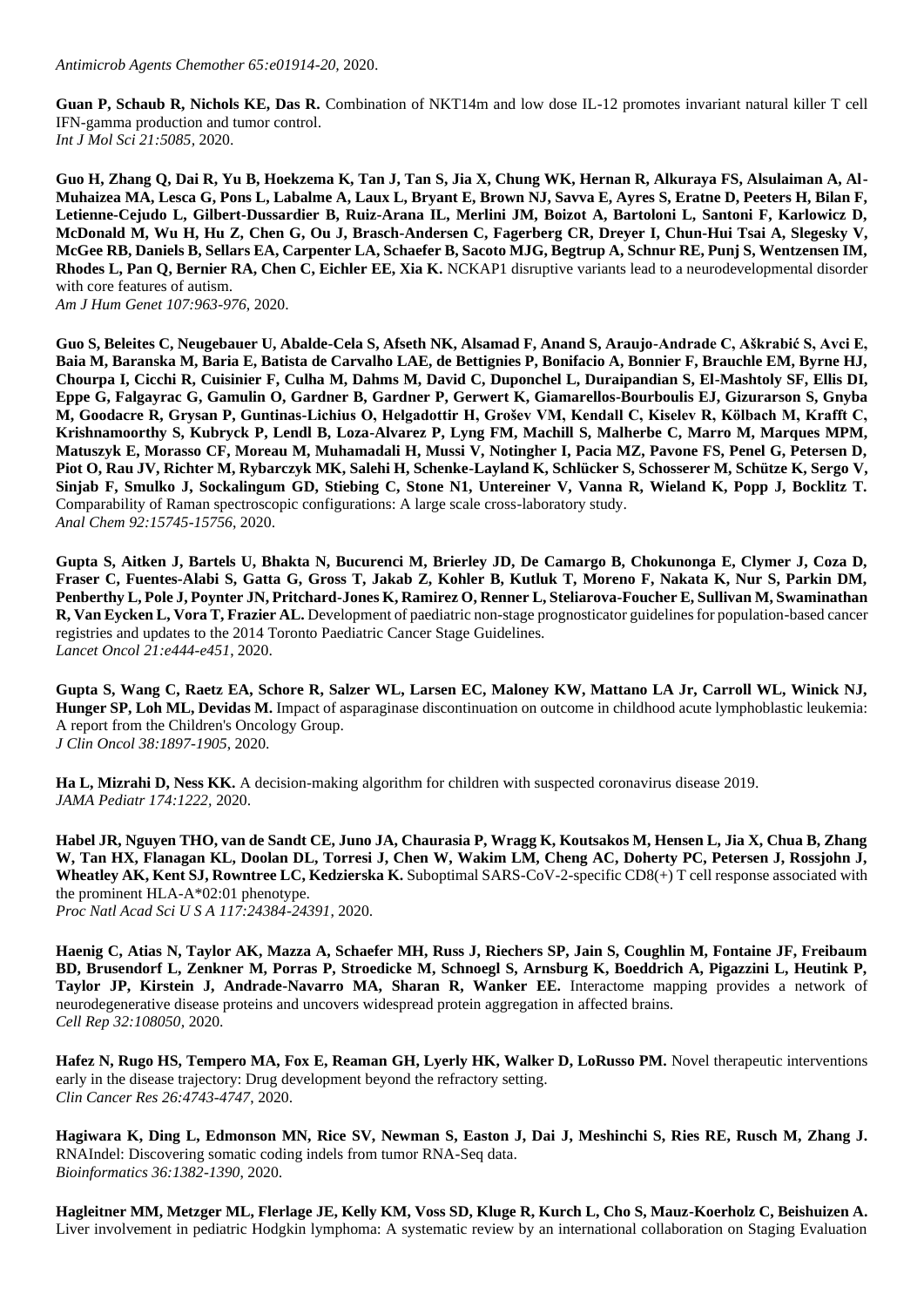and Response Criteria Harmonization (SEARCH) for Children, Adolescent, and Young Adult Hodgkin Lymphoma (CAYAHL). *Pediatr Blood Cancer 67:e28365,* 2020.

**Hailu D, Fufu Hordofa D, Adam Endalew H, Karimi Mutua D, Bekele W, Bonilla M, Çeliker MY, Challinor J, Dotan A, Habashy C, Kumar PN, Rodriguez-Galindo C, Wali RM, Weitzman S, Broas J, Korones DN, Alexander TB, Shad AT.**  Training pediatric hematologist/oncologists for capacity building in Ethiopia. *Pediatr Blood Cancer 67:e28760,* 2020.

**Hakim H, Billett AL, Xu J, Tang L, Richardson T, Winkle C, Werner EJ, Hord JD, Bundy DG, Gaur AH.** Mucosal barrier injury-associated bloodstream infections in pediatric oncology patients. *Pediatr Blood Cancer 67:e28234,* 2020.

**Halalsheh H, Kaste SC, Krasin MJ, Sykes A, Sahr N, Spunt SL, Federico SM, Bishop MW.** Clinical impact of post-induction resolution of pulmonary lesions in metastatic Ewing sarcoma. *Pediatr Blood Cancer 67:e28150,* 2020.

Han MJ, Annunziata I, Weesner J, Campos Y, Salie M, O'Reilly C, d'Azzo A. Generation of human induced pluripotent stem cells (hIPSCs) from sialidosis types I and II patients with pathogenic neuraminidase 1 mutations. *Stem Cell Res 46:101836,* 2020.

**Han W, Ding Y, Chen Z, Langowski JL, Bellamacina C, Rico A, Nishiguchi GA, Lan J, Atallah G, Lindvall M, Lin S, Zang R, Feucht P, Zavorotinskaya T, Dai Y, Garcia P, Burger MT.** Synthesis and structure-activity relationship of tetra-substituted cyclohexyl diol inhibitors of proviral insertion of Moloney virus (PIM) kinases. *J Med Chem 63:14885-14904*, 2020.

**Handel A, La Gruta NL, Thomas PG.** Simulation modelling for immunologists. *Nat Rev Immunol 20:186-195*, 2020.

Hankins JS, Shah N. Tackling adherence in sickle cell disease with mHealth. *Lancet Haematol 7:e713-e714*, 2020.

**Hankins JS, Shah N, DiMartino L, Brambrilla D, Fernandez ME, Gibson RW, Gordeuk VR, Lottenberg R, Kutlar A, Melvin C, Simon J, Wun T, Treadwell M, Calhoun C, Baumann A, Potter MB, Klesges L, Bosworth H.** Integration of mobile health into sickle cell disease care to increase hydroxyurea utilization: Efficacy and implementation study. *JMIR Res Protoc 9:e16319,* 2020.

**Hao Shi, Yan KK, Ding L, Qian C, Chi H, Yu J.** Network approaches for dissecting the immune system. *iScience 23:101354,* 2020.

**Hardin RN, Russell KM, Flynn JS, Gammel HL, Eddinger JR, Schenck LA, Klosky JL.** Factors associated with intention of human papillomavirus (HPV) vaccine initiation among females with and without a history of childhood cancer. *J Clin Psychol Med Settings 27:716-726*, 2020.

**Hardison RC, Zhang Y, Keller CA, Xiang G, Heuston EF, An L, Lichtenberg J, Giardine BM, Bodine D, Mahony S, Li Q,**  Yue F, Weiss MJ, Blobel GA, Taylor J, Hughes J, Higgs DR, Gottgens B. Systematic integration of GATA transcription factors and epigenomes via IDEAS paints the regulatory landscape of hematopoietic cells. *IUBMB Life 72:27-38*, 2020.

Hargest V, Sharp B, Livingston B, Cortez V, Schultz-Cherry S. Astrovirus replication is inhibited by nitazoxanide in vitro and in vivo.

*J Virol 94:e01706-19,* 2020.

Harman JL, Molnar AE, Jacola LM, Corr A, Scott A, Potter B, Schwartzberg S, Boyer H, Greeae J, Willard V. Establishing a hospital-based early intervention program for young children with cancer: A quality improvement initiative. *Clin Pract Pediatr Psychol,* 2020.

**Harreld JH, Kaufman RA, Kang G, Maron G, Mitchell W, Thompson JW, Srinivasan A.** The use of imaging to identify immunocompromised children requiring biopsy for invasive fungal rhinosinusitis. *Pediatr Blood Cancer 67:e28676,* 2020.

**Harreld JH, Kaufman RA, Kang G, Maron G, Mitchell W, Thompson JW, Srinivasan A.** Utility of pre-hematopoietic cell transplantation sinus CT screening in children and adolescents. *AJNR Am J Neuroradiol 41:911-916*, 2020.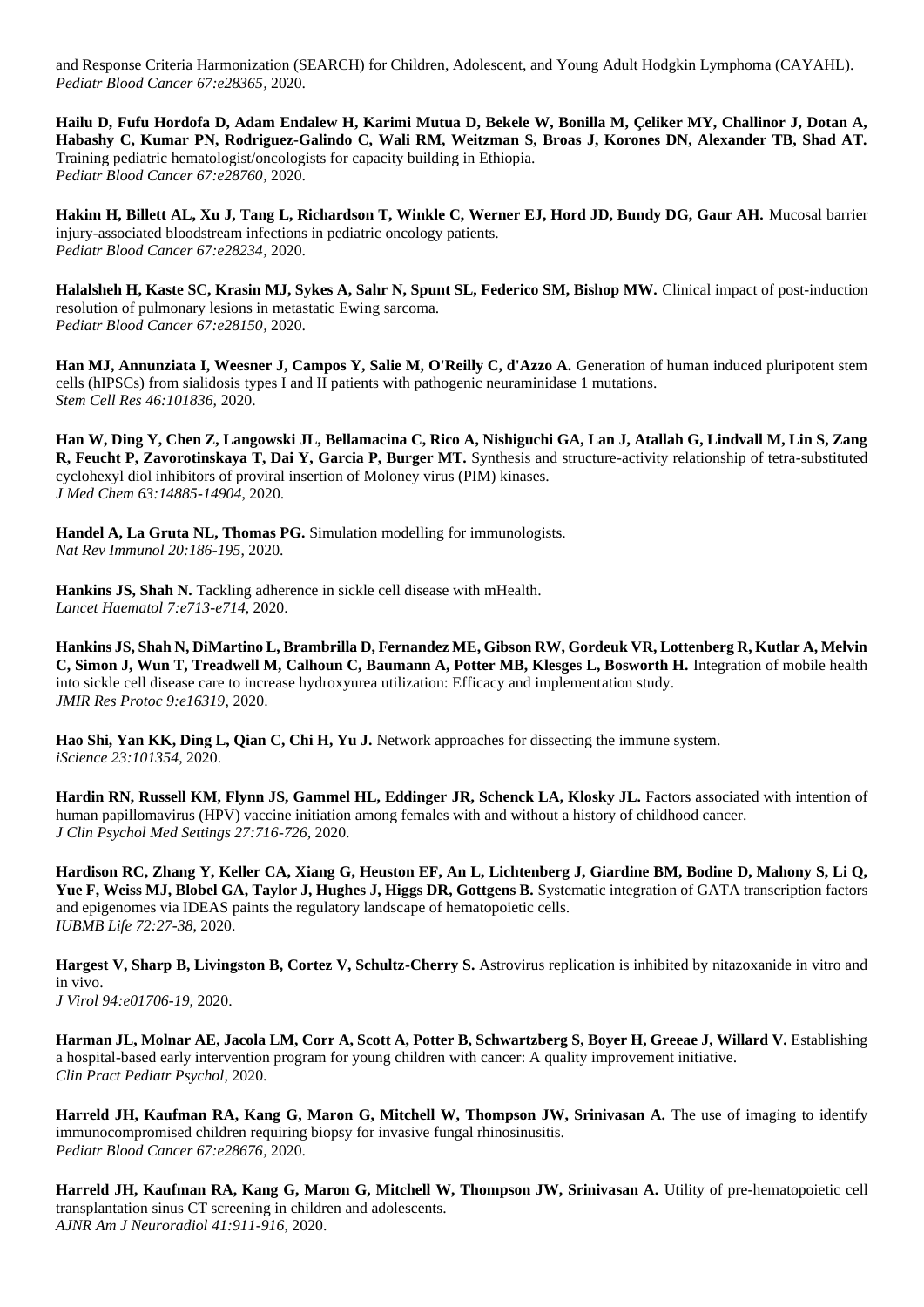**Harris CJ, Helenowski I, Murphy AJ, Mansfield SA, LaQuaglia MP, Heaton TE, Cavalli M, Murphy JT, Newman E, Overmen RE, Kartal TT, Cooke-Barber J, Donaher A, Malek MM, Kalsi R, Kim ES, Zobel MJ, Goodhue CJ, Naik-Mathuria BJ, Jefferson IN, Roach JP, Mata C, Piché N, Joharifard S, Sultan S, Short SS, Meyers RL, Bleicher J, Le HD, Janek K, Bütter A, Davidson J, Aldrink JH, Richards HW, Tracy ET, Commander SJ, Fialkowski EA, Troutt M, Dasgupta R, Lautz TB.** Implications of tumor characteristics and treatment modality on local recurrence and functional outcomes in children with chest wall sarcoma: A Pediatric Surgical Oncology Research Collaborative Study. *Ann Surg,* 2020.

Hassan MM, Islam A, Hasan RB, Rahman MK, Webby RJ, Hoque MA, El Zowalaty ME. Prevalence and distribution of avian influenza viruses in domestic ducks at the waterfowl-chicken interface in wetlands. *Pathogens 9:953,* 2020.

Haugen M, Skeens M, Hancock D, Ureda T, Arthur M, Hockenberry M. Implementing a pediatric oncology nursing multisite trial. *J Spec Pediatr Nurs 25:e12293,* 2020.

**Hawkins C, Pfister S, Jones DTW, Shah NN, Gilbertson RJ, Sweet-Cordero EA, Dyer MA, Mosse YP, Haber M, DuBois SG.** Advances and challenges in pediatric and childhood cancers. *Cancer Cell 38:429-432*, 2020.

**Haworth KB.** #purpose. *J Palliat Med 23:143,* 2020.

**Hayashi RJ, Winter SS, Dunsmore KP, Devidas M, Chen Z, Wood BL, Hermiston ML, Teachey DT, Perkins SL, Miles RR, Raetz EA, Loh ML, Winick NJ, Carroll WL, Hunger SP, Lim MS, Gross TG, Bollard CM.** Successful outcomes of newly diagnosed T lymphoblastic lymphoma: Results from Children's Oncology Group AALL0434. *J Clin Oncol 38:3062-3070*, 2020.

**Hayden RT, Caliendo AM.** Persistent challenges of interassay variability in transplant viral load testing. *J Clin Microbiol 58:e00782-20,* 2020.

**Hayek S, Brinkman TM, Plana JC, Joshi VM, Leupker RV, Durand JB, Green DM, Partin RE, Santucci AK, Howell RM, Srivastava DK, Hudson MM, Robison LL, Armstrong GT, Ness KK.** Association of exercise intolerance with emotional distress, attainment of social roles, and health-related quality of life among adult survivors of childhood cancer. *JAMA Oncol 6:1194-1202*, 2020.

**Hayek S, Gibson TM, Leisenring WM, Guida JL, Gramatges MM, Lupo PJ, Howell RM, Oeffinger KC, Bhatia S, Edelstein**  K, Hudson MM, Robison LL, Nathan PC, Yasui Y, Krull KR, Armstrong GT, Ness KK. Prevalence and predictors of frailty in childhood cancer survivors and siblings: A report From the Childhood Cancer Survivor Study. *J Clin Oncol 38:232-247*, 2020.

He H, Lin X, Wu D, Wang J, Guo J, Green DR, Zhang H, Xu B. Enzymatic noncovalent synthesis for mitochondrial genetic engineering of cancer cells. *Cell Rep Phys Sci 1:100270,* 2020.

**Heckmann BL, Teubner BJW, Boada-Romero E, Tummers B, Guy C, Fitzgerald P, Mayer U, Carding S, Zakharenko SS, Wileman T, Green DR.** Noncanonical function of an autophagy protein prevents spontaneous Alzheimer's disease. *Sci Adv 6:eabb9036,* 2020.

**Heidelberg RE, Alschuler KN, Ramsey WA, Alberts NM.** Hypnosis for pain in pediatric oncology: Relevant and effective or an intervention of the past? *Pain 161:901-915*, 2020.

**Helis CA, Hughes RT, Munley MT, Bourland JD, Jacobson T, Lucas JT, Cramer CK, Tatter SB, Laxton AW, Chan MD.**  Results of a third Gamma Knife radiosurgery for trigeminal neuralgia. *J Neurosurg 134:1237-1243*, 2020.

Helmig S, Cox Jennifer, Mehta B, Burlison J, Morgan J, Russo C. Handoff communication between remote healthcare facilities. *Pediatr Qual Saf 5:e269,* 2020.

**Henderson R, Lu M, Zhou Y, Mu Z, Parks R, Han Q, Hsu AL, Carter E, Blanchard SC, Edwards RJ, Wiehe K, Saunders KO, Borgnia MJ, Bartesaghi A, Mothes W, Haynes BF, Acharya P, Munir Alam S.** Disruption of the HIV-1 Envelope allosteric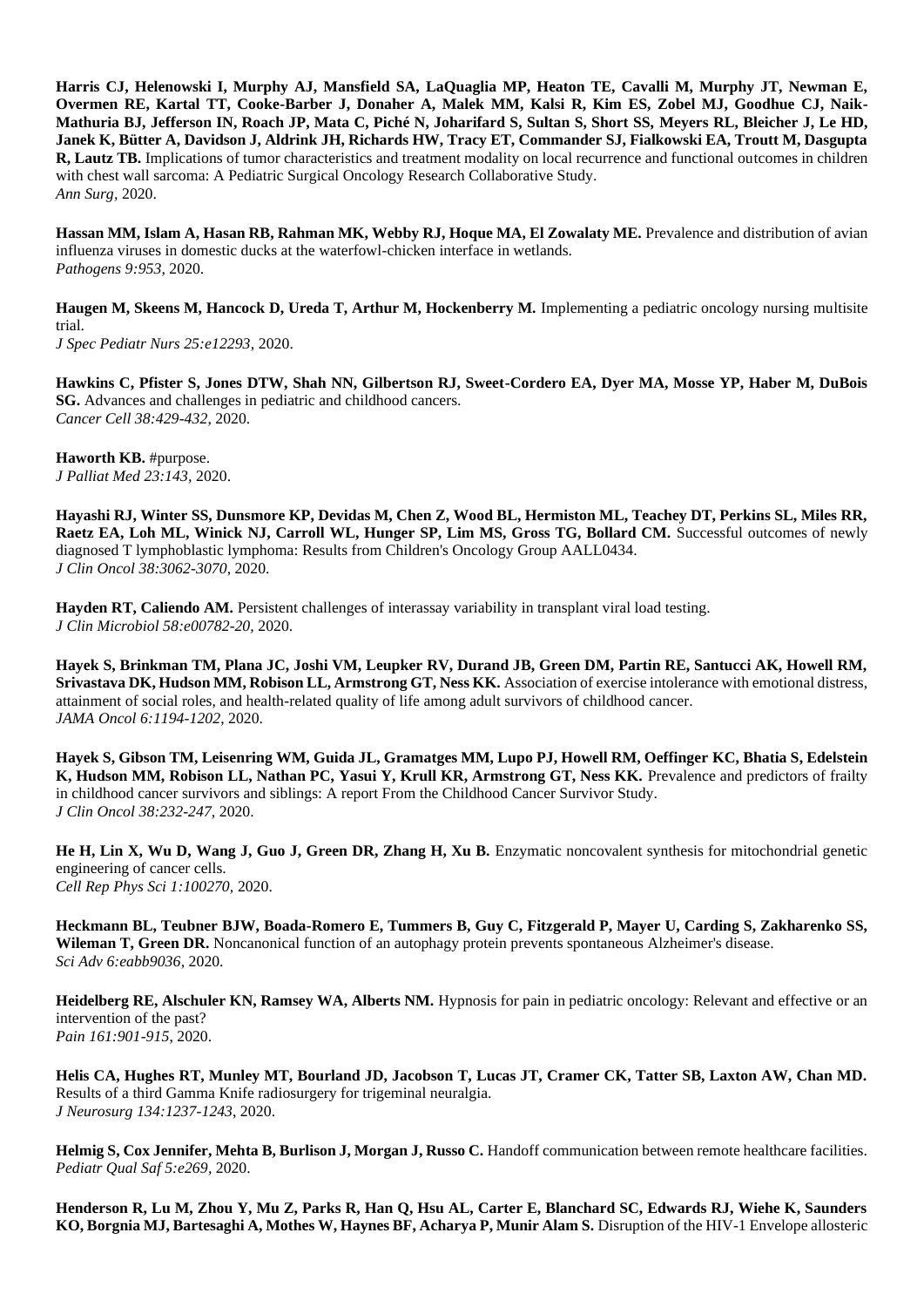network blocks CD4-induced rearrangements. *Nat Commun 11:520,* 2020.

**Henson HE, Taylor MR.** A sart1 zebrafish mutant results in developmental defects in the central nervous system. *Cells 9:2340,* 2020.

**Henssen AG, Koche R, Zhuang J, Jiang E, Reed C, Eisenberg A, Still E, MacArthur IC, Rodríguez-Fos E, Gonzalez S, Puiggròs M, Blackford AN, Mason CE, de Stanchina E, Gönen M, Emde AK, Shah M, Arora K, Reeves C, Socci ND, Perlman E, Antonescu CR, Roberts CWM, Steen H, Mullen E, Jackson SP, Torrents D, Weng Z, Armstrong SA, Kentsis A.**  Author Correction: PGBD5 promotes site-specific oncogenic mutations in human tumors. *Nat Genet 52:1265,* 2020.

**Hersh DS, Kumar R, Moore KA, Smith LGF, Tinkle CL, Chiang J, Patay Z, Gajjar A, Choudhri AF, Lee-Diaz JA, Vaughn B, Klimo P.** Safety and efficacy of brainstem biopsy in children and young adults. *J Neurosurg Pediatr 1-11*, 2020.

**Hicks JK, Bishop JR, Gammal RS, Sangkuhl K, Bousman CA, Leeder JS, Llerena A, Mueller DJ, Ramsey LB, Scott SA, Skaar TC, Caudle KE, Klein TE, Gaedigk A.** A call for clear and consistent communications regarding the role of pharmacogenetics in antidepressant pharmacotherapy. *Clin Pharmacol Ther 107:50-52*, 2020.

**Hickson M, McHugh K, McCarville B.** Primary synovial sarcomas in the paediatric and young adult population: A pictorial review.

*Eur J Radiol 133:109376,* 2020.

**Higgins D, Mukherjee N, Pal C, Sulaiman IM, Jiang Y, Hanna S, Dunn JR, Karmaus W, Banerjee P.** Association of virulence and antibiotic resistance in salmonella-statistical and computational insights into a selected set of clinical isolates. *Microorganisms 8:1465,* 2020.

**Hodges JR, Phillips SM, Norell S, Nwosu C, Khan H, Luo L, Badawy SM, King A, Tanabe P, Treadwell M, Rojas Smith L, Calhoun C, Hankins JS, Porter J.** Intentional and unintentional nonadherence to hydroxyurea among people with sickle cell disease: A qualitative study. *Blood Adv 4:4463-4473*, 2020.

**Hoehn ME, Vestal R, Calderwood J, Gannon E, Cook B, Rochester R, Hartford C, Triplett B, Sunkara A, Kang G, Walton RC.** Ocular complications in school-age children and adolescents after allogeneic bone marrow transplantation. *Am J Ophthalmol 213:153-160*, 2020.

**Hoffman DP, Shtengel G, Xu CS, Campbell KR, Freeman M, Wang L, Milkie DE, Pasolli HA, Iyer N, Bogovic JA, Stabley DR, Shirinifard A, Pang S, Peale D, Schaefer K, Pomp W, Chang CL, Lippincott-Schwartz J, Kirchhausen T, Solecki DJ, Betzig E, Hess HF.** Correlative three-dimensional super-resolution and block-face electron microscopy of whole vitreously frozen cells.

*Science 367:eaaz5357,* 2020.

**Hoffman RM, Warshaw MG, Amico KR, Pilotto J, Masheto G, Achalapong J, Machado E, Chokephaibulkit K, Duarte G, Joao E, Graham KK, Knapp KM, Stek AM, Scott GB, Coletti A, Loftis AJ, Chakhtoura N, Currier JS.** Predictors of viremia in postpartum women on antiretroviral therapy.

*J Acquir Immune Defic Syndr 83:72-80*, 2020.

Honce R, Karlsson EA, Wohlgemuth N, Estrada LD, Meliopoulos VA, Yao J, Schultz-Cherry S. Obesity-related microenvironment promotes emergence of virulent influenza virus strains. *MBio 11:e03341-19,* 2020.

**Honce R, Schultz-Cherry S.** Recipe for zoonosis: How influenza virus leaps into human circulation. *Cell Host Microbe 28:506-508*, 2020.

**Honce R, Schultz-Cherry S.** A tale of two pandemics: Obesity and COVID-19. *J Travel Med 27:taaa097,* 2020.

**Honce R, Schultz-Cherry S.** They are what you eat: Shaping of viral populations through nutrition and consequences for virulence. *PLoS Pathog 16:e1008711,* 2020.

Honce R, Wohlgemuth N, Meliopoulos VA, Short KR, Schultz-Cherry S. Influenza in high-risk hosts-Lessons learned from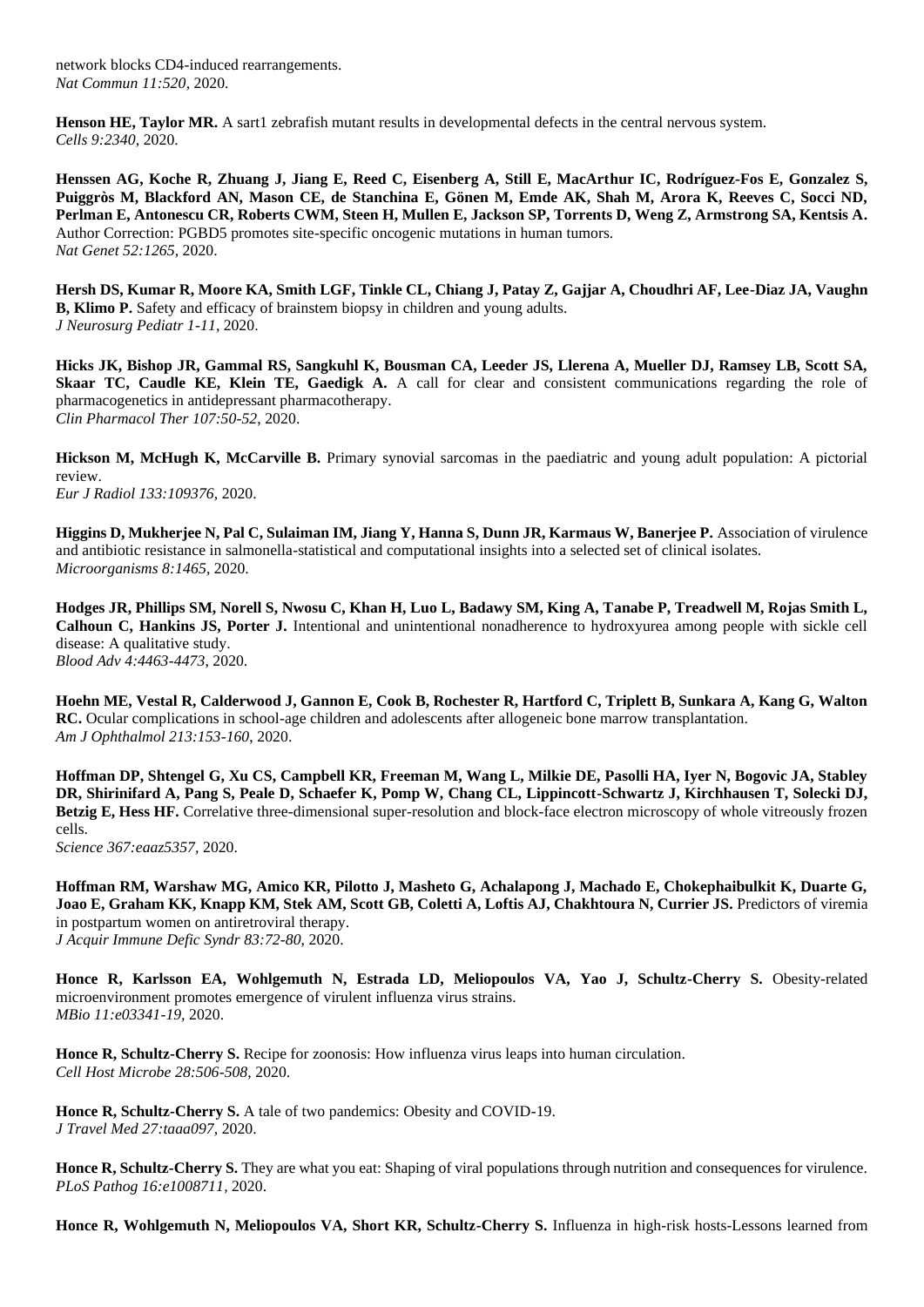animal models. *Cold Spring Harb Perspect Med 10:a038604,* 2020.

**Hong DS, DuBois SG, Kummar S, Farago AF, Albert CM, Rohrberg KS, van Tilburg CM, Nagasubramanian R, Berlin JD, Federman N, Mascarenhas L, Geoerger B, Dowlati A, Pappo AS, Bielack S, Doz F, McDermott R, Patel JD, Schilder RJ, Tahara M, Pfister SM, Witt O, Ladanyi M, Rudzinski ER, Nanda S, Childs BH, Laetsch TW, Hyman DM, Drilon A.**  Larotrectinib in patients with TRK fusion-positive solid tumours: A pooled analysis of three phase 1/2 clinical trials. *Lancet Oncol 21:531-540*, 2020.

**Hoppe RT, Advani RH, Ai WZ, Ambinder RF, Armand P, Bello CM, Benitez CM, Bierman PJ, Boughan KM, Dabaja B, Gordon LI, Hernandez-Ilizaliturri FJ, Herrera AF, Hochberg EP, Huang J, Johnston PB, Kaminski MS, Kenkre VP, Khan N, Lynch RC, Maddocks K, McConathy J, McKinney M, Metzger M, Morgan D, Mulroney C, Rabinovitch R, Rosenspire KC, Seropian S, Tao R, Winter JN, Yahalom J, Burns JL, Ogba N.** Hodgkin Lymphoma, Version 2.2020, NCCN Clinical Practice Guidelines in Oncology.

*J Natl Compr Canc Netw 18:755-781*, 2020.

**Hoppmann A, Williams AP, Coleman A, Tynes C, Williams GR, Mroczek-Musulman E, Aye J, Whelan KF, Clay MR, Ranganathan S, Beierle EA.** Partial response to carboplatin, etoposide phosphate, and atezolizumab in a pediatric patient with high-grade metastatic tumor with rhabdoid and focal neuroendocrine features. *Pediatr Blood Cancer 67:e28048,* 2020.

**Horwood PF, Fabrizio T, Horm SV, Metlin A, Ros S, Tok S, Jeevan T, Seiler P, Y P, Rith S, Suttie A, Buchy P, Karlsson EA, Webby R, Dussart P.** Transmission experiments support clade-level differences in the transmission and pathogenicity of Cambodian influenza A/H5N1 viruses. *Emerg Microbes Infect 9:1702-1711*, 2020.

**Hoshitsuki K, Crews KR, Yang W, Smith CA, Hankins JS, Turner AJ, Broeckel U, McMillin GA, Relling MV, Haidar CE.**  Challenges in clinical implementation of CYP2D6 genotyping: choice of variants to test affects phenotype determination. *Genet Med 22:232-233*, 2020.

**Hoshitsuki K, Molinelli AR, Inaba H, Rubnitz JE, Barker PJ.** Metabolic acidosis in a pediatric patient with leukemia and fungal infection.

*Clin Chem 66:518-522*, 2020.

**Hovestadt V, Ayrault O, Swartling FJ, Robinson GW, Pfister SM, Northcott PA.** Medulloblastomics revisited: biological and clinical insights from thousands of patients. *Nat Rev Cancer 20:42-56*, 2020.

**Howard LM, Edwards KM, Zhu Y, Williams DJ, Self WH, Jain S, Ampofo K, Pavia AT, Arnold SR, McCullers JA, Anderson EJ, Wunderink RG, Grijalva CG.** Parainfluenza virus types 1-3 infections among children and adults hospitalized with community-acquired pneumonia. *Clin Infect Dis ciaa973,* 2020.

**Howard TP, Oberlick EM, Rees MG, Arnoff TE, Pham MN, Brenan L, DoCarmo M, Hong AL, Kugener G, Chou HC, Drosos Y, Mathias KM, Ramos P, Seashore-Ludlow B, Giacomelli AO, Wang X, Freeman BB, Blankenship K, Hoffman L, Tiv HL, Gokhale PC, Johannessen CM, Stewart E, Schreiber SL, Hahn WC, Roberts CWM.** Rhabdoid tumors are sensitive to the protein-translation inhibitor homoharringtonine.

*Clin Cancer Res 26:4995-5006*, 2020.

**Howard TP, Roberts CWM.** Partitioning of chemotherapeutics into nuclear condensates-Opening the door to new approaches for drug development. *Mol Cell 79:544-545*, 2020.

**Howard Sharp KM, Fisher RS, Clark OE, Dunnells ZDO, Murphy LK, Prussien KV, Vannatta K, Compas BE, Gerhardt CA.** Long-term trajectories of depression symptoms in mothers of children with cancer. *Health Psychol 39:89-98*, 2020.

**Howard Sharp KM, Jurbergs N, Ouma A, Harrison L, Gerhardt E, Taylor L, Hamilton K, McGee RB, Nuccio R, Quinn E, Hines-Dowell S, Kesserwan C, Sunkara A, Gattuso JS, Pritchard M, Mandrell B, Relling MV, Haidar CE, Kang G, Johnson LM, Nichols KE.** Factors associated with declining to participate in a pediatric oncology next generation sequencing study. *JCO Precis Oncol 4:202-211*, 2020.

**Howell CR, Wilson CL, Yasui Y, Srivastava DK, Liu W, Bjornard KL, Ehrhardt MJ, Brinkman TM, Chemaitilly W, Hodges JR, Lanctot JQ, Robison LL, Hudson MM, Ness KK.** Neighborhood effect and obesity in adult survivors of pediatric cancer: A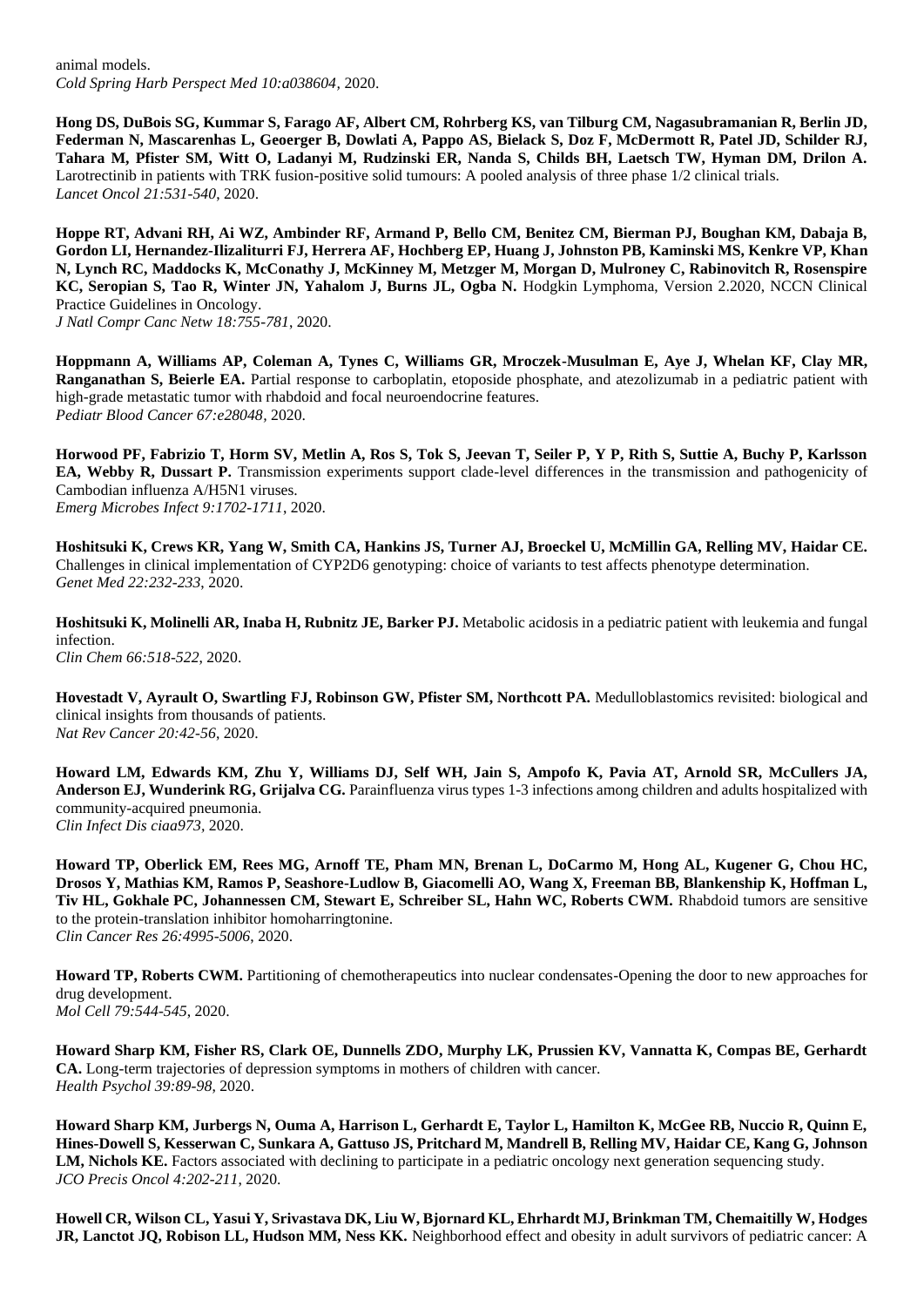report from the St. Jude Lifetime Cohort Study. *Int J Cancer 147:338-349*, 2020.

**Hrusak O, Kalina T, Wolf J, Balduzzi A, Provenzi M, Rizzari C, Rives S, Del Pozo Carlavilla M, Alonso MEV, Dominguez-Pinilla N, Bourquin JP, Schmiegelow K, Attarbaschi A, Grillner P, Mellgren K, van der Werff Ten Bosch J, Pieters R, Brozou T, Borkhardt A, Escherich G, Lauten M, Stanulla M, Smith O, Yeoh AEJ, Elitzur S, Vora A, Li CK, Ariffin H, Kolenova A, Dallapozza L, Farah R, Lazic J, Manabe A, Styczynski J, Kovacs G, Ottoffy G, Felice MS, Buldini B, Conter V, Stary J, Schrappe M.** Flash survey on severe acute respiratory syndrome coronavirus-2 infections in paediatric patients on anticancer treatment.

*Eur J Cancer 132:11-16*, 2020.

**Hu M, Yang G, DeBeauchamp J, Crumpton JC, Kim H, Li L, Wan XF, Kercher L, Bowman AS, Webster RG, Webby RJ, Russell CJ.** HA stabilization promotes replication and transmission of swine H1N1 gamma influenza viruses in ferrets. *Elife 9:e56236,* 2020.

**Hu Q, Zhu L, Liu Y, Sun J, Srivastava DK, Robison LL.** Nonparametric screening and feature selection for ultrahigh-dimensional Case II interval-censored failure time data. *Biom J 10.1002/bimj.201900154,* 2020.

**Hua CH, Vern-Gross TZ, Hess CB, Olch AJ, Alaei P, Sathiaseelan V, Deng J, Ulin K, Laurie F, Gopalakrishnan M, Esiashvili N, Wolden SL, Krasin MJ, Merchant TE, Donaldson SS, FitzGerald TJ, Constine LS, Hodgson DC, Haas-Kogan DA, Mahajan A, Laack NN, Marcus KJ, Taylor PA, Ahern VA, Followill DS, Buchsbaum JC, Breneman JC, Kalapurakal JA.**  Practice patterns and recommendations for pediatric image-guided radiotherapy: A Children's Oncology Group report. *Pediatr Blood Cancer 67:e28629,* 2020.

**Huang D, Lee J, Song N, Cho S, Choe S, Shin A.** Gallstones, cholecystectomy and the risk of hepatobiliary and pancreatic cancer: A nationwide population-based cohort study in Korea. *J Cancer Prev 25:164-172*, 2020.

**Huang H, Long L, Zhou P, Chapman NM, Chi H.** mTOR signaling at the crossroads of environmental signals and T-cell fate decisions. *Immunol Rev 295:15-38*, 2020.

**Huang IC, Alberts NM, Buckley MG, Li Z, Ehrhardt MJ, Brinkman TM, Allen J, Krull KR, Klosky JL, Greene WL, Srivastava DK, Robison LL, Hudson MM, Anghelescu DL.** Change in pain status and subsequent opioid and marijuana use among long-term adult survivors of childhood cancer. *JNCI Cancer Spectr 4:pkaa070,* 2020.

**Huddart R, Li G, Sangkuhl K, Thorn CF, Whirl-Carrillo M, Caudle KE, Relling MV, Klein TE.** Response to: Unveiling the guidance heterogeneity for genome-informed drug treatment interventions among regulatory bodies and research consortia. *Pharmacol Res 158:104838,* 2020.

**Hurwitz JL.** B cells, viruses, and the SARS-CoV-2/COVID-19 pandemic of 2020. *Viral Immunol 33:251-252*, 2020.

**Hwang SN.** Editorial for "Practical approaches to bone marrow fat fraction quantification across magnetic resonance imaging platforms". *J Magn Reson Imaging 52:307-308*, 2020.

**Im A, Rashidi A, Wang T, Hemmer M, MacMillan ML, Pidala J, Jagasia M, Pavletic S, Majhail NS, Weisdorf D, Abdel-Azim H, Agrawal V, Al-Homsi AS, Aljurf M, Askar M, Auletta JJ, Bashey A, Beitinjaneh A, Bhatt VR, Byrne M, Cahn JY, Cairo M, Castillo P, Cerny J, Chhabra S, Choe H, Ciurea S, Daly A, Perez MAD, Farhadfar N, Gadalla SM, Gale R, Ganguly S, Gergis U, Hanna R, Hematti P, Herzig R, Hildebrandt GC, Lad DP, Lee C, Lehmann L, Lekakis L, Kamble RT, Kharfan-Dabaja MA, Khandelwal P, Martino R, Murthy HS, Nishihori T, O'Brien TA, Olsson RF, Patel SS, Perales MA, Prestidge T, Qayed M, Romee R, Schoemans H, Seo S, Sharma A, Solh M, Strair R, Teshima T, Urbano-Ispizua A, Van der Poel M, Vij R, Wagner JL, William B, Wirk B, Yared JA, Spellman SR, Arora M, Hamilton BK.** Risk factors for graft-versus-host disease in haploidentical hematopoietic cell transplantation using post-transplant cyclophosphamide. *Biol Blood Marrow Transplant 26:1459-1468*, 2020.

**Im C, Qin N, Wang Z, Qiu W, Howell CR, Sapkota Y, Moon W, Chemaitilly W, Gibson TM, Mulrooney DA, Ness KK,**  Wilson CL, Morton LM, Armstrong GT, Bhatia S, Zhang J, Hudson MM, Robison LL, Yasui Y. Generalizability of "GWAS hits" in clinical populations: Lessons from childhood cancer survivors. *Am J Hum Genet 107:636-653*, 2020.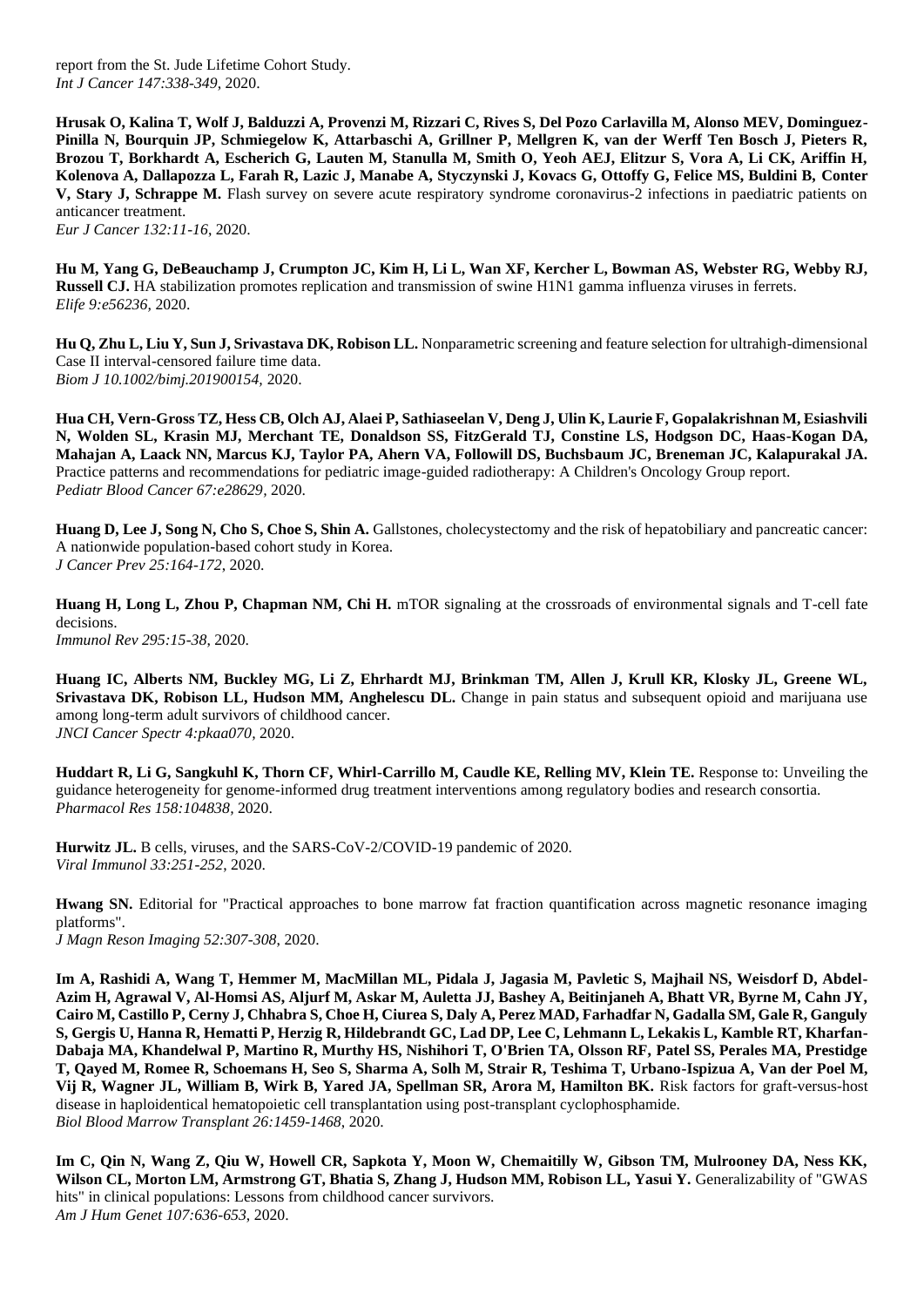**Inaba H, Cao X, Chang JY, Karol SE, Panetta JC, Ness KK, Cheng C, Pui CH, Relling MV, Kaste SC.** Incidence of hip and knee osteonecrosis and their associations with bone mineral density in children with acute lymphoblastic leukaemia. *Br J Haematol 189:e177-e181*, 2020.

**Inaba H, Mullighan CG.** Pediatric acute lymphoblastic leukemia. *Haematologica 105:2524-2539*, 2020.

**Inaba H, Pui CH.** Intensive but tender care for infant ALL. *Blood 136:1797-1798*, 2020.

**Inaba H, Varechtchouk O, Neel MD, Ehrhardt MJ, Metzger ML, Karol SE, Ness KK, Ribeiro RC, Pui CH, Relling MV, Sandlund JT, Kaste SC.** Whole-joint magnetic resonance imaging to assess osteonecrosis in pediatric patients with acute lymphoblastic lymphoma. *Pediatr Blood Cancer 67:e28336,* 2020.

**Indelicato DJ, Rotondo RL, Krasin MJ, Mailhot Vega RB, Uezono H, Bradfield S, Agarwal V, Morris CG, Bradley JA.**  Outcomes following proton therapy for group III pelvic rhabdomyosarcoma. *Int J Radiat Oncol Biol Phys 106:968-976*, 2020.

**Ingersoll MA, Malloy EA, Caster LE, Holland EM, Xu Z, Zallocchi M, Currier D, Liu H, He DZZ, Min J, Chen T, Zuo J, Teitz T.** BRAF inhibition protects against hearing loss in mice. *Sci Adv 6:* 2020.

**Inusa BPD, Stewart CE, Mathurin-Charles S, Porter J, Hsu LL, Atoyebi W, De Montalembert M, Diaku-Akinwumi I,**  Akinola NO, Andemariam B, Abboud MR, Treadwell M. Paediatric to adult transition care for patients with sickle cell disease: A global perspective.

*Lancet Haematol 7:e329-e341*, 2020.

**Isack A, Santana VM, Russo C, Klosky JL, Fasciano K, Block SD, Mack JW.** Communication Regarding Therapeutic Clinical Trial Enrollment Between Oncologists and Adolescents and Young Adults with Cancer. *J Adolesc Young Adult Oncol 9:608-612*, 2020.

**Ivashchenko AA, Mitkin OD, Jones JC, Nikitin AV, Koryakova AG, Ryakhovskiy A, Karapetian RN, Kravchenko DV, Aladinskiy V, Leneva IA, Falynskova IN, Glubokova EA, Govorkova EA, Ivachtchenko AV.** Non-rigid diarylmethyl analogs of baloxavir as cap-dependent endonuclease inhibitors of influenza viruses. *J Med Chem 63:9403-9420*, 2020.

**Jabbour E, Richard-Carpentier G, Sasaki Y, Konopleva M, Patel K, Roberts K, Gu Z, Wang F, Huang X, Sasaki K, Short NJ, Jain N, Ravandi F, Daver NG, Kadia TM, Alvarado Y, DiNardo CD, Issa GC, Pemmaraju N, Garcia-Manero G, Verstovsek S, Wang S, Khoury JD, Jorgensen J, Champlin R, Khouri I, Kebriaei P, Schroeder H, Khouri M, Mullighan CG, Takahashi K, O'Brien SM, Kantarjian H.** Hyper-CVAD regimen in combination with ofatumumab as frontline therapy for adults with Philadelphia chromosome-negative B-cell acute lymphoblastic leukaemia: A single-arm, phase 2 trial. *Lancet Haematol 7:e523-e533*, 2020.

**Jacobson DL, Lindsey JC, Gordon C, Hazra R, Spiegel H, Ferreira F, Amaral FR, Pagano-Therrien J, Gaur A, George K, Benson J, Siberry GK.** Alendronate improves bone mineral density in perinatally HIV-infected children and adolescents with low bone mineral density for age. *Clin Infect Dis 71:1281-1288*, 2020.

**Jacola LM, Anghelescu DL, Hall L, Russell K, Zhang H, Wang F, Peters JB, Rossi M, Schreiber JE, Gajjar A.** Anesthesia exposure during therapy predicts neurocognitive outcomes in survivors of childhood medulloblastoma. *J Pediatr 223:141-147.e4*, 2020.

**James N, Marwaha S, Brough S, John TT.** Impact of single sign-on adoption in an assessment triage unit: A hospital's journey to higher efficiency. *J Nurs Adm 50:159-164*, 2020.

**Jang Y, Kim YS, Wielgosz MM, Ferrara F, Ma Z, Condori J, Palmer LE, Zhao X, Kang G, Rawlings DJ, Zhou S, Ryu BY.**  Optimizing lentiviral vector transduction of hematopoietic stem cells for gene therapy. *Gene Ther 27:545-556*, 2020.

**Jeong JH, Choi WS, Antigua KJC, Choi YK, Govorkova EA, Webby RJ, Baek YH, Song MS.** In vitro profiling of laninamivirresistant substitutions in N3 to N9 avian influenza neuraminidase subtypes and their association with in vivo susceptibility. *J Virol 95:e01679-20,* 2020.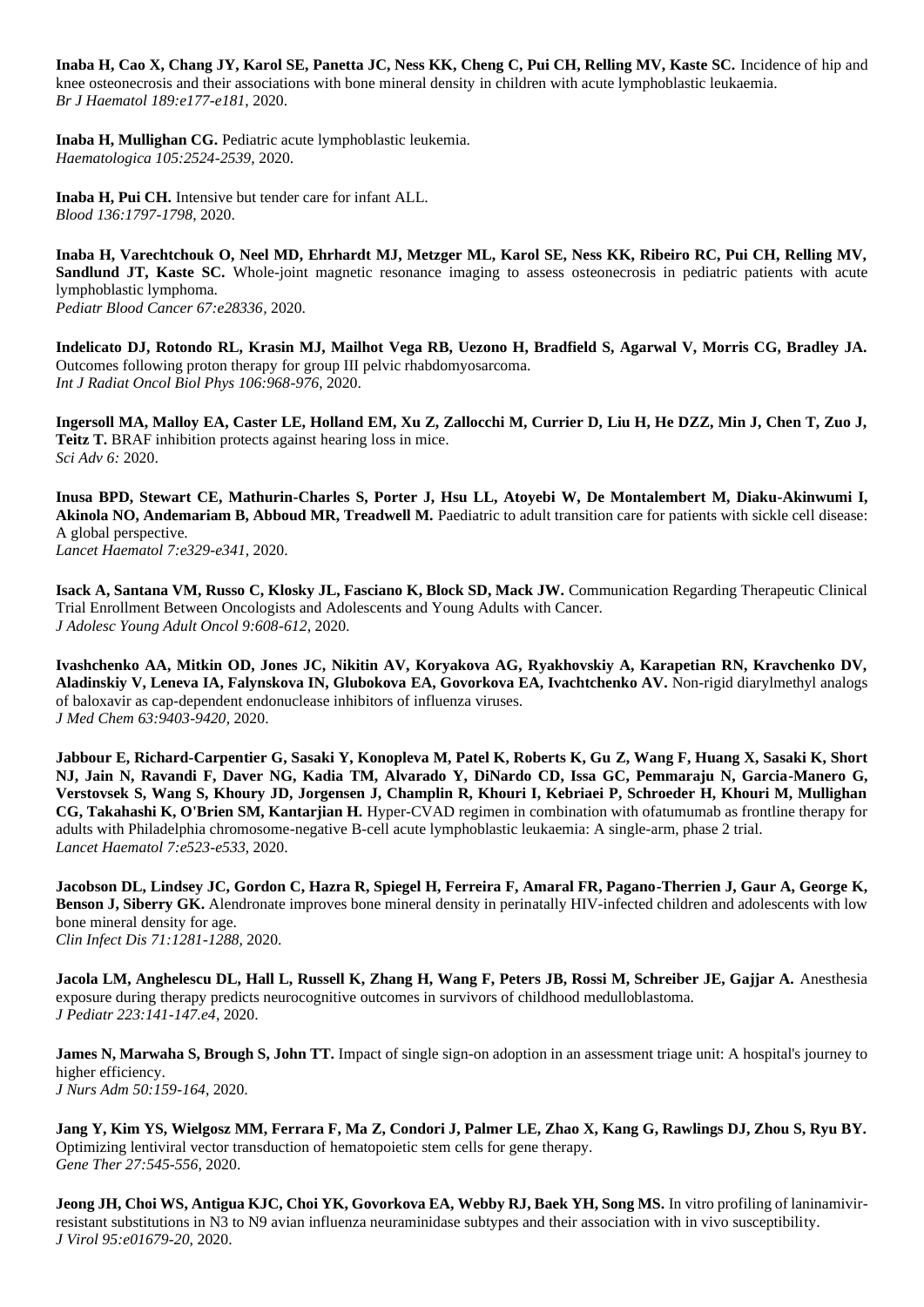**Ji L, Chen M, Oravecz Z, Cummings EM, Lu ZH, Chow SM.** A Bayesian vector autoregressive model with nonignorable missingness in dependent variables and covariates: Development, evaluation, and application to family processes. *Struct Equ Modeling 27:442-467*, 2020.

**Jiang J, Hu YC, Tyagi N, Wang C, Lee N, Deasy JO, Sean B, Veeraraghavan H.** Self-derived organ attention for unpaired CT-MRI deep domain adaptation based MRI segmentation. *Phys Med Biol 65:205001,* 2020.

**Jiang Y, Liu T, Lee CH, Chang Q, Yang J, Zhang Z.** The NAD(+)-mediated self-inhibition mechanism of pro-neurodegenerative Sarm1. *Nature 588:658-663*, 2020.

**Jiao F, Li Z, He C, Xu W, Yang G, Liu T, Shen H, Cai J, Anastas JN, Mao Y, Yu Y, Lan F, Shi YG, Jones C, Xu Y, Baker SJ, Shi Y, Guo R.** RACK7 recognizes H3.3G34R mutation to suppress expression of MHC class II complex components and their delivery pathway in pediatric glioblastoma. *Sci Adv 6:eaba2113,* 2020.

**Jin H, Kasper LH, Larson JD, Wu G, Baker SJ, Zhang J, Fan Y. ChIPseqSpikeInFree: A ChIP-seq normalization approach to** reveal global changes in histone modifications without spike-in. *Bioinformatics 36:1270-1272*, 2020.

**Johnson LM, Duenas DM, Wilfond BS.** Click here to complete this survey: Online research, adolescents, and parental consent. *Am J Bioeth 20:82-83*, 2020.

**Johnson LM, Duenas DM, Wilfond BS.** Ethical drug development for rare childhood diseases: When there are limited but promising data in adults, how to choose between safety or efficacy studies? *Am J Bioeth 20:111-113*, 2020.

**Jones BG, Penkert RR, Surman SL, Sealy RE, Hurwitz JL.** Nuclear receptors, ligands and the mammalian B cell. *Int J Mol Sci 21:4997,* 2020.

**Jones BG, Sealy RE, Penkert RR, Surman SL, Birshtein BK, Xu B, Neale G, Maul RW, Gearhart PJ, Hurwitz JL.** From influenza virus infections to lupus: Synchronous estrogen receptor α and RNA polymerase II binding within the immunoglobulin heavy chain locus.

*Viral Immunol 33:307-315*, 2020.

**Jones JC, Pascua PNQ, Fabrizio TP, Marathe BM, Seiler P, Barman S, Webby RJ, Webster RG, Govorkova EA.** Influenza A and B viruses with reduced baloxavir susceptibility display attenuated in vitro fitness but retain ferret transmissibility. *Proc Natl Acad Sci U S A 117:8593-8601*, 2020.

**Jones LC, Kaste SC, Karol SE, DeFeo B, Kim HKW, Neel MD, Levin AS.** Team approach: Management of osteonecrosis in children with acute lymphoblastic leukemia. *Pediatr Blood Cancer 67:e28509,* 2020.

**Jones SC, Ng YC, Ost SR.** HIV health care transition readiness: Embracing the opportunity and challenge. *J Assoc Nurses AIDS Care 30:521-530*, 2020.

Kachuri L, Francis SS, Morrison ML, Wendt GA, Bossé Y, Cavazos TB, Rashkin SR, Ziv E, Witte JS. The landscape of host genetic factors involved in immune response to common viral infections. *Genome Med 12:93*, 2020.

**Kahalley LS, Peterson R, Ris MD, Janzen L, Okcu MF, Grosshans DR, Ramaswamy V, Paulino AC, Hodgson D, Mahajan A, Tsang DS, Laperriere N, Whitehead WE, Dauser RC, Taylor MD, Conklin HM, Chintagumpala M, Bouffet E, Mabbott D.** Superior intellectual outcomes after proton radiotherapy compared with photon radiotherapy for pediatric medulloblastoma. *J Clin Oncol 38:454-461*, 2020.

**Kahn JM, Brazauskas R, Tecca HR, Bo-Subait S, Buchbinder D, Battiwala M, Flowers MED, Savani BN, Phelan R, Broglie L, Abraham AA, Keating AK, Daly A, Wirk B, George B, Alter BP, Ustun C, Freytes CO, Beitinjaneh AM, Duncan C, Copelan E, Hildebrandt GC, Murthy HS, Lazarus HM, Auletta JJ, Myers KC, Williams KM, Page KM, Vrooman LM, Norkin M, Byrne M, Diaz MA, Kamani N, Bhatt NS, Rezvani A, Farhadfar N, Mehta PA, Hematti P, Shaw PJ, Kamble RT, Schears R, Olsson RF, Hayashi RJ, Gale RP, Mayo SJ, Chhabra S, Rotz SJ, Badawy SM, Ganguly S, Pavletic S, Nishihori T, Prestidge T, Agrawal V, Hogan WJ, Inamoto Y, Shaw BE, Satwani P.** Subsequent neoplasms and late mortality in children undergoing allogeneic transplantation for nonmalignant diseases.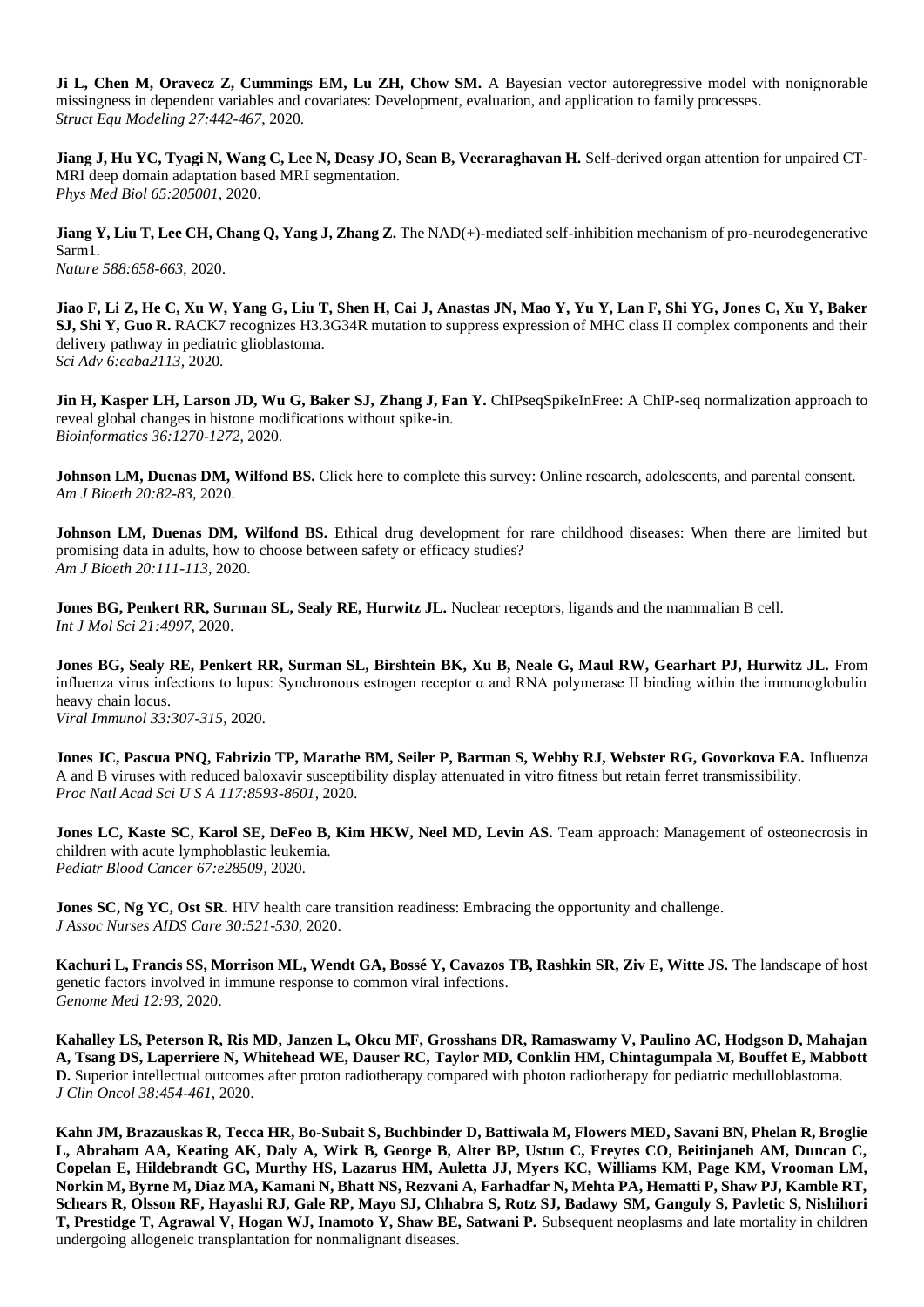**Kaluarachchi M, Moskvin V, Pirlepesov F, Wilson LJ, Xie F, Faught AM.** Automation of Monte Carlo-based treatment plan verification for proton therapy. *J Appl Clin Med Phys 21:131-138*, 2020.

**Kandeil A1, Gomaa MR, El Taweel A, Mostafa A, Shehata M, Kayed AE, Kutkat O, Moatasim Y, Mahmoud SH, Kamel MN, Shama NMA, El Sayes M, El-Shesheny R, Yassien MA, Webby RJ, Kayali G.** Common childhood vaccines do not elicit a cross-reactive antibody response against SARS-CoV-2. *PLoS One 15:e0241471,* 2020.

**Kanneganti TD.** Intracellular innate immune receptors: Life inside the cell. *Immunol Rev 297:5-12*, 2020.

**Kanter J, Gibson R, Lawrence RH, Smeltzer MP, Pugh NL, Glassberg J, Masese RV, King AA, Calhoun C, Hankins JS, Treadwell M.** Perceptions of US adolescents and adults with sickle cell disease on their quality of care. *JAMA Netw Open 3:e206016,* 2020.

**Kanwar VS, Schwartz KR, Salifu N, Abdelfattah AM, Anim B, Cayrol J, Sniderman E, Eden T.** The role of twinning in sustainable care for children with cancer: A TIPPing point? SIOP PODC Working Group on Twinning, Collaboration, and Support. *Pediatr Blood Cancer 67:e28667,* 2020.

**Karayel Ö, Xu P, Bludau I, Bhoopalan SV, Yao Y, Ana Rita FC, Santos A, Schulman BA, Alpi AF, Weiss MJ, Mann M.**  Integrative proteomics reveals principles of dynamic phosphosignaling networks in human erythropoiesis. *Mol Syst Biol 16:e9813,* 2020.

**Karki R, Lee E, Sharma BR, Banoth B, Kanneganti TD.** IRF8 regulates gram-negative bacteria-mediated NLRP3 inflammasome activation and cell death. *J Immunol 204:2514-2522*, 2020.

**Karki R, Sharma BR, Lee E, Banoth B, Malireddi RKS, Samir P, Tuladhar S, Mummareddy H, Burton AR, Vogel P, Kanneganti TD.** Interferon regulatory factor 1 regulates PANoptosis to prevent colorectal cancer. *JCI Insight 5:e136720,* 2020.

**Karlson CW, Alberts NM, Liu W, Brinkman TM, Annett RD, Mulrooney DA, Schulte F, Leisenring WM, Gibson TM, Howell RM, Srivastava D, Oeffinger KC, Robison LL, Armstrong GT, Zeltzer LK, Krull KR.** Longitudinal pain and pain interference in long-term survivors of childhood cancer: A report from the Childhood Cancer Survivor Study. *Cancer 126:2915-2923*, 2020.

**Karnak İ, Gedikoğlu G, Oğuz B, Söylemezoğlu F, Bahrami A, Chiang J, Kutluk T.** High-grade neuroepithelial tumor with medulloepithelioma-like areas out of the central nervous system in an infant with hemihypertrophy: A unique association. *Turk J Pediatr 62:836-842*, 2020.

**Karol SE, Alexander TB, Budhraja A, Pounds SB, Canavera K, Wang L, Wolf J, Klco JM, Mead PE, Das Gupta S, Kim SY, Salem AH, Palenski T, Lacayo NJ, Pui CH, Opferman JT, Rubnitz JE.** Venetoclax in combination with cytarabine with or without idarubicin in children with relapsed or refractory acute myeloid leukaemia: A phase 1, dose-escalation study. *Lancet Oncol 21:551-560*, 2020.

**Karol SE, Cooper TM, Mead PE, Crews KR, Panetta JC, Alexander TB, Taub JW, Lacayo NJ, Heym KM, Kuo DJ, Schiff DE, Bhojwani D, Ge Y, Klco JM, Ribeiro RC, Inaba H, Pui CH, Rubnitz JE.** Safety, pharmacokinetics, and pharmacodynamics of panobinostat in children, adolescents, and young adults with relapsed acute myeloid leukemia. *Cancer 126:4800-4805*, 2020.

**Karol SE, Pui CH.** Personalized therapy in pediatric high-risk B-cell acute lymphoblastic leukemia. *Ther Adv Hematol 11:2040620720927575,* 2020.

**Karol SE, Sun Y, Tang L, Pui CH, Ferrolino J, Allison KJ, Cross SJ, Evans WE, Crews KR, Jeha S, Wolf J.** Fluoroquinolone prophylaxis does not increase risk of neuropathy in children with acute lymphoblastic leukemia. *Cancer Med 9:6550-6555*, 2020.

**Karol SE, Yang JJ.** Pharmacogenomics and ALL treatment: How to optimize therapy. *Semin Hematol 57:130-136*, 2020.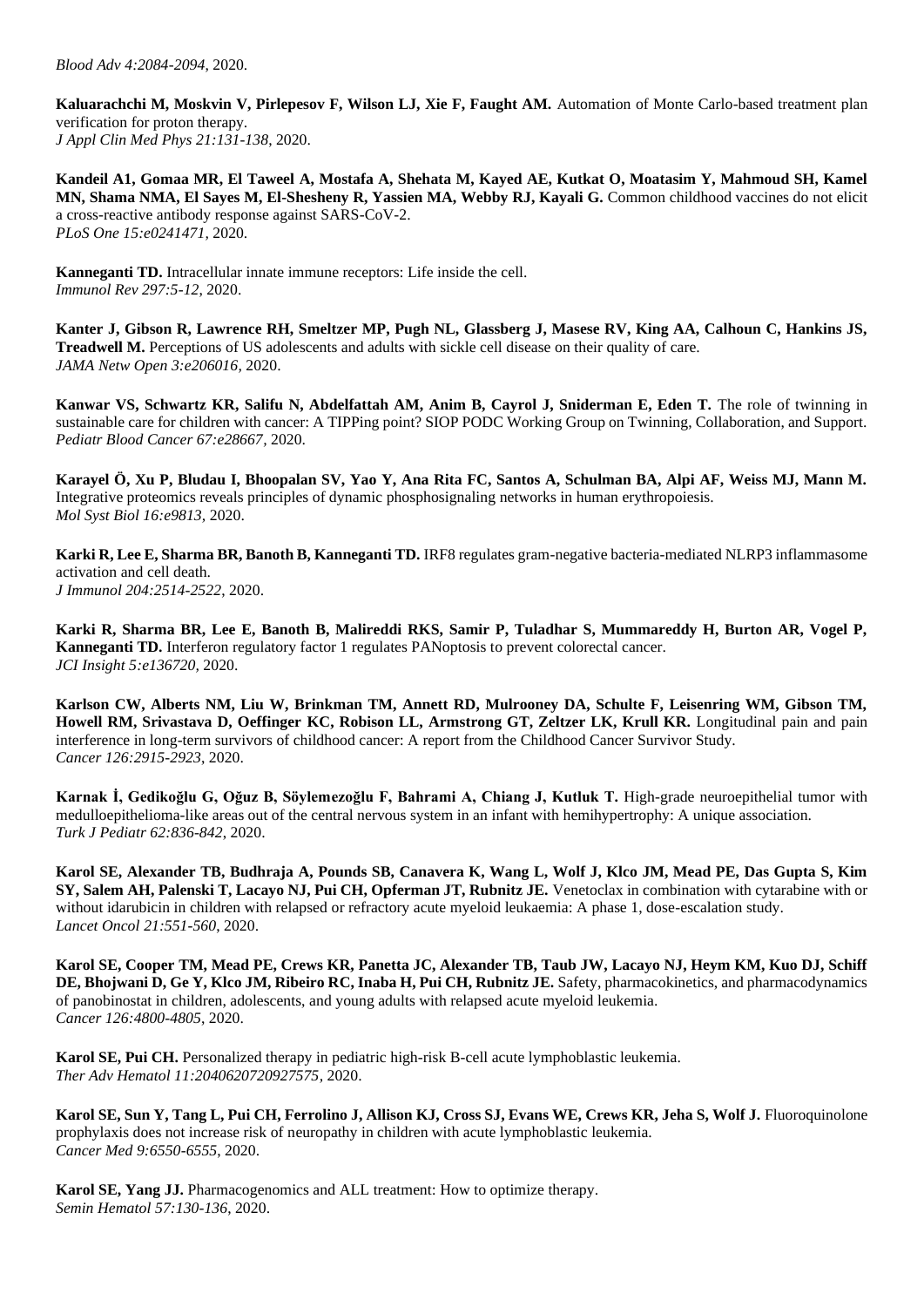**Karra L, Romero-Moya D, Ksionda O, Krush M, Gu Z, Mues M, Depeille P, Mullighan C, Roose JP.** Increased baseline RASGRP1 signals enhance stem cell fitness during native hematopoiesis. *Oncogene 39:6920-6934*, 2020.

**Kasper LH, Baker SJ.** Invited review: Emerging functions of histone H3 mutations in paediatric diffuse high-grade gliomas. *Neuropathol Appl Neurobiol 46:73-85*, 2020.

**Kaste S, Suliman AY, Li Y, Keerthi D, Kang G, Triplett B, Srinivasan A.** Pre- and post-magnetic resonance imaging of hips and knees for detecting osteonecrosis in children and adolescents undergoing hematopoietic cell transplantation. *Bone Marrow Transplant 55:1837-1839*, 2020.

**Kaye EC.** Finding faith. *JAMA 323:609-610*, 2020.

**Kaye EC.** One in four - The importance of comprehensive fertility benefits for the medical workforce. *N Engl J Med 382:1491-1493*, 2020.

**Kaye EC, Applegarth J, Gattas M, Kiefer A, Reynolds J, Zalud K, Baker JN.** Hospice nurses request paediatric-specific educational resources and training programs to improve care for children and families in the community: Qualitative data analysis from a population-level survey. *Palliat Med 34:403-412*, 2020.

**Kaye EC, Cannone D, Snaman JM, Baker JN, Spraker-Perlman H.** The state of the science for communication training in pediatric oncology: A systematic review. *Pediatr Blood Cancer 67:e28607,* 2020.

**Kaye EC, Gattas M, Bluebond-Langner M, Baker JN.** Longitudinal investigation of prognostic communication: Feasibility and acceptability of studying serial disease reevaluation conversations in children with high-risk cancer. *Cancer 126:131-139*, 2020.

**Kaye EC, Gattas M, Kiefer A, Reynolds J, Zalud K, Li C, Lu Z, Baker JN.** Investigation of modifiable variables to increase hospice nurse comfort with care provision to children and families in the community: A population-level study across Tennessee, Mississippi, and Arkansas. *J Pain Symptom Manage 60:1144-1153*, 2020.

Kaye EC, Kegel A, Weber M, Cartwright C, Spraker-Perlman H, Robinson GW, Baker JN. Food is love: Partnering with families to provide nourishment at the end of life. *J Clin Oncol 38:1864-1867*, 2020.

**Kaye EC, Kiefer A, Blazin L, Spraker-Perlman H, Clark L, Baker JN.** Bereaved parents, hope, and realism. *Pediatrics 145:e20192771,* 2020.

**Keating R, Johnson JL, Brice DC, Labombarde JG, Dent AL, McGargill MA.** Broadly reactive influenza antibodies are not limited by germinal center competition with high-affinity antibodies. *MBio 11:* 2020.

**Keenan C, Graham RT, Harreld JH, Lucas JT Jr, Finkelstein D, Wheeler D, Li X, Dalton J, Upadhyaya SA, Raimondi SC, Boop FA, DeCuypere M, Zhang J, Vinitsky A, Wang L, Chiang J.** Infratentorial C11orf95-fused gliomas share histologic, immunophenotypic, and molecular characteristics of supratentorial RELA-fused ependymoma. *Acta Neuropathol 140:963-965*, 2020.

**Keim G, Yehya N, Spear D, Hall MW, Loftis LL, Alten JA, McArthur J, Patwari PP, Freishtat RJ, Willson DF, Straumanis JP, Thomas NJ, Pediatric Acute Lung Injury and Sepsis Investigators PALISI Network.** Development of persistent respiratory morbidity in previously healthy children after acute respiratory failure. *Crit Care Med 48:1120-1128*, 2020.

**Kennedy DE, Okoreeh MK, Maienschein-Cline M, Ai J, Veselits M, McLean KC, Dhungana Y, Wang H, Peng J, Chi H, Mandal M, Clark MR.** Novel specialized cell state and spatial compartments within the germinal center. *Nat Immunol 21:660-670*, 2020.

**Kennedy WR, DeWees TA, Acharya S, Mahmood M, Knutson NC, Goddu SM, Kavanaugh JA, Mitchell TJ, Rich KM, Kim AH, Leuthardt EC, Dowling JL, Dunn GP, Chicoine MR, Perkins SM, Huang J, Tsien CI, Robinson CG, Abraham CD.**  Internal dose escalation associated with increased local control for melanoma brain metastases treated with stereotactic radiosurgery.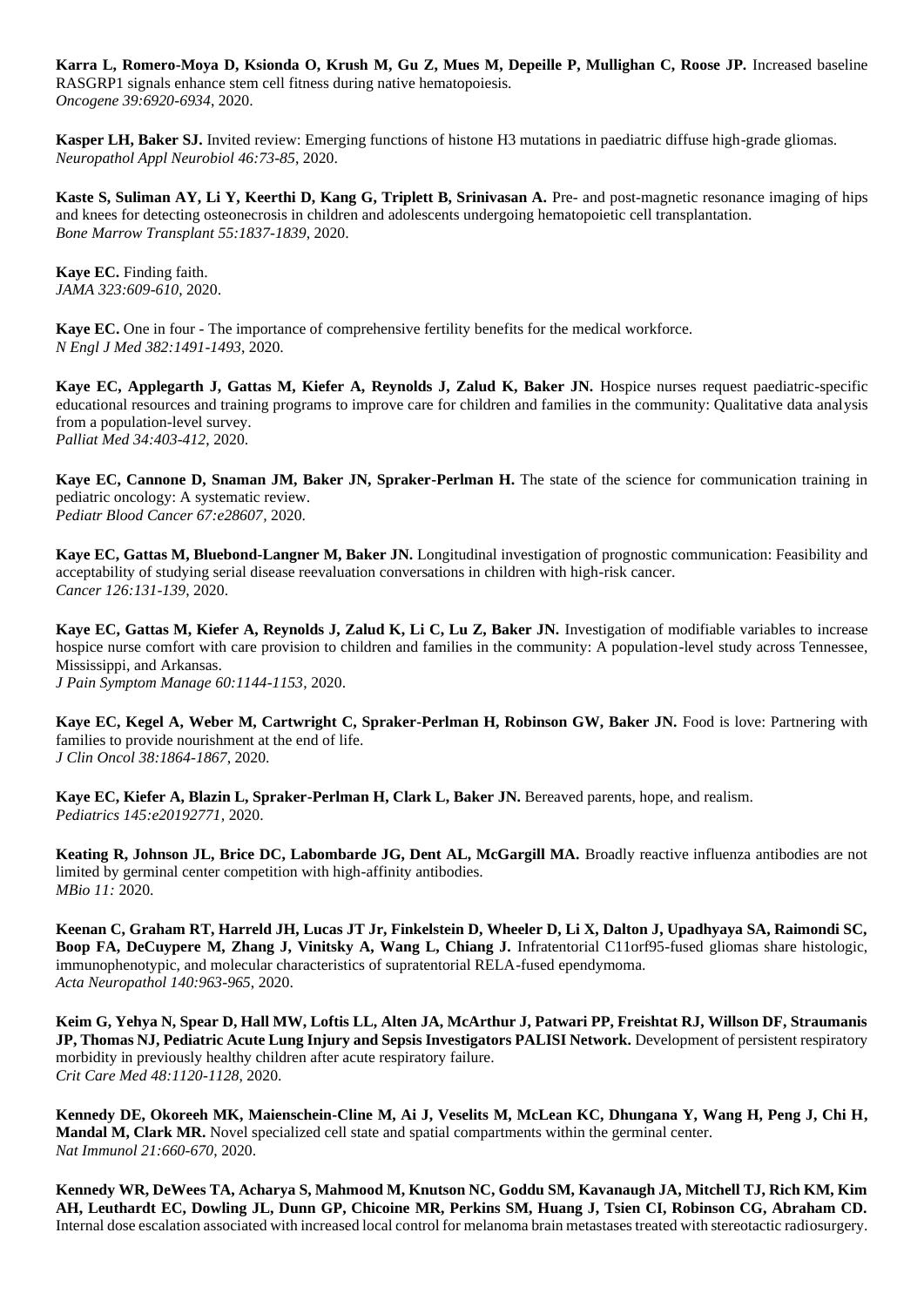**Kenney AE, Harman JL, Molnar AE Jr, Jurbergs N, Willard VW.** Early cognitive and adaptive functioning of clinically referred infants and toddlers with cancer. *J Clin Psychol Med Settings 27:41-47*, 2020.

**Kerpel A, Yalon M, Soudack M, Chiang J, Gajjar A, Nichols KE, Patay Z, Shrot S, Hoffmann C. Neuroimaging findings in** children with constitutional mismatch repair deficiency syndrome. *AJNR Am J Neuroradiol 41:904-910*, 2020.

**Kesavardhana S, Kanneganti TD.** ZBP1: A STARGÅTE to decode the biology of Z-nucleic acids in disease. *J Exp Med 217:e20200885,* 2020.

**Kesavardhana S, Malireddi RKS, Burton AR, Porter SN, Vogel P, Pruett-Miller SM, Kanneganti TD.** The Zα2 domain of ZBP1 is a molecular switch regulating influenza-induced PANoptosis and perinatal lethality during development. *J Biol Chem 295:8325-8330*, 2020.

**Kesavardhana S, Malireddi RKS, Kanneganti TD.** Caspases in cell death, inflammation, and gasdermin-induced pyroptosis. *Annu Rev Immunol 38:567-595*, 2020.

**Kesselheim J, Baker JN, Kersun L, Lee-Miller C, Moerdler S, Snaman JM, Warwick A, Weng S, Zhang Z.** Humanism and professionalism training for pediatric hematology-oncology fellows: Results of a multicenter randomized trial. *Pediatr Blood Cancer 67:e28308,* 2020.

**Khalatbari H, Shulkin BL, Parisi MT.** Pictorial review of the clinical applications of MIBG in neuroblastoma: Current practices. *Clin Transl Imaging 8:483-507*, 2020.

**Kim EM, Kim SA, Lee JR, Burlison JD, Oh EG.** Psychometric properties of Korean version of the Second Victim Experience and Support Tool (K-SVEST). *J Patient Saf 16:179-186*, 2020.

**Kim H, Jang JH, Song YE, Seo T.** Kaposi's sarcoma-associated herpesvirus viral protein kinase phosphorylates extracellular signal-regulated kinase and activates MAPK/ERK signaling pathway. *Biochem Biophys Res Commun 521:1083-1088*, 2020.

**Kim H, Jeon BT, Kim IM, Bennett SJ, Lorch CM, Viana MP, Myers JF, Trupp CJ, Whipps ZT, Kundu M, Chung S, Sun X, Khalimonchuk O, Lee J, Ro SH.** Sestrin2 phosphorylation by ULK1 induces autophagic degradation of mitochondria damaged by copper-induced oxidative stress. *Int J Mol Sci 21:6130,* 2020.

**Kim H, Seiler P, Jones JC, Ridout G, Camp KP, Fabrizio TP, Jeevan T, Miller LA, Throm RE, Ferrara F, Fredrickson RL, Lowe JF, Wang L, Odemuyiwa SO, Wan XF, Webby RJ.** Antibody responses to SARS-CoV-2 antigens in humans and animals. *Vaccines (Basel) 8:684,* 2020.

**Kim JY, Bai Y, Jayne LA, Hector RD, Persaud AK, Ong SS, Rojesh S, Raj R, Feng MJHH, Chung S, Cianciolo RE, Christman JW, Campbell MJ, Gardner DS, Baker SD, Sparreboom A, Govindarajan R, Singh H, Chen T, Poi M, Susztak K, Cobb SR, Pabla NS.** A kinome-wide screen identifies a CDKL5-SOX9 regulatory axis in epithelial cell death and kidney injury. *Nat Commun 11:1924,* 2020.

**Kim TH, Tao X, Moya B, Jiao Y, Basso KB, Zhou J, Lang Y, Sutaria DS, Zavascki AP, Barth AL, Reeve SM, Schweizer HP, Deveson Lucas D, Boyce JD, Bonomo RA, Lee RE, Shin BS, Louie A, Drusano GL, Bulitta JB.** Novel cassette assay to quantify the outer membrane permeability of five β-lactams simultaneously in carbapenem-resistant Klebsiella pneumoniae and Enterobacter cloacae.

*MBio 11:e03189-19,* 2020.

**Kim TK, Lee I, Cho JH, Canine B, Keller A, Price ND, Hwang D, Carlson G, Hood L.** Core transcriptional regulatory circuits in prion diseases. *Mol Brain 13:10,* 2020.

**Kim YI, Kim SG, Kim SM, Kim EH, Park SJ, Yu KM, Chang JH, Kim EJ, Lee S, Casel MAB, Um J, Song MS, Jeong HW, Lai VD, Kim Y, Chin BS, Park JS, Chung KH, Foo SS, Poo H, Mo IP, Lee OJ, Webby RJ, Jung JU, Choi YK.** Infection and rapid transmission of SARS-CoV-2 in ferrets. *Cell Host Microbe 27:704-709.e2*, 2020.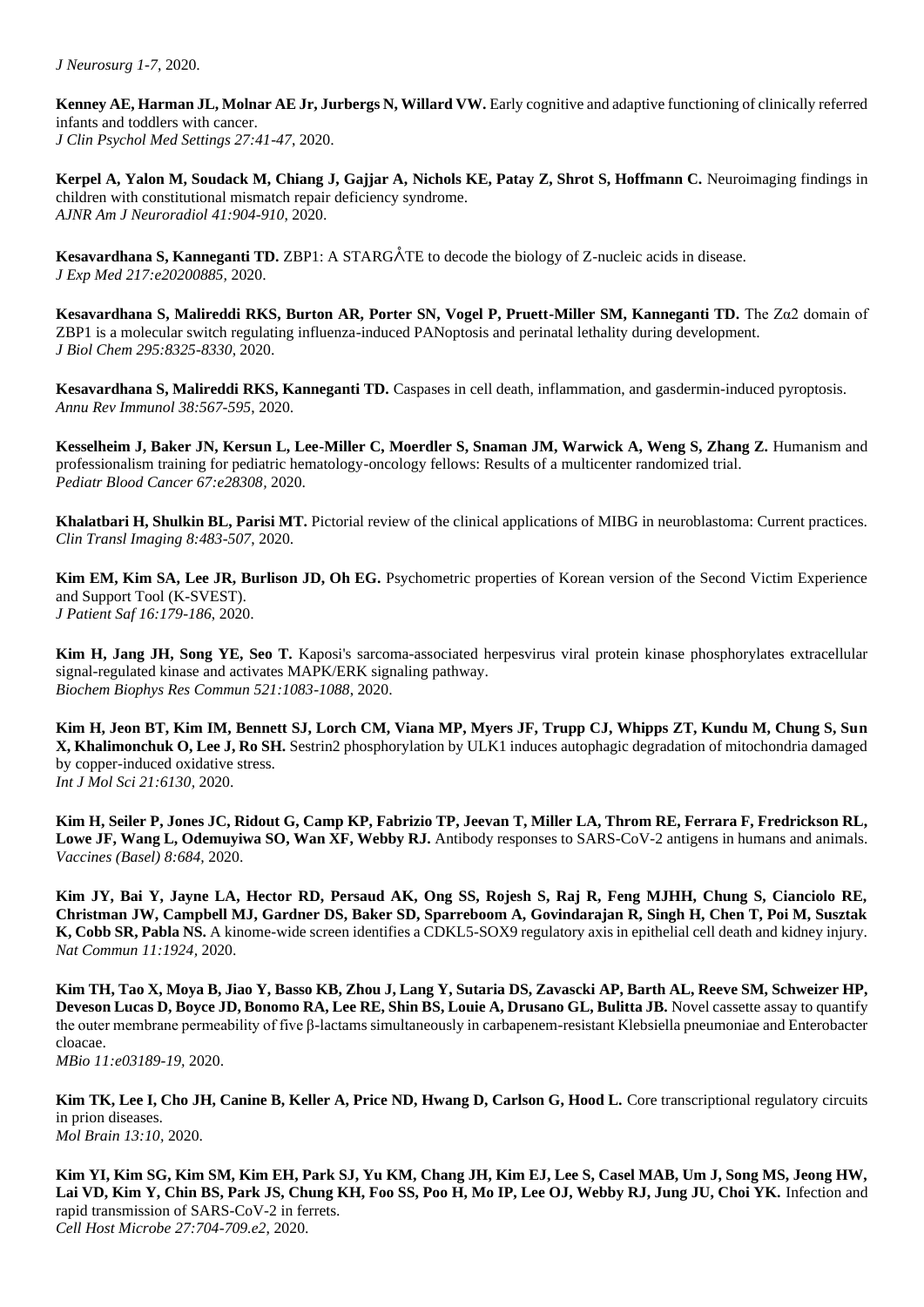**Kimura S, Mullighan CG.** Molecular markers in ALL: Clinical implications. *Best Pract Res Clin Haematol 33:101193,* 2020.

**Kjellin M, Qudeimat A, Browne E, Keerthi D, Sunkara A, Kang G, Winfield A, Giannini MA, Maron G, Hayden R, Leung W, Triplett B, Srinivasan A.** Effectiveness of bath wipes after hematopoietic cell transplantation: A randomized trial. *J Pediatr Oncol Nurs 37:390-397*, 2020.

**Klossowski S, Miao H, Kempinska K, Wu T, Purohit T, Kim E, Linhares BM, Chen D, Jih G, Perkey E, Huang H, He M, Wen B, Wang Y, Yu K, Lee SC, Danet-Desnoyers G, Trotman W, Kandarpa M, Cotton A, Abdel-Wahab O, Lei H, Dou Y, Guzman M, Peterson L, Gruber T, Choi S, Sun D, Ren P, Li LS, Liu Y, Burrows F, Maillard I, Cierpicki T, Grembecka J.**  Menin inhibitor MI-3454 induces remission in MLL1-rearranged and NPM1-mutated models of leukemia. *J Clin Invest 130:981-997*, 2020.

**Knox-Brown P, Rindfleisch T, Gunther A, Balow K, Bremer A, Walther D, Miettinen MS, Hincha DK, Thalhammer A.**  Similar yet different-structural and functional diversity among Arabidopsis thaliana LEA\_4 proteins. *Int J Mol Sci 21:2794,* 2020.

**Koelink PJ, Bloemendaal FM, Li B, Westera L, Vogels EWM, van Roest M, Gloudemans AK, van 't Wout AB, Korf H, Vermeire S, Te Velde AA, Ponsioen CY, D'Haens GR, Verbeek JS, Geiger TL, Wildenberg ME, van den Brink GR.** Anti-TNF therapy in IBD exerts its therapeutic effect through macrophage IL-10 signaling. *Gut 69:1053-1063*, 2020.

**Koirala S, Klein J, Zheng Y, Glenn NO, Eisemann T, Fon Tacer K, Miller DJ, Kulak O, Lu M, Finkelstein DB, Neale G, Tillman H, Vogel P, Strand DW, Lum L, Brautigam CA, Pascal JM, Clements WK, Potts PR.** Tissue-specific regulation of the Wnt/β-catenin pathway by PAGE4 inhibition of tankyrase. *Cell Rep 32:107922,* 2020.

**Kozyra EJ, Pastor VB, Lefkopoulos S, Sahoo SS, Busch H, Voss RK, Erlacher M, Lebrecht D, Szvetnik EA, Hirabayashi S, Pasauliene R, Pedace L, Tartaglia M, Klemann C, Metzger P, Boerries M, Catala A, Hasle H, de Haas V, Kallay K, Masetti R, De Moerloose B, Dworzak M, Schmugge M, Smith O, Stary J, Mejstrikova E, Ussowicz M, Morris E, Singh P, Collin M, Derecka M, Gohring G, Flotho C, Strahm B, Locatelli F, Niemeyer CM, Trompouki E, Wlodarski MW.** Synonymous GATA2 mutations result in selective loss of mutated RNA and are common in patients with GATA2 deficiency. *Leukemia 34:2673-2687*, 2020.

**Krantz MS, Liu Y, Phillips EJ, Stone CA Jr.** Anaphylaxis to PEGylated liposomal echocardiogram contrast in a patient with IgEmediated macrogol allergy. *J Allergy Clin Immunol Pract 8:1416-1419.e3*, 2020.

**Kratz CP, Villani A, Nichols KE, Schiffman J, Malkin D.** Cancer surveillance for individuals with Li-Fraumeni syndrome. *Eur J Hum Genet 28:1481-1482*, 2020.

**Krull KR.** Dexamethasone and neurocognitive outcomes in survivors of childhood acute lymphoblastic leukemia. *Pediatr Blood Cancer 67:e28118,* 2020.

**Krull KR, Pui CH.** Association of anesthesia care and cognitive outcomes in survivors of childhood acute lymphoblastic leukemia-Reply.

*JAMA Oncol 6:158-159*, 2020.

**Krull MR, Howell CR, Partin RE, Lanctot J, Phipps S, Klosky JL, Carney G, Mulrooney DA, Robison LL, Hudson MM, Ness KK.** Protein supplementation and resistance training in childhood cancer survivors. *Med Sci Sports Exerc 52:2069-2077*, 2020.

**Kullmann JA, Trivedi N, Howell D, Laumonnerie C, Nguyen V, Banerjee SS, Stabley DR, Shirinifard A, Rowitch DH, Solecki DJ.** Oxygen tension and the VHL-Hif1α pathway determine onset of neuronal polarization and cerebellar germinal zone exit. *Neuron 106:607-623.e5*, 2020.

**Kumar R, Dhanda SK.** Bird eye view of protein subcellular localization prediction. *Life (Basel) 10:347,* 2020.

**Kumar R, Dhanda SK.** Current status on population genome catalogues in different countries. *Bioinformation 16:297-300*, 2020.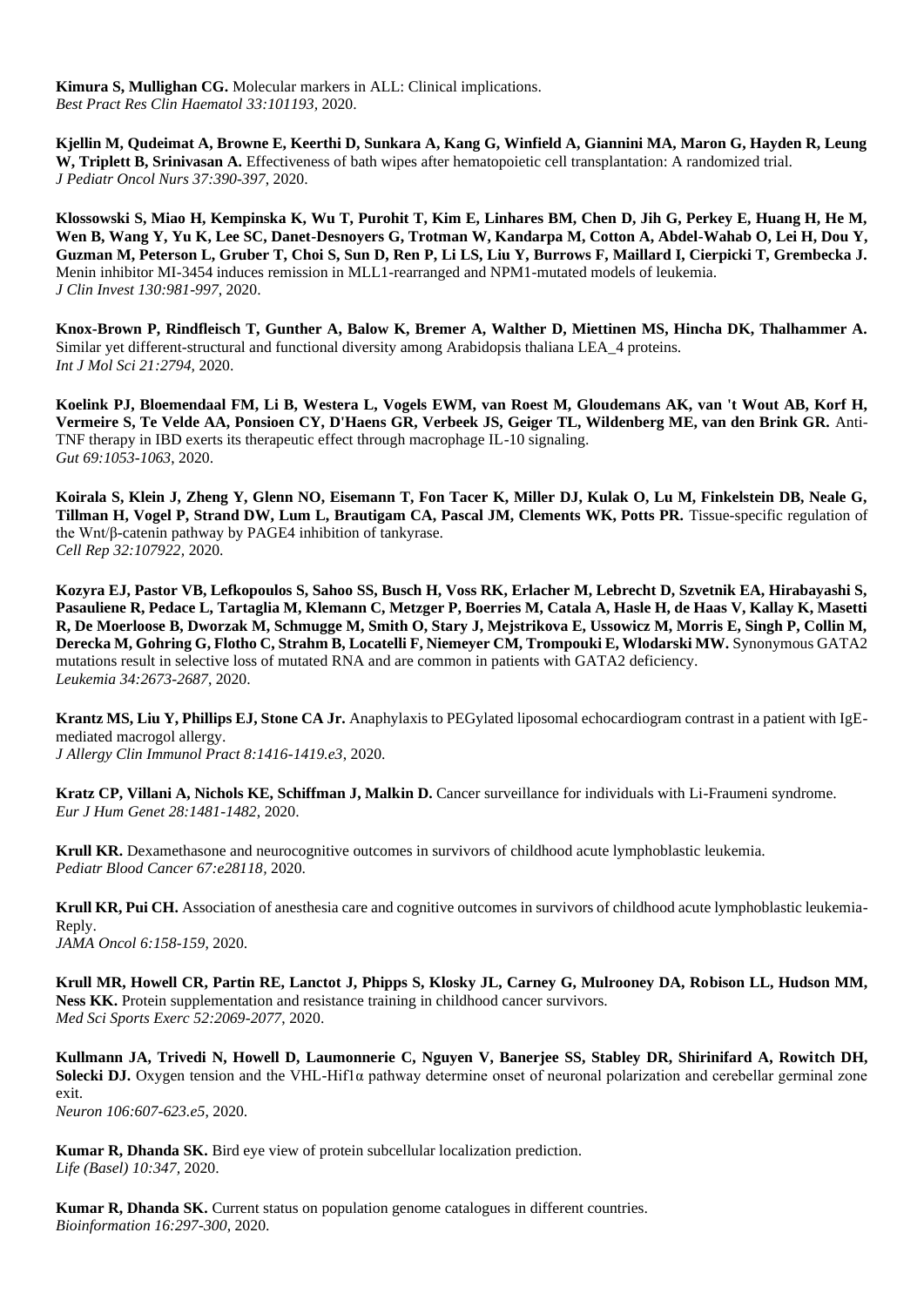**Kumar R, Liu APY, Northcott PA.** Medulloblastoma genomics in the modern molecular era. *Brain Pathol 30:679-690*, 2020.

**Kumaran M, Ghosh S, Joy AA, Mackey JR, Cass CE, Zheng W, Yasui Y, Damaraju S.** Fine-mapping of a novel premenopausal breast cancer susceptibility locus at Chr4q31.22 in Caucasian women and validation in African and Chinese women. *Int J Cancer 146:1219-1229*, 2020.

**Kutscher LM, Okonechnikov K, Batora NV, Clark J, Silva PBG, Vouri M, van Rijn S, Sieber L, Statz B, Gearhart MD, Shiraishi R, Mack N, Orr BA, Korshunov A, Gudenas BL, Smith KS, Mercier AL, Ayrault O, Hoshino M, Kool M, von Hoff**  K, Graf N, Fleishhack G, Bardwell VJ, Pfister SM, Northcott PA, Kawauchi D. Functional loss of a noncanonical BCOR-PRC1.1 complex accelerates SHH-driven medulloblastoma formation. *Genes Dev 34:1161-1176*, 2020.

**Lafay-Cousin L, Bouffet E, Strother D, Rudneva V, Hawkins C, Eberhart C, Horbinski C, Heier L, Souweidane M, Williams-Hughes C, Onar-Thomas A, Billups CA, Fouladi M, Northcott P, Robinson G, Gajjar A.** Phase II study of nonmetastatic desmoplastic medulloblastoma in children younger than 4 years of age: A report of the Children's Oncology Group (ACNS1221). *J Clin Oncol 38:223-231*, 2020.

**Laizure SC, Hu ZY, Potter PM, Parker RB.** Inhibition of carboxylesterase-1 alters clopidogrel metabolism and disposition. *Xenobiotica 50:245-251*, 2020.

Lamba JK, Cao X, Raimondi S, Downing J, Ribeiro R, Gruber TA, Rubnitz J, Pounds S. DNA methylation clusters and their relation to cytogenetic features in pediatric AML. *Cancers (Basel) 12:3024,* 2020.

**Lambrix AA, Swanson HD, Pauley JL, Bragg AW, Carias DC, Bourque MS, Zhou Y, Cheng C, Greene WL, Maron G.**  Experience using intravenous posaconazole in paediatric and young adult oncology patients. *J Antimicrob Chemother 75:3682-3687*, 2020.

**Land CA, Musich PR, Haydar D, Krenciute G, Xie Q.** Chimeric antigen receptor T-cell therapy in glioblastoma: Charging the T cells to fight. *J Transl Med 18:428,* 2020.

Larkin T, Li P, Horn B. Parvovirus B19 infection masquerading as relapsed acute lymphoblastic leukaemia following haematopoietic stem cell transplantation. *BMJ Case Rep 13:e235837,* 2020.

**Lazzarotto CR, Malinin NL, Li Y, Zhang R, Yang Y, Lee G, Cowley E, He Y, Lan X, Jividen K, Katta V, Kolmakova NG, Petersen CT, Qi Q, Strelcov E, Maragh S, Krenciute G, Ma J, Cheng Y, Tsai SQ.** CHANGE-seq reveals genetic and epigenetic effects on CRISPR-Cas9 genome-wide activity. *Nat Biotechnol 38:1317-1327*, 2020.

**Lee AK, Klein J, Fon Tacer K, Lord T, Oatley MJ, Oatley JM, Porter SN, Pruett-Miller SM, Tikhonova EB, Karamyshev**  AL, Wang YD, Yang P, Korff A, Kim HJ, Taylor JP, Potts PR. Translational repression of G3BP in cancer and germ cells suppresses stress granules and enhances stress tolerance. *Mol Cell 79:645-659.e9*, 2020.

**Lee JC, Villanueva-Meyer JE, Ferris SP, Cham EM, Zucker J, Cooney T, Gilani A, Kleinschmidt-DeMasters BK, Trembath D, Mafra M, Chiang J, Ellison DW, Cho SJ, Horvai AE, Van Ziffle J, Onodera C, Devine P, Grenert JP, de Voijs CMA, van Blokland WTM, de Leng WWJ, Ploegmakers MJ, Flucke U, Pekmezci M, Bollen AW, Tihan T, Koelsche C, von Deimling A, Wesseling P, Solomon DA, Perry A.** Clinicopathologic and molecular features of intracranial desmoplastic small round cell tumors.

*Brain Pathol 30:213-225*, 2020.

**Lee RE, Yoshida M.** Winners of the 2019 JA Ōmura Awards for excellence. *J Antibiot (Tokyo) 73:737-738*, 2020.

**Lee S, Channappanavar R, Kanneganti TD.** Coronaviruses: Innate immunity, inflammasome activation, inflammatory cell death, and cytokines.

*Trends Immunol 41:1083-1099*, 2020.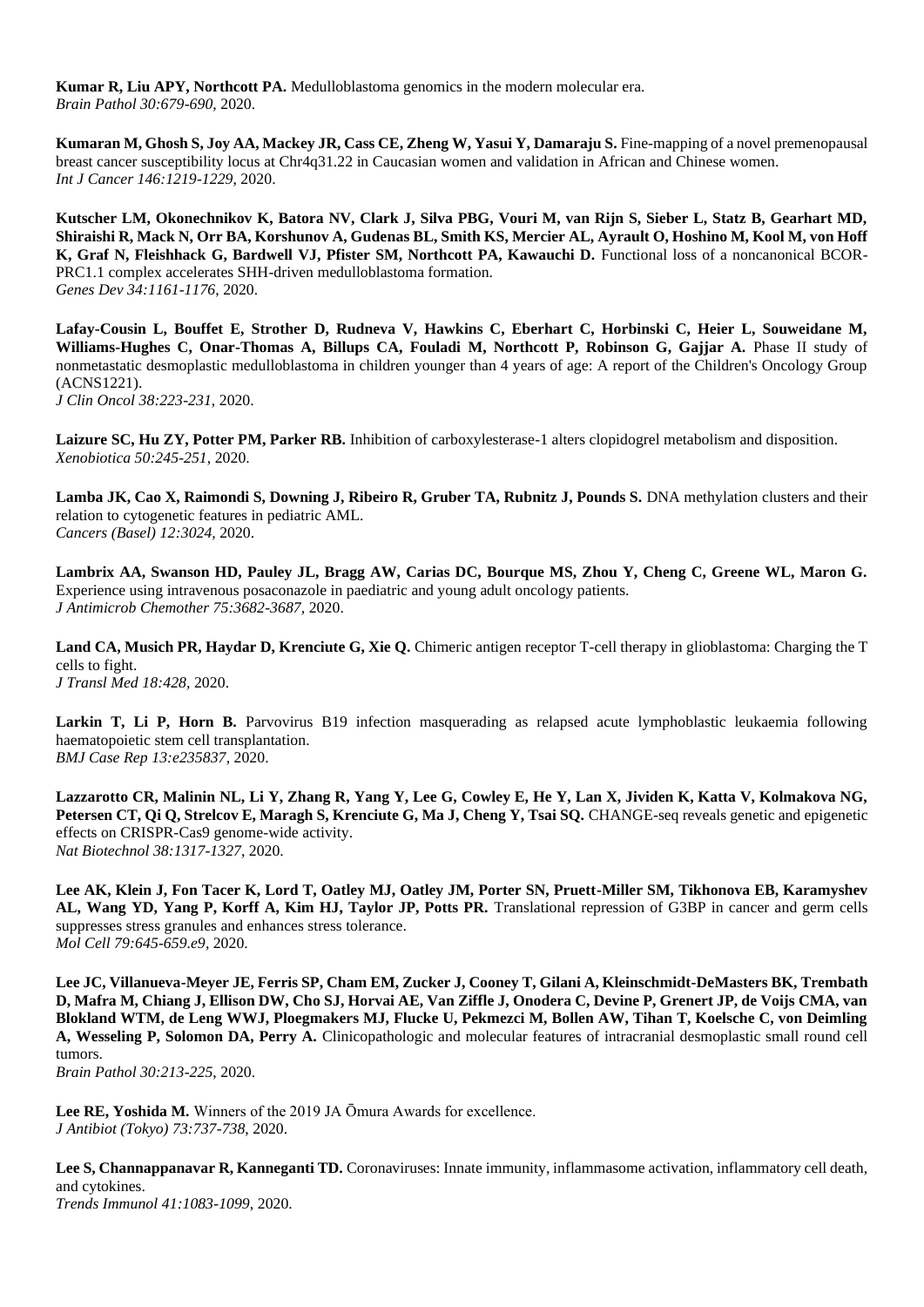**Lehmann V, Kutteh WH, Sparrow CK, Bjornard KL, Klosky JL.** Fertility-related services in pediatric oncology across the cancer continuum: A clinic overview. *Support Care Cancer 28:3955-3964*, 2020.

**Lehrnbecher T, Fisher BT, Phillips B, Alexander S, Ammann RA, Beauchemin M, Carlesse F, Castagnola E, Davis BL, Dupuis LL, Egan G, Groll AH, Haeusler GM, Santolaya M, Steinbach WJ, van de Wetering M, Wolf J, Cabral S, Robinson PD, Sung L.** Guideline for antibacterial prophylaxis administration in pediatric cancer and hematopoietic stem cell transplantation. *Clin Infect Dis 71:226-236*, 2020.

**LeMessurier KS, Rooney R, Ghoneim HE, Liu B, Li K, Smallwood HS, Samarasinghe AE.** Influenza A virus directly modulates mouse eosinophil responses. *J Leukoc Biol 108:151-168*, 2020.

**Lenzi L, Lee-Jones L, Mostofa MA, de Andrade DP, Ribeiro RC, Figueiredo BC.** Second primary malignancy after acute promyelocytic leukemia: A population-based study. *Cancers (Basel) 12:3610,* 2020.

Levine DR, Van Noy K, Talleur AC, Snyder A, Kaye EC, Baker JN. Thoughts from the threshold: Patient and family hopes, fears, values, and goals at the onset of pediatric hematopoietic cell transplantation. *Bone Marrow Transplant 55:1103-1113*, 2020.

**Lewis J, McCarten K, Kurch L, Flerlage JE, Kaste SC, Kluge R, Stoevesandt D, Voss SD, Kelly KM, Mauz-Korholz C, Drachtman RA, Metzger ML.** Definition of cortical bone involvement in the staging of newly diagnosed pediatric Hodgkin lymphoma: A report from the International Working Group on Staging Evaluation and Response Criteria Harmonization (SEARCH).

*Pediatr Blood Cancer 67:e28142,* 2020.

**Lezzerini M, Penzo M, O'Donohue MF, Marques Dos Santos Vieira C, Saby M, Elfrink HL, Diets IJ, Hesse AM, Coute Y, Gastou M, Nin-Velez A, Nikkels PGJ, Olson AN, Zonneveld-Huijssoon E, Jongmans MCJ, Zhang G, van Weeghel M, Houtkooper RH, Wlodarski MW, Kuiper RP, Bierings MB, van der Werff Ten Bosch J, Leblanc T, Montanaro L, Dinman JD, Da Costa L, Gleizes PE, MacInnes AW.** Ribosomal protein gene RPL9 variants can differentially impair ribosome function and cellular metabolism.

*Nucleic Acids Res 48:770-787*, 2020.

**Li B, Brady SW, Ma X, Shen S, Zhang Y, Li Y, Szlachta K, Dong L, Liu Y, Yang F, Wang N, Flasch DA, Myers MA, Mulder HL, Ding L, Liu Y, Tian L, Hagiwara K, Xu K, Zhou X, Sioson E, Wang T, Yang L, Zhao J, Zhang H, Shao Y, Sun H, Sun L, Cai J, Sun HY, Lin TN, Du L, Li H, Rusch M, Edmonson MN, Easton J, Zhu X, Zhang J, Cheng C, Raphael BJ, Tang J, Downing JR, Alexandrov LB, Zhou BS, Pui CH, Yang JJ, Zhang J.** Therapy-induced mutations drive the genomic landscape of relapsed acute lymphoblastic leukemia. *Blood 135:41-55*, 2020.

**Li BK, Vasiljevic A, Dufour C, Yao F, Ho BLB, Lu M, Hwang EI, Gururangan S, Hansford JR, Fouladi M, Nobusawa S, Laquerriere A, Delisle MB, Fangusaro J, Forest F, Toledano H, Solano-Paez P, Leary S, Birks D, Hoffman LM, Szathmari A, Faure-Conter C, Fan X, Catchpoole D, Zhou L, Schultz KAP, Ichimura K, Gauchotte G, Jabado N, Jones C, Loussouarn D, Mokhtari K, Rousseau A, Ziegler DS, Tanaka S, Pomeroy SL, Gajjar A, Ramaswamy V, Hawkins C, Grundy RG, Hill DA, Bouffet E, Huang A, Jouvet A.** Pineoblastoma segregates into molecular sub-groups with distinct clinico-pathologic features: A Rare Brain Tumor Consortium registry study. *Acta Neuropathol 139:223-241*, 2020.

Li C, Lane S, McKeever S. Do not get burnt by damn statistics. *J Child Health Care 24:449-501*, 2020.

**Li C, Pan H.** A phase I dose-finding design with incorporation of historical information and adaptive shrinking boundaries. *PLoS One 15:e0237254,* 2020.

Li J, Wang YN, Xu BS, Liu YP, Zhou M, Long T, Li H, Dong H, Nie Y, Chen PR, Wang ED, Liu RJ. Intellectual disabilityassociated gene ftsj1 is responsible for 2'-O-methylation of specific tRNAs. *EMBO Rep 21:e50095,* 2020.

**Li Z, Jiang N, Lim EH, Chin WHN, Lu Y, Chiew KH, Kham SKY, Yang W, Quah TC, Lin HP, Tan AM, Ariffin H, Yang JJ, Yeoh AE.** Identifying IGH disease clones for MRD monitoring in childhood B-cell acute lymphoblastic leukemia using RNA-Seq.

*Leukemia 34:2418-2429*, 2020.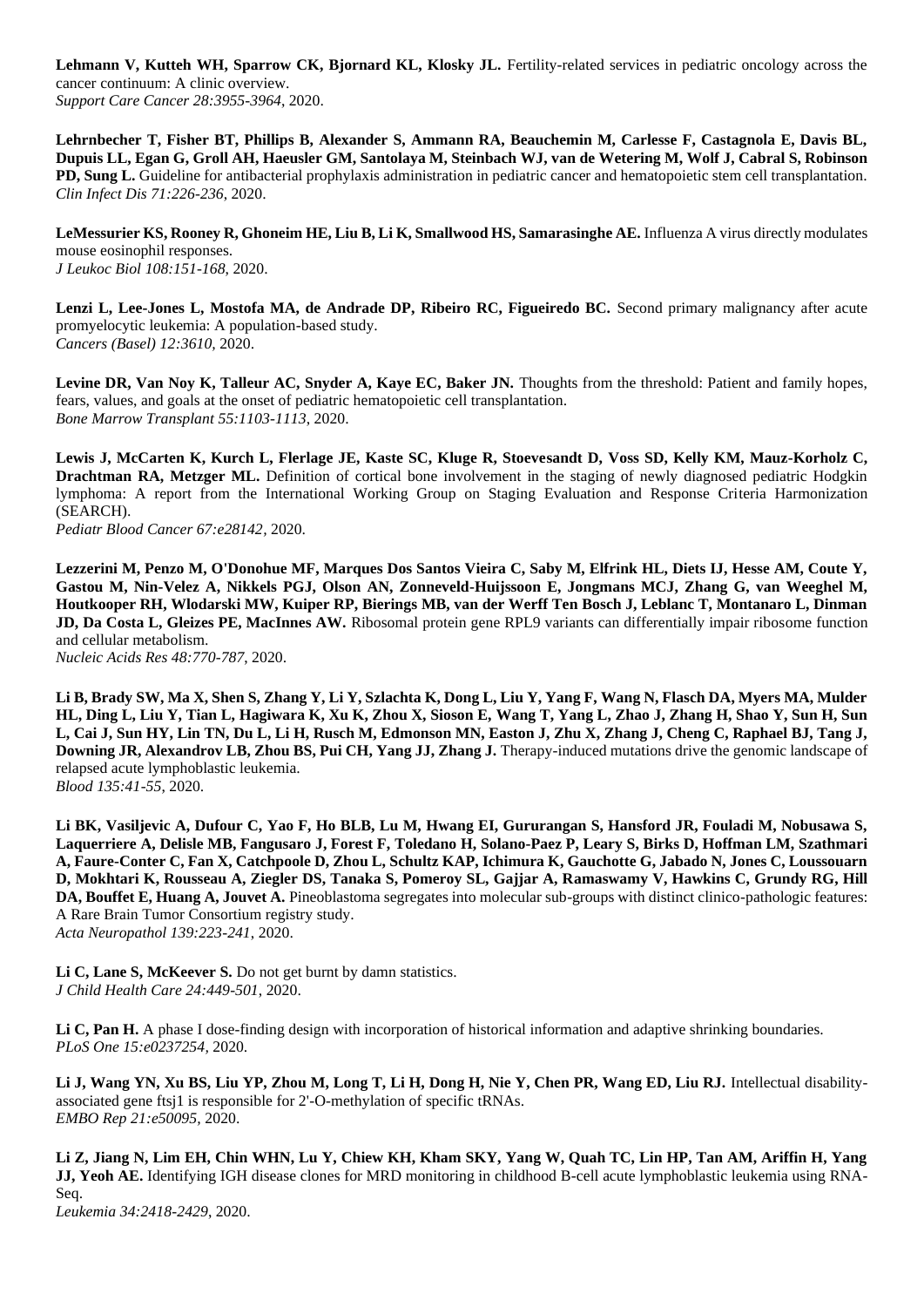**Li Z, Li W, Lu M, Bess J Jr, Chao CW, Gorman J, Terry DS, Zhang B, Zhou T, Blanchard SC, Kwong PD, Lifson JD, Mothes W, Liu J.** Subnanometer structures of HIV-1 envelope trimers on aldrithiol-2-inactivated virus particles. *Nat Struct Mol Biol 27:726-734*, 2020.

**Liang WH, Federico SM, London WB, Naranjo A, Irwin MS, Volchenboum SL, Cohn SL.** Tailoring therapy for children with neuroblastoma on the basis of risk group classification: Past, present, and future. *JCO Clin Cancer Inform 4:895-905*, 2020.

**Lichtenthal WG, Roberts KE, Catarozoli C, Schofield E, Holland JM, Fogarty JJ, Coats TC, Barakat LP, Baker JN, Brinkman TM, Neimeyer RA, Prigerson HG, Zaider T, Breitbart W, Wiener L.** Regret and unfinished business in parents bereaved by cancer: A mixed methods study. *Palliat Med 34:367-377*, 2020.

Liem RI, Baynard T, Hsu LL, Garofano R, Green NS, Hankins JS, Ness KK, Rodeghier M, Radom-Aizik S. The Sickle Cell Pro-Inflammatory Response to Interval Testing Study (SPRINTS) in children and young adults with sickle cell anemia - Study design and methodological strategies. *Contemp Clin Trials Commun 20:100668,* 2020.

**Lin B, Kesserwan C, Quinn EA, Einhaus SL, Wright KD, Azzato EM, Orr BA, Upadhyaya SA.** Anaplastic astrocytoma in a child with Coffin-Siris syndrome and a germline SMARCE1 mutation: A case report. *J Pediatr Hematol Oncol 42:e177-e180*, 2020.

Lin W, Bwayi M, Wu J, Li Y, Chai SC, Huber AD, Chen T. CITCO directly binds to and activates human pregnane X receptor. *Mol Pharmacol 97:180-190*, 2020.

Lin W, Li Y, Min J, Liu J, Yang L, Lee RE, Chen T. Development of BODIPY FL thalidomide as a high-affinity fluorescent probe for cereblon in a time-resolved fluorescence resonance energy transfer assay. *Bioconjug Chem 31:2564-2575*, 2020.

Lin W, Li Y, Yang L, Chen T. Development of BODIPY FL VH032 as a high-affinity and selective von Hippel-Lindau E3 ligase fluorescent probe and its application in a time-resolved fluorescence resonance energy-transfer assay. *ACS Omega 6:680-695*, 2020.

**Lin SH, Sampson JN, Grünewald TGP, Surdez D, Reynaud S, Mirabeau O, Karlins E, Rubio RA, Zaidi S, Grossetête-Lalami S, Ballet S, Lapouble E, Laurence V, Michon J, Pierron G, Kovar H, Kontny U, González-Neira A, Alonso J, Patino-Garcia A, Corradini N, Bérard PM, Miller J, Freedman ND, Rothman N, Carter BD, Dagnall CL, Burdett L, Jones K, Manning M, Wyatt K, Zhou W, Yeager M, Cox DG, Hoover RN, Khan J, Armstrong GT, Leisenring WM, Bhatia S, Robison LL, Kulozik AE, Kriebel J, Meitinger T, Metzler M, Krumbholz M, Hartmann W, Strauch K, Kirchner T, Dirksen U,**  Mirabello L, Tucker MA, Tirode F, Morton LM, Chanock SJ, Delattre O, Machiela MJ. Low-frequency variation near common germline susceptibility loci are associated with risk of Ewing sarcoma. *PLoS One 15:e0237792,* 2020.

Ling T, Hadi V, Bollinger J, Rivas F. Identification of rapid access to polycyclic systems via a base-catalyzed cascade cyclization reaction and their biological evaluation. *Bioorg Chem 99:103846,* 2020.

**Linton EA, Goodin DA, Hankins JS, Kanter J, Preiss L, Simon J, Souffront K, Tanabe P, Gibson R, Hsu LL, King A, Richardsona LD, Glassberg JA.** A survey-based needs assessment of barriers to optimal sickle cell disease care in the emergency department. *Ann Emerg Med 76:S64-S72*, 2020.

**Liu APY, Gudenas B, Lin T, Orr BA, Klimo P Jr, Kumar R, Bouffet E, Gururangan S, Crawford JR, Kellie SJ, Chintagumpala M, Fisher MJ, Bowers DC, Hassall T, Indelicato DJ, Onar-Thomas A, Ellison DW, Boop FA, Merchant TE, Robinson GW, Northcott PA, Gajjar A.** Correction to: Risk-adapted therapy and biological heterogeneity in pineoblastoma: Integrated clinico-pathological analysis from the prospective, multi-center SJMB03 and SJYC07 trials. *Acta Neuropathol 139:273-275*, 2020.

**Liu APY, Gudenas B, Lin T, Orr BA, Klimo P Jr, Kumar R, Bouffet E, Gururangan S, Crawford JR, Kellie SJ, Chintagumpala M, Fisher MJ, Bowers DC, Hassall T, Indelicato DJ, Onar-Thomas A, Ellison DW, Boop FA, Merchant TE, Robinson GW, Northcott PA, Gajjar A.** Risk-adapted therapy and biological heterogeneity in pineoblastoma: Integrated clinicopathological analysis from the prospective, multi-center SJMB03 and SJYC07 trials. *Acta Neuropathol 139:259-271*, 2020.

**Liu APY, Liu Q, Shing MMK, Ku DTL, Fu E, Luk CW, Ling SC, Cheng KKF, Kwong DLW, Ho WWS, Ng HK, Gajjar A,**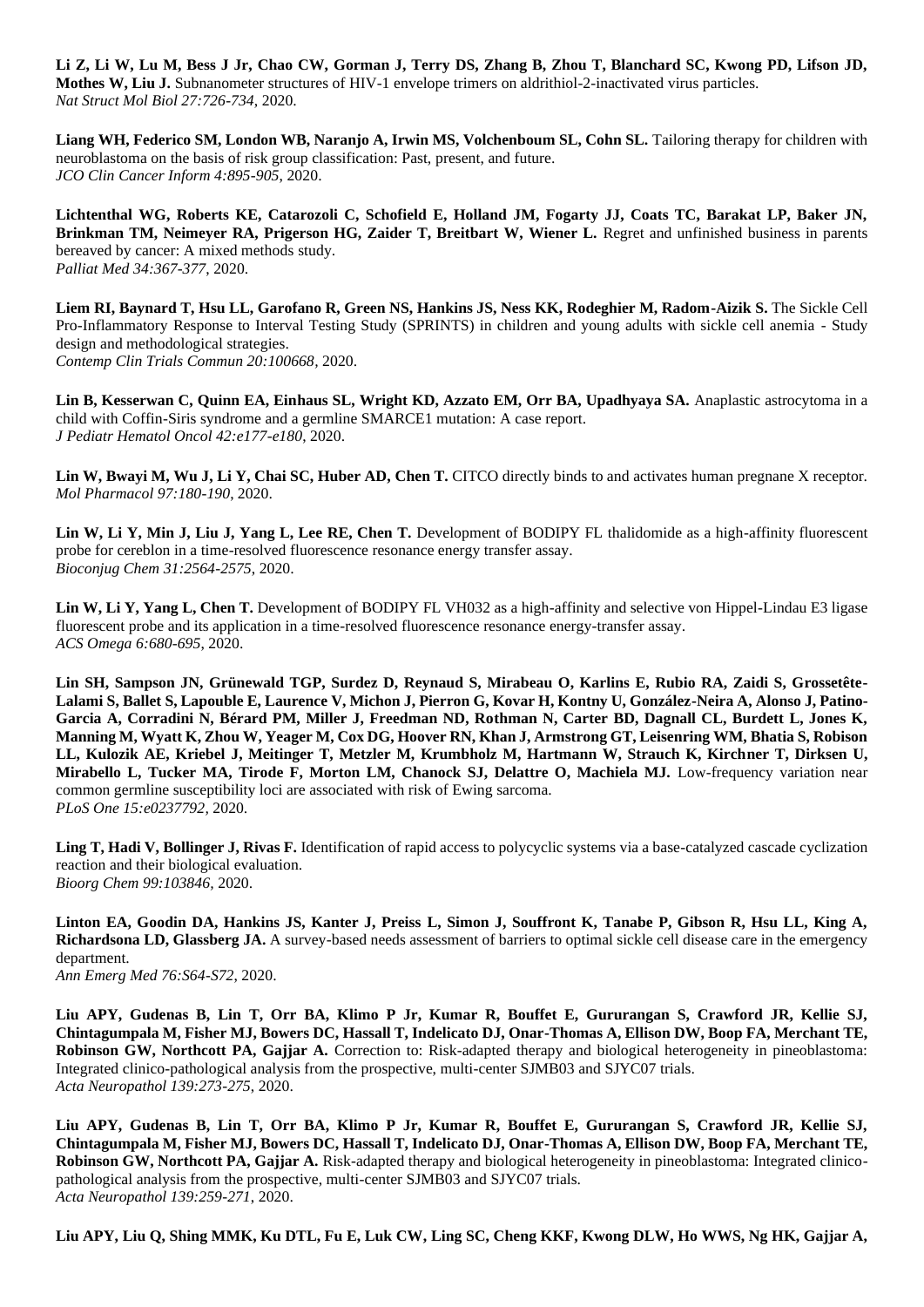**Yasui Y, Chan GCF, Armstrong GT.** Incidence and outcomes of CNS tumors in Chinese children: Comparative analysis with the surveillance, epidemiology, and end results program. *JCO Glob Oncol 6:704-721*, 2020.

**Liu APY, Priesterbach-Ackley LP, Orr BA, Li BK, Gudenas B, Reddingius RE, Suñol M, Lavarino CE, Olaciregui NG, Santa-María López V, Fisher MJ, Hazrati LN, Bouffet E, Huang A, Robinson GW, Wesseling P, Northcott PA, Gajjar A.**  WNT-activated embryonal tumors of the pineal region: ectopic medulloblastomas or a novel pineoblastoma subgroup? *Acta Neuropathol 140:595-597*, 2020.

**Liu APY, Wu G, Orr BA, Lin T, Ashford JM, Bass JK, Bowers DC, Hassall T, Fisher PG, Indelicato DJ, Klimo P Jr, Boop F, Conklin H, Onar-Thomas A, Merchant TE, Ellison DW, Gajjar A, Robinson GW.** Outcome and molecular analysis of young children with choroid plexus carcinoma treated with non-myeloablative therapy: Results from the SJYC07 trial. *Neurooncol Adv 3:vdaa168,* 2020.

**Liu H, Guinipero TL, Schieffer KM, Carter C, Colace S, Leonard JR, Orr BA, Kahwash SB, Brennan PJ, Fitch JR, Kelly B, Magrini VJ, White P, Wilson RK, Mardis ER, Cottrell CE, Boue DR.** De novo primary central nervous system pure erythroid leukemia/sarcoma with t(1;16)(p31;q24) NFIA/CBFA2T3 translocation. *Haematologica 105:e194-e197*, 2020.

**Liu SJ, Magill ST, Vasudevan HN, Hilz S, Villanueva-Meyer JE, Lastella S, Daggubati V, Spatz J, Choudhury A, Orr BA, Demaree B, Seo K, Ferris SP, Abate AR, Oberheim Bush NA, Bollen AW, McDermott MW, Costello JF, Raleigh DR.**  Multiplatform molecular profiling reveals epigenomic intratumor heterogeneity in ependymoma. *Cell Rep 30:1300-1309.e5*, 2020.

Liu X, Zhao X, Liu T, Liu Q, Tang L, Zhang H, Luo W, Daskalakis ZJ, Yuan TF. The effects of repetitive transcranial magnetic stimulation on cue-induced craving in male patients with heroin use disorder. *EBioMedicine 56:102809,* 2020.

Liu X, Zhao X, Shen Y, Liu T, Liu Q, Tang L, Zhang H, Luo W, Yuan TF. The effects of DLPFC-targeted repetitive transcranial magnetic stimulation on craving in male methamphetamine patients. *Clin Transl Med 10:e48,* 2020.

**Liu Y, Li C, Shen S, Chen X, Szlachta K, Edmonson MN, Shao Y, Ma X, Hyle J, Wright S, Ju B, Rusch MC, Liu Y, Li B, Macias M, Tian L, Easton J, Qian M, Yang JJ, Hu S, Look AT, Zhang J.** Discovery of regulatory noncoding variants in individual cancer genomes by using cis-X. *Nat Genet 52:811-818*, 2020.

**Liu Y, Panetta JC, Yang W, Karol SE, Cheng C, Yang JJ, Evans WE, Inaba H, Pui CH, Jeha S, Relling MV.** Dosing-related saturation of toxicity and accelerated drug clearance with pegaspargase treatment. *Blood 136:2955-2958*, 2020.

**Livingston J, Cheng YI, Wang J, Tweddle M, Friebert S, Baker JN, Thompkins J, Lyon ME.** Shared spiritual beliefs between adolescents with cancer and their families. *Pediatr Blood Cancer 67:e28696,* 2020.

**Locatelli F, Zugmaier G, Mergen N, Bader P, Jeha S, Schlegel PG, Bourquin JP, Handgretinger R, Brethon B, Rossig C, Chen-Santel C.** Blinatumomab in pediatric patients with relapsed/refractory acute lymphoblastic leukemia: Results of the RIALTO trial, an expanded access study. *Blood Cancer J 10:77,* 2020.

**Loew M, Williams JL, Russell K, Rupff R, Hankins JS, Porter J.** The adolescent and caregiver aickle cell disease aelfmanagement akills checklist: Preliminary reliability and validity. *J Pediatr Hematol Oncol 42:12-19*, 2020.

**Loh L, Gherardin NA, Sant S, Grzelak L, Crawford JC, Bird NL, Koay HF, van de Sandt CE, Moreira ML, Lappas M, Allen EK, Crowe J, Loudovaris T, Flanagan KL, Quinn KM, Rossjohn J, Thomas PG, Eckle SBG, McCluskey J, Godfrey DI, Kedzierska K.** Human mucosal-associated invariant T cells in older individuals display expanded TCRαβ clonotypes with potent antimicrobial responses. *J Immunol 204:1119-1133*, 2020.

**López de Los Santos Y, Bernard DN, Egesborg P, Létourneau M, Lafortune C, Cuneo MJ, Urvoas A, Chatenet D, Mahy JP, St-Pierre Y, Ricoux R, Doucet N.** Binding of a soluble meso-tetraarylporphyrin to human galectin-7 induces oligomerization and modulates its pro-apoptotic activity. *Biochemistry 59:4591-4600*, 2020.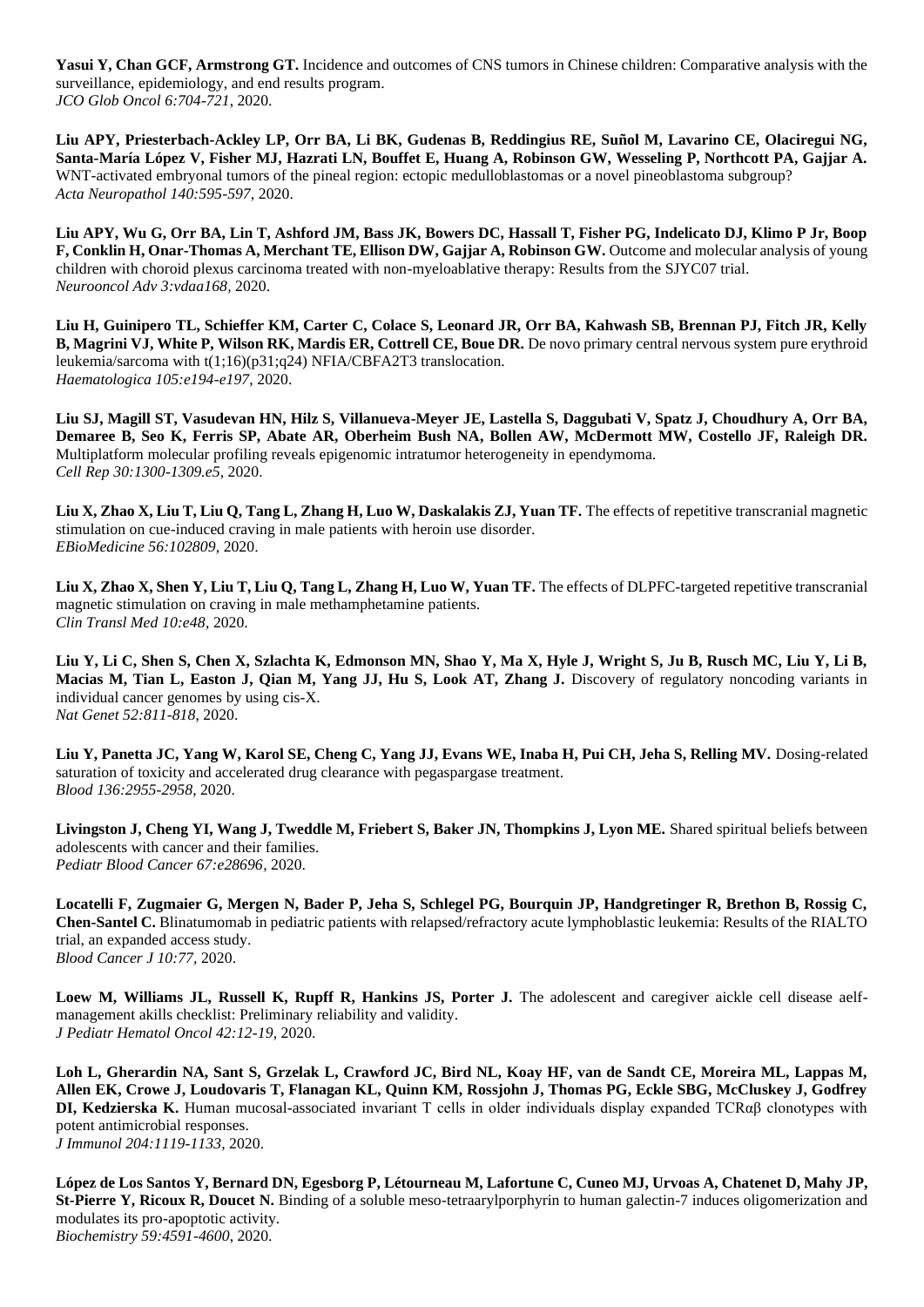**Lopez-Lopez E, Autry RJ, Smith C, Yang W, Paugh SW, Panetta JC, Crews KR, Bonten EJ, Smart B, Pei D, McCorkle JR, Diouf B, Roberts KG, Shi L, Pounds S, Cheng C, Mullighan CG, Pui CH, Relling MV, Evans WE.** Pharmacogenomics of intracellular methotrexate polyglutamates in patients' leukemia cells in vivo. *J Clin Invest 130:6600-6615*, 2020.

**Louis DN, Wesseling P, Aldape K, Brat DJ, Capper D, Cree IA, Eberhart C, Figarella-Branger D, Fouladi M, Fuller GN, Giannini C, Haberler C, Hawkins C, Komori T, Kros JM, Ng HK, Orr BA, Park SH, Paulus W, Perry A, Pietsch T, Reifenberger G, Rosenblum M, Rous B, Sahm F, Sarkar C, Solomon DA, Tabori U, van den Bent MJ, von Deimling A, Weller M, White VA, Ellison DW.** cIMPACT-NOW update 6: new entity and diagnostic principle recommendations of the cIMPACT-Utrecht meeting on future CNS tumor classification and grading. *Brain Pathol 30:844-856*, 2020.

**Louis DN, Wesseling P, Brandner S, Brat DJ, Ellison DW, Giangaspero F, Hattab EM, Hawkins C, Judge MJ, Kleinschmidt-DeMasters B, Komori T, McLean C, Paulus W, Perry A, Reifenberger G, Weller M, Rous B.** Data sets for the reporting of tumors of the central nervous system: Recommendations from the International Collaboration on Cancer Reporting. *Arch Pathol Lab Med 144:196-206*, 2020.

**Lu M, Ma X, Reichard N, Terry DS, Arthos J, Smith AB 3rd, Sodroski JG, Blanchard SC, Mothes W.** Correction for Lu et al., "Shedding-resistant HIV-1 envelope glycoproteins adopt downstream conformations that remain responsive to conformationpreferring ligands". *J Virol 94:* 2020.

**Lu M, Ma X, Reichard N, Terry DS, Arthos J, Smith AB 3rd, Sodroski JG, Blanchard SC, Mothes W.** Shedding-resistant HIV-1 envelope glycoproteins adopt downstream conformations that remain responsive to conformation-preferring ligands. *J Virol 94:e00597-20,* 2020.

**Lu M, Uchil PD, Li W, Zheng D, Terry DS, Gorman J, Shi W, Zhang B, Zhou T, Ding S, Gasser R, Prévost J, Beaudoin-Bussières G, Anand SP, Laumaea A, Grover JR, Liu L, Ho DD, Mascola JR, Finzi A, Kwong PD, Blanchard SC, Mothes W.**  Real-time conformational dynamics of SARS-CoV-2 spikes on virus particles. *Cell Host Microbe 28:880-891.e8*, 2020.

Lubas MM, Lu Y, Gehr AW, Ghabach B, Tanna B, Narra K, Brinkman TM, Ojha RP. Adult cancer survivors' engagement and interest in patient-centered research. *Cancer Epidemiol Biomarkers Prev 29:329-335*, 2020.

**Lubas MM, Mirzaei Salehabadi S, Lavecchia J, Alberts NM, Krull KR, Ehrhardt MJ, Srivastava D, Robison LL, Hudson MM, Brinkman TM.** Suicidality among adult survivors of childhood cancer: A report from the St. Jude Lifetime Cohort Study. *Cancer 126:5347-5355*, 2020.

**Lucafò M, Sicari D, Chicco A, Curci D, Bellazzo A, Di Silvestre A, Pegolo C, Autry R, Cecchin E, De Iudicibus S, Collavin L, Evans W, Decorti G, Stocco G.** miR-331-3p is involved in glucocorticoid resistance reversion by rapamycin through suppression of the MAPK signaling pathway. *Cancer Chemother Pharmacol 86:361-374*, 2020.

**Lugli E, Galletti G, Boi SK, Youngblood BA.** Stem, effector, and hybrid states of memory CD8(+) T cells. *Trends Immunol 41:17-28*, 2020.

**Luo B, Wu Y, Liu SL, Li XY, Zhu HR, Zhang L, Zheng F, Liu XY, Guo LY, Wang L, Song HX, Lv YX, Cheng ZS, Chen SY, Wang JN, Tang JM.** Vagus nerve stimulation optimized cardiomyocyte phenotype, sarcomere organization and energy metabolism in infarcted heart through FoxO3A-VEGF signaling. *Cell Death Dis 11:971,* 2020.

**Luu AR, Wong C, Agrawal V, Wise N, Handyside B, Lo MJ, Pacheco G, Felix JB, Giaramita A, d'Azzo A, Vincelette J, Bullens S, Bunting S, Christianson TM, Hague CM, LeBowitz JH, Yogalingam G.** Correction: Intermittent enzyme replacement therapy prevents Neu1 deficiency. *J Biol Chem 295:15794,* 2020.

**Luu AR, Wong C, Agrawal V, Wise N, Handyside B, Lo MJ, Pacheco G, Felix JB, Giaramita A, d'Azzo A, Vincelette J, Bullens S, Bunting S, Christianson TM, Hague CM, LeBowitz JH, Yogalingam G.** Intermittent enzyme replacement therapy with recombinant human β-galactosidase prevents neuraminidase 1 deficiency. *J Biol Chem 295:13556-13569*, 2020.

Lyon ME, D'Angelo LJ, Cheng YI, Dallas RH, Garvie PA, Wang J. The influence of religious beliefs and practices on health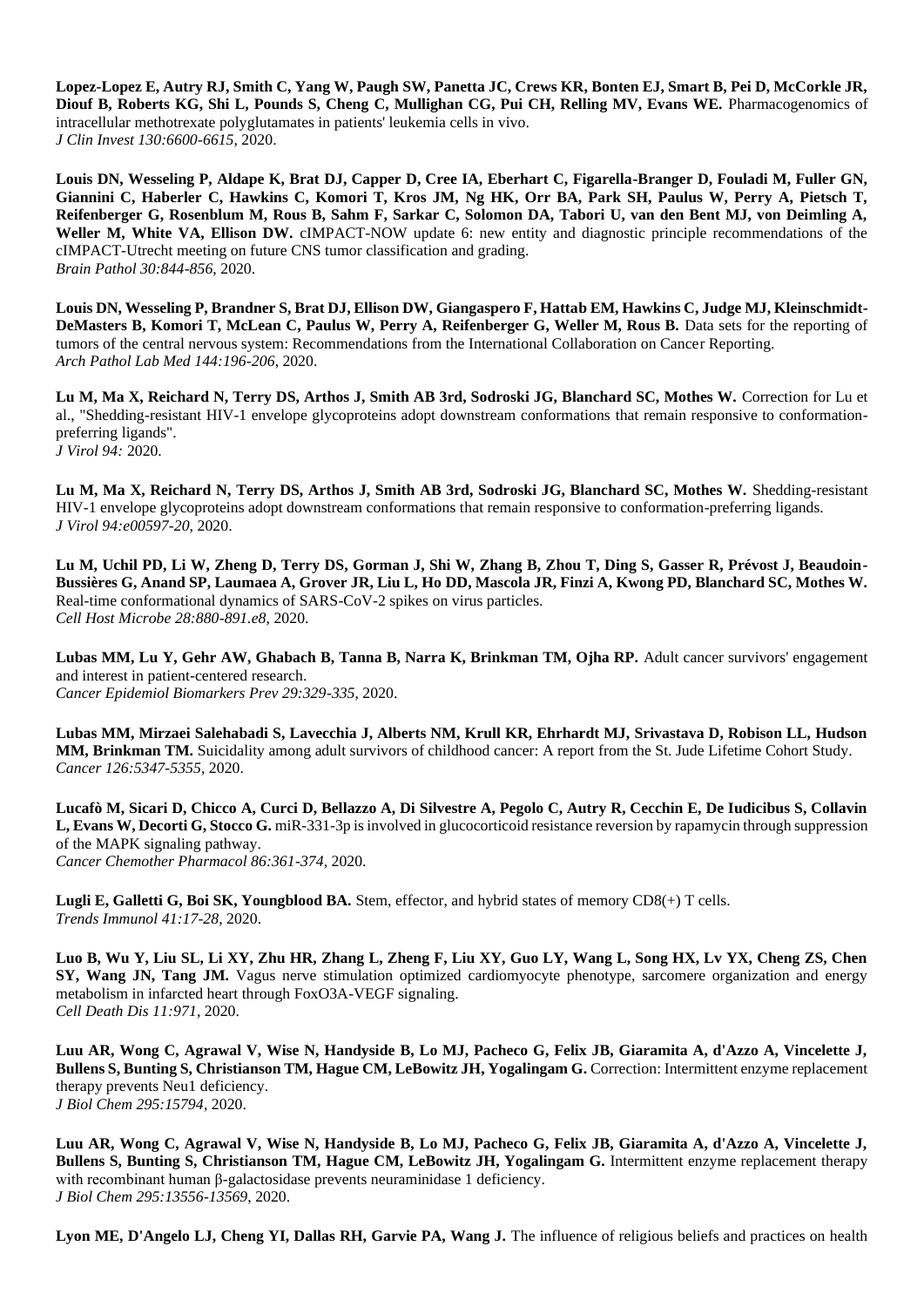care decision-making among HIV positive adolescents. *AIDS Care 32:896-900*, 2020.

**Ma X, Arunachalam S, Liu Y.** Applications of probability and statistics in cancer genomics. *Quant Biol 2020:* 2020.

**Ma X, Claus LAN, Leslie ME, Tao K, Wu Z, Liu J, Yu X, Li B, Zhou J, Savatin DV, Peng J, Tyler BM, Heese A, Russinova E, He P, Shan L.** Ligand-induced monoubiquitination of BIK1 regulates plant immunity. *Nature 581:199-203*, 2020.

**MacCain WJ, Tuomanen EI.** Mini-review: Bioactivities of bacterial cell envelopes in the central nervous system. *Front Cell Infect Microbiol 10:588378,* 2020.

**Maciaszek JL, Oak N, Nichols KE.** Recent advances in Wilms' tumor predisposition. *Hum Mol Genet 29:R138-R149*, 2020.

**Mack JW, Cronin AM, Uno H, Shusterman S, Twist CJ, Bagatell R, Rosenberg A, Marachelian A, Granger MM, Glade Bender J, Baker JN, Park J, Cohn SL, Levine A, Taddei S, Diller LR.** Unrealistic parental expectations for cure in poorprognosis childhood cancer. *Cancer 126:416-424*, 2020.

**Mack JW, McFatrich M, Withycombe JS, Maurer SH, Jacobs SS, Lin L, Lucas NR, Baker JN, Mann CM, Sung L, Tomlinson D, Hinds PS, Reeve BB.** Agreement between child self-report and caregiver-proxy report for symptoms and functioning of children undergoing cancer treatment. *JAMA Pediatr 174:e202861,* 2020.

**Mack JW, Uno H, Twist CJ, Bagatell R, Rosenberg AR, Marachelian A, Granger MM, Glade Bender J, Baker JN, Park JR, Cohn SL, Fernandez JH, Diller LR, Shusterman S.** Racial and ethnic differences in communication and care for children with advanced cancer.

*J Pain Symptom Manage 60:782-789*, 2020.

**Mahadeo KM, Bajwa R, Abdel-Azim H, Lehmann LE, Duncan C, Zantek N, Vittorio J, Angelo J, McArthur J, Schadler K, Chan S, Tewari P, Khazal S, Auletta JJ, Choi SW, Shoberu B, Kalwak K, Harden A, Kebriaei P, Abe JI, Li S, Moffet JR, Abraham S, Tambaro FP, Kleinschmidt K, Richardson PG, Corbacioglu S.** Diagnosis, grading, and treatment recommendations for children, adolescents, and young adults with sinusoidal obstructive syndrome: An international expert position statement. *Lancet Haematol 7:e61-e72*, 2020.

**Mai PL, Sand SR, Saha N, Oberti M, Dolafi T, DiGianni L, Root EJ, Kong X, Bremer RC, Santiago KM, Bojadzieva J, Barley D, Novokmet A, Ketchum KA, Nguyen N, Jacob S, Nichols KE, Kratz CP, Schiffman JD, Evans DG, Achatz MI, Strong LC, Garber JE, Ladwa SA, Malkin D, Weitzel JN.** Li-Fraumeni Exploration Consortium Data Coordinating Center: Building an interactive web-based resource for collaborative international cancer epidemiology research for a rare condition. *Cancer Epidemiol Biomarkers Prev 29:927-935*, 2020.

**Majumdar A, Trinh V, Moore KJ, Smallwood CR, Kumar A, Yang T, Scott DC, Long NJ, Newton SM, Klebba PE.**  Conformational rearrangements in the N-domain of Escherichia coli FepA during ferric enterobactin transport. *J Biol Chem 295:4974-4984*, 2020.

**Makepeace L, Scoggins M, Mitrea B, Li Y, Edwards A, Tinkle CL, Hwang S, Gajjar A, Patay Z. MRI patterns of extrapontine** lesion extension in diffuse intrinsic pontine gliomas. *AJNR Am J Neuroradiol 41:323-330*, 2020.

**Malik F, Santiago T, Newman S, McCarville B, Pappo AS, Clay MR.** An addition to the evolving spectrum of lipofibromatosis and lipofibromatosis-like neural tumor: Molecular findings in an unusual phenotype aid in accurate classification. *Pathol Res Pract 216:152942,* 2020.

**Malik F, Wang L, Yu Z, Edelman MC, Miles L, Clay MR, Hedges D, Brennan RC, Nichols KE, McCarville MB, Bahrami A.** Benign infiltrative myofibroblastic neoplasms of childhood with USP6 gene rearrangement. *Histopathology 77:760-768*, 2020.

**Malik F, Zreik RT, Hedges DJ, Nakitandwe J, Lee S, Ward RA, McCarville MB, Pappo A, Bahrami A.** Primary bone sarcoma with BCOR internal tandem duplication. *Virchows Arch 476:915-920*, 2020.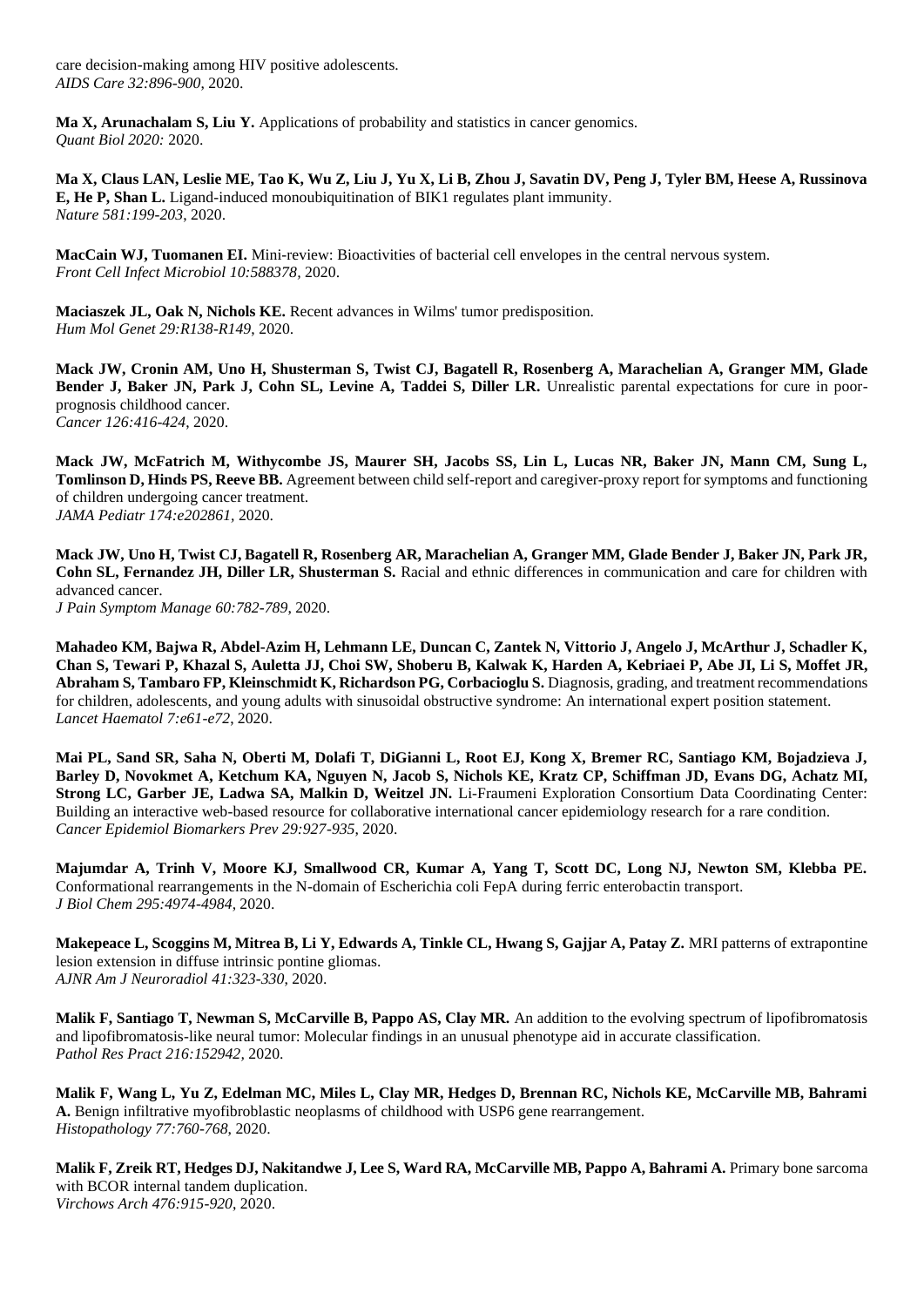**Malireddi RKS, Gurung P, Kesavardhana S, Samir P, Burton A, Mummareddy H, Vogel P, Pelletier S, Burgula S, Kanneganti TD.** Innate immune priming in the absence of TAK1 drives RIPK1 kinase activity-independent pyroptosis, apoptosis, necroptosis, and inflammatory disease. *J Exp Med 217:jem.20191644,* 2020.

**Malireddi RKS, Tweedell RE, Kanneganti TD.** PANoptosis components, regulation, and implications. *Aging (Albany NY) 12:11163-11164*, 2020.

**Maloney KW, Devidas M, Wang C, Mattano LA, Friedmann AM, Buckley P, Borowitz MJ, Carroll AJ, Gastier-Foster JM, Heerema NA, Kadan-Lottick N, Loh ML, Matloub YH, Marshall DT, Stork LC, Raetz EA, Wood B, Hunger SP, Carroll WL, Winick NJ.** Outcome in Children with Standard-Risk B-Cell Acute Lymphoblastic Leukemia: Results of Children's Oncology Group Trial AALL0331. *J Clin Oncol 38:602-612*, 2020.

**Mamcarz E, Madden R, Qudeimat A, Srinivasan A, Talleur A, Sharma A, Suliman A, Maron G, Sunkara A, Kang G, Leung W, Gottschalk S, Triplett BM.** Improved survival rate in T-cell depleted haploidentical hematopoietic cell transplantation over the last 15 years at a single institution. *Bone Marrow Transplant 55:929-938*, 2020.

**Mandrell BN, LaRosa K, Hancock D, Caples M, Sykes A, Lu Z, Wise MS, Khan RB, Merchant TE, McLaughlin-Crabtree V.** Predictors of narcolepsy and hypersomnia due to medical disorder in pediatric craniopharyngioma. *J Neurooncol 148:307-316*, 2020.

**Mandrell BN, Withycombe JS.** Symptom biomarkers for children receiving treatment for cancer: State of the science. *J Pediatr Oncol Nurs 36:280-286*, 2020.

**Manolio TA, Bult CJ, Chisholm RL, Deverka PA, Ginsburg GS, Goldrich M, Jarvik GP, Mensah GA, Relling MV, Roden DM, Rowley R, Tamburro C, Williams MS, Green ED.** Genomic Medicine Year in Review: 2020. *Am J Hum Genet 107:1007-1010*, 2020.

**Mansfield SA, El Gohary Y, Kimble A, Wynn L, Hall EA, Anghelescu DL, Davidoff AM, Murphy AJ.** A quality improvement intervention to decrease postoperative opioid prescriptions in pediatric oncology patients. *J Pediatr Hematol Oncol 42:e207-e212*, 2020.

**Mansfield SA, Murphy AJ, Talbot L, Prajapati H, Maller V, Pappo A, Singhal S, Krasin MJ, Davidoff AM, Abdelhafeez A.**  Alternative approaches to retroperitoneal lymph node dissection for paratesticular rhabdomyosarcoma. *J Pediatr Surg 55:2677-2681*, 2020.

**Marathe BM, Asthagiri Arunkumar G, Vogel P, Pascua PNQ, Jones J, Webby RJ, Krammer F, Govorkova EA.** Monoclonal antibody therapy protects pharmacologically immunosuppressed mice from lethal infection with influenza B virus. *Antimicrob Agents Chemother 64:* 2020.

**Markham MJ, Wachter K, Agarwal N, Bertagnolli MM, Chang SM, Dale W, Diefenbach CSM, Rodriguez-Galindo C, George DJ, Gilligan TD, Harvey RD, Johnson ML, Kimple RJ, Knoll MA, LoConte N, Maki RG, Meisel JL, Meyerhardt**  JA, Pennell NA, Rocque GB, Sabel MS, Schilsky RL, Schneider BJ, Tap WD, Uzzo RG, Westin SN. Clinical cancer advances 2020: Annual report on progress against cancer from the American Society of Clinical Oncology. *J Clin Oncol 38:1081,* 2020.

**Marks DK, Gartrell RD, El Asmar M, Boboila S, Hart T, Lu Y, Pan Q, Yu J, Hibshoosh H, Guo H, Andreopoulou E,**  Wiechmann L, Crew K, Sparano J, Hershman D, Connolly E, Saenger Y, Kalinsky K. Akt inhibition is associated with favorable immune profile changes within the tumor microenvironment of hormone receptor positive, HER2 negative breast cancer. *Front Oncol 10:968,* 2020.

**Maroda AJ, Coca KK, McLevy-Bazzanella JD, Wood JW, Grissom EC, Sheyn AM.** Perioperative analgesia in pediatric patients undergoing otolaryngologic surgery. *Otolaryngol Clin North Am 53:819-830*, 2020.

**Martin EW, Holehouse AS.** Intrinsically disordered protein regions and phase separation: Sequence determinants of assembly or lack thereof. *Emerg Top Life Sci 4:307-329*, 2020.

**Martin EW, Holehouse AS, Peran I, Farag M, Incicco JJ, Bremer A, Grace CR, Soranno A, Pappu RV, Mittag T.** Valence and patterning of aromatic residues determine the phase behavior of prion-like domains. *Science 367:694-699*, 2020.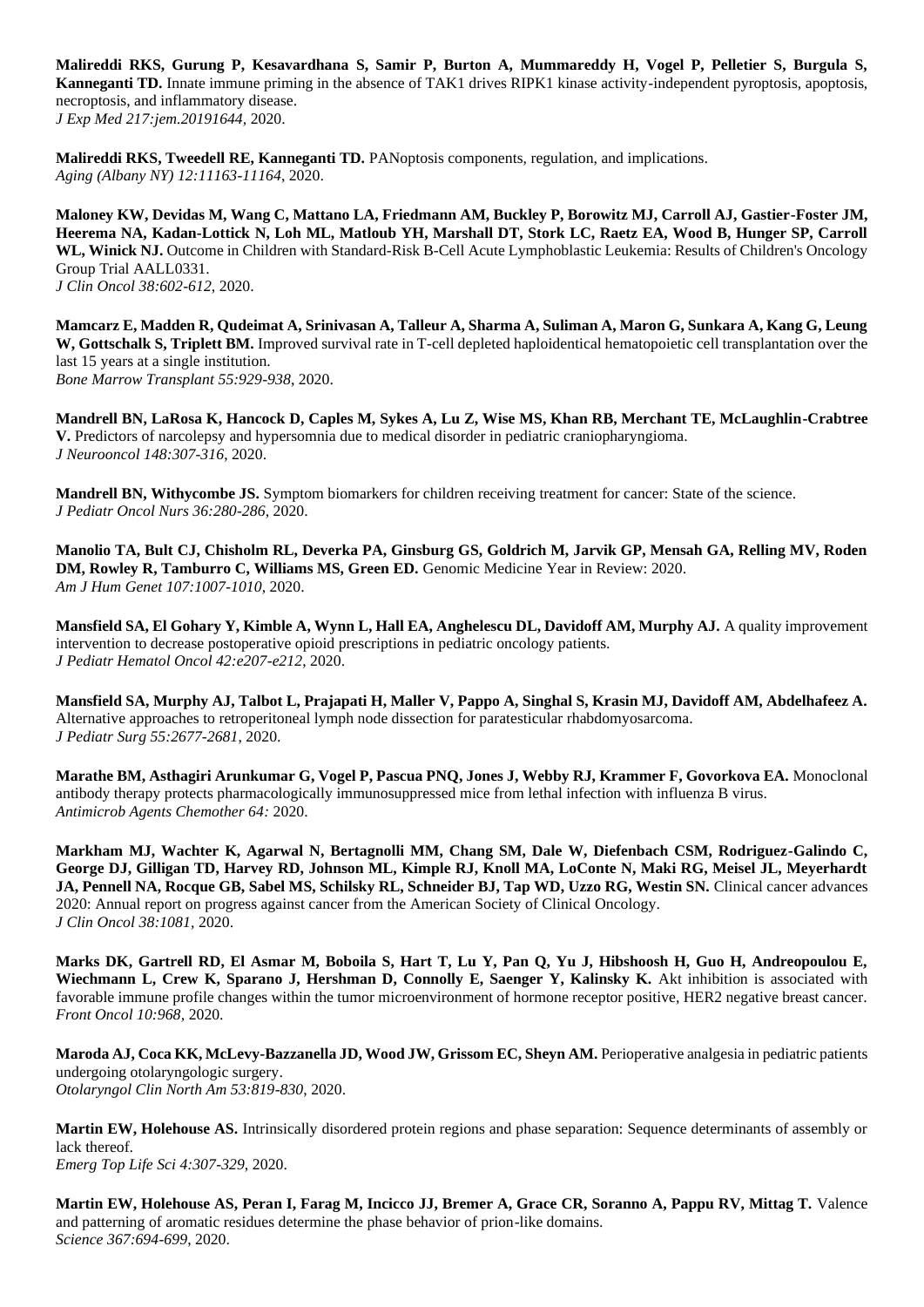**Martin LJ, Chen Y, Serrano-Lomelin J, Talbot J, Yasui Y.** Higher levels of social and material deprivation are associated with higher rates of influenza-like illness-related emergency department visits: Edmonton, Alberta, 2004-2014. *Public Health 189:117-122*, 2020.

**Martinez-Sobrido L, Blanco-Lobo P, Rodriguez L, Fitzgerald T, Zhang H, Nguyen P, Anderson CS, Holden-Wiltse J, Bandyopadhyay S, Nogales A, DeDiego ML, Wasik BR, Miller BL, Henry C, Wilson PC, Sangster MY, Treanor JJ, Topham DJ, Byrd-Leotis L, Steinhauer DA, Cummings RD, Luczo JM, Tompkins SM, Sakamoto K, Jones CA, Steel J, Lowen AC, Danzy S, Tao H, Fink AL, Klein SL, Wohlgemuth N, Fenstermacher KJ, El Najjar F, Pekosz A, Sauer L, Lewis MK, Shaw-Saliba K, Rothman RE, Liu ZY, Chen KF, Parrish CR, Voorhees IEH, Kawaoka Y, Neumann G, Chiba S, Fan S, Hatta M, Kong H, Zhong G, Wang G, Uccellini MB, Garcia-Sastre A, Perez DR, Ferreri LM, Herfst S, Richard M, Fouchier R, Burke D, Pattinson D, Smith DJ, Meliopoulos V, Freiden P, Livingston B, Sharp B, Cherry S, Dib JC, Yang G, Russell CJ, Barman S, Webby RJ, Krauss S, Danner A, Woodard K, Peiris M, Perera RAPM, Chan MCW, Govorkova EA, Marathe BM, Pascua PNQ, Smith G, Li YT, Thomas PG, Schultz-Cherry S.** Characterizing emerging canine H3 influenza viruses. *PLoS Pathog 16:e1008409,* 2020.

**Marti-Solano M, Crilly SE, Malinverni D, Munk C, Harris M, Pearce A, Quon T, Mackenzie AE, Wang X, Peng J, Tobin AB, Ladds G, Milligan G, Gloriam DE, Puthenveedu MA, Babu MM.** Author Correction: Combinatorial expression of GPCR isoforms affects signalling and drug responses. *Nature 588:E24,* 2020.

**Marti-Solano M, Crilly SE, Malinverni D, Munk C, Harris M, Pearce A, Quon T, Mackenzie AE, Wang X, Peng J, Tobin AB, Ladds G, Milligan G, Gloriam DE, Puthenveedu MA, Babu MM.** Combinatorial expression of GPCR isoforms affects signalling and drug responses. *Nature 587:650-656*, 2020.

**Maser B, Force LM, Friedrich P, Antillon F, Arora RS, Herrera CA, Rodriguez-Galindo C, Atun R, Denburg A. Paediatric** Oncology System Integration Tool (POSIT) for the joint analysis of the performance of childhood cancer programs and health systems.

*J Cancer Policy 23:100208,* 2020.

**Mast KJ, Taub JW, Alonzo TA, Gamis AS, Mosse CA, Mathew P, Berman JN, Wang YC, Jones HM, Campana D, Coustan-Smith E, Raimondi SC, Hirsch B, Hitzler JK, Head DR.** Pathologic features of Down syndrome myelodysplastic syndrome and acute myeloid leukemia: A report from the Children's Oncology Group protocol AAML0431. *Arch Pathol Lab Med 144:466-472*, 2020.

**Masuho I, Balaji S, Muntean BS, Skamangas NK, Chavali S, Tesmer JJG, Babu MM, Martemyanov KA.** A global map of G protein signaling regulation by RGS proteins. *Cell 183:503-521.e19*, 2020.

**Mathieu C, Pappu RV, Taylor JP.** Beyond aggregation: Pathological phase transitions in neurodegenerative disease. *Science 370:56-60*, 2020.

**Mayer EF, Maron G, Dallas RH, Ferrolino J, Tang L, Sun Y, Danziger-Isakov L, Paulsen GC, Fisher BT, Vora SB, Englund J, Steinbach WJ, Michaels M, Green M, Yeganeh N, Gibson JE, Dominguez SR, Nicholson MR, Dulek DE, Ardura MI, Rajan S, Gonzalez BE, Beneri C, Herold BC.** A multicenter study to define the epidemiology and outcomes of Clostridioides difficile infection in pediatric hematopoietic cell and solid organ transplant recipients. *Am J Transplant 20:2133-2142*, 2020.

**McFatrich M, Brondon J, Lucas NR, Hinds PS, Maurer SH, Mack JW, Freyer DR, Jacobs SS, Baker JN, Mowbray C, Wang M, Castellino SM, Barz Leahy A, Reeve BB.** Mapping child and adolescent self-reported symptom data to clinician-reported adverse event grading to improve pediatric oncology care and research. *Cancer 126:140-147*, 2020.

**McGowan J, Peter C, Kim J, Popli S, Veerman B, Saul-McBeth J, Conti H, Pruett-Miller SM, Chattopadhyay S, Chakravarti R.** 14-3-3ζ-TRAF5 axis governs interleukin-17A signaling. *Proc Natl Acad Sci U S A 117:25008-25017*, 2020.

**McNally DJ, Piras BA, Willis CM, Lockey TD, Meagher MM.** Development and optimization of a hydrophobic interaction chromatography-based method of AAV harvest, capture, and recovery. *Mol Ther Methods Clin Dev 19:275-284*, 2020.

**McNeill DR, Whitaker AM, Stark WJ, Illuzzi JL, McKinnon PJ, Freudenthal BD, Wilson DM 3rd.** Functions of the major abasic endonuclease (APE1) in cell viability and genotoxin resistance.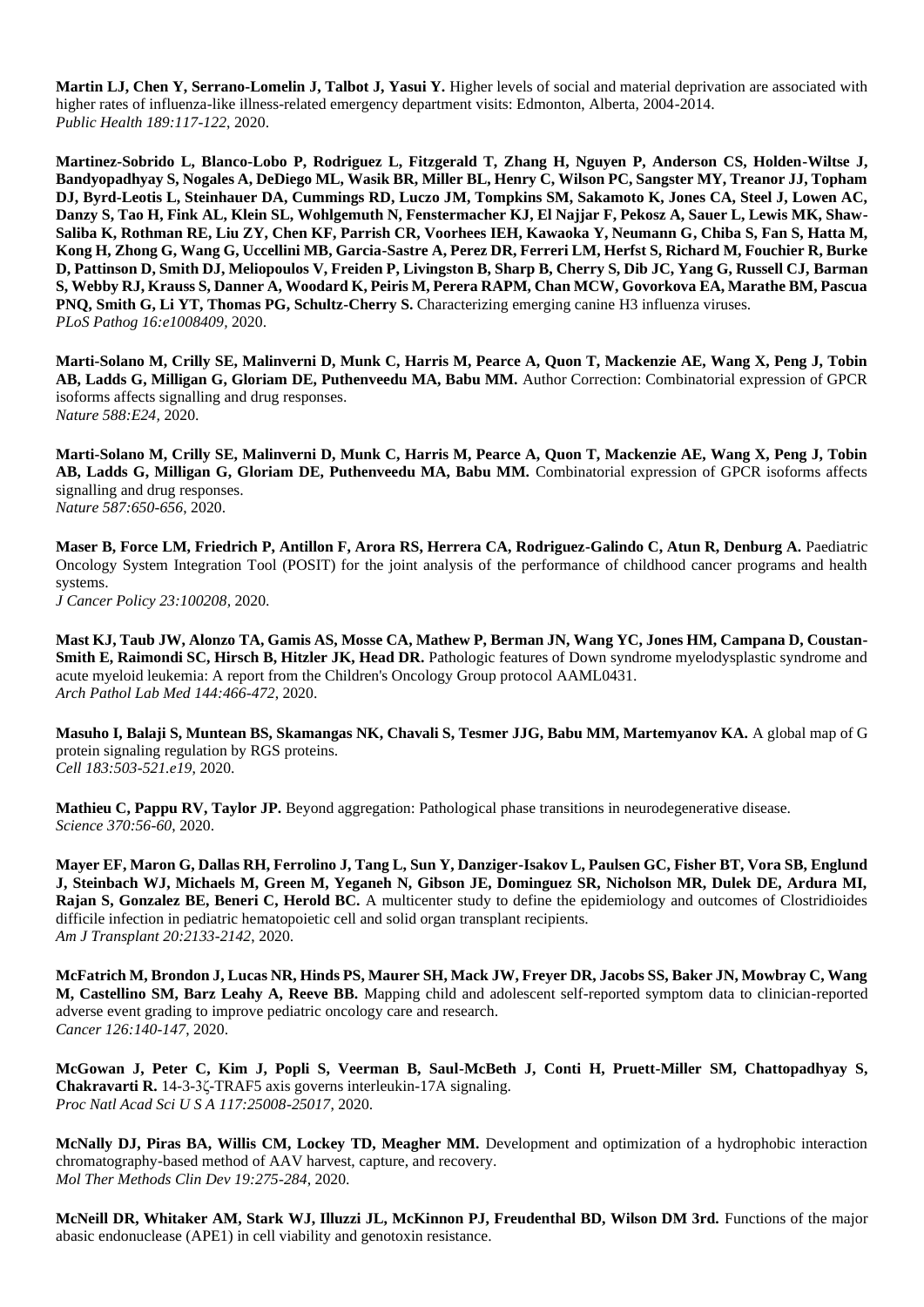**McNeil MJ, Namisango E, Hunt J, Powell RA, Baker JN.** Grief and bereavement in parents after the death of a child in low- and middle-income countries. *Children (Basel) 7:39,* 2020.

**Meader BN, Albano A, Sekizkardes H, Delaney A.** Heterozygous deletions in MKRN3 cause central precocious puberty without Prader-Willi Syndrome. *J Clin Endocrinol Metab 105:2732-2739*, 2020.

**Melgar M, Reljic T, Barahona G, Camacho K, Chang A, Contreras J, Espinoza D, Estripeaut D, Gamero M, Luque M,**  Mentor G, Zacasa P, Homsi M, Caniza MA, Kumar A, Mukkada S. Guidance statement for the management of febrile neutropenia in pediatric patients receiving cancer-directed therapy in Central America and the Caribbean. *JCO Glob Oncol 6:508-517*, 2020.

**Meliopoulos V, Cherry S, Wohlgemuth N, Honce R, Barnard K, Gauger P, Davis T, Shult P, Parrish C, Schultz-Cherry S.**  Primary swine respiratory epithelial cell lines for the efficient isolation and propagation of influenza A viruses. *J Virol 94:e01091-20,* 2020.

**Mendel LL, Pousson MA, Bass JK, Coffelt JA, Morris M, Lane KA.** Spanish pediatric picture identification test. *Am J Audiol 29:318-328*, 2020.

**Merad M, Posey AD Jr, Olivero O, Singh PK, Mouneimne G, Li L, Wallace LM, Hayes TK.** Diversity is a strength of cancer research in the U.S. *Cancer Cell 38:297-300*, 2020.

**Mercuri E, Pera MC, Scoto M, Finkel R, Muntoni F.** Spinal muscular atrophy - Insights and challenges in the treatment era. *Nat Rev Neurol 16:706-715*, 2020.

**Meyer L, Verbist KC, Albeituni S, Scull BP, Bassett R, Stroh AN, Tillman H, Allen CE, Hermiston M, Nichols KE.**  JAK/STAT pathway inhibition sensitizes CD8 T cells to dexamethasone-induced apoptosis in hyperinflammation. *Blood 136:657-668*, 2020.

**Michaiel G, Strother D, Gottardo N, Bartels U, Coltin H, Hukin J, Wilson B, Zelcer S, Hansford JR, Hassall T, AbdelBaki MS, Cole KA, Hoffman L, Smiley NP, Smith A, Vinitsky A, Vitanza NA, Wright A, Yeo KK, Chow LML, Vanan MI, Dhall G, Bouffet E, Lafay-Cousin L.** Intracranial growing teratoma syndrome (iGTS): An international case series and review of the literature.

*J Neurooncol 147:721-730*, 2020.

**Michel G, Brinkman TM, Wakefield CE, Grootenhuis M.** Psychological outcomes, health-related quality of life, and neurocognitive functioning in survivors of childhood cancer and their parents. *Pediatr Clin North Am 67:1103-1134*, 2020.

**Michmerhuizen NL, Klco JM, Mullighan CG.** Mechanistic insights and potential therapeutic targets for NUP98-rearranged hematologic malignancies. *Blood 136:2275-2289*, 2020.

**Miller-Vedam LE, Bräuning B, Popova KD, Schirle Oakdale NT, Bonnar JL, Prabu JR, Boydston EA, Sevillano N, Shurtleff MJ, Stroud RM, Craik CS, Schulman BA, Frost A, Weissman JS.** Structural and mechanistic basis of the EMC-dependent biogenesis of distinct transmembrane clients. *Elife 9:e62611,* 2020.

**Mirabello L, Zhu B, Koster R, Karlins E, Dean M, Yeager M, Gianferante M, Spector LG, Morton LM, Karyadi D, Robison LL, Armstrong GT, Bhatia S, Song L, Pankratz N, Pinheiro M, Gastier-Foster JM, Gorlick R, de Toledo SRC, Petrilli AS, Patino-Garcia A, Lecanda F, Gutierrez-Jimeno M, Serra M, Hattinger C, Picci P, Scotlandi K, Flanagan AM, Tirabosco R, Amary MF, Kurucu N, Ilhan IE, Ballinger ML, Thomas DM, Barkauskas DA, Mejia-Baltodano G, Valverde P, Hicks BD, Zhu B, Wang M, Hutchinson AA, Tucker M, Sampson J, Landi MT, Freedman ND, Gapstur S, Carter B, Hoover RN, Chanock SJ, Savage SA.** Frequency of pathogenic germline variants in cancer-susceptibility genes in patients with osteosarcoma. *JAMA Oncol 6:724-734*, 2020.

**Mirea AM, Stienstra R, Kanneganti TD, Tack CJ, Chavakis T, Toonen EJM, Joosten LAB.** Mice deficient in the IL-1β activation genes Prtn3, Elane, and Casp1 are protected against the development of obesity-induced NAFLD. *Inflammation 43:1054-1064*, 2020.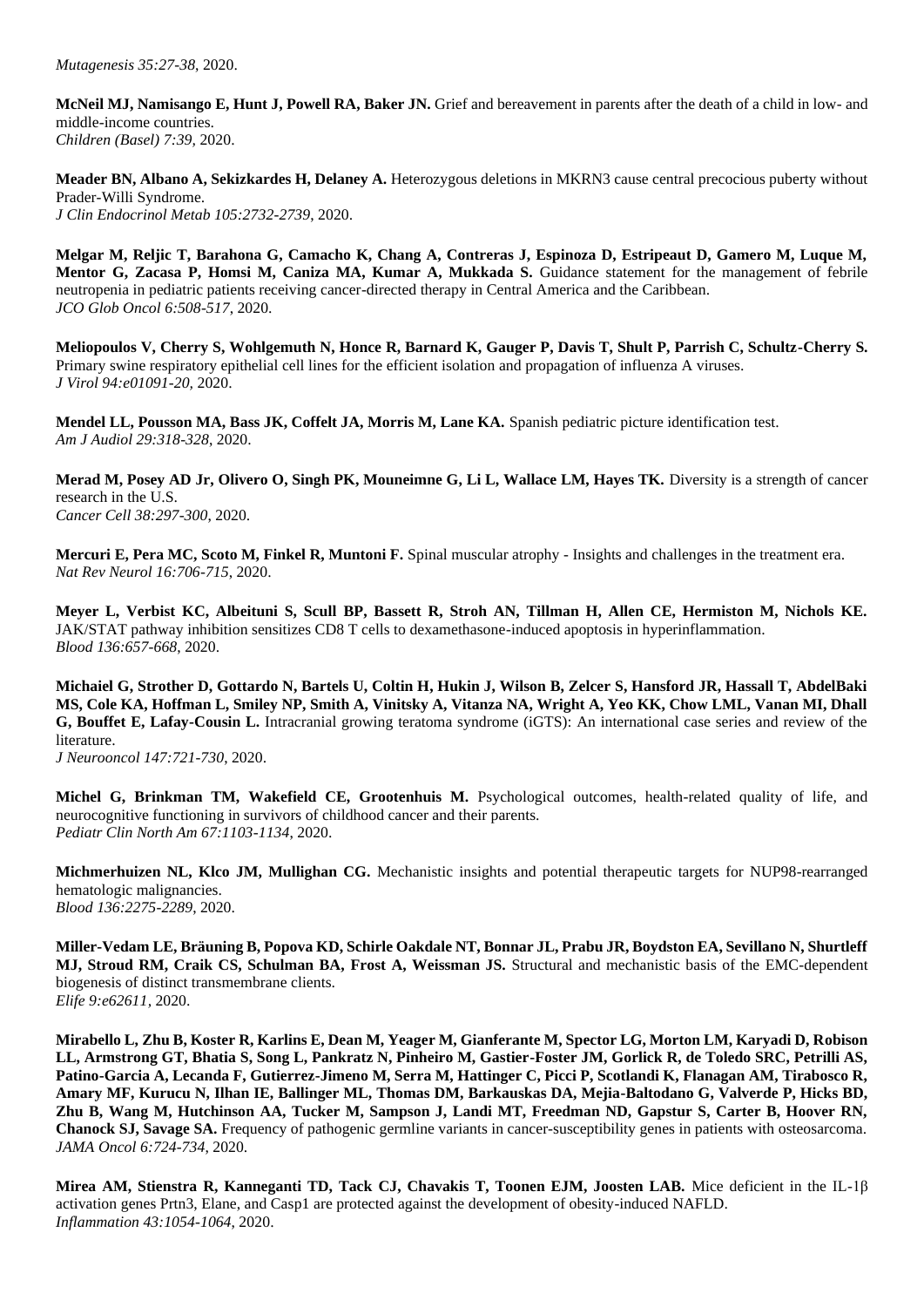**MirzaeiSalehabadi S, Sengupta D, Ghosal R.** Estimating menarcheal age distribution from partially recalled data. *Biostatistics 21:876-894*, 2020.

**Mittag T, Strader LC.** I will survive: How NPR1 condensation promotes plant cell survival. *Cell 182:1072-1074*, 2020.

**Mittal P, Roberts CWM.** The SWI/SNF complex in cancer - Biology, biomarkers and therapy. *Nat Rev Clin Oncol 17:435-448*, 2020.

**Mizrahi D, Fardell JE, Cohn RJ, Partin RE, Howell CR, Hudson MM, Robison LL, Ness KK, McBride J, Field P, Wakefield CE, Simar D.** The 6-minute walk test is a good predictor of cardiorespiratory fitness in childhood cancer survivors when access to comprehensive testing is limited. *Int J Cancer 147:847-855*, 2020.

**Mizumoto M, Oshiro Y, Pan H, Wang F, Kaste SC, Gajjar A, Chemaitilly W, Merchant TE.** Height after photon craniospinal irradiation in pediatric patients treated for central nervous system embryonal tumors. *Pediatr Blood Cancer 67:e28617,* 2020.

**Mo G, Wang HW, Talleur AC, Shahani SA, Yates B, Shalabi H, Douvas MG, Calvo KR, Shern JF, Chaganti S, Patrick K, Song Y, Fry TJ, Wu X, Triplett BM, Khan J, Gardner RA, Shah NN.** Diagnostic approach to the evaluation of myeloid malignancies following CAR T-cell therapy in B-cell acute lymphoblastic leukemia. *J Immunother Cancer 8:e00153,* 2020.

**Mody R, Yu AL, Naranjo A, Zhang FF, London WB, Shulkin BL, Parisi MT, Servaes SE, Diccianni MB, Hank JA, Felder M, Birstler J, Sondel PM, Asgharzadeh S, Glade-Bender J, Katzenstein H, Maris JM, Park JR, Bagatell R.** Irinotecan, temozolomide, and dinutuximab with GM-CSF in children with refractory or relapsed neuroblastoma: A report from the Children's Oncology Group. *J Clin Oncol 38:2160-2169*, 2020.

**Moffet JR, Mahadeo KM, McArthur J, Hsing DD, Gertz SJ, Smith LS, Loomis A, Fitzgerald JC, Nitu ME, Duncan CN, Hall MW, Pinos EL, Tamburro RF, Simmons RA, Troy J, Cheifetz IM, Rowan CM, Investigators of the Pediatric Acute Lung Injury and Sepsis Network.** Acute respiratory failure and the kinetics of neutrophil recovery in pediatric hematopoietic cell transplantation: A multicenter study.

*Bone Marrow Transplant 55:341-348*, 2020.

**Moffet JR, Mahadeo KM, McArthur J, Hsing DD, Gertz SJ, Smith LS, Loomis A, Fitzgerald JC, Nitu ME, Duncan CN, Hall MW, Pinos EL, Tamburro RF, Simmons RA, Troy J, Cheifetz IM, Rowan CM, Investigators of the Pediatric Acute Lung Injury and Sepsis Network.** Correction to: Acute respiratory failure and the kinetics of neutrophil recovery in pediatric hematopoietic cell transplantation: a multicenter study. *Bone Marrow Transplant 55:476,* 2020.

**Mohamed M, Ghonim MA, Abouzeid MM, Salas MAP.** Does rabbit anti-thymocyte globulin dose and antiviral prophylaxis alter the risk of the development of PTLD in renal transplant population? *Ren Fail 42:673-674*, 2020.

**Mohammed A, Podila PSB, Davis RL, Ataga KI, Hankins JS, Kamaleswaran R.** Using machine learning to predict early onset acute organ failure in critically ill intensive care unit patients with sickle cell disease: Retrospective study. *J Med Internet Res 22:e14693,* 2020.

**Moldoveanu T, Czabotar PE.** BAX, BAK, and BOK: A coming of age for the BCL-2 family effector proteins. *Cold Spring Harb Perspect Biol 12:a036319,* 2020.

**Mondal B, Jin H, Kallappagoudar S, Sedkov Y, Martinez T, Sentmanat MF, Poet GJ, Li C, Fan Y, Pruett-Miller SM, Herz HM.** The histone deacetylase complex MiDAC regulates a neurodevelopmental gene expression program to control neurite outgrowth. *Elife 9:e57519,* 2020.

**Mondal G, Lee JC, Ravindranathan A, Villanueva-Meyer JE, Tran QT, Allen SJ, Barreto J, Gupta R, Doo P, Van Ziffle J, Onodera C, Devine P, Grenert JP, Samuel D, Li R, Metrock LK, Jin LW, Antony R, Alashari M, Cheshier S, Whipple NS, Bruggers C, Raffel C, Gupta N, Kline CN, Reddy A, Banerjee A, Hall MD, Mehta MP, Khatib Z, Maher OM, Brathwaite C, Pekmezci M, Phillips JJ, Bollen AW, Tihan T, Lucas JT Jr, Broniscer A, Berger MS, Perry A, Orr BA, Solomon DA.**  Pediatric bithalamic gliomas have a distinct epigenetic signature and frequent EGFR exon 20 insertions resulting in potential sensitivity to targeted kinase inhibition.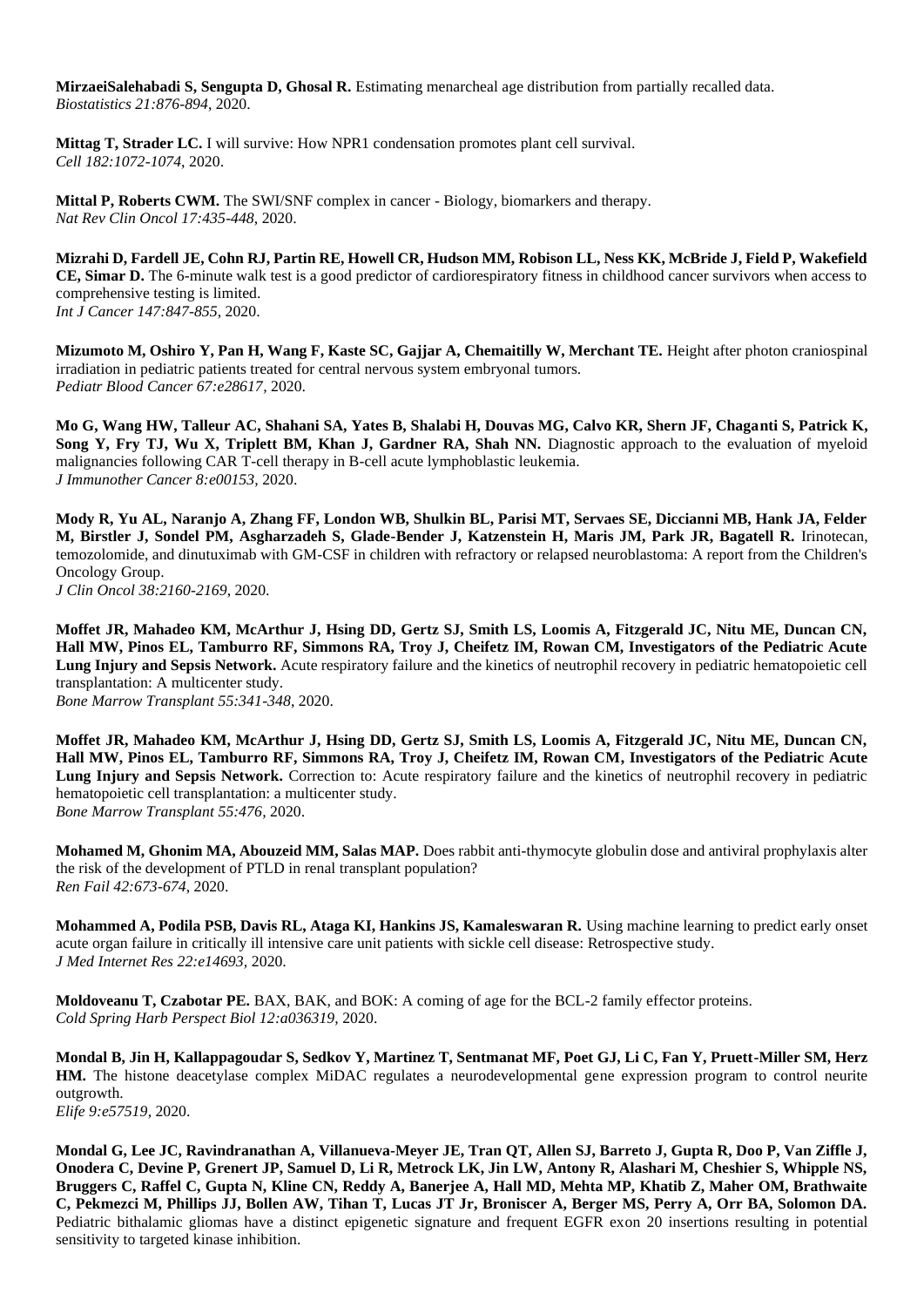## *Acta Neuropathol 139:1071-1088*, 2020.

**Moore A, Kane E, Wang Z, Panagiotou OA, Teras LR, Monnereau A, Wong Doo N, Machiela MJ, Skibola CF, Slager SL, Salles G, Camp NJ, Bracci PM, Nieters A, Vermeulen RCH, Vijai J, Smedby KE, Zhang Y, Vajdic CM, Cozen W, Spinelli JJ, Hjalgrim H, Giles GG, Link BK, Clavel J, Arslan AA, Purdue MP, Tinker LF, Albanes D, Ferri GM, Habermann TM, Adami HO, Becker N, Benavente Y, Bisanzi S, Boffetta P, Brennan P, Brooks-Wilson AR, Canzian F, Conde L, Cox DG, Curtin K, Foretova L, Gapstur SM, Ghesquieres H, Glenn M, Glimelius B, Jackson RD, Lan Q, Liebow M, Maynadie M, McKay J, Melbye M, Miligi L, Milne RL, Molina TJ, Morton LM, North KE, Offit K, Padoan M, Patel AV, Piro S, Ravichandran V, Riboli E, de Sanjose S, Severson RK, Southey MC, Staines A, Stewart C, Travis RC, Weiderpass E,**  Weinstein S, Zheng T, Chanock SJ, Chatterjee N, Rothman N, Birmann BM, Cerhan JR, Berndt SI. Genetically determined height and risk of non-Hodgkin lymphoma. *Front Oncol 9:1539,* 2020.

**Morales-Hernández A, Benaksas C, Chabot A, Caprio C, Ferdous M, Zhao X, Kang G, McKinney-Freeman S.** GPRASP proteins are critical negative regulators of hematopoietic stem cell transplantation. *Blood 135:1111-1123*, 2020.

**Moreira DC, Rajagopal R, Navarro-Martin Del Campo RM, Polanco AC, Alcasabas AP, Arredondo-Navarro LA, Campos D, Casavilca-Zambrano S, Diaz Coronado RY, Faizal N, Ganesan D, Hamid SA, Khan R, Khu K, Loh J, Lukban M, Negreiros T, Pineda E, Yaqoob N, Zia N, Gajjar A, Rodriguez-Galindo C, Qaddoumi I.** Bridging the gap in access to care for children with CNS tumors worldwide. *JCO Glob Oncol 6:583-584*, 2020.

**Moreira DC, Venkataraman S, Subramanian A, Desisto J, Balakrishnan I, Prince E, Pierce A, Griesinger A, Green A, Eberhardt CG, Foreman NK, Vibhakar R.** Targeting MYC-driven replication stress in medulloblastoma with AZD1775 and gemcitabine.

*J Neurooncol 147:531-545*, 2020.

**Moreno L, DuBois SG, Marshall LV, Fox E, Carceller F, Pearson AD.** How to address challenges and opportunities in pediatric cancer drug development? *Expert Opin Drug Discov 15:869-872*, 2020.

**Morgan KJ, Rossi M, Chemaitilly W.** The role of glucocorticoid supplementation in children with secondary adrenal insufficiency undergoing anaesthesia for imaging examinations. *Anaesthesia 75:1395-1396*, 2020.

**Morris KM, Hindle MM, Boitard S, Burt DW, Danner AF, Eory L, Forrest HL, Gourichon D, Gros J, Hillier LW, Jaffredo T, Khoury H, Lansford R, Leterrier C, Loudon A, Mason AS, Meddle SL, Minvielle F, Minx P, Pitel F, Seiler JP, Shimmura T, Tomlinson C, Vignal A, Webster RG, Yoshimura T, Warren WC, Smith J.** The quail genome: Insights into social behaviour, seasonal biology and infectious disease response. *BMC Biol 18:14,* 2020.

**Morse JC, Girodat D, Burnett BJ, Holm M, Altman RB, Sanbonmatsu KY, Wieden HJ, Blanchard SC.** Elongation factor-Tu can repetitively engage aminoacyl-tRNA within the ribosome during the proofreading stage of tRNA selection. *Proc Natl Acad Sci U S A 117:3610-3620*, 2020.

**Morton LM, Karyadi DM, Hartley SW, Frone MN, Sampson JN, Howell RM, Neglia JP, Arnold MA, Hicks BD, Jones K, Zhu B, Dagnall CL, Karlins E, Yeager MS, Leisenring WM, Yasui Y, Turcotte LM, Smith SA, Weathers RE, Miller J, Sigel BS, Merino DM, Berrington de Gonzalez A, Bhatia S, Robison LL, Tucker MA, Armstrong GT, Chanock SJ.** Subsequent neoplasm risk associated with rare variants in DNA damage response and clinical radiation sensitivity syndrome genes in the Childhood Cancer Survivor Study. *JCO Precis Oncol 4:926-936*, 2020.

**Mosca R, Vlekkert DV, Campos Y, Fremuth LE, Cadaoas J, Koppaka V, Kakkis E, Tifft C, Toro C, Allievi S, Gellera C, Canafoglia L, Visser G, Annunziata I, d'Azzo A.** Conventional and unconventional therapeutic strategies for sialidosis type I. *J Clin Med 9:695,* 2020.

**Mostafa A, Kandeil A, Shehata M, El Shesheny R, Samy AM, Kayali G, Ali MA.** Middle East Respiratory Syndrome Coronavirus (MERS-CoV): State of the science. *Microorganisms 8:991,* 2020.

**Mostafa A, Mahmoud SH, Shehata M, Müller C, Kandeil A, El-Shesheny R, Nooh HZ, Kayali G, Ali MA, Pleschka S.** PA from a recent H9N2 (G1-like) avian influenza A virus (AIV) strain carrying lysine 367 confers altered replication efficiency and pathogenicity to contemporaneous H5N1 in mammalian systems.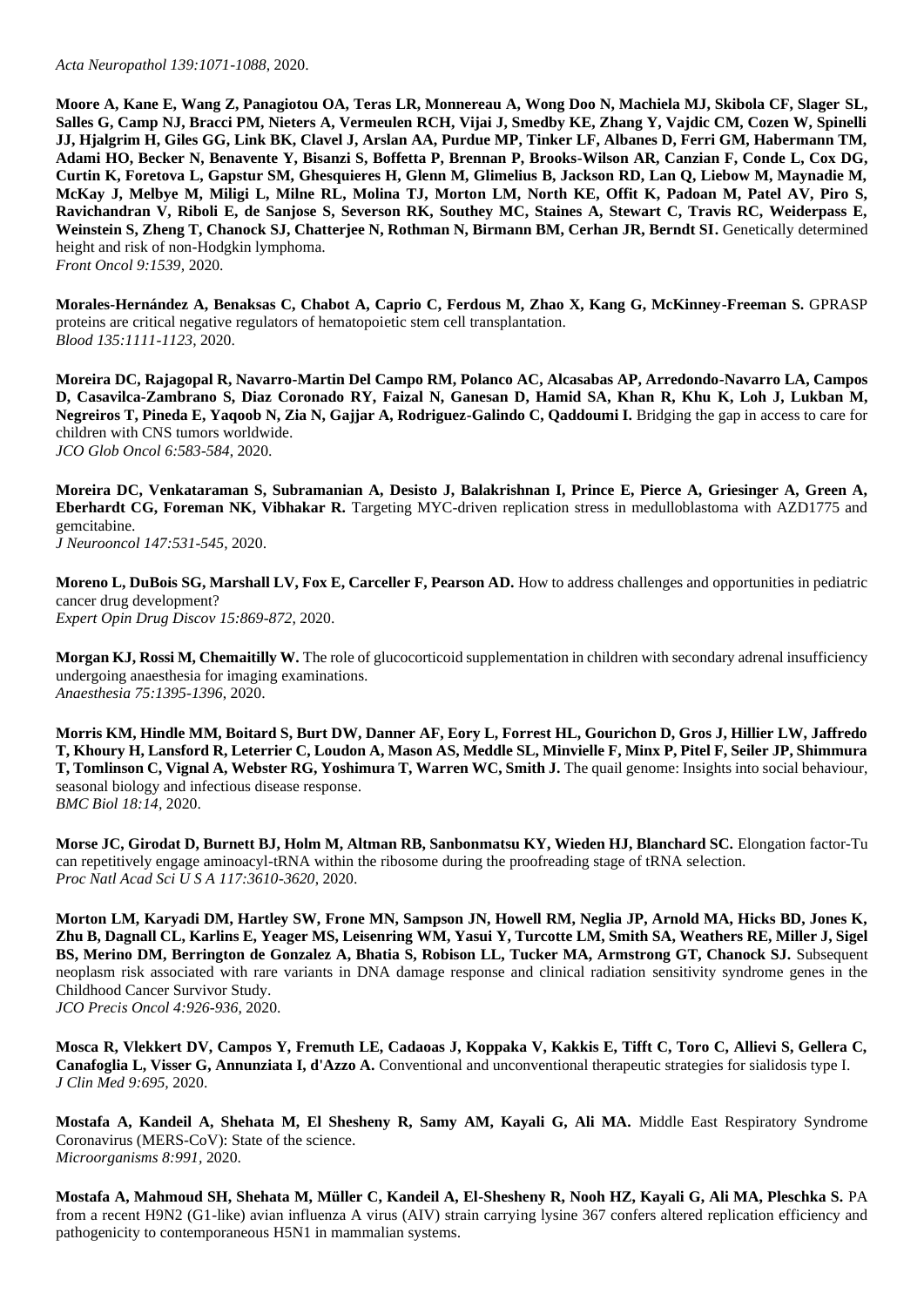**Mostafa HH, Lamson DM, Uhteg K, Geahr M, Gluck L, de Cárdenas JNB, Morehead E, Forman M, Carroll KC, Hayden RT, George KS.** Multicenter evaluation of the NeuMoDx™ SARS-CoV-2 Test. *J Clin Virol 130:104583,* 2020.

**Moujalled DM, Hanna DT, Hediyeh-Zadeh S, Pomilio G, Brown L, Litalien V, Bartolo R, Fleming S, Chanrion M, Banquet S, Maragno AL, Kraus-Berthier L, Schoumacher M, Mullighan CG, Georgiou A, White CA, Lessene G, Huang DCS, Roberts AW, Geneste O, Rasmussen L, Davis MJ, Ekert PG, Wei A, Ng AP, Khaw SL.** Cotargeting BCL-2 and MCL-1 in high-risk B-ALL. *Blood Adv 4:2762-2767*, 2020.

**Mudd PA, Crawford JC, Turner JS, Souquette A, Reynolds D, Bender D, Bosanquet JP, Anand NJ, Striker DA, Martin RS, Boon ACM, House SL, Remy KE, Hotchkiss RS, Presti RM, O'Halloran JA, Powderly WG, Thomas PG, Ellebedy AH.**  Distinct inflammatory profiles distinguish COVID-19 from influenza with limited contributions from cytokine storm. *Sci Adv 6:eabe3024,* 2020.

**Mueller S, Kline CN, Buerki RA, Chen Y, Yasui Y, Howell R, Oeffinger KC, Leisenring WM, Robison LL, Armstrong GT, Fullerton HJ, Krull KR.** Stroke impact on mortality and psychologic morbidity within the Childhood Cancer Survivor Study. *Cancer 126:1051-1059*, 2020.

**Muendlein HI, Sarhan J, Liu BC, Connolly WM, Schworer SA, Smirnova I, Tang AY, Ilyukha V, Pietruska J, Tahmasebi S, Sonenberg N, Degterev A, Poltorak A.** Constitutive interferon attenuates RIPK1/3-mediated cytokine translation. *Cell Rep 30:699-713.e4*, 2020.

**Mukherjee N, Nolan VG, Dunn JR, Banerjee P.** Exposures associated with non-typhoidal Salmonella infections caused by Newport, Javiana, and Mississippi serotypes in Tennessee, 2013-2015: A case-case analysis. *Pathogens 9:78,* 2020.

**Mukkada S, Hakim H.** Fever in neutropenia: Time to re-evaluate an old paradigm? *Lancet Child Adolesc Health 4:480-487*, 2020.

**Mulder RL, Hudson MM, Bhatia S, Landier W, Levitt G, Constine LS, Wallace WH, van Leeuwen FE, Ronckers CM, Henderson TO, Moskowitz CS, Friedman DN, Ng AK, Jenkinson HC, Demoor-Goldschmidt C, Skinner R, Kremer LCM, Oeffinger KC.** Updated breast cancer surveillance recommendations for female survivors of childhood, adolescent, and young adult cancer from the International Guideline Harmonization Group. *J Clin Oncol 38:4194-4207*, 2020.

**Mulder RL, van Kalsbeek RJ, Hudson MM, Skinner R, Kremer LCM.** The critical role of clinical practice guidelines and indicators in high-quality survivorship after childhood cancer. *Pediatr Clin North Am 67:1069-1081*, 2020.

**Muller I, Strozyk E, Schindler S, Beissert S, Oo HZ, Sauter T, Lucarelli P, Raeth S, Hausser A, Al Nakouzi N, Fazli L,**  Gleave ME, Liu H, Simon HU, Walczak H, Green DR, Bartek J, Daugaard M, Kulms D. Cancer cells employ nuclear Caspase-8 to overcome the p53-dependent G2/M checkpoint through cleavage of USP28. *Mol Cell 77:970-984.e7*, 2020.

**Mulrooney DA, Hyun G, Ness KK, Ehrhardt MJ, Yasui Y, Duprez D, Howell RM, Leisenring WM, Constine LS, Tonorezos E, Gibson TM, Robison LL, Oeffinger KC, Hudson MM, Armstrong GT.** Major cardiac events for adult survivors of childhood cancer diagnosed between 1970 and 1999: Report from the Childhood Cancer Survivor Study cohort. *BMJ 368:l6794,* 2020.

**Muraleedharan R, Gawali MV, Tiwari D, Sukumaran A, Oatman N, Anderson J, Nardini D, Bhuiyan MAN, Tkáč I, Ward AL, Kundu M, Waclaw R, Chow LM, Gross C, Rao R, Schirmeier S, Dasgupta B.** AMPK-regulated astrocytic lactate shuttle plays a non-cell-autonomous role in neuronal survival. *Cell Rep 32:108092,* 2020.

**Murray A, Warren NS, Bosanko K, Williamson Dean L.** Genetic counseling graduate training to address religion and spirituality in clinical practice: A qualitative exploration of programs in North America. *J Genet Couns 29:1245-1258*, 2020.

**Nagy P, Dudley S, Sheyn A.** Supraglottoplasty in neonates under one month of age. *Ann Otol Rhinol Laryngol 129:494-497*, 2020.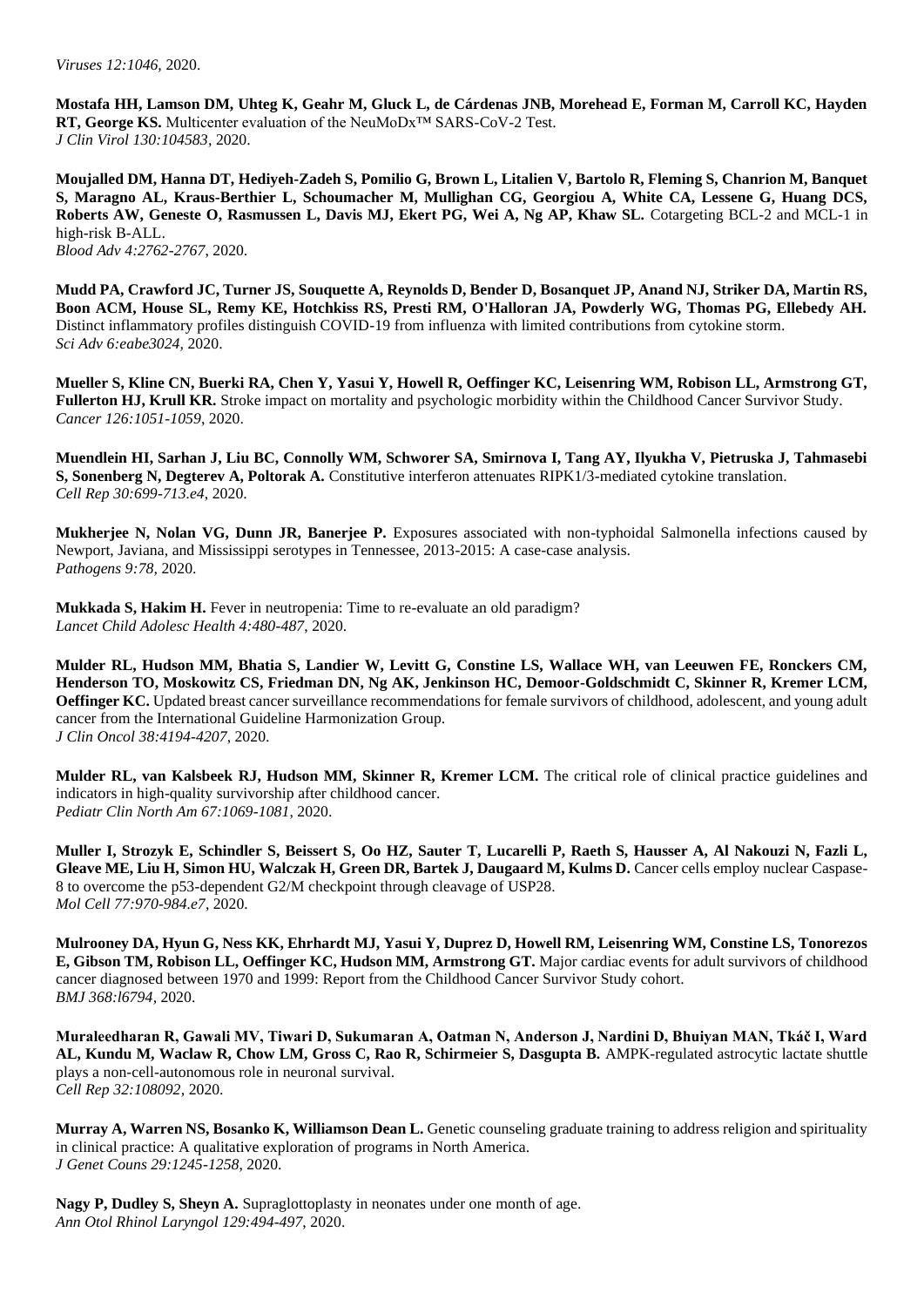**Nahata L, Gomez-Lobo V, Meacham L, Appiah L, Childress K, Hoefgen H, Dwiggins M, Whiteside S, Bjornard K, Rios J, Anazodo A, Finlayson C, Frias O, Woodruff T, Moravek M.** 2019 pediatric initiative network: Progress, proceedings, and plans. *J Adolesc Young Adult Oncol 9:457-463*, 2020.

**Nakano TA, Lau BW, Dickerson KE, Wlodarski M, Pollard J, Shimamura A, Hofmann I, Sasa G, Elghetany T, Cada M, Dror Y, Ding H, Allen SW, Hanna R, Campbell K, Olson TS.** Diagnosis and treatment of pediatric myelodysplastic syndromes: A survey of the North American Pediatric Aplastic Anemia Consortium. *Pediatr Blood Cancer 67:e28652,* 2020.

**Namineni S, O'Connor T, Faure-Dupuy S, Johansen P, Riedl T, Liu K, Xu H, Singh I, Shinde P, Li F, Pandyra A, Sharma P, Ringelhan M, Muschaweckh A, Borst K, Blank P, Lampl S, Durantel D, Farhat R, Weber A, Lenggenhager D, Kundig TM, Staeheli P, Protzer U, Wohlleber D, Holzmann B, Binder M, Breuhahn K, Assmus LM, Nattermann J, Abdullah Z, Rolland M, Dejardin E, Lang PA, Lang KS, Karin M, Lucifora J, Kalinke U, Knolle PA, Heikenwalder M.** A dual role for hepatocyte-intrinsic canonical NF-κB signaling in virus control. *J Hepatol 72:960-975*, 2020.

Ness KK, Gilchrist L. Innovations in rehabilitation for people who have cancer or who have survived cancer. *Phys Ther 100:361-362*, 2020.

**Ness KK, Plana JC, Joshi VM, Luepker RV, Durand JB, Green DM, Partin RE, Santucci AK, Howell RM, Srivastava DK, Hudson MM, Robison LL, Armstrong GT.** Exercise intolerance, mortality, and organ system impairment in adult survivors of childhood cancer. *J Clin Oncol 38:29-42*, 2020.

Ness KK, Wogksch MD. Frailty and aging in cancer survivors. *Transl Res 221:65-82*, 2020.

**Neville SL, Eijkelkamp BA, Lothian A, Paton JC, Roberts BR, Rosch JW, McDevitt CA.** Cadmium stress dictates central carbon flux and alters membrane composition in Streptococcus pneumoniae. *Commun Biol 3:694,* 2020.

**Newman JH, Chesson CB, Herzog NL, Bommareddy PK, Aspromonte SM, Pepe R, Estupinian R, Aboelatta MM, Buddhadev S, Tarabichi S, Lee M, Li S, Medina DJ, Giurini EF, Gupta KH, Guevara-Aleman G, Rossi M, Nowicki C, Abed A, Goldufsky JW, Broucek JR, Redondo RE, Rotter D, Jhawar SR, Wang SJ, Kohlhapp FJ, Kaufman HL, Thomas PG, Gupta V, Kuzel TM, Reiser J, Paras J, Kane MP, Singer EA, Malhotra J, Denzin LK, Sant'Angelo DB, Rabson AB, Lee LY, Lasfar A, Langenfeld J, Schenkel JM, Fidler MJ, Ruiz ES, Marzo AL, Rudra JS, Silk AW, Zloza A.** Intratumoral injection of the seasonal flu shot converts immunologically cold tumors to hot and serves as an immunotherapy for cancer. *Proc Natl Acad Sci U S A 117:1119-1128*, 2020.

**Nguyen P, Okeke E, Clay M, Haydar D, Justice J, O'Reilly C, Pruett-Miller S, Papizan J, Moore J, Zhou S, Throm R, Krenciute G, Gottschalk S, DeRenzo C.** Route of 41BB/41BBL costimulation determines effector function of B7-H3-CAR.CD28ζ T cells.

*Mol Ther Oncolytics 18:202-214*, 2020.

**Nguyen R, Sahr N, Sykes A, McCarville MB, Federico SM, Sooter A, Cullins D, Rooney B, Janssen WE, Talleur AC, Triplett BM, Anthony G, Dyer MA, Pappo AS, Leung WH, Furman WL.** Longitudinal NK cell kinetics and cytotoxicity in children with neuroblastoma enrolled in a clinical phase II trial. *J Immunother Cancer 8:e000176,* 2020.

**Nichols KE, Hines MR.** NK cells: Energized yet exhausted in adult HLH. *Blood 136:524-525*, 2020.

**Nicolaides T, Nazemi KJ, Crawford J, Kilburn L, Minturn J, Gajjar A, Gauvain K, Leary S, Dhall G, Aboian M, Robinson G. Long-Boyle J. Wang H. Molinaro AM, Mueller S. Prados M.** Phase I study of vemurafenib in children with recurrent or progressive BRAF(V600E) mutant brain tumors: Pacific Pediatric Neuro-Oncology Consortium study (PNOC-002). *Oncotarget 11:1942-1952*, 2020.

**Niel K, LaRosa KN, Klages KL, Merchant TE, Wise MS, Witcraft SM, Hancock D, Caples M, Mandrell BN, Crabtree VM.**  Actigraphy versus Polysomnography to Measure Sleep in Youth Treated for Craniopharyngioma. *Behav Sleep Med 18:589-597*, 2020.

**Nisar S, Bhat AA, Hashem S, Yadav SK, Rizwan A, Singh M, Bagga P, Macha MA, Frenneaux MP, Reddy R, Haris M.** Noninvasive biomarkers for monitoring the immunotherapeutic response to cancer.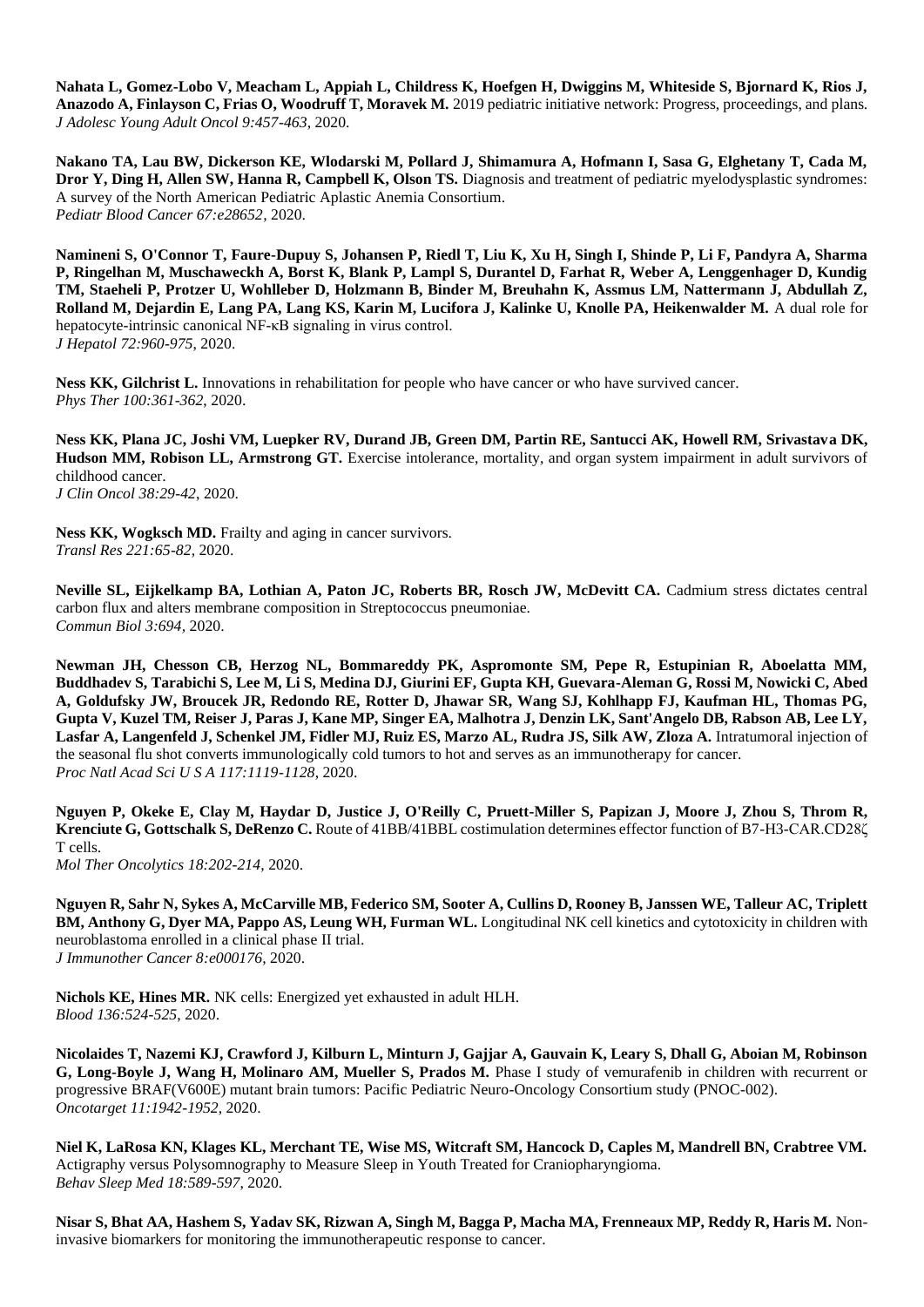**Nishimoto AT, Rosch JW, Tuomanen EI.** Pneumolysin: Pathogenesis and therapeutic target. *Front Microbiol 11:1543,* 2020.

**Nobre L, Zapotocky M, Khan S, Fukuoka K, Fonseca A, McKeown T, Sumerauer D, Vicha A, Grajkowska WA, Trubicka J, Li KKW, Ng HK, Massimi L, Lee JY, Kim SK, Zelcer S, Vasiljevic A, Faure-Conter C, Hauser P, Lach B, van Veelen-Vincent ML, French PJ, Van Meir EG, Weiss WA, Gupta N, Pollack IF, Hamilton RL, Nageswara Rao AA, Giannini C, Rubin JB, Moore AS, Chambless LB, Vibhakar R, Ra YS, Massimino M, McLendon RE, Wheeler H, Zollo M, Ferruci V, Kumabe T, Faria CC, Sterba J, Jung S, Lopez-Aguilar E, Mora J, Carlotti CG, Olson JM, Leary S, Cain J, Krskova L, Zamecnik J, Hawkins CE, Tabori U, Huang A, Bartels U, Northcott PA, Taylor MD, Yip S, Hansford JR, Bouffet E, Ramaswamy V.** Pattern of relapse and treatment response in WNT-activated medulloblastoma. *Cell Rep Med 1:100038,* 2020.

**Nola M, Oikonomou EK, silversides CK, Hines MR, Thompson KA, Campbell BA, Amir E, Maxwell C, Thavendiranathan P.** Impact of cancer therapy-related cardiac dysfunction on risk of heart failure in pregnancy. *JACC CardioOncol 2:153-162*, 2020.

**Norsker FN, Pedersen C, Armstrong GT, Robison LL, McBride ML, Hawkins M, Kuehni CE, de Vathaire F, Berbis J, Kremer LC, Haupt R, Kenborg L, Winther JF.** Late effects in childhood cancer survivors: Early studies, survivor cohorts, and significant contributions to the field of late effects. *Pediatr Clin North Am 67:1033-1049*, 2020.

**Oak N, Cherniack AD, Mashl RJ, Hirsch FR, Ding L, Beroukhim R, Gumus ZH, Plon SE, Huang KL.** Ancestry-specific predisposing germline variants in cancer. *Genome Med 12:51,* 2020.

**Ode Z, Condori J, Peterson N, Zhou S, Krenciute G.** CRISPR-mediated non-viral site-specific gene integration and expression in T cells: Protocol and application for T-cell therapy. *Cancers (Basel) 12:1704,* 2020.

**Ogg S, Klosky JL, Chemaitilly W, Srivastava DK, Wang M, Carney G, Ojha R, Robison LL, Cox CL, Hudson MM.**  Breastfeeding practices among childhood cancer survivors. *J Cancer Surviv 14:586-599*, 2020.

**Oh JW, Muthu M, Haga SW, Anthonydhason, Paul P, Chun S.** Reckoning the dearth of bioinformatics in the arena of diabetic nephropathy (DN)—Need to improvise. *Processes (Basel) 8:808,* 2020.

**Ohnota H, Nakazawa H, Hayashi M, Okuhara Y, Honda T, d'Azzo A, Sekijima Y.** Skeletal muscle cells derived from mouse skin cultures. *Biochem Biophys Res Commun 528:398-403*, 2020.

**Oikonomou C, Hendershot LM.** Disposing of misfolded ER proteins: A troubled substrate's way out of the ER. *Mol Cell Endocrinol 500:110630,* 2020.

**Okda FA, Griffith E, Sakr A, Nelson E, Webby R.** New diagnostic assays for differential diagnosis between the two distinct lineages of bovine influenza D viruses and human influenza C viruses. *Front Vet Sci 7:605704,* 2020.

**Oladimeji PO, Bakke J, Wright WC, Chen T.** KANSL2 and MBNL3 are regulators of pancreatic ductal adenocarcinoma invasion. *Sci Rep 10:1485,* 2020.

**Oluyomi A, Aldrich KD, Foster KL, Badr H, Kamdar KY, Scheurer ME, Lupo PJ, Brown AL.** Neighborhood deprivation index is associated with weight status among long-term survivors of childhood acute lymphoblastic leukemia. *J Cancer Surviv* 2020.

**Ong T, Trivedi N, Wakefield R, Frase S, Solecki DJ.** Siah2 integrates mitogenic and extracellular matrix signals linking neuronal progenitor ciliogenesis with germinal zone occupancy. *Nat Commun 11:5312,* 2020.

**Orgel E, Alexander TB, Wood BL, Kahwash SB, Devidas M, Dai Y, Alonzo TA, Mullighan CG, Inaba H, Hunger SP, Raetz EA, Gamis AS, Rabin KR, Carroll AJ 3rd, Heerema NA, Berman JN, Woods WG, Loh ML, Zweidler-McKay PA, Horan**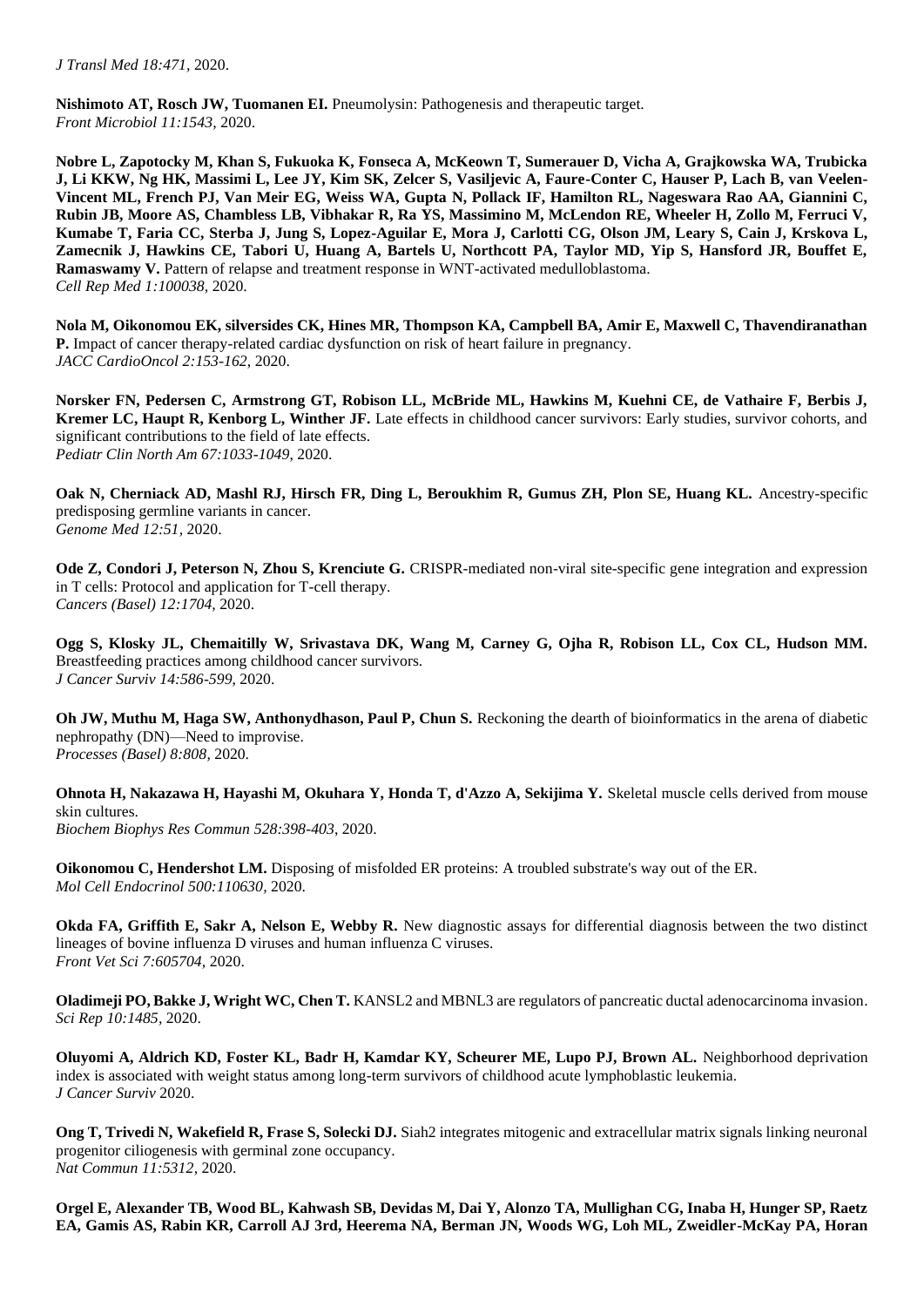**JT.** Mixed-phenotype acute leukemia: A cohort and consensus research strategy from the Children's Oncology Group Acute Leukemia of Ambiguous Lineage Task Force. *Cancer 126:593-601*, 2020.

**Orr BA.** Pathology, diagnostics, and classification of medulloblastoma. *Brain Pathol 30:664-678*, 2020.

**Orr BA, Clay MR, Pinto EM, Kesserwan C.** An update on the central nervous system manifestations of Li-Fraumeni syndrome. *Acta Neuropathol 139:669-687*, 2020.

**Ortiz MV, Gerdemann U, Raju SG, Henry D, Smith S, Rothenberg SM, Cox MC, Proust S, Bender JG, Frazier AL, Anderson P, Pappo AS.** Activity of the highly specific RET inhibitor selpercatinib (LOXO-292) in pediatric patients with tumors harboring RET gene alterations. *JCO Precis Oncol 4:341-347*, 2020.

**Oshiro Y, Mizumoto M, Pan H, Kaste SC, Gajjar A, Merchant TE.** Spinal changes after craniospinal irradiation in pediatric patients. *Pediatr Blood Cancer 67:e28728,* 2020.

**Othman MY, Blair S, Nah SA, Ariffin H, Assanasen C, Soh SY, Jacobsen AS, Lam C, Loh AHP.** Pediatric solid tumor care and multidisciplinary tumor boards in low- and middle-income countries in Southeast Asia. *JCO Glob Oncol 6:1328-1345*, 2020.

**Paetow U, Bader P, Chemaitilly W.** A systematic approach to the endocrine care of survivors of pediatric hematopoietic stem cell transplantation. *Cancer Metastasis Rev 39:69-78*, 2020.

**Pai AA, Devasia AJ, Panetta JC, Mani S, Stallon Illangeswaran RS, Mohanan E, Balakrishnan B, Lakshmi KM, Kulkarni U, Aboobacker FN, Korula A, Abraham A, Srivastava A, Mathews V, George B, Balasubramanian P.** Pharmacokinetics and efficacy of generic melphalan is comparable to innovator formulation in patients with multiple myeloma undergoing autologous stem cell transplantation.

*Clin Lymphoma Myeloma Leuk 20:130-135.e1*, 2020.

**Pai ALH, Chardon ML, Mara CA, Basile NL, Schwartz LA, Phipps S.** Parental efficacy and control questionnaire in hematopoietic stem cell transplant: Preliminary validation. *J Natl Cancer Inst 45:454-462*, 2020.

**Pak-Yin Liu A, Moreira DC, Sun C, Krull L, Gao Y, Yang B, Zhang C, He K, Yuan X, Chi-Fung Chan G, Sun X, Ma X, Qaddoumi IA.** Challenges and opportunities for managing pediatric central nervous system tumors in China. *Pediatr Investig 4:211-217*, 2020.

**Pan H, Cheng C, Yuan Y.** Bayesian adaptive linearization method for phase I drug combination trials with dimension reduction. *Pharm Stat 19:561-582*, 2020.

Pan H, Lin R, Zhou Y, Yuan Y. Keyboard design for phase I drug-combination trials. *Contemp Clin Trials 92:105972,* 2020.

Panetta JC, Liu Y, Swanson HD, Karol SE, Pui CH, Inaba H, Jeha S, Relling MV. Higher plasma asparaginase activity after intramuscular than intravenous Erwinia asparaginase. *Pediatr Blood Cancer 67:e28244,* 2020.

**Panetta JC, Roberts JK, Huang J, Lin T, Daryani VM, Harstead KE, Patel YT, Onar-Thomas A, Campagne O, Ward DA, Broniscer A, Robinson G, Gajjar A, Stewart CF.** Pharmacokinetic basis for dosing high-dose methotrexate in infants and young children with malignant brain tumours. *Br J Clin Pharmacol 86:362-371*, 2020.

**Panwalkar P, Pratt D, Chung C, Dang D, Le P, Martinez D, Bayliss JM, Smith KS, Adam M, Potter S, Northcott P,**  Mascarenhas L, Shows J, Pawel B, Margol A, Huang A, Judkins AR, Venneti S. SWI/SNF complex heterogeneity relates with polyphenotypic differentiation, prognosis and immune response in rhabdoid tumors. *Neuro Oncol 22:785-796*, 2020.

**Papanicolaou GA, Dvorak CC, Dadwal S, Maron G, Prasad VK, Giller R, Abdel-Azim H, Sadanand A, Casciano R, Chandak A, Huang S, Nichols G, Brundage T, Vainorius E, Mozaffari E, Hutcheson R.** Practice patterns and incidence of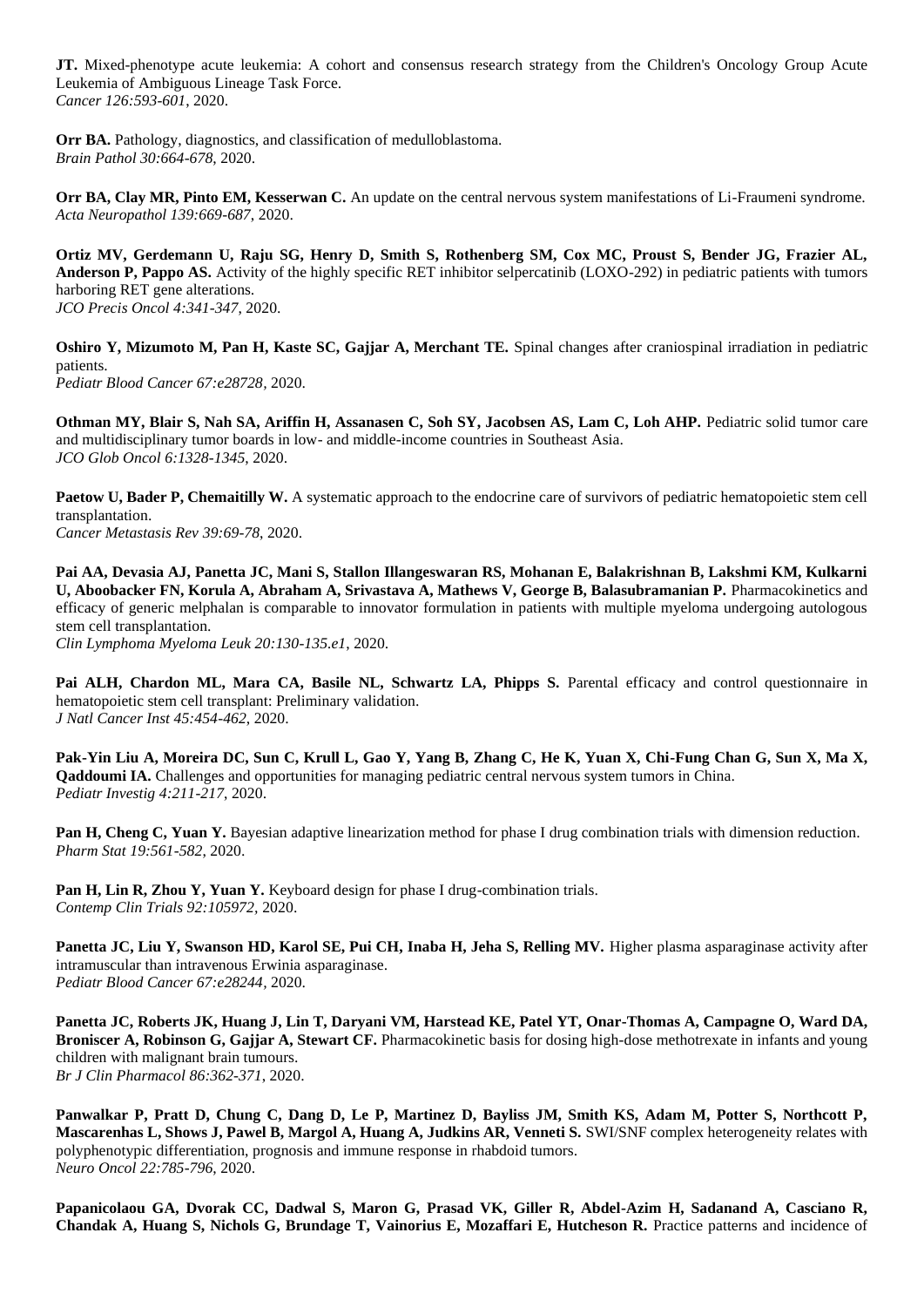adenovirus infection in allogeneic hematopoietic cell transplant recipients: Multicenter survey of transplant centers in the United States.

*Transpl Infect Dis 22:e13283,* 2020.

**Pardo LM, Voigt AP, Alonzo TA, Wilson ER, Gerbing RB, Paine DJ, Dai F, Menssen AJ, Raimondi SC, Hirsch BA, Gamis AS, Meshinchi S, Wells DA, Brodersen LE, Loken MR.** Deciphering the significance of CD56 expression in pediatric acute myeloid leukemia: A report from the Children's Oncology Group. *Cytometry B Clin Cytom 98:52-56*, 2020.

**Parris KR, Harman JL, Jurbergs N, Allen JM, Canavera KE.** Beyond clinical practice in pediatric psychology: Illustrative experiences in influencing practice changes, public opinion, and governmental policies. *Psychol Serv 7:98-109*, 2020.

**Partanen M, Kang G, Wang WC, Krull K, King AA, Schreiber JE, Porter JS, Hodges J, Hankins JS, Jacola LM.** Association between hydroxycarbamide exposure and neurocognitive function in adolescents with sickle cell disease. *Br J Haematol 189:1192-1203*, 2020.

**Partridge EC, Chhetri SB, Prokop JW, Ramaker RC, Jansen CS, Goh ST, Mackiewicz M, Newberry KM, Brandsmeier LA, Meadows SK, Messer CL, Hardigan AA, Coppola CJ, Dean EC, Jiang S, Savic D, Mortazavi A, Wold BJ, Myers RM, Mendenhall EM.** Occupancy maps of 208 chromatin-associated proteins in one human cell type. *Nature 583:720-728*, 2020.

**Pascua PNQ, Marathe BM, Bisen S, Webby RJ, Govorkova EA.** Influenza B viruses from different genetic backgrounds are variably impaired by neuraminidase inhibitor resistance-associated substitutions. *Antiviral Res 173:104669,* 2020.

Patel NP, Guan P, Bahal D, Hashem T, Scheuplein F, Schaub R, Nichols KE, Das R. Cancer immunotherapeutic potential of NKTT320, a novel, invariant, natural killer T cell-activating, humanized monoclonal antibody. *Int J Mol Sci 21:4317,* 2020.

**Pati AK, El Bakouri O, Jockusch S, Zhou Z, Altman RB, Fitzgerald GA, Asher WB, Terry DS, Borgia A, Holsey MD, Batchelder JE, Abeywickrama C, Huddle B, Rufa D, Javitch JA, Ottosson H, Blanchard SC.** Tuning the Baird aromatic tripletstate energy of cyclooctatetraene to maximize the self-healing mechanism in organic fluorophores. *Proc Natl Acad Sci U S A 117:24305-24315*, 2020.

**Patmore DM, Jassim A, Nathan E, Gilbertson RJ, Tahan D, Hoffmann N, Tong Y, Smith KS, Kanneganti TD, Suzuki H, Taylor MD, Northcott P, Gilbertson RJ.** DDX3X suppresses the susceptibility of hindbrain lineages to medulloblastoma. *Dev Cell 54:455-470.e5*, 2020.

**Paul P, Antonydhason V, Gopal J, Haga SW, Hasan N, Oh JW.** Bioinformatics for renal and urinary proteomics: Call for aggrandization.

*Int J Mol Sci 21:961,* 2020.

**Pearson AD, Stegmaier K, Bourdeaut F, Reaman G, Heenen D, Meyers ML, Armstrong SA, Brown P, De Carvalho D, Jabado N, Marshall L, Rivera M, Smith M, Adamson PC, Barone A, Baumann C, Blackman S, Buenger V, Donoghue M, Duncan AD, Fox E, Gadbaw B, Hattersley M, Ho P, Jacobs I, Kelly MJ, Kieran M, Lesa G, Ligas F, Ludwinski D, McDonough J, Nikolova Z, Norga K, Senderowicz A, Taube T, Weiner S, Karres D, Vassal G.** Paediatric Strategy Forum for medicinal product development of epigenetic modifiers for children: ACCELERATE in collaboration with the European Medicines Agency with participation of the Food and Drug Administration. *Eur J Cancer 139:135-148*, 2020.

**Pedrosa F, Coustan-Smith E, Zhou Y, Cheng C, Pedrosa A, Lins MM, Pedrosa M, Lucena-Silva N, Ramos AML, Vinhas E, Rivera GK, Campana D, Ribeiro RC.** Reduced-dose intensity therapy for pediatric lymphoblastic leukemia: Long-term results of the Recife RELLA05 pilot study. *Blood 135:1458-1466*, 2020.

**Peitzsch M, Butch ER, Lovorn E, Mangelis A, Furman WL, Santana VM, Hero B, Berthold F, Shulkin BL, Huebner A, Eisenhofer G.** Biochemical testing for neuroblastoma using plasma free 3-O-methyldopa, 3-methoxytyramine, and normetanephrine. *Pediatr Blood Cancer 67:e28081,* 2020.

**Pelletier S, Tummers B, Green DR.** Generation of Casp8 (FL122/123GG) mice using CRISPR-Cas9 technology. *STAR Protoc 1:100181,* 2020.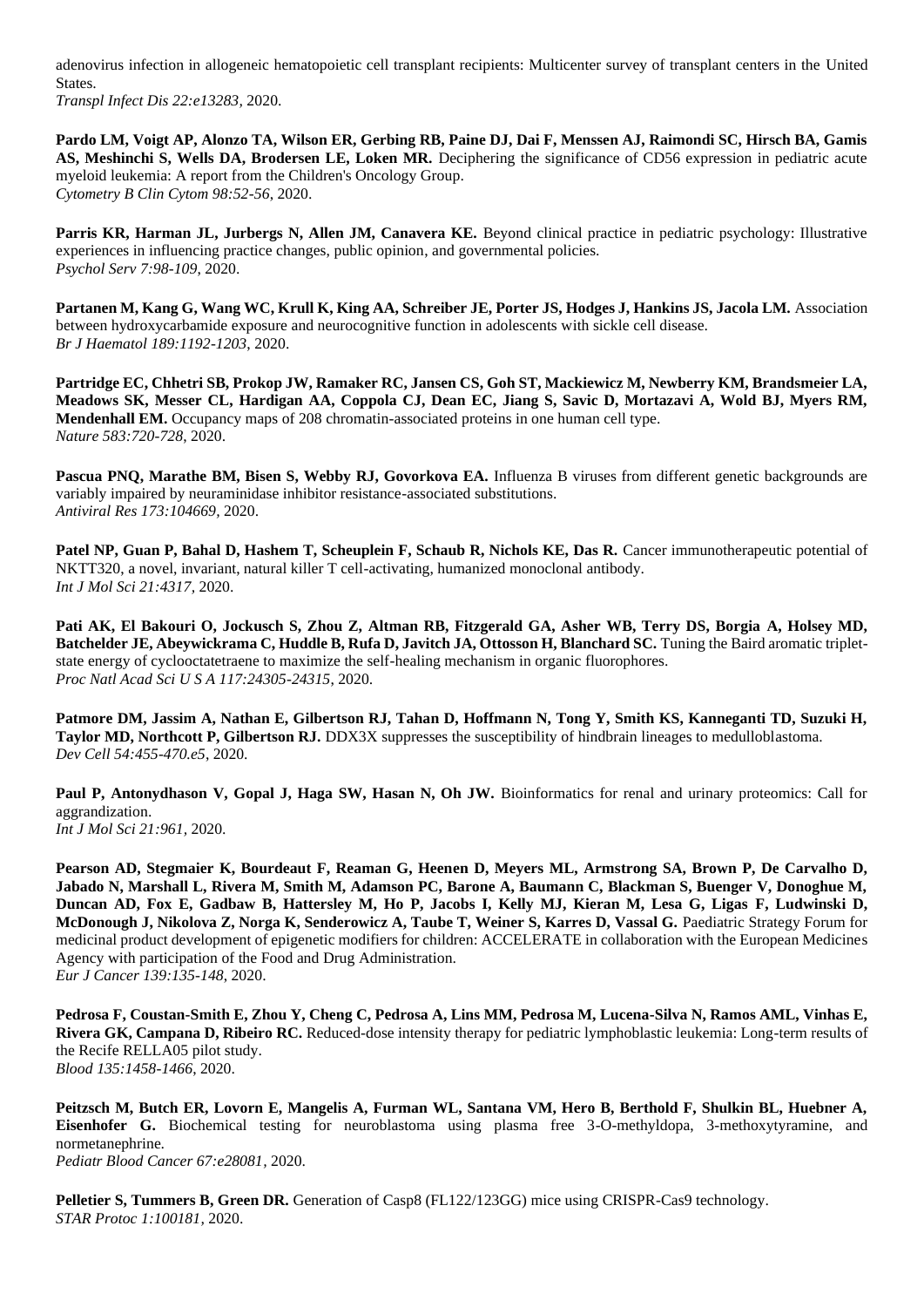**Pellett Madan R, Penkert RR, Surman SL, Jones BG, Houston J, Lamour JM, Del Rio M, Herold BC, Hurwitz JL.** Persistent hypogammaglobulinemia in pediatric solid organ transplant recipients. *Clin Transplant 34:e14021,* 2020.

**Penas-Prado M, Theeler BJ, Cordeiro B, Dunkel IJ, Hau P, Mahajan A, Robinson GW, Willmarth N, Aboud O, Aldape K, Butman JA, Gajjar A, Kelly W, Rao G, Raygada M, Siegel C, Romo CG, Armstrong TS.** Proceedings of the Comprehensive Oncology Network Evaluating Rare CNS Tumors (NCI-CONNECT) adult medulloblastoma workshop. *Neurooncol Adv 2:vdaa097,* 2020.

**Penkert RR, Cortez V, Karlsson EA, Livingston B, Surman SL, Li Y, Catharine Ross A, Schultz-Cherry S, Hurwitz JL.**  Vitamin A corrects tissue deficits in diet-induced obese mice and reduces influenza infection after vaccination and challenge. *Obesity (Silver Spring) 28:1631-1636*, 2020.

**Penkert RR, Hankins JS, Young NS, Hurwitz JL.** Vaccine design informed by virus-induced immunity. *Viral Immunol 33:342-350*, 2020.

**Pennella RA, Ayers KA, Brandt HM.** Understanding how adolescents think about the HPV vaccine. *Vaccines (Basel) 8:693,* 2020.

**Peran I, Martin EW, Mittag T.** Walking along a protein phase diagram to determine coexistence points by static light scattering. *Methods Mol Biol 2141:715-730*, 2020.

**Peran I, Mittag T.** Molecular structure in biomolecular condensates. *Curr Opin Struct Biol 60:17-26*, 2020.

**Peran I, Sabri N, Mittag T.** Managing hyperosmotic stress through phase separation. *Trends Biochem Sci 45:721-723*, 2020.

**Pergert P, Sullivan CE, Adde M, Afungchwi GM, Downing J, Hollis R, Ilbawi A, Morrissey L, Punjwani R, Challinor J.** An ethical imperative: Safety and specialization as nursing priorities of WHO Global Initiative for Childhood Cancer. *Pediatr Blood Cancer 67:e28143,* 2020.

**Perry JM, Tao F, Roy A, Lin T, He XC, Chen S, Lu X, Nemechek J, Ruan L, Yu X, Dukes D, Moran A, Pace J, Schroeder K, Zhao M, Venkatraman A, Qian P, Li Z, Hembree M, Paulson A, He Z, Xu D, Tran TH, Deshmukh P, Nguyen CT, Kasi RM, Ryan R, Broward M, Ding S, Guest E, August K, Gamis AS, Godwin A, Sittampalam GS, Weir SJ, Li L.** Overcoming Wnt-β-catenin dependent anticancer therapy resistance in leukaemia stem cells. *Nat Cell Biol 22:689-700*, 2020.

**Pfaff E, Aichmuller C, Sill M, Stichel D, Snuderl M, Karajannis MA, Schuhmann MU, Schittenhelm J, Hasselblatt M, Thomas C, Korshunov A, Rhizova M, Wittmann A, Kaufhold A, Iskar M, Ketteler P, Lohmann D, Orr BA, Ellison DW, von Hoff K, Mynarek M, Rutkowski S, Sahm F, von Deimling A, Lichter P, Kool M, Zapatka M, Pfister SM, Jones DTW.**  Molecular subgrouping of primary pineal parenchymal tumors reveals distinct subtypes correlated with clinical parameters and genetic alterations.

*Acta Neuropathol 139:243-257*, 2020.

**Phillips AH, Kriwacki RW.** Intrinsic protein disorder and protein modifications in the processing of biological signals. *Curr Opin Struct Biol 60:1-6*, 2020.

**Phillips GS, Freret ME, Friedman DN, Trelles S, Kukoyi O, Freites-Martinez A, Unger RH, Disa JJ, Wexler LH, Tinkle CL, Mechalakos JG, Dusza SW, Beal K, Wolden SL, Lacouture ME.** Assessment and treatment outcomes of persistent radiationinduced alopecia in patients with cancer. *JAMA Dermatol 156:963-972*, 2020.

**Phillips NS, Cheung YT, Glass JO, Scoggins MA, Liu W, Ogg RJ, Mulrooney DA, Pui CH, Robison LL, Reddick WE, Hudson MM, Krull KR.** Neuroanatomical abnormalities related to dexamethasone exposure in survivors of childhood acute lymphoblastic leukemia. *Pediatr Blood Cancer 67:e27968,* 2020.

**Phillips NS, Hillenbrand CM, Mitrea BG, Yan J, Li C, Scoggins MA, Merchant TE, Armstrong GT, Srivastava D, Pui CH, Robison LL, Hudson MM, Krull KR, Sabin ND.** Cerebral microbleeds in adult survivors of childhood acute lymphoblastic leukemia treated with cranial radiation. *Sci Rep 10:692,* 2020.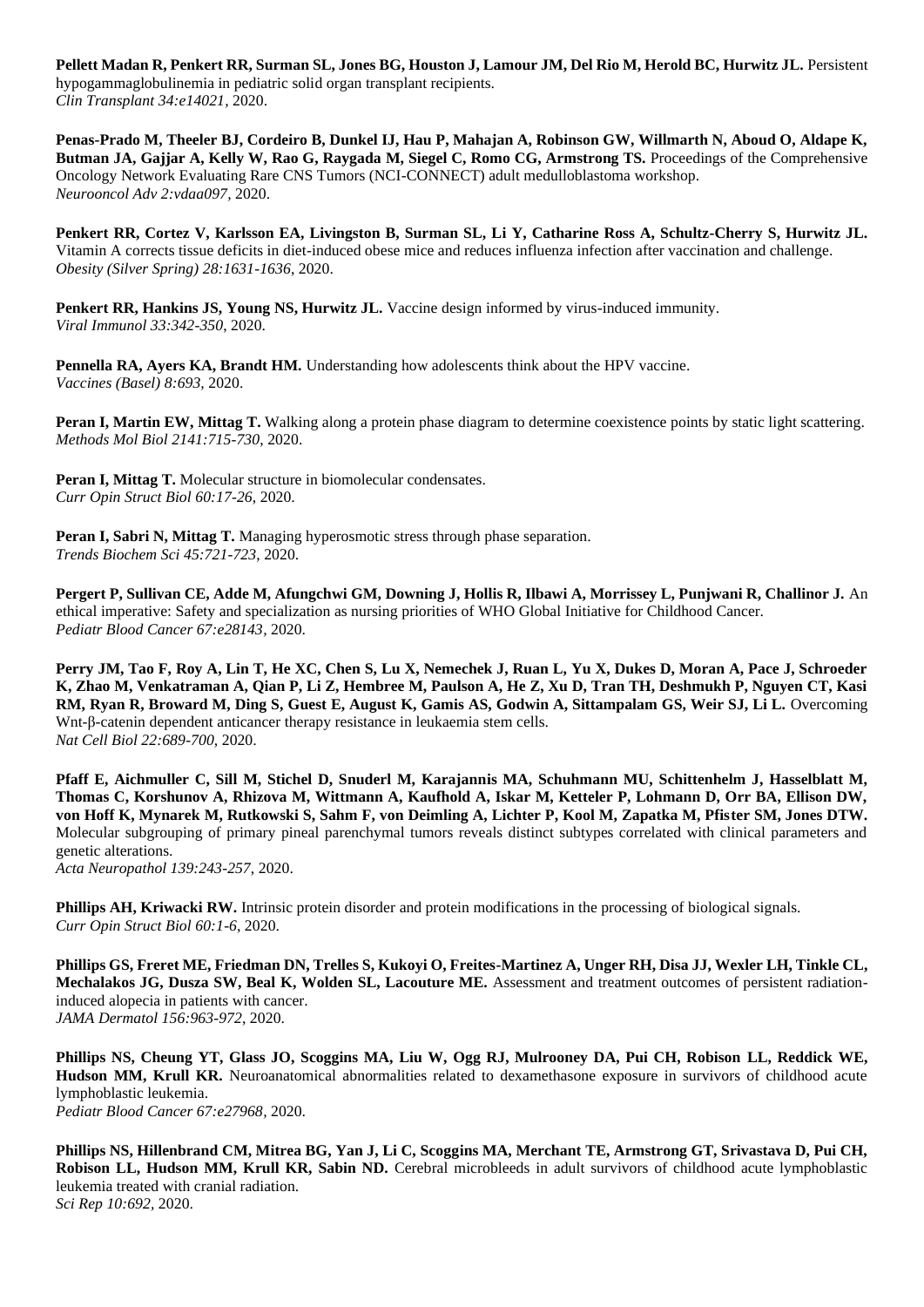**Phillips NS, Howell CR, Lanctot JQ, Partin RE, Pui CH, Hudson MM, Robison LL, Krull KR, Ness KK.** Physical fitness and neurocognitive outcomes in adult survivors of childhood acute lymphoblastic leukemia: A report from the St. Jude Lifetime cohort. *Cancer 126:640-648*, 2020.

**Phillips NS, Kesler SR, Scoggins MA, Glass JO, Cheung YT, Liu W, Banerjee P, Ogg RJ, Srivastava D, Pui CH, Robison LL, Reddick WE, Hudson MM, Krull KR.** Connectivity of the cerebello-thalamo-cortical pathway in survivors of childhood leukemia treated with chemotherapy only. *JAMA Netw Open 3:e2025839,* 2020.

**Phipps S, Fairclough DL, Noll RB, Devine KA, Dolgin MJ, Schepers SA, Askins MA, Schneider NM, Ingman K, Voll M, Katz ER, McLaughlin J, Sahler OJZ.** In-person vs. web-based administration of a problem-solving skills intervention for parents of children with cancer: Report of a randomized noninferiority trial. *EClinicalMedicine 24:100428,* 2020.

**Pichkur EB, Paleskava A, Tereshchenkov AG, Kasatsky P, Komarova ES, Shiriaev DI, Bogdanov AA, Dontsova OA, Osterman IA, Sergiev PV, Polikanov YS, Myasnikov AG, Konevega AL.** Insights into the improved macrolide inhibitory activity from the high-resolution cryo-EM structure of dirithromycin bound to the E. coli 70S ribosome. *RNA 26:715-723*, 2020.

**Pichon LC, Williams Powell T, Williams Stubbs A, Becton-Odum N, Ogg S, Arnold T, Thurston IB.** An exploration of U.S. Southern faith leaders' perspectives of HIV prevention, sexuality, and sexual health teachings. *Int J Environ Res Public Health 17:* 2020.

**Pierro J, Saliba J, Narang S, Sethia G, Saint Fleur-Lominy S, Chowdhury A, Qualls A, Fay H, Kilberg HL, Moriyama T, Fuller TJ, Teachey DT, Schmiegelow K, Yang JJ, Loh ML, Brown PA, Zhang J, Ma X, Tsirigos A, Evensen NA, Carroll WL.** The NSD2 p.E1099K mutation is enriched at relapse and confers drug resistance in a cell context-dependent manner in pediatric acute lymphoblastic leukemia. *Mol Cancer Res 18:1153-1165*, 2020.

**Pierzynski JA, Clegg JL, Sim JA, Forrest CB, Robison LL, Hudson MM, Baker JN, Huang IC.** Patient-reported outcomes in paediatric cancer survivorship: A qualitative study to elicit the content from cancer survivors and caregivers. *BMJ Open 10:e032414,* 2020.

**Pinto EM, Faucz FR, Paza LZ, Wu G, Fernandes ES, Bertherat J, Stratakis CA, Lalli E, Ribeiro RC, Rodriguez-Galindo C, Figueiredo BC, Zambetti GP.** Germline variants in phosphodiesterase genes and genetic predisposition to pediatric adrenocortical tumors.

*Cancers (Basel) 12:506,* 2020.

**Pinto EM, Figueiredo BC, Chen W, Galvao HCR, Formiga MN, Fragoso MCBV, Ashton-Prolla P, Ribeiro EMSF, Felix G, Costa TEB, Savage SA, Yeager M, Palmero EI, Volc S, Salvador H, Fuster-Soler JL, Lavarino C, Chantada G, Vaur D, Odone-Filho V, Brugieres L, Else T, Stoffel EM, Maxwell KN, Achatz MI, Kowalski L, de Andrade KC, Pappo A, Letouze E, Latronico AC, Mendonca BB, Almeida MQ, Brondani VB, Bittar CM, Soares EWS, Mathias C, Ramos CRN, Machado M, Zhou W, Jones K, Vogt A, Klincha PP, Santiago KM, Komechen H, Paraizo MM, Parise IZS, Hamilton KV, Wang J, Rampersaud E, Clay MR, Murphy AJ, Lalli E, Nichols KE, Ribeiro RC, Rodriguez-Galindo C, Korbonits M, Zhang J, Thomas MG, Connelly JP, Pruett-Miller S, Diekmann Y, Neale G, Wu G, Zambetti GP.** XAF1 as a modifier of p53 function and cancer susceptibility. *Sci Adv 6:eaba3231,* 2020.

**Pinto EM, Zambetti GP.** What 20 years of research has taught us about the TP53 p.R337H mutation. *Cancer 126:4678-4686*, 2020.

Pinto EM, Zambetti GP, Rodriguez-Galindo C. Pediatric adrenocortical tumours. *Best Pract Res Clin Endocrinol Metab 34:101448,* 2020.

**Piperno GM, Naseem A, Silvestrelli G, Amadio R, Caronni N, Cervantes-Luevano KE, Liv N, Klumperman J, Colliva A, Ali H, Graziano F, Benaroch P, Haecker H, Hanna RN, Benvenuti F.** Wiskott-Aldrich syndrome protein restricts cGAS/STING activation by dsDNA immune complexes. *JCI Insight 5:e132857,* 2020.

**Pipis M, Feely SME, Polke JM, Skorupinska M, Perez L, Shy RR, Laura M, Morrow JM, Moroni I, Pisciotta C, Taroni F, Vujovic D, Lloyd TE, Acsadi G, Yum SW, Lewis RA, Finkel RS, Herrmann DN, Day JW, Li J, Saporta M, Sadjadi R, Walk D, Burns J, Muntoni F, Ramchandren S, Horvath R, Johnson NE, Züchner S, Pareyson D, Scherer SS, Rossor AM, Shy ME, Reilly MM.** Natural history of Charcot-Marie-Tooth disease type 2A: A large international multicentre study. *Brain 143:3589-3602*, 2020.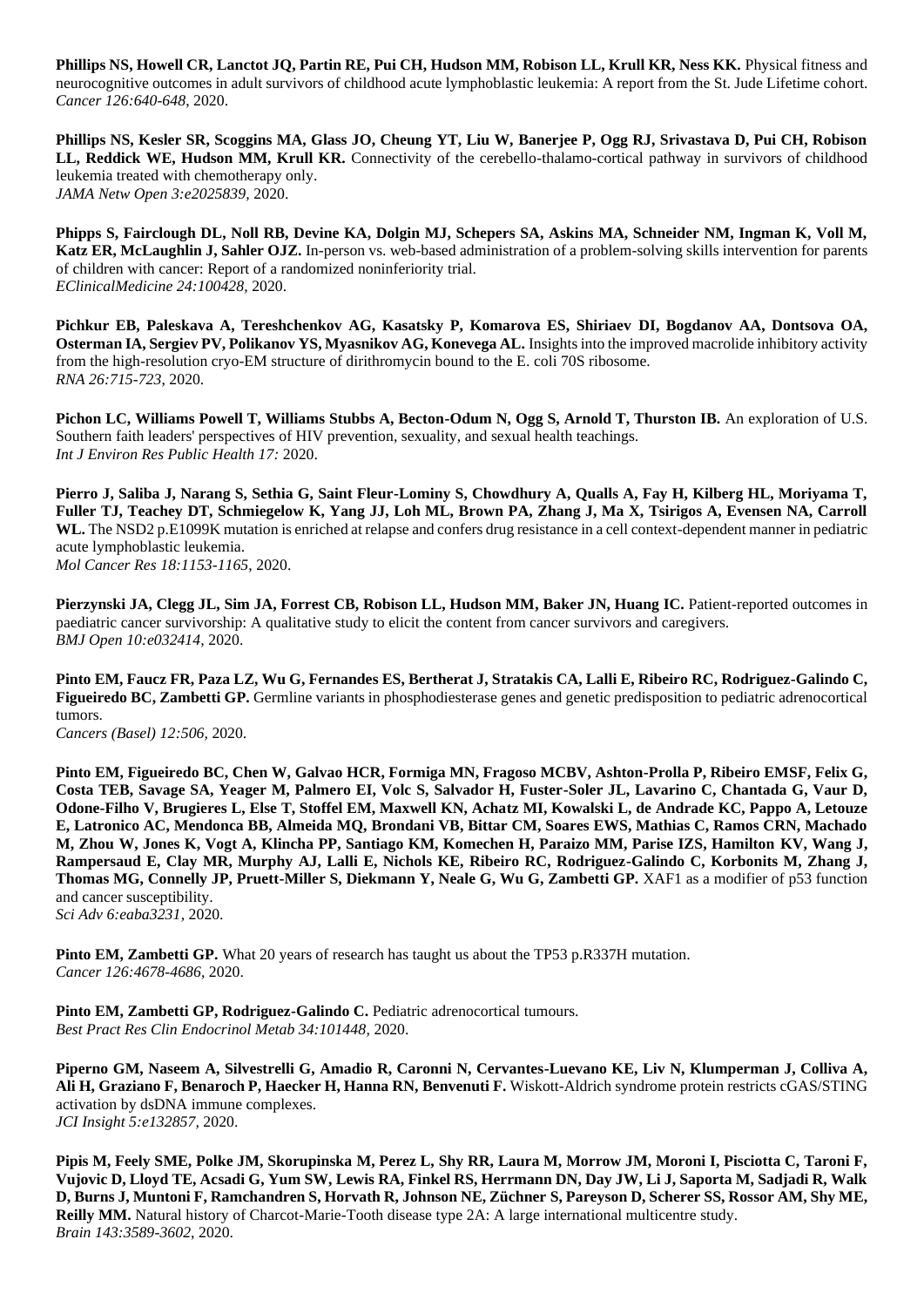**Place DE, Briard B, Samir P, Karki R, Bhattacharya A, Guy CS, Peters JL, Frase S, Vogel P, Neale G, Yamamoto M, Kanneganti TD.** Interferon inducible GBPs restrict Burkholderia thailandensis motility induced cell-cell fusion. *PLoS Pathog 16:e1008364,* 2020.

**Place DE, Kanneganti TD.** The innate immune system and cell death in autoinflammatory and autoimmune disease. *Curr Opin Immunol 67:95-105*, 2020.

Place DE, Lee S, Kanneganti TD. PANoptosis in microbial infection. *Curr Opin Microbiol 59:42-49*, 2020.

**Polites SF, Heaton TE, LaQuaglia MP, Kim ES, Barry WE, Goodhue CJ, Murphy AJ, Davidoff AM, Langham MR, Meyers RL, Short SS, Lautz TB, Glick RD, Vasudevan SA, Bence CM, Lal DR, Baertschiger RM, Emr B, Malek MM, Dasgupta R.**  Pneumonectomy for pediatric tumors-A pediatric surgical oncology research collaborative study. *Ann Surg,* 2020.

**Porter CE, Rosewell Shaw A, Jung Y, Yip T, Castro PD, Sandulache VC, Sikora A, Gottschalk S, Ittman MM, Brenner MK, Suzuki M.** Oncolytic adenovirus armed with BiTE, cytokine, and checkpoint inhibitor enables CAR T cells to control the growth of heterogeneous tumors. *Mol Ther 28:1251-1262*, 2020.

Poudel B, Yorek MS, Mazgaeen L, Brown SA, Kanneganti TD, Gurung P. Acute IL-4 governs pathogenic T cell responses during Leishmania major infection. *Immunohorizons 4:546-560*, 2020.

Poulson R, Carter D, Beville S, Niles L, Dey A, Minton C, McKenzie P, Krauss S, Webby R, Webster R, Stallknecht DE. Influenza A viruses in ruddy turnstones (Arenaria interpres); Connecting wintering and migratory sites with an ecological hotspot at Delaware Bay. *Viruses 12:* 2020.

**Powers AD, Drury JE, Hoehamer CF, Lockey TD, Meagher MM.** Lentiviral vector production from a stable packaging cell line using a packed bed bioreactor. *Mol Ther Methods Clin Dev 19:1-13*, 2020.

**Powers J, Pinto EM, Barnoud T, Leung JC, Martynyuk T, Kossenkov AV, Philips AH, Desai H, Hausler R, Kelly G, Le AN, Li MM, MacFarland SP, Pyle LC, Zelley K, Nathanson KL, Domchek SM, Slavin TP, Weitzel JN, Stopfer JE, Garber JE, Joseph V, Offit K, Dolinsky JS, Gutierrez S, McGoldrick K, Couch FJ, Levin B, Edelman MC, Levy CF, Spunt SL, Kriwacki RW, Zambetti GP, Ribeiro RC, Murphy ME, Maxwell KN.** A rare TP53 mutation predominant in Ashkenazi Jews confers risk of multiple cancers.

*Cancer Res 80:3732-3744*, 2020.

**Prince EW, Whelan R, Mirsky DM, Stence N, Staulcup S, Klimo P, Anderson RCE, Niazi TN, Grant G, Souweidane M, Johnston JM, Jackson EM, Limbrick DD Jr, Smith A, Drapeau A, Chern JJ, Kilburn L, Ginn K, Naftel R, Dudley R, Tyler-Kabara E, Jallo G, Handler MH, Jones K, Donson AM, Foreman NK, Hankinson TC.** Robust deep learning classification of adamantinomatous craniopharyngioma from limited preoperative radiographic images. *Sci Rep 10:16885,* 2020.

**Prinzing B, Schreiner P, Bell M, Fan Y, Krenciute G, Gottschalk S.** MyD88/CD40 signaling retains CAR T cells in a less differentiated state. *JCI Insight 5:e136093,* 2020.

**Pruett-Miller SM.** Assessing off-target editing of CRISPR-Cas9 systems. *CRISPR J 3:430-432*, 2020.

**Pruett-Miller SM.** Cancer screens: Better together. *CRISPR J 3:12-14*, 2020.

**Pui CH.** Precision medicine in acute lymphoblastic leukemia. *Front Med 14:689-700*, 2020.

**Pujadas E, Chen L, Weingart JD, Orr B, Ozer BH, Holdhoff M, Rodriguez FJ.** TSC2 alterations in anaplastic ependymoma progression to ependymosarcoma. *Clin Neuropathol 39:179-187*, 2020.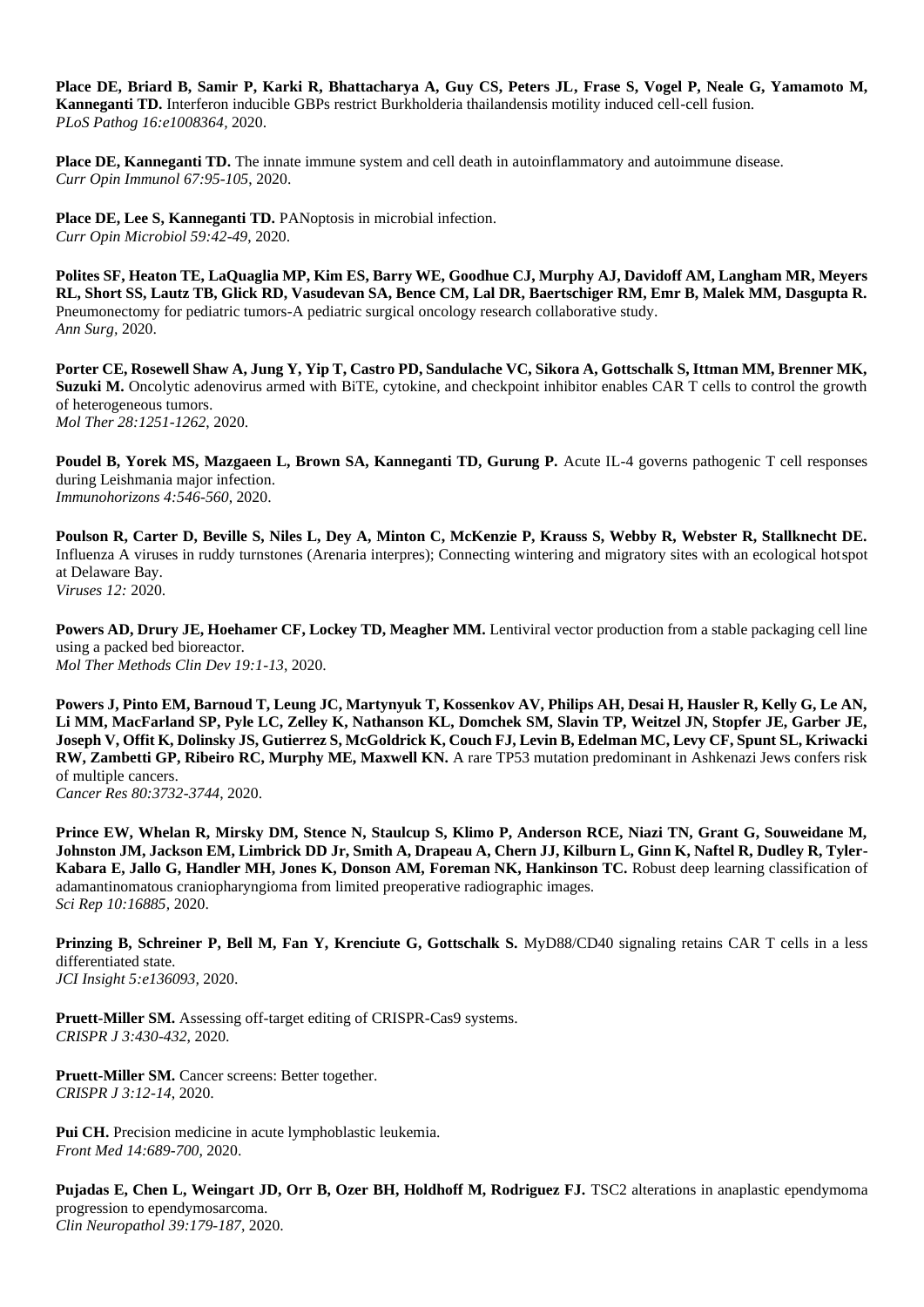**Qin N, Wang Z, Liu Q, Song N, Wilson CL, Ehrhardt MJ, Shelton K, Easton J, Mulder H, Kennetz D, Edmonson MN, Rusch MC, Downing JR, Hudson MM, Nichols KE, Zhang J, Robison LL, Yasui Y.** Pathogenic germline mutations in DNA repair genes in combination with cancer treatment exposures and risk of subsequent neoplasms among long-term survivors of childhood cancer. *J Clin Oncol 38:2728-2740*, 2020.

**Qiu Y, Zheng Y, Grace CRR, Liu X, Klionsky DJ, Schulman BA.** Allosteric regulation through a switch element in the autophagy E2, Atg3.

*Autophagy 16:183-184*, 2020.

Radka CD, Frank MW, Rock CO, Yao J. Fatty acid activation and utilization by Alistipes finegoldii, a representative Bacteroidetes resident of the human gut microbiome. *Mol Microbiol 113:807-825*, 2020.

**Radka CD, Frank MW, Yao J, Seetharaman J, Miller DJ, Rock CO.** The genome of a Bacteroidetes inhabitant of the human gut encodes a structurally distinct enoyl-acyl carrier protein reductase (FabI). *J Biol Chem 295:7635-7652*, 2020.

**Raghavan KC, Camfield AS, Lucas J, Ismael Y, Rossi MG, Anghelescu DL.** Propofol total intravenous anesthesia as an intervention for severe radiation-induced phantosmia in an adolescent with ependymoma. *J Adolesc Young Adult Oncol 9:299-302*, 2020.

**Rai P, Ataga KI.** Drug therapies for the management of sickle cell disease. *F1000Res 9:F1000 Faculty Rev-592,* 2020.

**Rai SN, Qian C, Pan J, Seth A, Srivastava DK, Bhatnagar A.** Statistical design of Phase II/III clinical trials for testing therapeutic interventions in COVID-19 patients. *BMC Med Res Methodol 20:220,* 2020.

**Rai V, Wood MB, Feng H, Schabla NM, Tu S, Zuo J.** The immune response after noise damage in the cochlea is characterized by a heterogeneous mix of adaptive and innate immune cells. *Sci Rep 10:15167,* 2020.

**Ramsey WA, Heidelberg RE, Gilbert AM, Heneghan MB, Badawy SM, Alberts NM.** eHealth and mHealth interventions in pediatric cancer: A systematic review of interventions across the cancer continuum. *Psychooncology 29:17-37*, 2020.

**Raney L, McManaman J, Elsaid M, Morgan J, Bowman R, Mohamed A, Russo CL.** Multisite quality improvement initiative to repair incomplete electronic medical record documentation as one of many causes of provider burnout. *JCO Oncol Pract 16:e1412-e1416*, 2020.

**Raynor JL, Liu C, Dhungana Y, Guy C, Chapman NM, Shi H, Neale G, Sesaki H, Chi H.** Hippo/Mst signaling coordinates cellular quiescence with terminal maturation in iNKT cell development and fate decisions. *J Exp Med 217:e20191157,* 2020.

**Reddick SJ, Campagne O, Huang J, Onar-Thomas A, Broniscer A, Gajjar A, Stewart CF.** Correction to: Pharmacokinetics and safety of erlotinib and its metabolite OSI-420 in infants and children with primary brain tumors. *Cancer Chemother Pharmacol 85:475,* 2020.

**Reddy AT, Strother DR, Judkins AR, Burger PC, Pollack IF, Krailo MD, Buxton AB, Williams-Hughes C, Fouladi M, Mahajan A, Merchant TE, Ho B, Mazewski CM, Lewis VA, Gajjar A, Vezina LG, Booth TN, Parsons KW, Poss VL, Zhou T, Biegel JA, Huang A.** Efficacy of high-dose chemotherapy and three-dimensional conformal radiation for atypical teratoid/rhabdoid Tumor: A Report from the Children's Oncology Group Trial ACNS0333. *J Clin Oncol 38:1175-1185*, 2020.

**Reddy N, Ellison DW, Soares BP, Carson KA, Huisman TAGM, Patay Z.** Pediatric posterior fossa medulloblastoma: The role of diffusion imaging in identifying molecular groups. *J Neuroimaging 30:503-511*, 2020.

**Reeve BB, McFatrich M, Mack JW, Maurer SH, Jacobs SS, Freyer DR, Withycombe JS, Baker JN, Castellino SM, Lin L, Lucas NR, Hinds PS.** Validity and reliability of the pediatric patient-reported outcomes version of the Common Terminology Criteria for Adverse Events.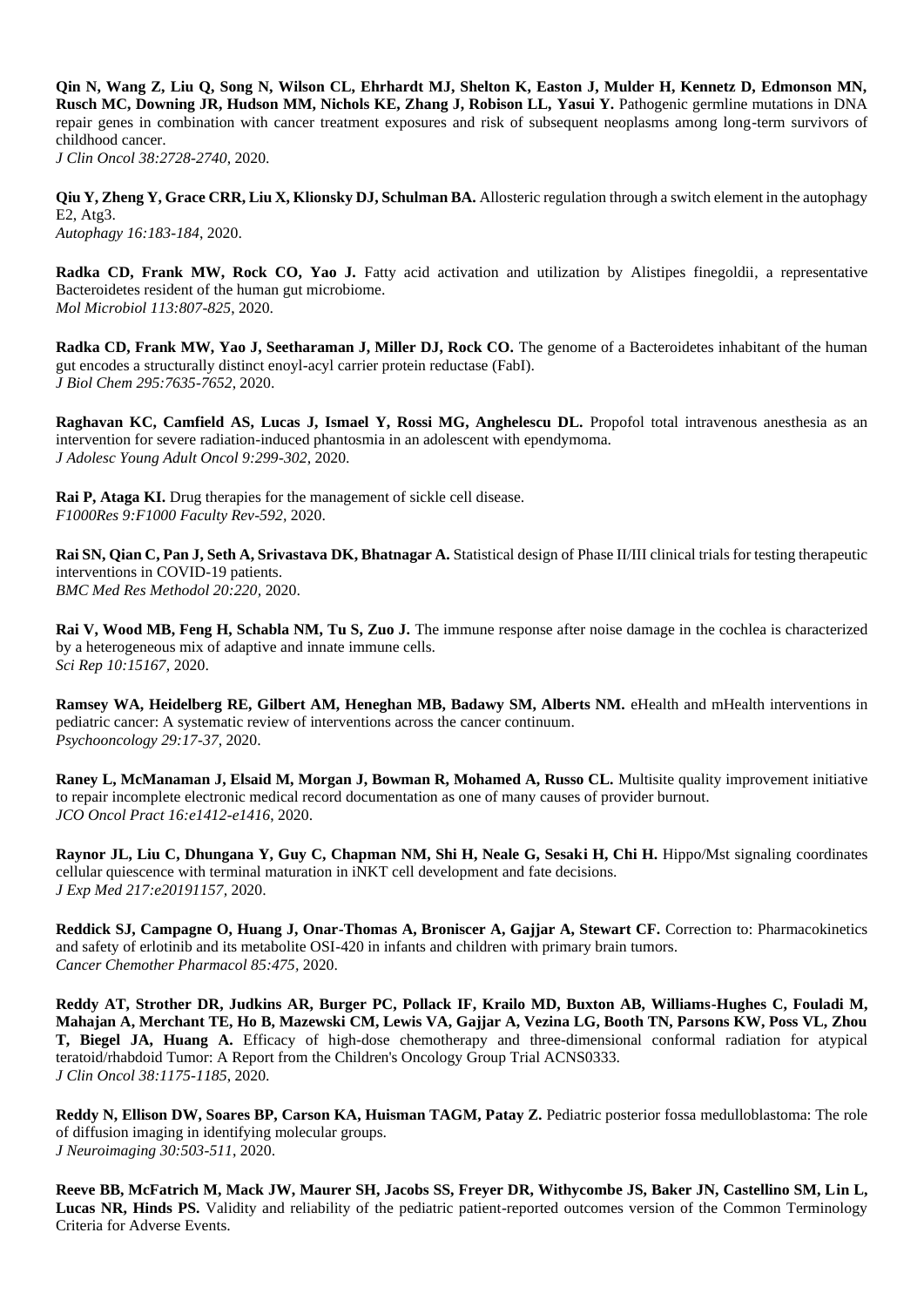**Reeve BB, McFatrich M, Mack JW, Pinheiro LC, Jacobs SS, Baker JN, Withycombe JS, Lin L, Mann CM, Villabroza KR, Hinds PS.** Expanding construct validity of established and new PROMIS Pediatric measures for children and adolescents receiving cancer treatment. *Pediatr Blood Cancer 67:e28160,* 2020.

**Relling MV, Klein TE, Gammal RS, Whirl-Carrillo M, Hoffman JM, Caudle KE.** The Clinical Pharmacogenetics Implementation Consortium: 10 years later. *Clin Pharmacol Ther 107:171-175*, 2020.

**Rentas S, Pillai V, Wertheim GB, Akgumus GT, Nichols KE, Deardorff MA, Conlin LK, Li MM, Olson TS, Luo M.** Evolution of histomorphologic, cytogenetic, and genetic abnormalities in an untreated patient with MIRAGE syndrome. *Cancer Genet 245:42-48*, 2020.

**Rezinciuc S, Bezavada L, Bahadoran A, Duan S, Wang R, Lopez-Ferrer D, Finkelstein D, McGargill MA, Green DR, Pasa-Tolic L, Smallwood HS.** Dynamic metabolic reprogramming in dendritic cells: An early response to influenza infection that is essential for effector function. *PLoS Pathog 16:e1008957,* 2020.

**Riback JA, Zhu L, Ferrolino MC, Tolbert M, Mitrea DM, Sanders DW, Wei MT, Kriwacki RW, Brangwynne CP.**  Composition-dependent thermodynamics of intracellular phase separation. *Nature 581:209-214*, 2020.

**Riberdy JM, Zhou S, Zheng F, Kim YI, Moore J, Vaidya A, Throm RE, Sykes A, Sahr N, Bonifant CL, Ryu B, Gottschalk S, Velasquez MP.** The art and science of selecting a CD123-specific chimeric antigen receptor for clinical testing. *Mol Ther Methods Clin Dev 18:571-581*, 2020.

**Richard MA, Lupo PJ, Morton LM, Yasui YA, Sapkota YA, Arnold MA, Aubert G, Neglia JP, Turcotte LM, Leisenring**  WM, Sampson JN, Chanock SJ, Hudson MM, Armstrong GT, Robison LL, Bhatia S, Gramatges MM. Genetic variation in POT1 and risk of thyroid subsequent malignant neoplasm: A report from the Childhood Cancer Survivor Study. *PLoS One 15:e0228887,* 2020.

**Richeson KV, Bodrug T, Sackton KL, Yamaguchi M, Paulo JA, Gygi SP, Schulman BA, Brown NG, King RW.** Paradoxical mitotic exit induced by a small molecule inhibitor of APC/C(Cdc20). *Nat Chem Biol 16:546-555*, 2020.

**Rickard M, Fernandez N, Blais AS, Shalabi A, Amirabadi A, Traubici J, Lee W, Gleason J, Brzezinski J, Lorenzo AJ.**  Volumetric assessment of unaffected parenchyma and Wilms' tumours: Analysis of response to chemotherapy and surgery using a semi-automated segmentation algorithm in children with renal neoplasms. *BJU Int 125:695-701*, 2020.

**Ritzmann TA, Rogers HA, Paine SML, Storer LCD, Jacques TS, Chapman RJ, Ellison D, Donson AM, Foreman NK, Grundy RG.** A retrospective analysis of recurrent pediatric ependymoma reveals extremely poor survival and ineffectiveness of current treatments across central nervous system locations and molecular subgroups. *Pediatr Blood Cancer 67:e28426,* 2020.

**Roberts KG, Mullighan CG.** The biology of B-progenitor acute lymphoblastic leukemia. *Cold Spring Harb Perspect Med 10:a034835,* 2020.

**Robinson GW, Gajjar A.** Genomics paves the way for better infant medulloblastoma therapy. *J Clin Oncol 38:2010-2013*, 2020.

**Robles-Murguia M, Rao D, Finkelstein D, Xu B, Fan Y, Demontis F.** Muscle-derived Dpp regulates feeding initiation via endocrine modulation of brain dopamine biosynthesis. *Genes Dev 34:37-52*, 2020.

**Rodriguez-Galindo C, Allen CE.** Langerhans cell histiocytosis. *Blood 135:1319-1331*, 2020.

**Rogers VE, Zhu S, Mandrell BN, Ancoli-Israel S, Liu L, Hinds PS.** Relationship between circadian activity rhythms and fatigue in hospitalized children with CNS cancers receiving high-dose chemotherapy. *Support Care Cancer 28:1459-1467*, 2020.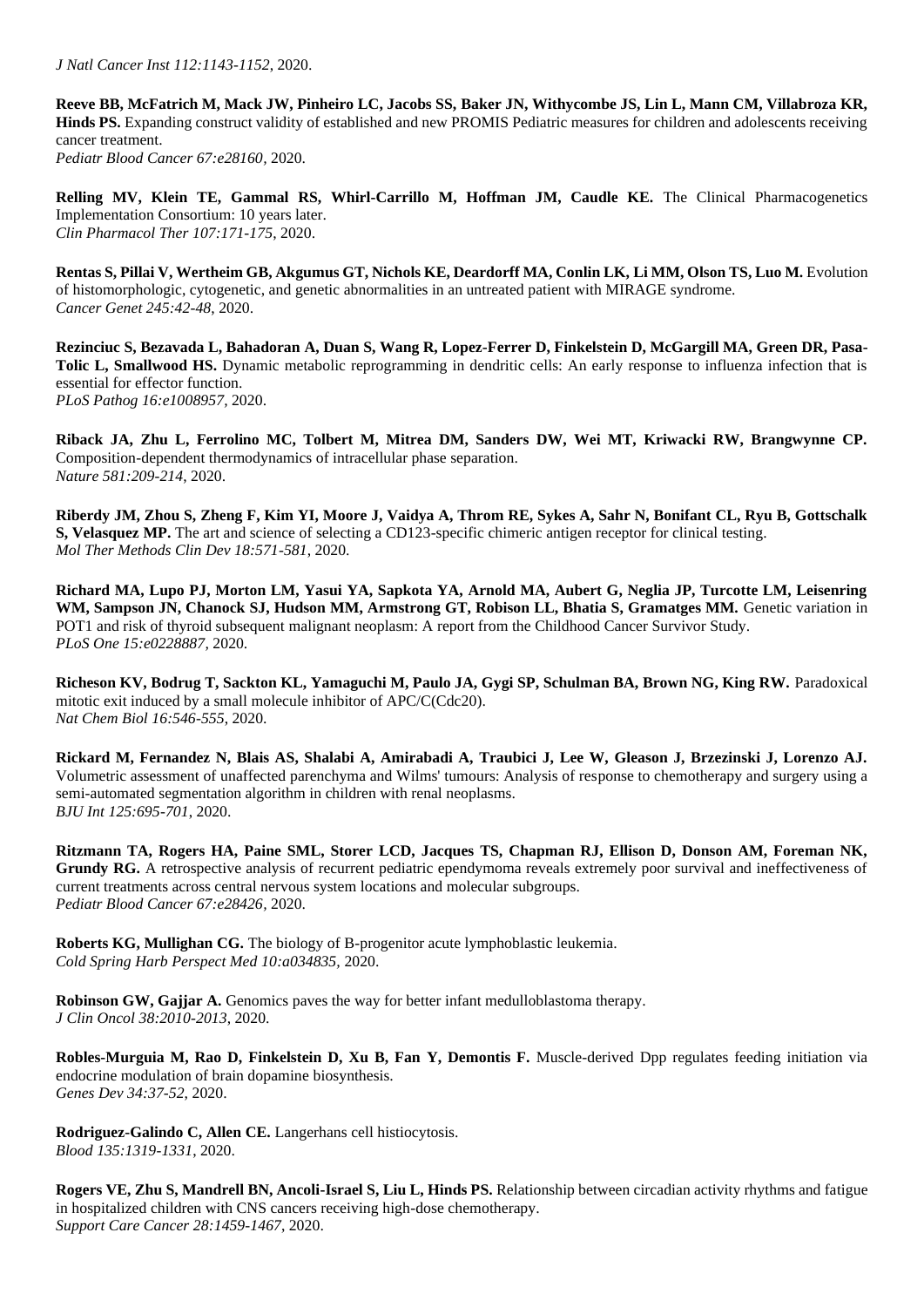**Rosa-Santos TM, Silva RGD, Kumar P, Kottapalli P, Crasto C, Kottapalli KR, França SC, Zingaretti SM.** Molecular mechanisms underlying sugarcane response to aluminum stress by RNA-seq. *Int J Mol Sci 21:7934,* 2020.

**Rosch JW, Tuomanen EI.** Caging and COM-bating antibiotic resistance. *Cell Host Microbe 27:489-490*, 2020.

**Rosikiewicz W, Chen X, Dominguez PM, Ghamlouch H, Aoufouchi S, Bernard OA, Melnick A, Li S. TET2 deficiency** reprograms the germinal center B cell epigenome and silences genes linked to lymphomagenesis. *Sci Adv 6:eaay5872,* 2020.

**Roussel MF, Stripay JL.** Modeling pediatric medulloblastoma. *Brain Pathol 30:703-712*, 2020.

**Rowe HM, Livingston B, Margolis E, Davis A, Meliopoulos VA, Echlin H, Schultz-Cherry S, Rosch JW. Respiratory bacteria** stabilize and promote airborne transmission of influenza A virus. *mSystems 5:e00762-20,* 2020.

**Ruberte J, Schofield PN, Brakebusch C, Vogel P, Herault Y, Gracia G, McKerlie C, Hrabe de Angelis M, Hagn M, Sundberg JP.** PATHBIO: An international training program for precision mouse phenotyping. *Mamm Genome 31:49-53*, 2020.

**Ruscetti M, Morris JP 4th, Mezzadra R, Russell J, Leibold J, Romesser PB, Simon J, Kulick A, Ho YJ, Fennell M, Li J, Norgard RJ, Wilkinson JE, Alonso-Curbelo D, Sridharan R, Heller DA, de Stanchina E, Stanger BZ, Sherr CJ, Lowe SW.**  Senescence-induced vascular remodeling creates therapeutic vulnerabilities in pancreas cancer. *Cell 181:424-441.e21*, 2020.

**Russell CJ, Penkert RR, Kim S, Hurwitz JL.** Human metapneumovirus: A largely unrecognized threat to human health. *Pathogens 9:109,* 2020.

**Russier M, Yang G, Briard B, Meliopoulos V, Cherry S, Kanneganti TD, Schultz-Cherry S, Vogel P, Russell CJ.** HA stability regulates H1N1 influenza virus replication and pathogenicity in mice by modulating type I interferon responses in dendritic cells. *J Virol 94:e01423-19,* 2020.

**Russo C, Stout L, House T, Santana VM.** Barriers and facilitators of clinical trial enrollment in a network of community-based pediatric oncology clinics. *Pediatr Blood Cancer 67:e28023,* 2020.

**Ryall S, Zapotocky M, Fukuoka K, Nobre L, Guerreiro Stucklin A, Bennett J, Siddaway R, Li C, Pajovic S, Arnoldo A, Kowalski PE, Johnson M, Sheth J, Lassaletta A, Tatevossian RG, Orisme W, Qaddoumi I, Surrey LF, Li MM, Waanders AJ, Gilheeney S, Rosenblum M, Bale T, Tsang DS, Laperriere N, Kulkarni A, Ibrahim GM, Drake J, Dirks P, Taylor MD, Rutka JT, Laughlin S, Shroff M, Shago M, Hazrati LN, D'Arcy C, Ramaswamy V, Bartels U, Huang A, Bouffet E, Karajannis MA, Santi M, Ellison DW, Tabori U, Hawkins C.** Integrated molecular and clinical analysis of 1,000 pediatric lowgrade gliomas.

*Cancer Cell 37:569-583.e5*, 2020.

**Saab R, Obeid A, Gachi F, Boudiaf H, Sargsyan L, Al-Saad K, Javakhadze T, Mehrvar A, Abbas SS, Abed Al-Agele YS, Al-Haddad S, Al Ani MH, Al-Sweedan S, Al Kofide A, Jastaniah W, Khalifa N, Bechara E, Baassiri M, Noun P, El-Houdzi J, Khattab M, Sagar Sharma K, Wali Y, Mushtaq N, Batool A, Faizan M, Raza MR, Najajreh M, Mohammed Abdallah MA, Sousan G, Ghanem KM, Kocak U, Kutluk T, Demir HA, Hodeish H, Muwakkit S, Belgaumi A, Al-Rawas AH, Jeha S.** Impact of the coronavirus disease 2019 (COVID-19) pandemic on pediatric oncology care in the Middle East, North Africa, and West Asia Region: A report from the Pediatric Oncology East and Mediterranean (POEM) Group. *Cancer 126:4235-4245*, 2020.

**Sahoo SS, Kozyra EJ, Wlodarski MW.** Germline predisposition in myeloid neoplasms: Unique genetic and clinical features of GATA2 deficiency and SAMD9/SAMD9L syndromes. *Best Pract Res Clin Haematol 33:101197,* 2020.

**Saint Fleur-Lominy S, Evensen NA, Bhatla T, Sethia G, Narang S, Choi JH, Ma X, Yang JJ, Kelly S, Raetz E, Harvey RC,**  Willman C, Loh ML, Hunger SP, Brown PA, Getz KM, Meydan C, Mason CE, Tsirigos A, Carroll WL. Evolution of the epigenetic landscape in childhood B acute lymphoblastic leukemia and its role in drug resistance. *Cancer Res 80:5189-5202*, 2020.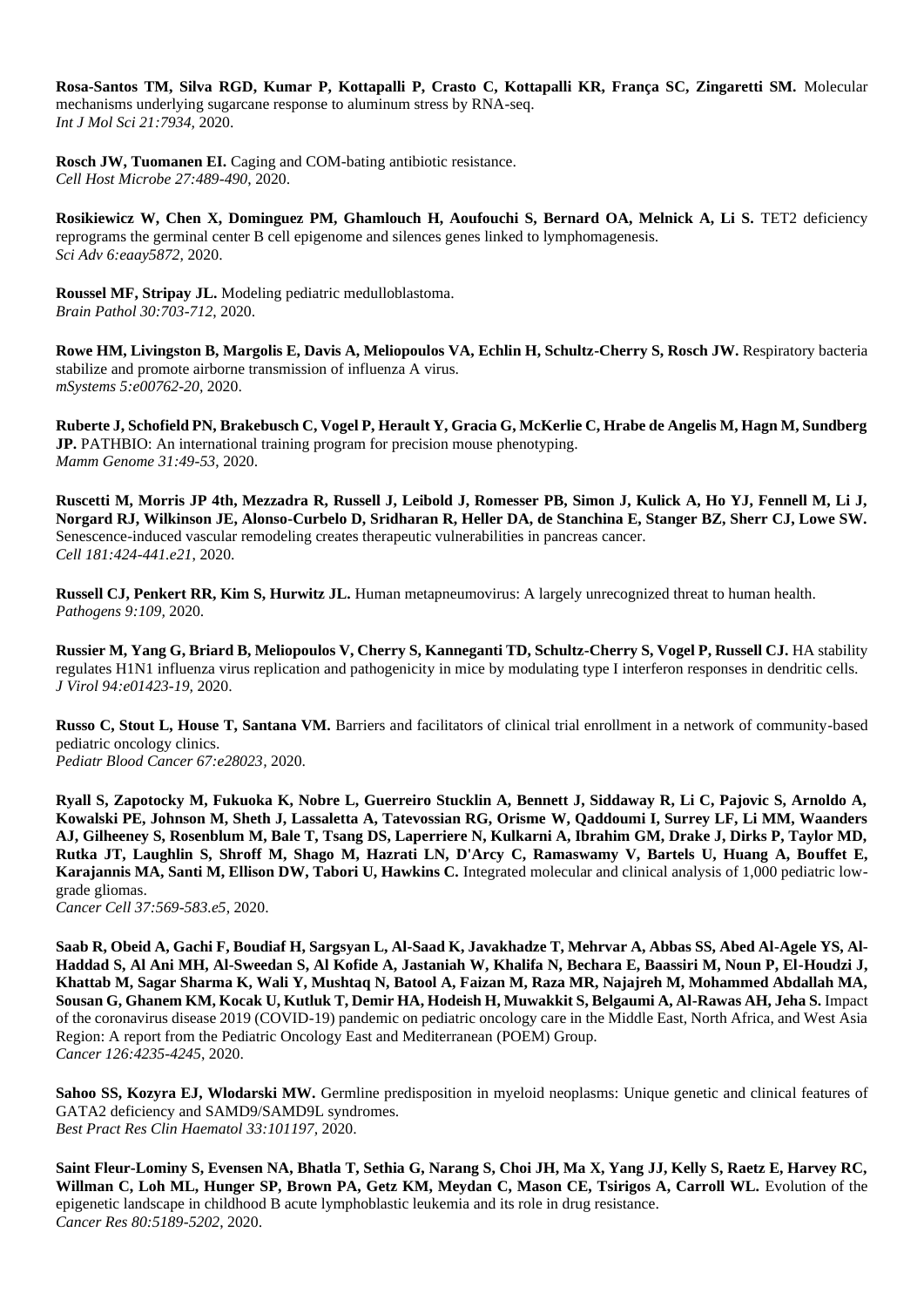**Sakamoto T, Matsuura TR, Wan S, Ryba DM, Kim JU, Won KJ, Lai L, Petucci C, Petrenko N, Musunuru K, Vega RB, Kelly DP.** A critical role for estrogen-related receptor signaling in cardiac maturation. *Circ Res 126:1685-1702*, 2020.

**Sakata S, Tsumura M, Matsubayashi T, Karakawa S, Kimura S, Tamaura M, Okano T, Naruto T, Mizoguchi Y, Kagawa R, Nishimura S, Imai K, Le Voyer T, Casanova JL, Bustamante J, Morio T, Ohara O, Kobayashi M, Okada S.** Autosomal recessive complete STAT1 deficiency caused by compound heterozygous intronic mutations. *Int Immunol 32:663-671*, 2020.

Salamatina A, Yang JH, Brenner-Morton S, Bikoff JB, Fang L, Kintner CR, Jessell TM, Sweeney LB. Differential loss of spinal interneurons in a mouse model of ALS. *Neuroscience 450:81-95*, 2020.

Saliba J, Evensen NA, Meyer JA, Newman D, Nersting J, Narang S, Ma X, Schmiegelow K, Carroll WL. Feasibility of monitoring peripheral blood to detect emerging clones in children with acute lymphoblastic leukemia. *Pediatr Blood Cancer 67:e28306,* 2020.

**Salzer WL, Burke MJ, Devidas M, Dai Y, Hardy KK, Kairalla JA, Gore L, Hilden JM, Larsen E, Rabin KR, Zweidler-McKay PA, Borowitz MJ, Wood B, Heerema NA, Carroll AJ, Winick N, Carroll WL, Raetz EA, Loh ML, Hunger SP.** Impact of intrathecal triple therapy versus intrathecal methotrexate on disease-free survival for high-risk B-lymphoblastic leukemia: Children's Oncology Group Study AALL1131. *J Clin Oncol 38:2628-2638*, 2020.

**Samarasinghe AE, Penkert RR, Hurwitz JL, Sealy RE, LeMessurier KS, Hammond C, Dubin PJ, Lew DB.** Questioning cause and effect: Children with severe asthma exhibit high levels of inflammatory biomarkers including beta-hexosaminidase, but low levels of vitamin A and immunoglobulins. *Biomedicines 8:E393,* 2020.

**Samir P, Kanneganti TD.** DDX3X sits at the crossroads of liquid-liquid and prionoid phase transitions arbitrating life and death cell fate decisions in stressed cells. *DNA Cell Biol 39:1091-1095*, 2020.

**Samir P, Malireddi RKS, Kanneganti TD.** The PANoptosome: A deadly protein complex driving pyroptosis, apoptosis, and necroptosis (PANoptosis). *Front Cell Infect Microbiol 10:238,* 2020.

**Santana VM, Sahr N, Tatevossian RG, Jia S, Campagne O, Sykes A, Stewart CF, Furman WL, McGregor LM.** A phase 1 trial of everolimus and bevacizumab in children with recurrent solid tumors. *Cancer 126:1749-1757*, 2020.

**Sapkota Y, Wilson CL, Zaidi AK, Moon W, Fon Tacer K, Lu L, Liu Q, Baedke J, Dhaduk R, Wang Z, Chemaitilly W, Krasin MJ, Berry FB, Zhang J, Hudson MM, Robison LL, Green DM, Yasui Y.** A novel locus predicts spermatogenic recovery among childhood cancer survivors exposed to alkylating agents. *Cancer Res 80:3755-3764*, 2020.

**Saravia J, Raynor JL, Chapman NM, Lim SA, Chi H.** Signaling networks in immunometabolism. *Cell Res 30:328-342*, 2020.

**Saravia J, Zeng H, Dhungana Y, Bastardo Blanco D, Nguyen TM, Chapman NM, Wang Y, Kanneganti A, Liu S, Raynor JL, Vogel P, Neale G, Carmeliet P, Chi H.** Homeostasis and transitional activation of regulatory T cells require c-Myc. *Sci Adv 6:eaaw6443,* 2020.

**Saulsberry AC, Hodges JR, Cole A, Porter JS, Hankins J.** Web-based technology to improve disease knowledge among adolescents with sickle cell disease: Pilot study. *JMIR Pediatr Parent 3:e15093,* 2020.

**Saxena R, Stanley CB, Kumar P, Cuneo MJ, Patil D, Jha J, Weiss KL, Chattoraj DK, Crooke E.** A nucleotide-dependent oligomerization of the Escherichia coli replication initiator DnaA requires residue His136 for remodeling of the chromosomal origin. *Nucleic Acids Res 48:200-211*, 2020.

**Schepers SA, Russell K, Berlin KS, Zhang H, Wang F, Phipps S.** Daily mood profiles and psychosocial adjustment in youth with newly diagnosed cancer and healthy peers.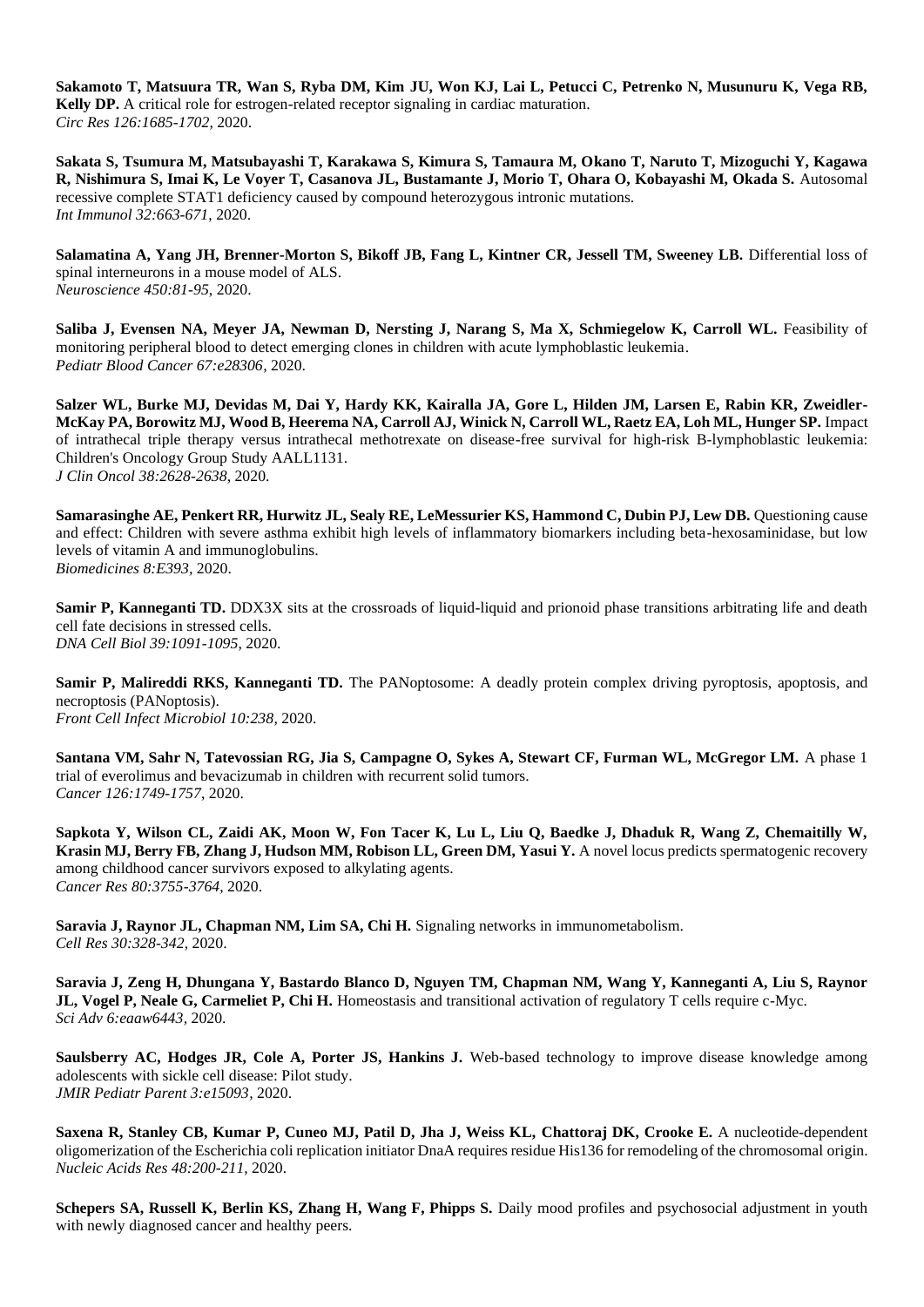*Health Psychol 39:1-9*, 2020.

**Schieber M, Marinaccio C, Bolanos LC, Haffey WD, Greis KD, Starczynowski DT, Crispino JD. FBXO11** is a candidate tumor suppressor in the leukemic transformation of myelodysplastic syndrome. *Blood Cancer J 10:98,* 2020.

**Schmit JD, Bouchard JJ, Martin EW, Mittag T.** Protein network structure enables switching between liquid and gel states. *J Am Chem Soc 142:874-883*, 2020.

**Schnetler R, Fanucchi S, Moldoveanu T, Koorsen G.** Linker histone H1.2 directly activates BAK through the K/RVVKP motif on the C-terminal domain. *Biochemistry 59:3332-3346*, 2020.

**Schonfeld SJ, Howell RM, Smith SA, Neglia JP, Turcotte LM, Arnold MA, Inskip PD, Oeffinger KC, Moskowitz CS, Henderson TO, Leisenring WM, Gibson TM, Berrington de Gonzalez A, Sampson JN, Chanock SJ, Tucker MA, Bhatia S, Robison LL, Armstrong GT, Morton LM.** Comparison of radiation dose reconstruction methods to investigate late adverse effects of radiotherapy for childhood cancer: A report from the Childhood Cancer Survivor Study. *Radiat Res 193:95-106*, 2020.

**Schreiner K, Grossoehme DH, Friebert S, Baker JN, Needle J, Lyon ME.** "Living life as if I never had cancer": A study of the meaning of living well in adolescents and young adults who have experienced cancer. *Pediatr Blood Cancer 67:e28599,* 2020.

**Schuetz JD.** "OMICs" reveal the molecular basis of a rare blood group. *Blood 135:396-397*, 2020.

**Schuler B, Borgia A, Borgia MB, Heidarsson PO, Holmstrom ED, Nettels D, Sottini A.** Binding without folding - The biomolecular function of disordered polyelectrolyte complexes. *Curr Opin Struct Biol 60:66-76*, 2020.

**Schulte F, Forbes C, Wurz A, Patton M, Russell KB, Pluijm S, Krull KR.** Childhood cancer survivorship: Daily challenges. *Pediatr Clin North Am 67:1083-1101*, 2020.

**Schulte JJ, Steinmetz J, Furtado LV, Husain AN, Lingen MW, Cipriani NA.** Metastatic HPV-associated oropharyngeal versus primary pulmonary squamous cell carcinoma: Is p16 immunostain useful? *Head Neck Pathol 14:966-973*, 2020.

**Schwartz DL, Hayes DN.** The evolving role of radiotherapy for head and neck cancer. *Hematol Oncol Clin North Am 34:91-108*, 2020.

**Scott DC, Kleiger G.** Regulation of Cullin-RING E3 ligase dynamics by Inositol hexakisphosphate. *Proc Natl Acad Sci U S A 117:6292-6294*, 2020.

**Seelisch J, De Alarcon PA, Flerlage JE, Hoppe BS, Kaste SC, Kelly KM, Kurch L, Marks LJ, Mauz-Koerholz C, McCarten K, Metzger ML, Stroevesandt D, Voss SD, Punnett A.** Expert consensus statements for Waldeyer's ring involvement in pediatric Hodgkin lymphoma: The staging, evaluation, and response criteria harmonization (SEARCH) for childhood, adolescent, and young adult Hodgkin lymphoma (CAYAHL) group. *Pediatr Blood Cancer 67:e28361,* 2020.

**Selvaraj B, Kocaman S, rifas M, Serpersu EH, Cuneo MJ.** "Catch and release": A variation of the archetypal nucleotidyl transfer reaction. *ACS Catal 10:3548-3555*, 2020.

Shao Y, Xu J, Qiao Y, Shao Y, Fei JM. The effects of temperature on dynamics of psychiatric outpatients. *Front Psychiatry 11:523059,* 2020.

**Sharma A, Bhakta N, Johnson LM.** Germline gene editing for sickle cell disease. *Am J Bioeth 20:46-49*, 2020.

**Sharma A, Easow Mathew M, Sriganesh V, Reiss UM.** Gene therapy for haemophilia. *Cochrane Database Syst Rev 4:CD010822,* 2020.

**Sharma A, Johnson LM.** Bringing known drugs to pediatric research: Safety, efficacy, and the ambiguous minor increase in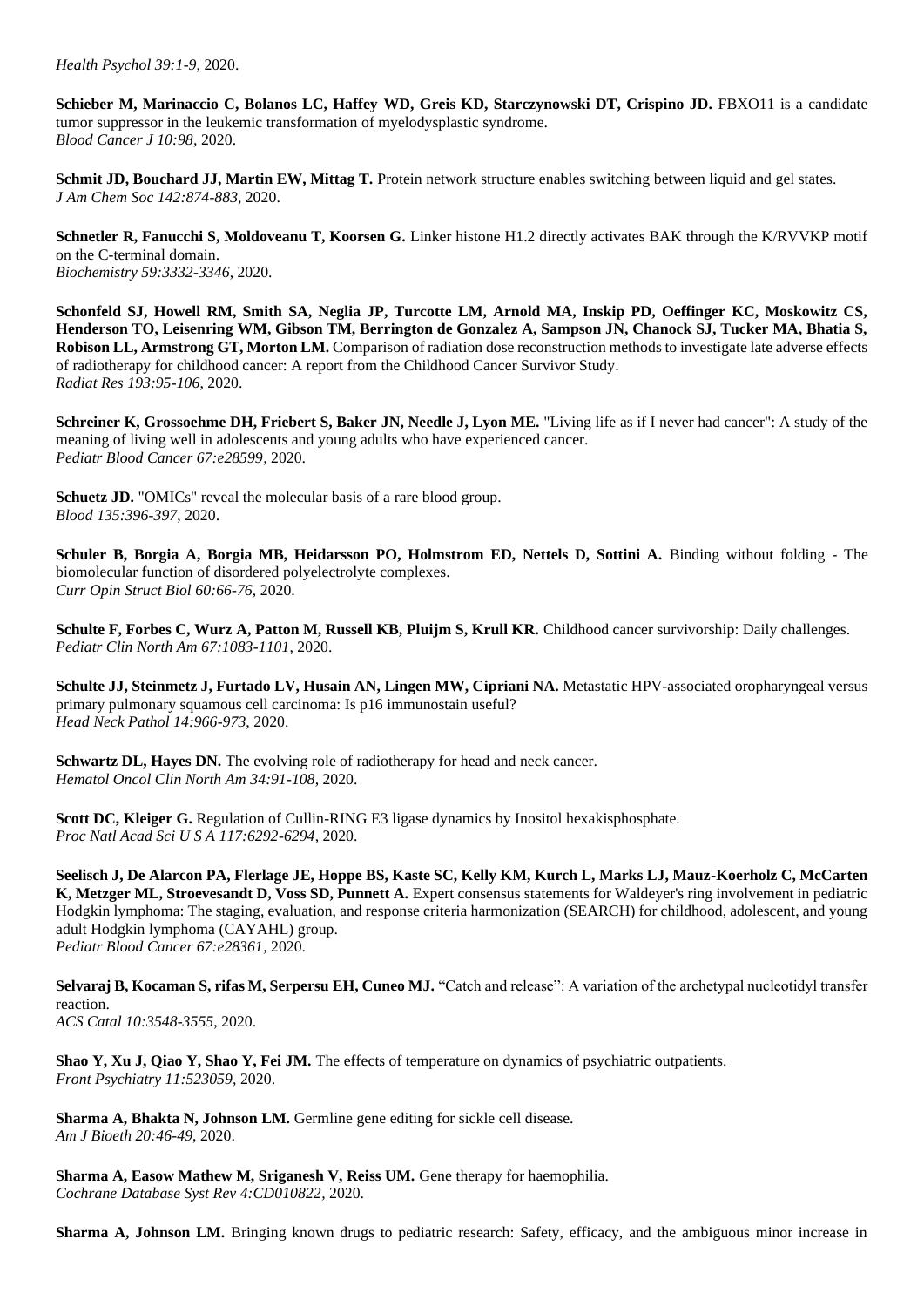**Sharma D, Malik A, Balakrishnan A, Malireddi RKS, Kanneganti TD.** RIPK3 promotes Mefv expression and pyrin inflammasome activation via modulation of mTOR signaling. *J Immunol 205:2778-2785*, 2020.

**Sharma R, Klairmont MM, Holland AC, Choi JK, Mullighan CG, Wang L, Sandlund JT, Pui CH, Inaba H.** Integrative genomic analysis of B-lymphoblastic lymphoma with intrachromosomal amplification of chromosome 21. *Pediatr Blood Cancer 67:e28357,* 2020.

**Sharma R, Lewis S, Wlodarski MW.** DNA repair syndromes and cancer: Insights into genetics and phenotype patterns. *Front Pediatr 8:570084,* 2020.

**Shayeb AM, Li C, Kang G, Reiss UM, Elbahlawan L.** Use of recombinant activated factor VII for uncontrolled bleeding in a haematology/oncology paediatric ICU cohort. *Blood Coagul Fibrinolysis 31:440-444*, 2020.

**Shen S, Chen X, Cai J, Yu J, Gao J, Hu S, Zhai X, Liang C, Ju X, Jiang H, Jin R, Wu X, Wang N, Tian X, Pan K, Jiang H, Sun L, Fang Y, Li CK, Hu Q, Yang M, Zhu Y, Zhang H, Li C, Pei D, Jeha S, Yang JJ, Cheng C, Tang J, Zhu X, Pui CH.**  Effect of dasatinib vs imatinib in the treatment of pediatric Philadelphia chromosome-positive acute lymphoblastic leukemia: A randomized clinical trial. *JAMA Oncol 6:358-366*, 2020.

**Shi H, Tao T, Abraham BJ, Durbin AD, Zimmerman MW, Kadoch C, Look AT.** ARID1A loss in neuroblastoma promotes the adrenergic-to-mesenchymal transition by regulating enhancer-mediated gene expression. *Sci Adv 6:eaaz3440,* 2020.

**Shrestha S, Gupta AC, Bates JE, Lee C, Owens CA, Hoppe BS, Constine LS, Smith SA, Qiao Y, Weathers RE, Yasui Y, Court LE, Paulino AC, Pinnix CC, Kry SF, Followill DS, Armstrong GT, Howell RM.** Development and validation of an agescalable cardiac model with substructures for dosimetry in late-effects studies of childhood cancer survivors. *Radiother Oncol 153:163-171*, 2020.

**Shubina M, Tummers B, Boyd DF, Zhang T, Yin C, Gautam A, Guo XJ, Rodriguez DA, Kaiser WJ, Vogel P, Green DR, Thomas PG, Balachandran S.** Necroptosis restricts influenza A virus as a stand-alone cell death mechanism. *J Exp Med 217:e20191259,* 2020.

**Sievers P, Chiang J, Schrimpf D, Stichel D, Paramasivam N, Sill M, Gayden T, Casalini B, Reuss DE, Dalton J, Pajtler KW, Hanggi D, Herold-Mende C, Rushing E, Korshunov A, Mawrin C, Weller M, Schlesner M, Wick W, Jabado N, Jones DTW,**  Pfister SM, von Deimling A, Ellison DW, Sahm F. YAP1-fusions in pediatric NF2-wildtype meningioma. *Acta Neuropathol 139:215-218*, 2020.

**Sim JA, Hyun G, Gibson TM, Yasui Y, Leisenring W, Hudson MM, Robison LL, Armstrong GT, Krull KR, Huang IC.**  Negligible effects of the survey modes for patient-reported outcomes: A report from the Childhood Cancer Survivor Study. *JCO Clin Cancer Inform 4:10-24*, 2020.

**Singh P, Wang X, Hageman L, Chen Y, Magdy T, Landier W, Ginsberg JP, Neglia JP, Sklar CA, Castellino SM, Dreyer ZE, Hudson MM, Robison LL, Blanco JG, Relling MV, Burridge P, Bhatia S.** Association of GSTM1 null variant with anthracycline-related cardiomyopathy after childhood cancer-A Children's Oncology Group ALTE03N1 report. *Cancer 126:4051-4058*, 2020.

**Sinha A, Saleh A, Endersby R, Yuan SH, Chokshi CR, Brown KR, Kuzio B, Kauppinen T, Singh SK, Baker SJ, McKinnon PJ, Katyal S. RAD51-Mediated DNA homologous recombination is independent of PTEN mutational status.** *Cancers (Basel) 12:* 2020.

**Sirohi D, Schmidt RL, Aisner DL, Behdad A, Betz BL, Brown N, Coleman JF, Corless CL, Deftereos G, Ewalt MD, Fernandes H, Hsiao SJ, Mansukhani MM, Murray SS, Niu N, Ritterhouse LL, Suarez CJ, Tafe LJ, Thorson JA, Segal JP, Furtado LV.** Multi-institutional evaluation of interrater agreement of variant classification based on the 2017 Association for Molecular Pathology, American Society of Clinical Oncology, and College of American Pathologists standards and guidelines for the interpretation and reporting of sequence variants in cancer. *J Mol Diagn 22:284-293*, 2020.

**Sisk BA, Friedrich A, Blazin LJ, Baker JN, Mack JW, DuBois J.** Communication in pediatric oncology: A qualitative study. *Pediatrics 146:e20201193,* 2020.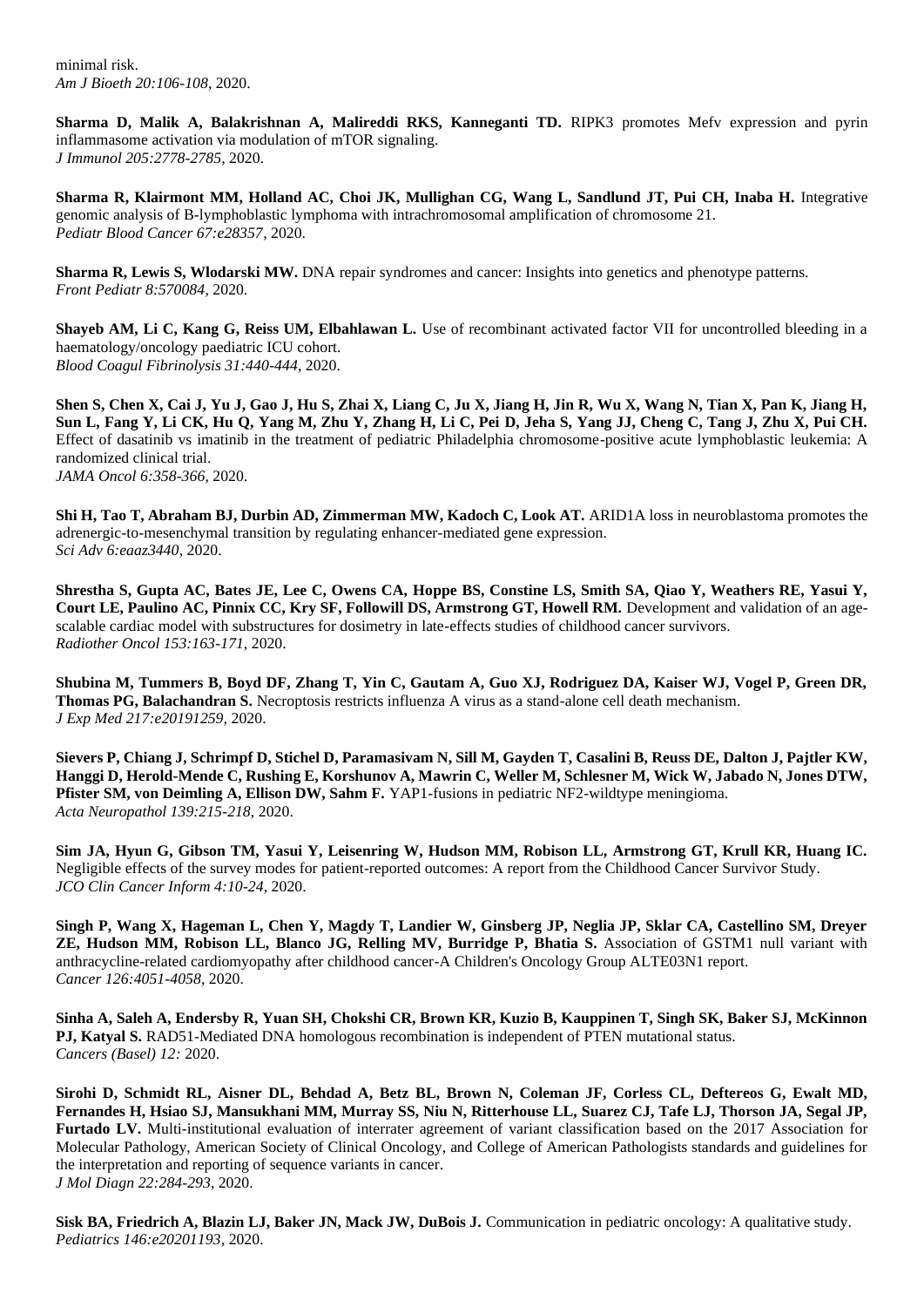**Skalet AH, Allen RC, Shields CL, Wilson MW, Mruthyunjaya P, Gombos DS.** Considerations for the management and triage of ocular oncology cases during the COVID-19 pandemic. *Ocul Oncol Pathol 6:1-4*, 2020.

**Slavish PJ, Chi L, Yun MK, Tsurkan L, Martinez NE, Jonchere B, Chai SC, Connelly M, Waddell MB, Das S, Neale G, Li Z, Shadrick WR, Olsen RR, Freeman KW, Low JA, Price JE, Young BM, Bharatham N, Boyd VA, Yang J, Lee RE, Morfouace M, Roussel MF, Chen T, Savic D, Guy RK, White SW, Shelat AA, Potter PM.** Bromodomain-selective BET inhibitors are potent antitumor agents against MYC-driven pediatric cancer. *Cancer Res 80:3507-3518*, 2020.

**Slobod KS, Hurwitz JL.** How basic immunological principles may instruct the design of a successful HIV-type 1 vaccine. *Viral Immunol 33:233-236*, 2020.

**Slyper M, Porter CBM, Ashenberg O, Waldman J, Drokhlyansky E, Wakiro I, Smillie C, Smith-Rosario G, Wu J, Dionne D, Vigneau S, Jane-Valbuena J, Tickle TL, Napolitano S, Su MJ, Patel AG, Karlstrom A, Gritsch S, Nomura M, Waghray A, Gohil SH, Tsankov AM, Jerby-Arnon L, Cohen O, Klughammer J, Rosen Y, Gould J, Nguyen L, Hofree M, Tramontozzi PJ, Li B, Wu CJ, Izar B, Haq R, Hodi FS, Yoon CH, Hata AN, Baker SJ, Suva ML, Bueno R, Stover EH, Clay MR, Dyer MA, Collins NB, Matulonis UA, Wagle N, Johnson BE, Rotem A, Rozenblatt-Rosen O, Regev A.** Author Correction: A singlecell and single-nucleus RNA-Seq toolbox for fresh and frozen human tumors. *Nat Med 26:1307,* 2020.

**Slyper M, Porter CBM, Ashenberg O, Waldman J, Drokhlyansky E, Wakiro I, Smillie C, Smith-Rosario G, Wu J, Dionne D, Vigneau S, Jane-Valbuena J, Tickle TL, Napolitano S, Su MJ, Patel AG, Karlstrom A, Gritsch S, Nomura M, Waghray A, Gohil SH, Tsankov AM, Jerby-Arnon L, Cohen O, Klughammer J, Rosen Y, Gould J, Nguyen L, Hofree M, Tramontozzi PJ, Li B, Wu CJ, Izar B, Haq R, Hodi FS, Yoon CH, Hata AN, Baker SJ, Suva ML, Bueno R, Stover EH, Clay MR, Dyer**  MA, Collins NB, Matulonis UA, Wagle N, Johnson BE, Rotem A, Rozenblatt-Rosen O, Regev A. A single-cell and singlenucleus RNA-Seq toolbox for fresh and frozen human tumors. *Nat Med 26:792-802*, 2020.

**Smith KS, Xu K, Mercer KS, Boop F, Klimo P, DeCupyere M, Grenet J, Robinson S, Dunphy P, Baker SJ, Ellison DW, Merchant TE, Upadayaya SA, Gajjar A, Wu G, Orr BA, Robinson GW, Northcott PA, Roussel MF.** Patient-derived orthotopic xenografts of pediatric brain tumors: A St. Jude resource. *Acta Neuropathol 140:209-225*, 2020.

**Smith M, Honce R, Schultz-Cherry S.** Metabolic syndrome and viral pathogenesis: Lessons from influenza and coronaviruses. *J Virol 94:* 2020.

**Smith WT, Shiao KT, Varotto E, Zhou Y, Iijima M, Anghelescu DL, Cheng C, Jeha S, Pui CH, Kaste SC, Inaba H.** Evaluation of chest radiographs of children with newly diagnosed acute lymphoblastic leukemia. *J Pediatr 223:120-127.e3*, 2020.

**Snaman J, Morris SE, Rosenberg AR, Holder R, Baker J, Wolfe J.** Reconsidering early parental grief following the death of a child from cancer: A new framework for future research and bereavement support. *Support Care Cancer 28:4131-4139*, 2020.

**Somjee R, Mitrea DM, Kriwacki RW.** Exploring relationships between the density of charged tracts within disordered regions and phase separation.

*Pac Symp Biocomput 25:207-218*, 2020.

**Song N, Huang D, Jang D, Kim MJ, Jeong SY, Shin A, Park JW.** Optimal body mass index cut-off point for predicting colorectal cancer survival in an Asian population: A National Health Information Database analysis. *Cancers (Basel) 12:830,* 2020.

**Song N, Li Z, Qin N, Howell CR, Wilson CL, Easton J, Mulder HL, Edmonson MN, Rusch MC, Zhang J, Hudson MM,**  Yasui Y, Robison LL, Ness KK, Wang Z. Shortened leukocyte telomere length associates with an increased prevalence of chronic health conditions among survivors of childhood cancer: A report from the St. Jude Lifetime Cohort. *Clin Cancer Res 26:2362-2371*, 2020.

**Sonn-Segev A, Belacic K, Bodrug T, Young G, VanderLinden RT, Schulman BA, Schimpf J, Friedrich T, Dip PV, Schwartz TU, Bauer B, Peters JM, Struwe WB, Benesch JLP, Brown NG, Haselbach D, Kukura P.** Quantifying the heterogeneity of macromolecular machines by mass photometry. *Nat Commun 11:1772,* 2020.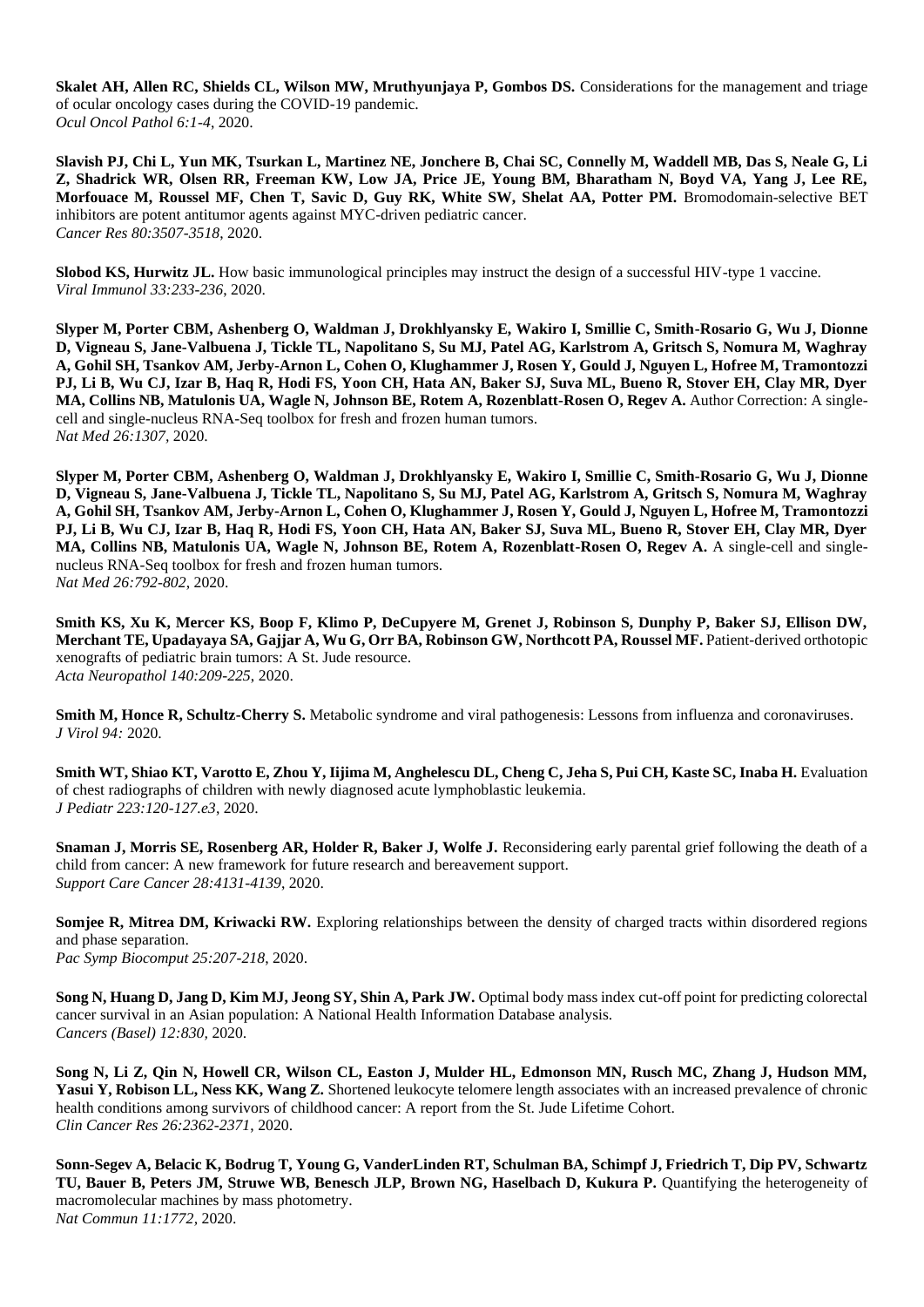**Sottini A, Borgia A, Borgia MB, Bugge K, Nettels D, Chowdhury A, Heidarsson PO, Zosel F, Best RB, Kragelund BB, Schuler B.** Polyelectrolyte interactions enable rapid association and dissociation in high-affinity disordered protein complexes. *Nat Commun 11:5736,* 2020.

**Spiegl HR, Murphy AJ, Yanishevski D, Brennan RC, Li C, Lu Z, Gleason J, Davidoff AM.** Complications following nephronsparing surgery for Wilms tumor. *J Pediatr Surg 55:126-129*, 2020.

**Spunt SL, Million L, Chi YY, Anderson J, Tian J, Hibbitts E, Coffin C, McCarville MB, Randall RL, Parham DM, Black JO, Kao SC, Hayes-Jordan A, Wolden S, Laurie F, Speights R, Kawashima E, Skapek SX, Meyer W, Pappo AS, Hawkins DS.** A risk-based treatment strategy for non-rhabdomyosarcoma soft-tissue sarcomas in patients younger than 30 years (ARST0332): A Children's Oncology Group prospective study. *Lancet Oncol 21:145-161*, 2020.

**Stallknecht DE, Kienzle-Dean C, Davis-Fields N, Jennelle CS, Bowman AS, Nolting JM, Boyce WM, Crum JM, Santos JJS, Brown JD, Prosser DJ, De La Cruz SEW, Ackerman JT, Casazza ML, Krauss S, Perez DR, Ramey AM, Poulson RL.** Limited detection of antibodies to clade 2.3.4.4 A/Goose/Guangdong/1/1996 lineage highly pathogenic H5 avian influenza virus in North American waterfowl. *J Wildl Dis 56:47-57*, 2020.

**Stiles ZE, Murphy AJ, Anghelescu DL, Brown CL, Davidoff AM, Dickson PV, Glazer ES, Bishop MW, Furman WL, Pappo AS, Lucas JT Jr, Deneve JL.** Desmoplastic small round cell tumor: Long-term complications after cytoreduction and hyperthermic intraperitoneal chemotherapy. *Ann Surg Oncol 27:171-178*, 2020.

**Streefkerk N, Fioole LCE, Beijer JGM, Feijen ELAM, Teepen JC, Winther JF, Ronckers CM, Loonen JJ, van Dulmen-den Broeder E, Skinner R, Hudson MM, Tissing WJE, Korevaar JC, Mulder RL, Kremer LCM.** Large variation in assessment and outcome definitions to describe the burden of long-term morbidity in childhood cancer survivors: A systematic review. *Pediatr Blood Cancer 67:e28611,* 2020.

**Stripay JL, Merchant TE, Roussel MF, Tinkle CL.** Preclinical models of craniospinal irradiation for medulloblastoma. *Cancers (Basel) 12:133,* 2020.

**Su W, Chapman NM, Wei J, Zeng H, Dhungana Y, Shi H, Saravia J, Zhou P, Long L, Rankin S, Kc A, Vogel P, Chi H.**  Protein prenylation drives discrete signaling programs for the differentiation and maintenance of effector T(reg) cells. *Cell Metab 32:996-1011.e7*, 2020.

**Subiel A, Moskvin V, Welsh GH, Cipiccia S, Reboredo D, DesRosiers C, Jaroszynski DA.** Corrigendum to "Challenges of dosimetry of ultra-short pulsed very high energy electron beams" [Phys. Med. 42 (2017) 327-331]. *Phys Med 76:345,* 2020.

**Subramanian C, Yao J, Frank MW, Rock CO, Jackowski S.** A pantothenate kinase-deficient mouse model reveals a gene expression program associated with brain coenzyme a reduction. *Biochim Biophys Acta Mol Basis Dis 1866:165663,* 2020.

**Such L, Zhao F, Liu D, Thier B, Le-Trilling VTK, Sucker A, Coch C, Pieper N, Howe S, Bhat H, Kalkavan H, Ritter C, Brinkhaus R, Ugurel S, Köster J, Seifert U, Dittmer U, Schuler M, Lang KS, Kufer TA, Hartmann G, Becker JC, Horn S, Ferrone S, Liu D, Van Allen EM, Schadendorf D, Griewank K, Trilling M, Paschen A.** Targeting the innate immunoreceptor RIG-I overcomes melanoma-intrinsic resistance to T cell immunotherapy. *J Clin Invest 130:4266-4281*, 2020.

**Suh E, Stratton KL, Leisenring WM, Nathan PC, Ford JS, Freyer DR, McNeer JL, Stock W, Stovall M, Krull KR, Sklar CA, Neglia JP, Armstrong GT, Oeffinger KC, Robison LL, Henderson TO.** Late mortality and chronic health conditions in long-term survivors of early-adolescent and young adult cancers: A retrospective cohort analysis from the Childhood Cancer Survivor Study.

*Lancet Oncol 21:421-435*, 2020.

**Suiter CC, Moriyama T, Matreyek KA, Yang W, Scaletti ER, Nishii R, Yang W, Hoshitsuki K, Singh M, Trehan A, Parish C, Smith C, Li L, Bhojwani D, Yuen LYP, Li CK, Li CH, Yang YL, Walker GJ, Goodhand JR, Kennedy NA, Klussmann FA, Bhatia S, Relling MV, Kato M, Hori H, Bhatia P, Ahmad T, Yeoh AEJ, Stenmark P, Fowler DM, Yang JJ.** Massively parallel variant characterization identifies NUDT15 alleles associated with thiopurine toxicity. *Proc Natl Acad Sci U S A 117:5394-5401*, 2020.

**Sullivan CE, Challinor J, Pergert P, Afungchwi GM, Downing J, Morrissey L, Adde MA, Punjwani R, Ilbawi A, Hollis R.**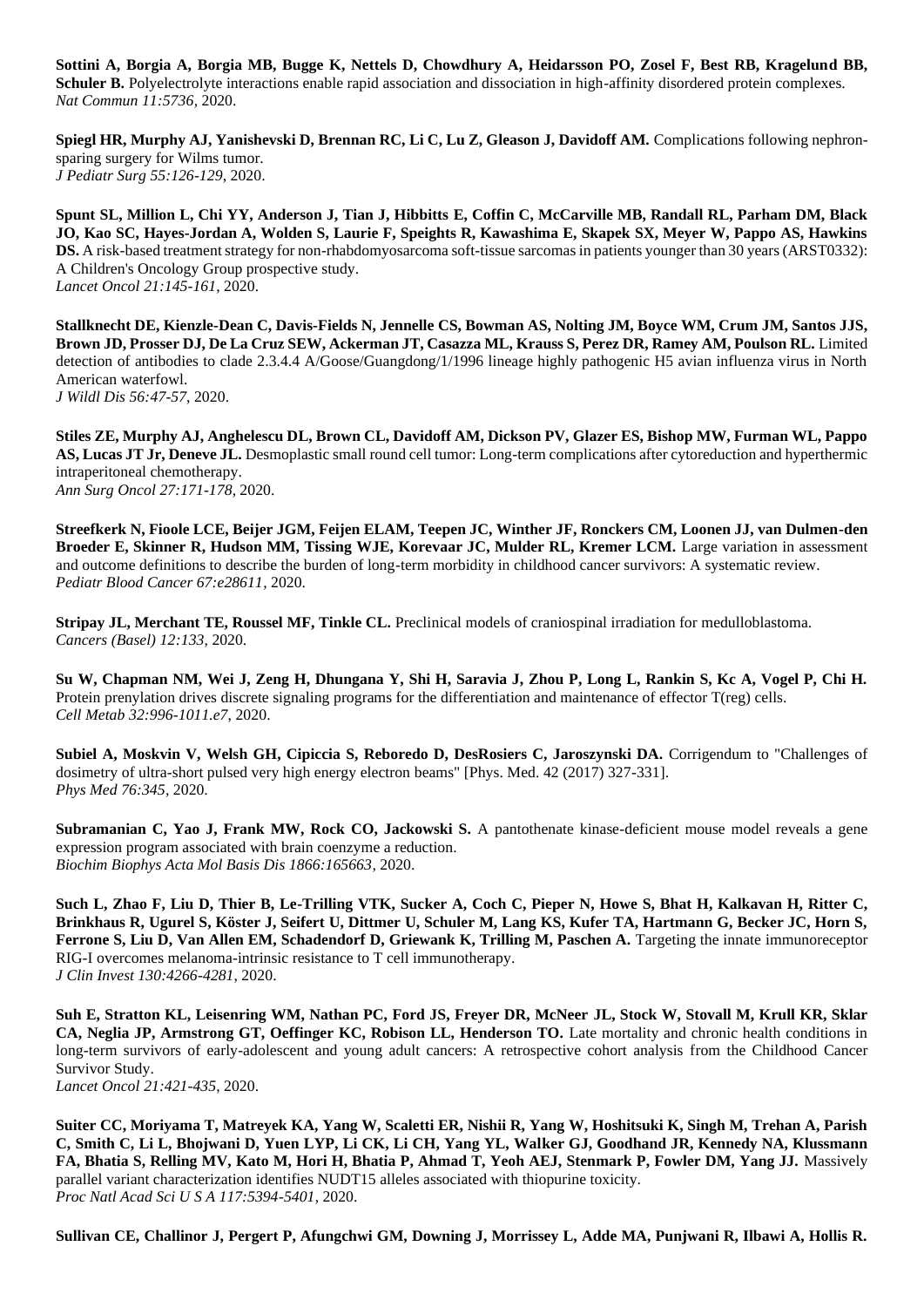Strengthening the global nursing workforce for childhood cancer. *Lancet Oncol 21:1550-1552*, 2020.

**Sullivan CE, Hans M, Yakimkova T, Ehrlich B, Mishkova V, Agulnik A.** Survey identifies need for subspecialized pediatric hematology/oncology nursing education in nine Eurasian countries. *Rus J Pediatr Hematol Oncol 7:138-144*, 2020.

**Sullivan CE, Morrissey L, Day SW, Chen Y, Shirey M, Landier W.** Predictors of hospitals' nonachievement of baseline nursing standards for pediatric oncology. *Cancer Nurs 43:E197-E206*, 2020.

**Sullivan M, Bouffet E, Rodriguez-Galindo C, Luna-Fineman S, Khan MS, Kearns P, Hawkins DS, Challinor J, Morrissey L, Fuchs J, Marcus K, Balduzzi A, Basset-Salom L, Caniza M, Baker JN, Kebudi R, Hessissen L, Sullivan R, Pritchard-Jones K.** The COVID-19 pandemic: A rapid global response for children with cancer from SIOP, COG, SIOP-E, SIOP-PODC, IPSO, PROS, CCI, and St Jude Global. *Pediatr Blood Cancer 67:e28409,* 2020.

**Sun J.** Structures of mouse DUOX1-DUOXA1 provide mechanistic insights into enzyme activation and regulation. *Nat Struct Mol Biol 27:1086-1093*, 2020.

**Sun LR, Linds A, Sharma M, Rafay M, Vadivelu S, Lee S, Brandão LR, Appavu B, Estepp JH, Hukin J, Hassanein SMA, Chan A, Beslow LA, International Pediatric Stroke Study Group.** Cancer and tumor-associated childhood stroke: Results from the International Pediatric Stroke Study. *Pediatr Neurol 111:59-65*, 2020.

**Surakhy M, Wallace M, Bond E, Grochola LF, Perez H, Di Giovannantonio M, Zhang P, Malkin D, Carter H, Parise IZS, Zambetti G, Komechen H, Paraizo MM, Pagadala MS, Pinto EM, Lalli E, Figueiredo BC, Bond GL.** A common polymorphism in the retinoic acid pathway modifies adrenocortical carcinoma age-dependent incidence. *Br J Cancer 122:1231-1241*, 2020.

**Surman SL, Penkert RR, Sealy RE, Jones BG, Marion TN, Vogel P, Hurwitz JL.** Consequences of vitamin A deficiency: Immunoglobulin dysregulation, squamous cell metaplasia, infectious disease, and death. *Int J Mol Sci 21:5570,* 2020.

**Swanson HD, Panetta JC, Barker PJ, Liu Y, Inaba H, Relling MV, Pui CH, Karol SE.** Predicting success of desensitization after pegaspargase allergy. *Blood 135:71-75*, 2020.

**Syal K.** COVID-19: Herd immunity and convalescent plasma transfer therapy. *J Med Virol 92:1380-1382*, 2020.

**Talleur AC, Flerlage JE, Shook DR, Chilsen AM, Hudson MM, Cheng C, Huang S, Triplett BM.** Autologous hematopoietic cell transplantation for the treatment of relapsed/refractory pediatric, adolescent, and young adult Hodgkin lymphoma: A single institutional experience. *Bone Marrow Transplant 55:1357-1366*, 2020.

**Talleur AC, Maude SL.** What is the role for HSCT or immunotherapy in pediatric hypodiploid B-cell acute lymphoblastic leukemia? *Hematology Am Soc Hematol Educ Program 2020:508-511*, 2020.

**Tanner L, Keppner K, Lesmeister D, Lyons K, Rock K, Sparrow J.** Cancer rehabilitation in the pediatric and adolescent/young adult population. *Semin Oncol Nurs 36:150984,* 2020.

**Tannock GA, Kim H, Xue L.** Why are vaccines against many human viral diseases still unavailable; An historic perspective? *J Med Virol 92:129-138*, 2020.

**Tao T, Shi H, Mariani L, Abraham BJ, Durbin AD, Zimmerman MW, Powers JT, Missios P, Ross KN, Perez-Atayde AR, Bulyk ML, Young RA, Daley GQ, Look AT.** LIN28B regulates transcription and potentiates MYCN-induced neuroblastoma through binding to ZNF143 at target gene promotors. *Proc Natl Acad Sci U S A 117:16516-16526*, 2020.

**Tartey S, Kanneganti TD.** Inflammasomes in the pathophysiology of autoinflammatory syndromes.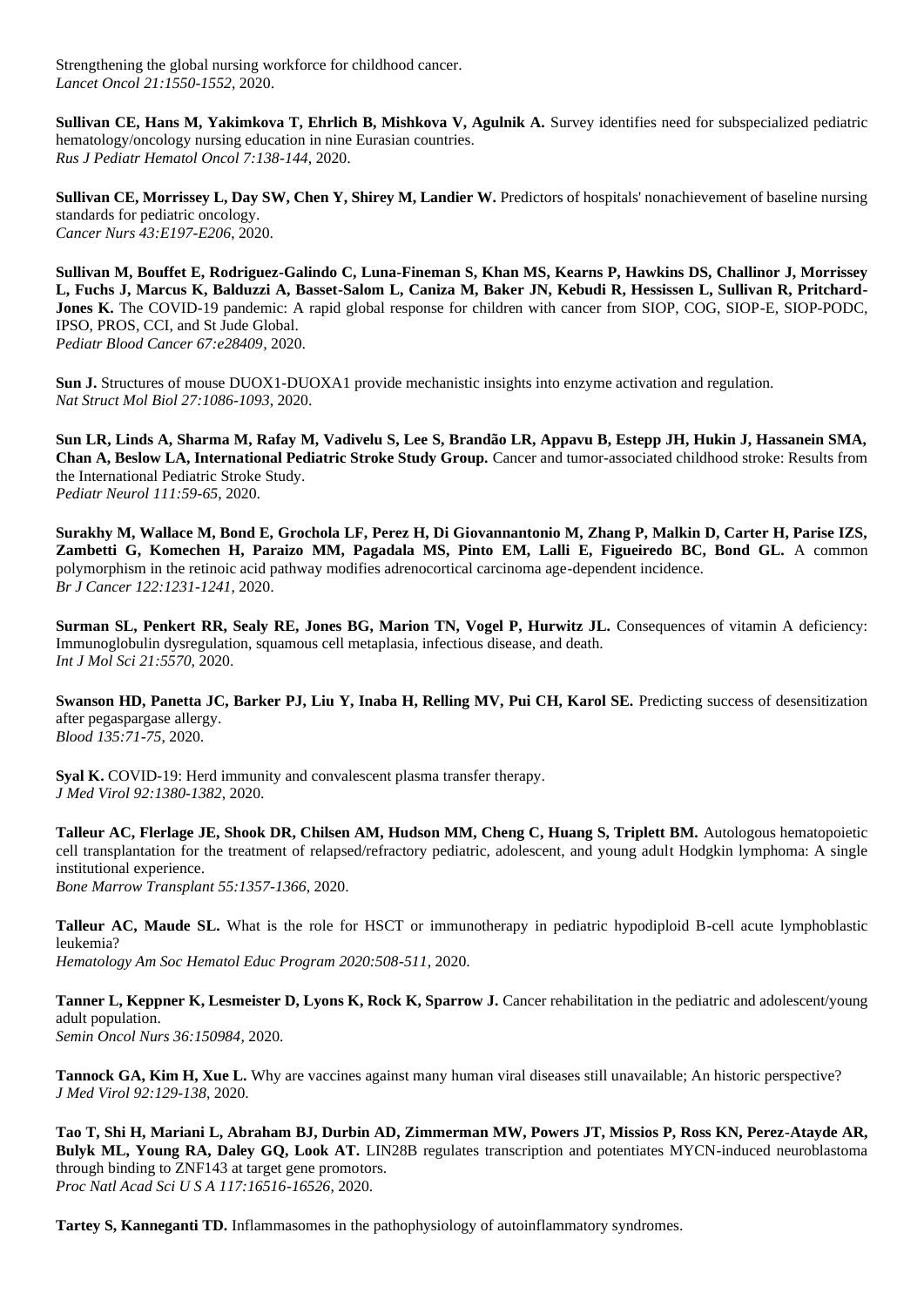**Tay J, Beattie S, Bredeson C, Brazauskas R, He N, Ahmed IA, Aljurf M, Askar M, Atsuta Y, Badawy S, Barata A, Beitinjaneh AM, Bhatt NS, Buchbinder D, Cerny J, Ciurea S, D'Souza A, Dalal J, Farhadfar N, Freytes CO, Ganguly S, Gergis U, Gerull S, Lazarus HM, Hahn T, Hong S, Inamoto Y, Khera N, Kindwall-Keller T, Kamble RT, Knight JM, Koleva YN, Kumar A, Kwok J, Murthy HS, Olsson RF, Angel Diaz-Perez M, Rizzieri D, Seo S, Chhabra S, Schoemans H, Schouten HC, Steinberg A, Sullivan KM, Szer J, Szwajcer D, Ulrickson ML, Verdonck LF, Wirk B, Wood WA, Yared JA, Saber W.**  Pre-transplant marital status and hematopoietic cell transplantation outcomes. *Curr Oncol 27:e596-e606*, 2020.

**Theken KN, Lee CR, Gong L, Caudle KE, Formea CM, Gaedigk A, Klein TE, Agundez JAG, Grosser T.** Clinical Pharmacogenetics Implementation Consortium (CPIC) guideline for CYP2C9 and nonsteroidal anti-inflammatory drugs. *Clin Pharmacol Ther 108:191-200*, 2020.

**Thiem K, Hoeke G, Zhou E, Hijmans A, Houben T, Boels MG, Mol IM, Lutgens E, Shiri-Sverdlov R, Bussink J, Kanneganti TD, Boon MR, Stienstra R, Tack CJ, Rensen PC, Netea MG, Berbee JF, van Diepen JA.** Deletion of haematopoietic Dectin-2 or CARD9 does not protect from atherosclerosis development under hyperglycaemic conditions. *Diab Vasc Dis Res 17:1479164119892140,* 2020.

**Thomas A, Samykutty A, Gomez-Gutierrez JG, Yin W, Egger ME, McNally M, Chuong P, MacCuaig WM, Albeituni S, Zeiderman M, Li M, Edil BH, Grizzle WE, McMasters KM, McNally LR.** Actively targeted nanodelivery of echinomycin induces autophagy-mediated death in chemoresistant pancreatic cancer in vivo. *Cancers (Basel) 12:2279,* 2020.

**Thomas L, Gross N, Thompson S, McNall-Knapp R, Ellison D, Chiang J, Peterson JE, Fung KM, Bavle A.** A 4-year-old girl with a supratentorial mass. *Brain Pathol 30:421-422*, 2020.

**Thomas PG, Shubina M, Balachandran S.** ZBP1/DAI-dependent cell death pathways in influenza A virus immunity and pathogenesis. *Curr Top Microbiol Immunol,* 2020.

**Thome CH, Ferreira GA, Pereira-Martins DA, Dos Santos GA, Ortiz CA, de Souza LEB, Sobral LM, Silva CLA, Scheucher PS, Gil CD, Leopoldino AM, Silveira DRA, Coelho-Silva JL, Traina F, Koury LC, Melo RAM, Bittencourt R, Pagnano K, Pasquini R, Nunes EC, Fagundes EM, Gloria ABF, Kerbauy FR, Chauffaille ML, Keating A, Tallman MS, Ribeiro RC, Dillon R, Ganser A, Lowenberg B, Valk P, Lo-Coco F, Sanz MA, Berliner N, Faca VM, Rego EM.** NTAL is associated with treatment outcome, cell proliferation and differentiation in acute promyelocytic leukemia. *Sci Rep 10:10315,* 2020.

**Tian L, Li Y, Edmonson MN, Zhou X, Newman S, McLeod C, Thrasher A, Liu Y, Tang B, Rusch MC, Easton J, Ma J, Davis E, Trull A, Michael JR, Szlachta K, Mullighan C, Baker SJ, Downing JR, Ellison DW, Zhang J.** CICERO: A versatile method for detecting complex and diverse driver fusions using cancer RNA sequencing data. *Genome Biol 21:126,* 2020.

**Tichy EM, Schumock GT, Hoffman JM, Suda KJ, Rim MH, Tadrous M, Stubbings J, Cuellar S, Clark JS, Wiest MD, Matusiak LM, Hunkler RJ, Vermeulen LC.** National trends in prescription drug expenditures and projections for 2020. *Am J Health Syst Pharm 77:1213-1230*, 2020.

**Tillery R, Willard VW, Howard Sharp KM, Klages KL, Long AM, Phipps S.** Impact of the parent-child relationship on psychological and social resilience in pediatric cancer patients. *Psychooncology 29:339-346*, 2020.

**Tillman H, Janke LJ, Funk A, Vogel P, Rehg JE.** Morphologic and immunohistochemical characterization of spontaneous lymphoma/leukemia in NSG mice. *Vet Pathol 57:160-171*, 2020.

**Tillman H, Vogel P, Rogers T, Akers W, Rehg JE.** Spectrum of posttransplant lymphoproliferations in NSG mice and their association with EBV infection after engraftment of pediatric solid tumors. *Vet Pathol 57:445-456*, 2020.

**Tinkle CL, Campbell K, Han Y, Li Y, Bianski B, Broniscer A, Khan RB, Merchant TE.** Radiation dose response of neurologic symptoms during conformal radiotherapy for diffuse intrinsic pontine glioma. *J Neurooncol 147:195-203*, 2020.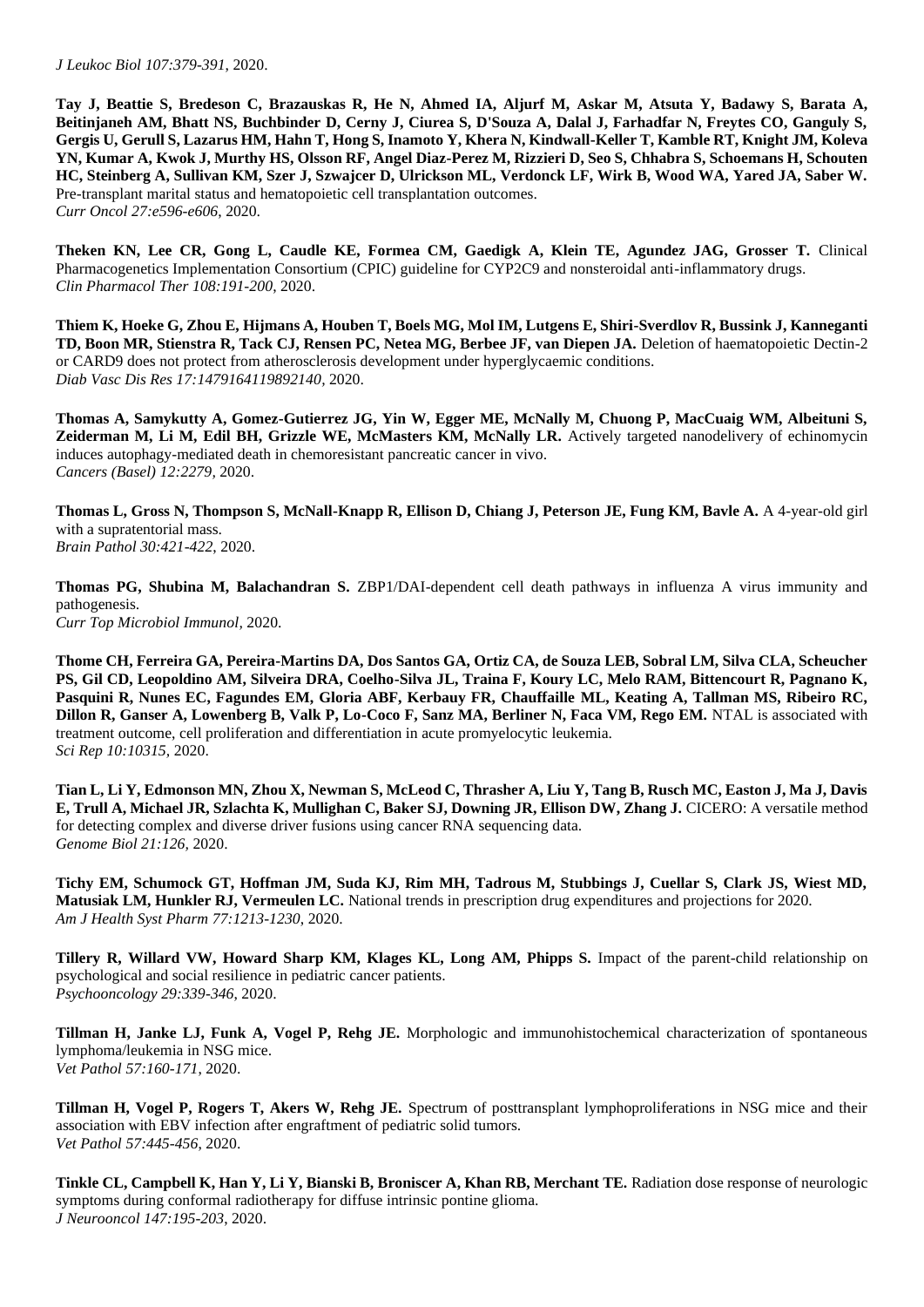**Tinkle CL, Pappo A, Wu J, Mao S, Hua CH, Shulkin BL, McCarville MB, Kaste SC, Davidoff AM, Bahrami A, Green DM, Ness KK, Merchant TE, Spunt SL, Krasin MJ.** Efficacy and safety of limited-margin conformal radiation therapy for pediatric rhabdomyosarcoma: Long-term results of a phase 2 study. *Int J Radiat Oncol Biol Phys 107:172-180*, 2020.

**Tinkle CL, Simone B, Chiang J, Li X, Campbell K, Han Y, Li Y, Hover LD, Molitoris JK, Becksfort J, Lucas JT Jr, Patay Z, Baker SJ, Broniscer A, Merchant TE.** Defining optimal target volumes of conformal radiation therapy for diffuse intrinsic pontine glioma.

*Int J Radiat Oncol Biol Phys 106:838-847*, 2020.

**Tomar AS, Finger PT, Gallie B, Mallipatna A, Kivela TT, Zhang C, Zhao J, Wilson MW, Brennan RC, Burges M, Kim J, Khetan V, Ganesan S, Yarovoy A, Yarovaya V, Kotova E, Yousef YA, Nummi K, Ushakova TL, Yugay OV, Polyakov VG, Ramirez-Ortiz MA, Esparza-Aguiar E, Chantada G, Schaiquevich P, Fandino A, Yam JC, Lau WW, Lam CP, Sharwood P, Moorthy S, Long QB, Essuman VA, Renner LA, Semenova E, Catala J, Correa-Llano G, Carreras-Bertran E.** A multicenter, international collaborative study for American Joint Committee on Cancer staging of retinoblastoma: Part II: Treatment success and globe salvage. *Ophthalmology 127:1733-1746*, 2020.

**Tomar AS, Finger PT, Gallie B, Mallipatna A, Kivela TT, Zhang C, Zhao J, Wilson MW, Kim J, Khetan V, Ganesan S, Yarovoy A, Yarovaya V, Kotova E, Yousef YA, Nummi K, Ushakova TL, Yugay OV, Polyakov VG, Ramirez-Ortiz MA, Esparza-Aguiar E, Chantada G, Schaiquevich P, Fandino A, Yam JC, Lau WW, Lam CP, Sharwood P, Moorthy S, Long QB, Essuman VA, Renner LA, Catala J, Correa-Llano G.** A multicenter, international collaborative study for American Joint Committee on Cancer staging of retinoblastoma: Part I: Metastasis-associated mortality. *Ophthalmology 127:1719-1732*, 2020.

**Tonning Olsson I, Brinkman TM, Wang M, Ehrhardt MJ, Banerjee P, Mulrooney DA, Huang IC, Ness KK, Bishop MW, Srivastava D, Robison LL, Hudson MM, Krull KR.** Neurocognitive and psychosocial outcomes in adult survivors of childhood soft-tissue sarcoma: A report from the St. Jude Lifetime Cohort. *Cancer 126:1576-1584*, 2020.

**Tonning Olsson I, Lubas MM, Li C, Mandrell BN, Banerjee P, Howell CR, Ness KK, Srivastava D, Robison LL, Hudson MM, Krull KR, Brinkman TM.** Insomnia and neurocognitive functioning in adult survivors of childhood cancer. *JNCI Cancer Spectr 4:pkaa008,* 2020.

**Towbin JA.** Pediatric primary dilated cardiomyopathy gene testing and variant reclassification: Does it matter? *J Am Heart Assoc 9:e016910,* 2020.

**Towbin JA, Beasley G.** Left ventricular noncompaction and vigorous physical activity: What is the connection? *J Am Coll Cardiol 76:1734-1736*, 2020.

**Tuladhar S, Kanneganti TD.** NLRP12 in innate immunity and inflammation. *Mol Aspects Med 76:100887,* 2020.

**Tulstrup M, Moriyama T, Jiang C, Grosjean M, Nersting J, Abrahamsson J, Grell K, Lyngsie Hjalgrim L, Jonsson OG, Kanerva J, Lund B, Nielsen SN, Nielsen RL, Overgaard U, Quist-Paulsen P, Pruunsild K, Vaitkeviciene G, Wolthers BO, Zhang H, Gupta R, Yang JJ, Schmiegelow K.** Effects of germline variants in DHFR and FPGS on methotrexate metabolism and relapse of leukemia.

*Blood 136:1161-1168*, 2020.

**Tummers B, Mari L, Guy CS, Heckmann BL, Rodriguez DA, Ruhl S, Moretti J, Crawford JC, Fitzgerald P, Kanneganti TD, Janke LJ, Pelletier S, Blander JM, Green DR.** Caspase-8-dependent inflammatory responses are controlled by its adaptor, FADD, and necroptosis. *Immunity 52:994-1006.e8*, 2020.

**Tuomanen EI.** Perspective of a pediatrician: Shared pathogenesis of the three most successful pathogens of children. *Front Cell Infect Microbiol 10:585791,* 2020.

**Tutor JD.** Dysphagia and chronic pulmonary aspiration in children. *Pediatr Rev 41:236-244*, 2020.

**Tutor JD, Miller SF, Al Zubeidi H, Sheyn A, Zhang J, Williams R, McGee RB.** Lung cyst and multinodular thyroid goiter: Keys to DICER1 syndrome diagnosis in a 16-year-old female. *Clin Case Rep 8:2373-2376*, 2020.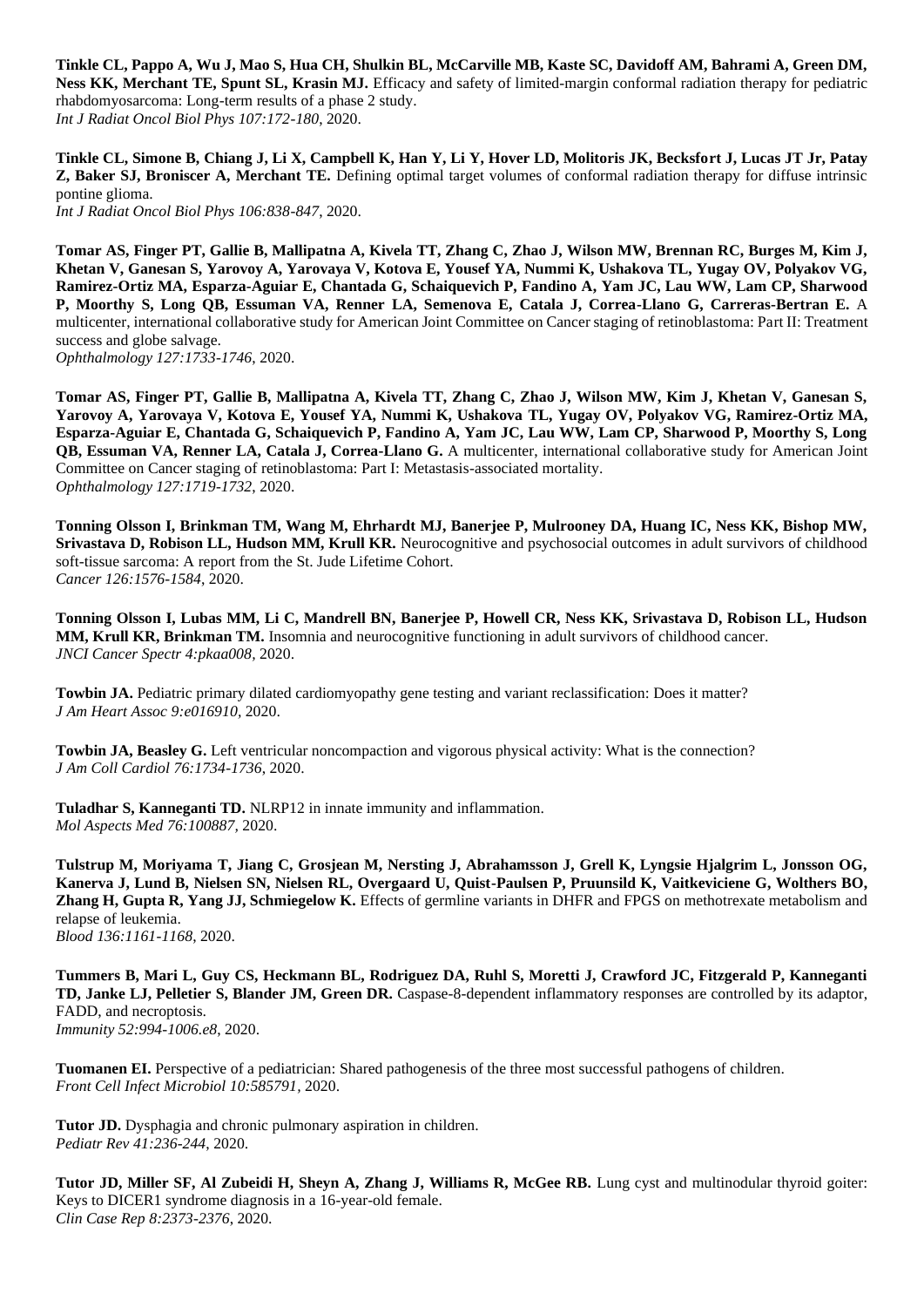**Twarog NR, Connelly M, Shelat AA.** A critical evaluation of methods to interpret drug combinations. *Sci Rep 10:5144,* 2020.

**Tweedell RE, Kanneganti TD.** Advances in inflammasome research: Recent breakthroughs and future hurdles. *Trends Mol Med 26:969-971*, 2020.

**Tweedell RE, Malireddi RKS, Kanneganti TD.** A comprehensive guide to studying inflammasome activation and cell death. *Nat Protoc 15:3284-3333*, 2020.

**Uchida N, Leonard A, Stroncek D, Panch SR, West K, Molloy E, Hughes TE, Hauffe S, Taylor T, Fitzhugh C, Hankins JS, Wilson M, Sharma A, Tsai SQ, Weiss MJ, Hsieh M, Tisdale JF.** Safe and efficient peripheral blood stem cell collection in patients with sickle cell disease using plerixafor. *Haematologica 105:e497,* 2020.

**Ullman AJ, Bernstein SJ, Brown E, Aiyagari R, Doellman D, Faustino EVS, Gore B, Jacobs JP, Jaffray J, Kleidon T, Mahajan PV, McBride CA, Morton K, Pitts S, Prentice E, Rivard DC, Shaughnessy E, Stranz M, Wolf J, Cooper DS, Cooke M, Rickard CM, Chopra V.** The Michigan appropriateness guide for intravenous catheters in pediatrics: miniMAGIC. *Pediatrics 145:S269-S284*, 2020.

**Upadhyaya SA.** Relevance of the type and timing of radiation therapy to the outcomes reported in the ACNS0333 trial for atypical teratoid/rhabdoid tumors. *J Clin Oncol 38:3352,* 2020.

**Vajapeyam S, Brown D, Billups C, Patay Z, Vezina G, Shiroishi MS, Law M, Baxter P, Onar-Thomas A, Fangusaro JR, Dunkel IJ, Poussaint TY.** Advanced ADC histogram, perfusion, and permeability metrics show an association with survival and pseudoprogression in newly diagnosed diffuse intrinsic pontine glioma: A report from the Pediatric Brain Tumor Consortium. *AJNR Am J Neuroradiol 41:718-724*, 2020.

**van de Velde ME, Panetta JC, Wilhelm AJ, van den Berg MH, van der Sluis IM, van den Bos C, Abbink FCH, van den Heuvel-Eibrink MM, Segers H, Chantrain C, van der Werff Ten Bosch J, Willems L, Evans WE, Kaspers GL.** Population pharmacokinetics of vincristine related to infusion duration and peripheral neuropathy in pediatric oncology patients. *Cancers (Basel) 12:1789,* 2020.

**Van De Vlekkert D, Machado E, d'Azzo A.** Analysis of generalized fibrosis in mouse tissue sections with Masson's trichrome staining.

*Bio Protoc 10:e3629,* 2020.

**Van De Vlekkert D, Qui X, Annunziata I, d'Azzo A.** Isolation and characterization of exosomes from skeletal muscle fibroblasts. *J Vis Exp e61127,* 2020.

**Van De Vlekkert D, Qiu X, Annunziata I, d'Azzo A.** Isolation, purification and characterization of exosomes from fibroblast cultures of skeletal muscle. *Bio Protoc 10:e3576,* 2020.

**van Iersel L, van Santen HM, Potter B, Li Z, Conklin HM, Zhang H, Chemaitilly W, Merchant TE.** Clinical impact of hypothalamic-pituitary disorders after conformal radiation therapy for pediatric low-grade glioma or ependymoma. *Pediatr Blood Cancer 67:e28723,* 2020.

**van Mersbergen M, Payne AE.** Cognitive, emotional, and social influences on voice production elicited by three different Stroop tasks. *Folia Phoniatr Logop 73:1-9*, 2020.

**van Ommen CH, Albisetti M, Chan AK, Estepp J, Jaffray J, Kenet G, Young G, Dave J, Grosso MA, Duggal A.** The Edoxaban Hokusai VTE PEDIATRICS Study: An open-label, multicenter, randomized study of edoxaban for pediatric venous thromboembolic disease. *Res Pract Thromb Haemost 4:886-892*, 2020.

**van Santen HM, Chemaitilly W, Meacham LR, Tonorezos ES, Mostoufi-Moab S.** Endocrine health in childhood cancer survivors. *Pediatr Clin North Am 67:1171-1186*, 2020.

**Vasudevan SA, Ha TN, Zhu H, Heaton TE, LaQuaglia MP, Murphy JT, Barry WE, Goodhue C, Kim ES, Aldrink JH, Polites SF, Leraas HJ, Rice HE, Tracy ET, Lautz TB, Superina RA, Davidoff AM, Langham MR Jr, Murphy AJ, Bütter A,**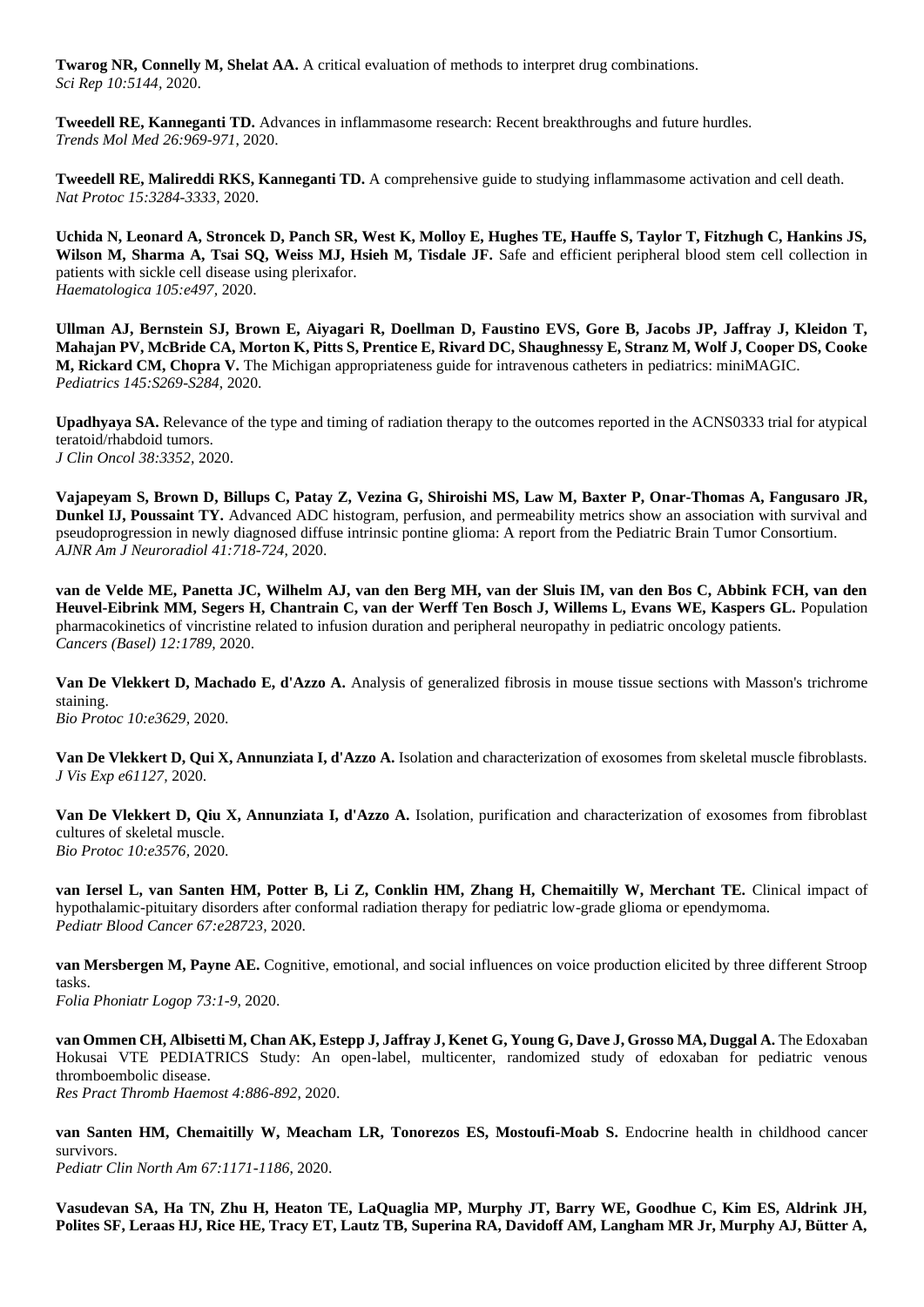**Davidson J, Glick RD, Grijalva J, Gow KW, Ehrlich PF, Newman EA, Lal DR, Malek MM, Le-Nguyen A, Piché N, Rothstein DH, Short SS, Meyers R, Dasgupta R.** Pancreaticoduodenectomy for the treatment of pancreatic neoplasms in children: A Pediatric Surgical Oncology Research Collaborative study. *Pediatr Blood Cancer 67:e28425,* 2020.

**Vazquez-Pagan A, Honce R, Schultz-Cherry S.** Impact of influenza virus during pregnancy: From disease severity to vaccine efficacy. *Future Virol 15:441-453,* 2020.

**Veerapandiyan A, Connolly AM, Finkel RS, Arya K, Mathews KD, Smith EC, Castro D, Butterfield RJ, Parsons JA, Servais L, Kuntz N, Rao VK, Brandsema JF, Mercuri E, Ciafaloni E.** Spinal muscular atrophy care in the COVID-19 pandemic era. *Muscle Nerve 62:46-49*, 2020.

**Verbruggen LC, Hudson MM, Bowers DC, Ronckers CM, Armstrong GT, Skinner R, Hoving EW, Janssens GO, van der Pal HJH, Kremer LCM, Mulder RL.** Variations in screening and management practices for subsequent asymptomatic meningiomas in childhood, adolescent and young adult cancer survivors. *J Neurooncol 147:417-425*, 2020.

**Verbruggen LC, Wang Y, Armenian SH, Ehrhardt MJ, van der Pal HJH, van Dalen EC, van As JW, Bardi E, Baust K, Berger C, Castagnola E, Devine KA, Gebauer J, Marchak JG, Glaser AW, Groll AH, Haeusler GM, den Hartogh J, Haupt R, Hjorth L, Kato M, Kepák T, Koopman MMWR, Langer T, Maeda M, Michel G, Muraca M, Nathan PC, van den Oever SR, Pavasovic V, Sato S, Schulte F, Sung L, Tissing W, Uyttebroeck A, Mulder RL, Kuehni C, Skinner R, Hudson MM, Kremer LCM.** Guidance regarding COVID-19 for survivors of childhood, adolescent, and young adult cancer: A statement from the International Late Effects of Childhood Cancer Guideline Harmonization Group. *Pediatr Blood Cancer 67:e28702,* 2020.

**Vermeulen LC, Swarthout MD, Alexander GC, Ginsburg DB, Pritchett KO, White SJ, Tryon J, Emmerich C, Nesbit TW, Greene W, Fox ER, Conti RM, Scott BE, Sheehy F, Melby MJ, Lantzy MA, Hoffman JM, Knoer S, Zellmer WA.** ASHP Foundation Pharmacy Forecast 2020: Strategic planning advice for pharmacy departments in hospitals and health systems. *Am J Health Syst Pharm 77:84-112*, 2020.

**Verweyen E, Holzinger D, Weinhage T, Hinze C, Wittkowski H, Pickkers P, Albeituni S, Verbist K, Nichols KE, Schulert G, Grom A, Foell D, Kessel C.** Synergistic signaling of TLR and IFNα/β facilitates escape of IL-18 expression from endotoxin tolerance.

*Am J Respir Crit Care Med 201:526-539*, 2020.

**Villalobos-Ortiz M, Ryan J, Mashaka TN, Opferman JT, Letai A. BH3 profiling discriminates on-target small molecule BH3** mimetics from putative mimetics. *Cell Death Differ 27:999-1007*, 2020.

**Viola AS, Levonyan-Radloff K, Drachtman R, Porter J, Savage B, Kaveney A, Sridharan A, Delnevo CD, Coups EJ, Devine KA.** Understanding barriers to transition from pediatric to adult care among young adults with sickle cell disease to develop a transition mentor program. *Clin Pract Pediatr Psychol 9:68-81*, 2020.

**Wagner J, Wickman E, DeRenzo C, Gottschalk S.** CAR T cell therapy for solid tumors: Bright future or dark reality? *Mol Ther 28:2320-2339*, 2020.

Wallace D, Taylor DR, Pan H, Hwang S, Lucas JT Jr, Klimo P Jr, Upadhyaya SA, Boop FA. Treatment-related calvarial lesions in pediatric brain tumor survivors. *Pediatr Blood Cancer 67:e28189,* 2020.

**Wallace MJ, Dharuman S, Fernando DM, Reeve SM, Gee CT, Yao J, Griffith EC, Phelps GA, Wright WC, Elmore JM, Lee RB, Chen T, Lee RE.** Discovery and characterization of the antimetabolite action of thioacetamide-linked 1,2,3-triazoles as disruptors of cysteine biosynthesis in gram-negative bacteria. *ACS Infect Dis 6:467-478*, 2020.

Wan S, Kim J, Won KJ. SHARP: Hyperfast and accurate processing of single-cell RNA-seq data via ensemble random projection. *Genome Res 30:205-213*, 2020.

**Wan XF, Ferguson L, Oliva J, Rubrum A, Eckard L, Zhang X, Woolums AR, Lion A, Meyer G, Murakami S, Ma W, Horimoto T, Webby R, Ducatez MF, Epperson W.** Limited cross-protection provided by prior infection contributes to high prevalence of influenza D viruses in cattle. *J Virol 94:e00240-20,* 2020.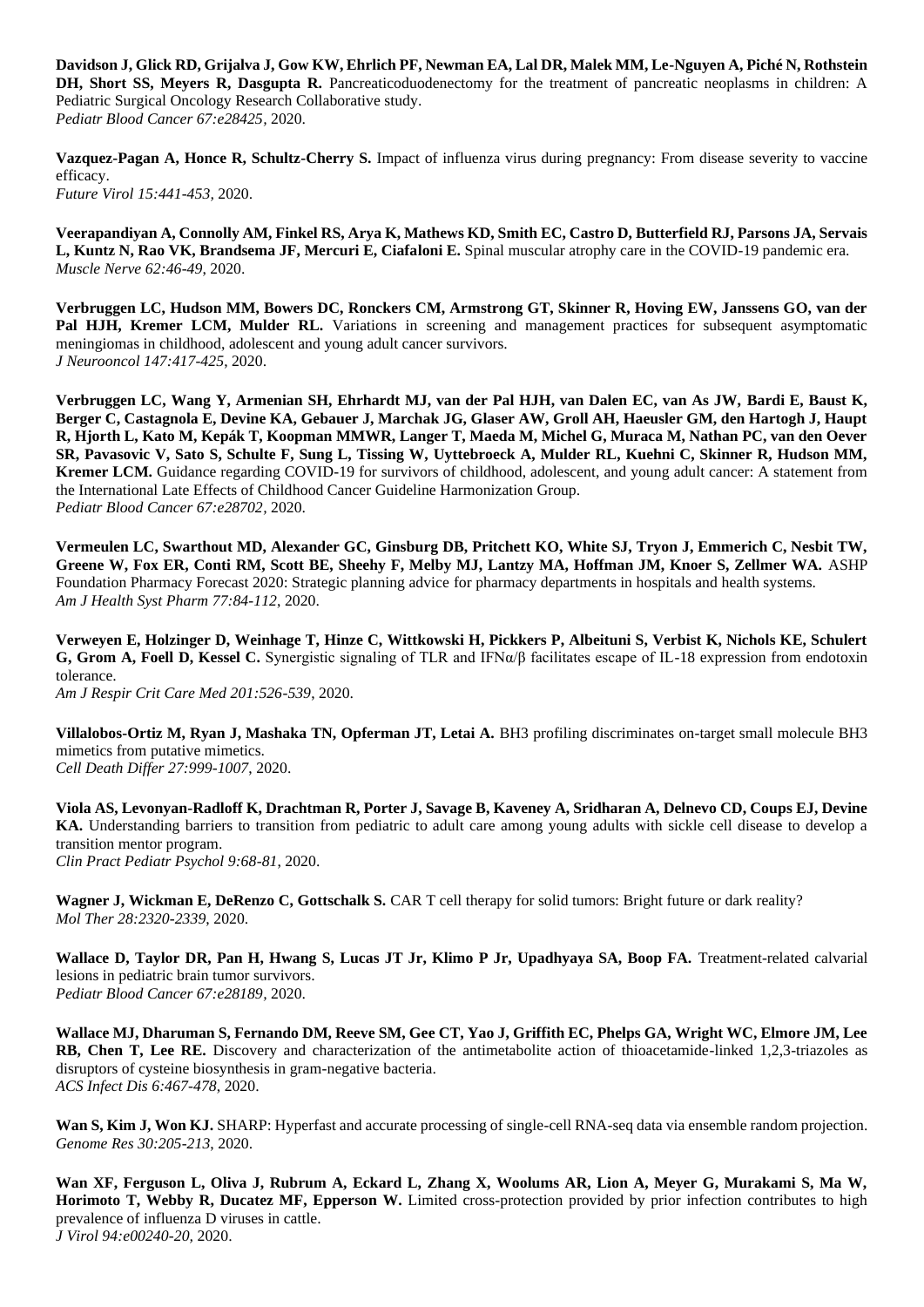**Wandler AM, Huang BJ, Craig JW, Hayes K, Yan H, Meyer LK, Scacchetti A, Monsalve G, Dail M, Li Q, Wong JC, Weinberg O, Hasserjian RP, Kogan SC, Jonsson P, Yamamoto K, Sampath D, Nakitandwe J, Downing JR, Zhang J, Aster JC, Taylor BS, Shannon K.** Loss of glucocorticoid receptor expression mediates in vivo dexamethasone resistance in T-cell acute lymphoblastic leukemia. *Leukemia 34:2025-2037*, 2020.

Wang B, Stanford KR, Kundu M. ER-to-Golgi trafficking and its implication in neurological diseases. *Cells 9:408,* 2020.

**Wang H, Dey KK, Chen PC, Li Y, Niu M, Cho JH, Wang X, Bai B, Jiao Y, Chepyala SR, Haroutunian V, Zhang B, Beach TG, Peng J.** Integrated analysis of ultra-deep proteomes in cortex, cerebrospinal fluid and serum reveals a mitochondrial signature in Alzheimer's disease. *Mol Neurodegener 15:43,* 2020.

Wang J, Bwayi M, Gee RRF, Chen T. PXR-mediated idiosyncratic drug-induced liver injury: Mechanistic insights and targeting approaches. *Expert Opin Drug Metab Toxicol 16:711-722*, 2020.

**Wang T, Gnanaprakasam JNR, Chen X, Kang S, Xu X, Sun H, Liu L, Rodgers H, Miller E, Cassel TA, Sun Q, Vicente-Muñoz S, Warmoes MO, Lin P, Piedra-Quintero ZL, Guerau-de-Arellano M, Cassady KA, Zheng SG, Yang J, Lane AN, Song X, Fan TW, Wang R.** Inosine is an alternative carbon source for CD8(+)-T-cell function under glucose restriction. *Nat Metab 2:635-647*, 2020.

Wang X, Cho JH, Poudel S, Li Y, Jones DR, Shaw TI, Tan H, Xie B, Peng J. JUMPm: A tool for large-scale identification of metabolites in untargeted metabolomics. *Metabolites 10:190,* 2020.

**Wang Z, Kavdia K, Dey KK, Pagala VR, Kodali K, Liu D, Lee DG, Sun H, Chepyala SR, Cho JH, Niu M, High AA, Peng J.**  High-throughput and deep-proteome profiling by 16-plex tandem mass tag labeling coupled with two-dimensional chromatography and mass spectrometry. *J Vis Exp 10.3791/61684,* 2020.

**Wang Z, Rice SV, Chang TC, Liu Y, Liu Q, Qin N, Putnam DK, Shelton K, Lanctot JQ, Wilson CL, Ness KK, Rusch MC, Edmonson MN, Wu G, Easton J, Kesserwan CA, Downing JR, Chen X, Nichols KE, Yasui Y, Robison LL, Zhang J.**  Molecular mechanism of telomere length dynamics and its prognostic value in pediatric cancers. *J Natl Cancer Inst 112:756-764*, 2020.

**Wang Z, Yu K, Tan H, Wu Z, Cho JH, Han X, Sun H, Beach TG, Peng J.** 27-Plex tandem mass tag mass spectrometry for profiling brain proteome in Alzheimer's disease. *Anal Chem 92:7162-7170*, 2020.

**Waszak SM, Robinson GW, Gudenas BL, Smith KS, Forget A, Kojic M, Garcia-Lopez J, Hadley J, Hamilton KV, Indersie E, Buchhalter I, Kerssemakers J, Jager N, Sharma T, Rausch T, Kool M, Sturm D, Jones DTW, Vasilyeva A, Tatevossian RG, Neale G, Lombard B, Loew D, Nakitandwe J, Rusch M, Bowers DC, Bendel A, Partap S, Chintagumpala M, Crawford J, Gottardo NG, Smith A, Dufour C, Rutkowski S, Eggen T, Wesenberg F, Kjaerheim K, Feychting M, Lannering B, Schuz J, Johansen C, Andersen TV, Roosli M, Kuehni CE, Grotzer M, Remke M, Puget S, Pajtler KW, Milde T, Witt O, Ryzhova M, Korshunov A, Orr BA, Ellison DW, Brugieres L, Lichter P, Nichols KE, Gajjar A, Wainwright BJ, Ayrault O, Korbel JO, Northcott PA, Pfister SM.** Germline Elongator mutations in Sonic Hedgehog medulloblastoma. *Nature 580:396-401*, 2020.

**Wefers AK, Stichel D, Schrimpf D, Coras R, Pages M, Tauziede-Espariat A, Varlet P, Schwarz D, Soylemezoglu F, Pohl U, Pimentel J, Meyer J, Hewer E, Japp A, Joshi A, Reuss DE, Reinhardt A, Sievers P, Casalini MB, Ebrahimi A, Huang K, Koelsche C, Low HL, Rebelo O, Marnoto D, Becker AJ, Staszewski O, Mittelbronn M, Hasselblatt M, Schittenhelm J, Cheesman E, de Oliveira RS, Queiroz RGP, Valera ET, Hans VH, Korshunov A, Olar A, Ligon KL, Pfister SM, Jaunmuktane Z, Brandner S, Tatevossian RG, Ellison DW, Jacques TS, Honavar M, Aronica E, Thom M, Sahm F, von Deimling A, Jones DTW, Blumcke I, Capper D.** Isomorphic diffuse glioma is a morphologically and molecularly distinct tumour entity with recurrent gene fusions of MYBL1 or MYB and a benign disease course. *Acta Neuropathol 139:193-209*, 2020.

**Weinhäuser I, Pereira-Martins DA, Ortiz C, Silveira DR, Simões LAA, Bianco TM, Araujo CL, Koury LC, Melo RAM, Bittencourt RI, Pagnano K, Pasquini R, Nunes EC, Fagundes EM, Gloria AB, Kerbauy F, Chauffaille ML, Keating A, Tallman MS, Ribeiro RC, Dillon R, Ganser A, Löwenberg B, Valk P, Lo-Coco F, Sanz MA, Berliner N, Ammatuna E, Lucena-Araujo AR, Schuringa JJ, Rego EM.** Reduced SLIT2 is associated with increased cell proliferation and arsenic trioxide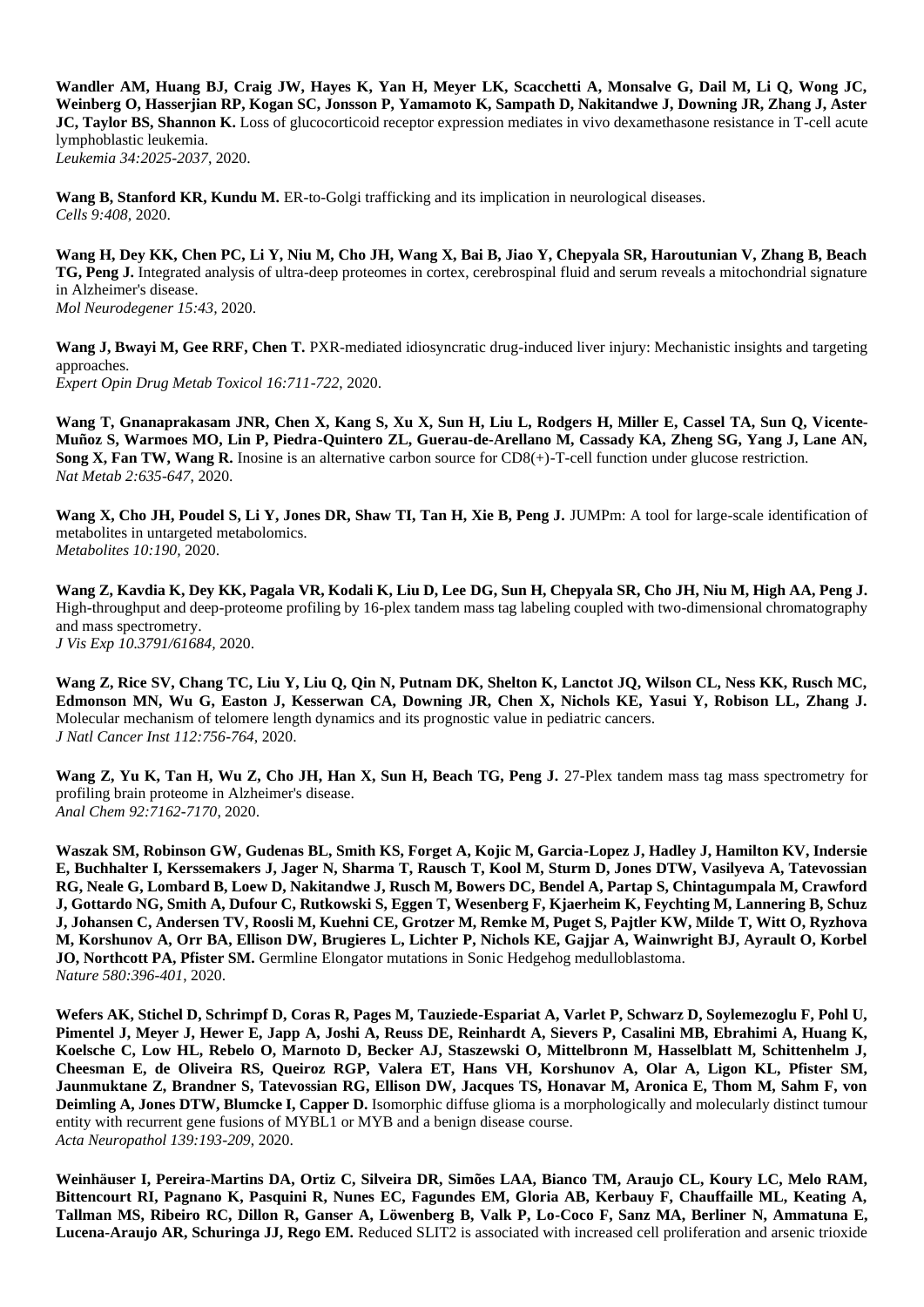resistance in acute promyelocytic leukemia. *Cancers (Basel) 12:3134,* 2020.

**Weinmann AS, Youngblood BA, Smale ST, Brink R, Schatz DG, McHeyzer-Williams M.** A future outlook on molecular mechanisms of immunity. *Trends Immunol 41:549-555*, 2020.

**Weiss AR, Chen YL, Scharschmidt TJ, Chi YY, Tian J, Black JO, Davis JL, Fanburg-Smith JC, Zambrano E, Anderson J, Arens R, Binitie O, Choy E, Davis JW, Hayes-Jordan A, Kao SC, Kayton ML, Kessel S, Lim R, Meyer WH, Million L, Okuno SH, Ostrenga A, Parisi MT, Pryma DA, Randall RL, Rosen MA, Schlapkohl M, Shulkin BL, Smith EA, Sorger JI, Terezakis S, Hawkins DS, Spunt SL, Wang D.** Pathological response in children and adults with large unresected intermediategrade or high-grade soft tissue sarcoma receiving preoperative chemoradiotherapy with or without pazopanib (ARST1321): a multicentre, randomised, open-label, phase 2 trial. *Lancet Oncol 21:1110-1122*, 2020.

**Weiss SL, Peters MJ, Alhazzani W, Agus MSD, Flori HR, Inwald DP, Nadel S, Schlapbach LJ, Tasker RC, Argent AC, Brierley J, Carcillo J, Carrol ED, Carroll CL, Cheifetz IM, Choong K, Cies JJ, Cruz AT, De Luca D, Deep A, Faust SN, De Oliveira CF, Hall MW, Ishimine P, Javouhey E, Joosten KFM, Joshi P, Karam O, Kneyber MCJ, Lemson J, MacLaren G, Mehta NM, Moller MH, Newth CJL, Nguyen TC, Nishisaki A, Nunnally ME, Parker MM, Paul RM, Randolph AG, Ranjit S, Romer LH, Scott HF, Tume LN, Verger JT, Williams EA, Wolf J, Wong HR, Zimmerman JJ, Kissoon N, Tissieres P.**  Executive summary: Surviving Sepsis Campaign international guidelines for the management of septic shock and sepsis-associated organ dysfunction in children. *Intensive Care Med 46:1-9*, 2020.

**Weiss SL, Peters MJ, Alhazzani W, Agus MSD, Flori HR, Inwald DP, Nadel S, Schlapbach LJ, Tasker RC, Argent AC, Brierley J, Carcillo J, Carrol ED, Carroll CL, Cheifetz IM, Choong K, Cies JJ, Cruz AT, De Luca D, Deep A, Faust SN, De Oliveira CF, Hall MW, Ishimine P, Javouhey E, Joosten KFM, Joshi P, Karam O, Kneyber MCJ, Lemson J, MacLaren G, Mehta NM, Moller MH, Newth CJL, Nguyen TC, Nishisaki A, Nunnally ME, Parker MM, Paul RM, Randolph AG, Ranjit S, Romer LH, Scott HF, Tume LN, Verger JT, Williams EA, Wolf J, Wong HR, Zimmerman JJ, Kissoon N, Tissieres P.**  Executive summary: Surviving Sepsis Campaign international guidelines for the management of septic shock and sepsis-associated organ dysfunction in children. *Pediatr Crit Care Med 21:186-195*, 2020.

**Weiss SL, Peters MJ, Alhazzani W, Agus MSD, Flori HR, Inwald DP, Nadel S, Schlapbach LJ, Tasker RC, Argent AC, Brierley J, Carcillo J, Carrol ED, Carroll CL, Cheifetz IM, Choong K, Cies JJ, Cruz AT, De Luca D, Deep A, Faust SN, De Oliveira CF, Hall MW, Ishimine P, Javouhey E, Joosten KFM, Joshi P, Karam O, Kneyber MCJ, Lemson J, MacLaren G, Mehta NM, Moller MH, Newth CJL, Nguyen TC, Nishisaki A, Nunnally ME, Parker MM, Paul RM, Randolph AG, Ranjit S, Romer LH, Scott HF, Tume LN, Verger JT, Williams EA, Wolf J, Wong HR, Zimmerman JJ, Kissoon N, Tissieres P.**  Surviving Sepsis Campaign international guidelines for the management of septic shock and sepsis-associated organ dysfunction in children.

*Intensive Care Med 46:10-67*, 2020.

**Weiss SL, Peters MJ, Alhazzani W, Agus MSD, Flori HR, Inwald DP, Nadel S, Schlapbach LJ, Tasker RC, Argent AC, Brierley J, Carcillo J, Carrol ED, Carroll CL, Cheifetz IM, Choong K, Cies JJ, Cruz AT, De Luca D, Deep A, Faust SN, De Oliveira CF, Hall MW, Ishimine P, Javouhey E, Joosten KFM, Joshi P, Karam O, Kneyber MCJ, Lemson J, MacLaren G, Mehta NM, Moller MH, Newth CJL, Nguyen TC, Nishisaki A, Nunnally ME, Parker MM, Paul RM, Randolph AG, Ranjit S, Romer LH, Scott HF, Tume LN, Verger JT, Williams EA, Wolf J, Wong HR, Zimmerman JJ, Kissoon N, Tissieres P.**  Surviving Sepsis Campaign international guidelines for the management of septic shock and sepsis-associated organ dysfunction in children.

*Pediatr Crit Care Med 21:e52-e106*, 2020.

**Whiteway SL, Betts AM, O'Neil ER, Green AL, Gilani A, Orr BA, Mathis DA.** Oncogenic GOPC-ROS1 fusion identified in a congenital glioblastoma case. *J Pediatr Hematol Oncol 42:e813-e818,* 2020.

**Wickenhauser ME, Khan RB, Raches D, Ashford JM, Robinson GW, Russell KM, Conklin HM.** Characterizing posterior fossa syndrome: A survey of experts. *Pediatr Neurol 104:19-22*, 2020.

Wiemer-Kruel A, Mayer H, Ewert P, Martinoff S, Eckstein HH, Kriebel T, Bissler J, Franz D, Bast T. Congenital lymphatic malformation and aortic aneurysm in a patient with TSC2 mutation. *Neuropediatrics 51:57-61*, 2020.

**Wijaya J, Gose T, Schuetz JD.** Using pharmacology to squeeze the life out of childhood leukemia, and potential strategies to achieve breakthroughs in medulloblastoma treatment.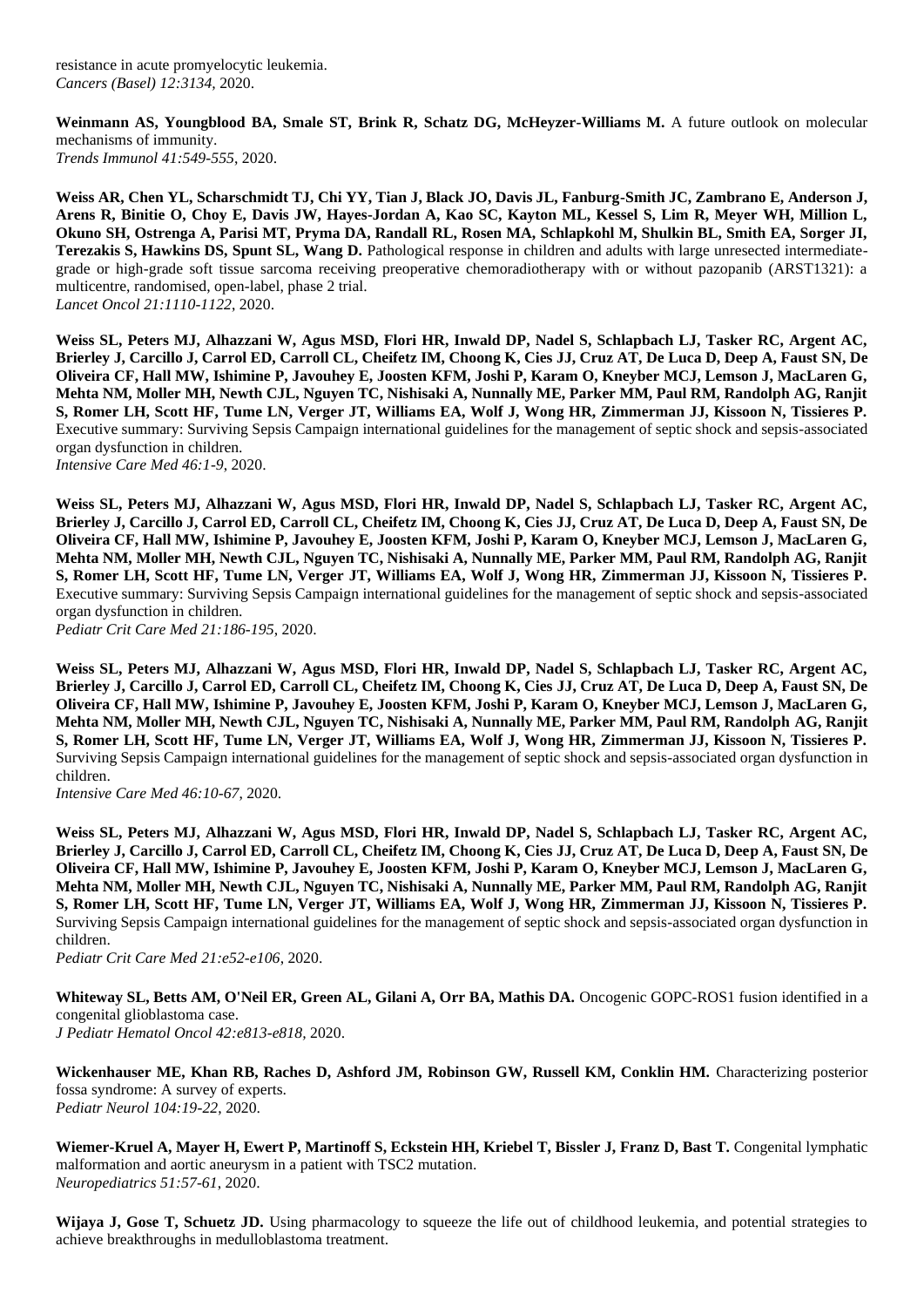**Wijaya J, Vo BT, Liu J, Xu B, Wu G, Wang Y, Peng J, Zhang J, Janke LJ, Orr BA, Yu J, Roussel MF, Schuetz JD.** An ABC transporter drives medulloblastoma pathogenesis by regulating Sonic hedgehog signaling. *Cancer Res 80:1524-1537*, 2020.

**Wilfling F, Lee CW, Erdmann PS, Zheng Y, Sherpa D, Jentsch S, Pfander B, Schulman BA, Baumeister W.** A selective autophagy pathway for phase-separated endocytic protein deposits. *Mol Cell 80:764-778.e7*, 2020.

**Wilfond BS, Duenas DM, Johnson LM.** Conflicts of interest and recommendations for clinical treatments that benefit researchers. *Am J Bioeth 20:90-91*, 2020.

**Wilfond BS, Duenas DM, Johnson LM.** Greater than minimal risk, no direct benefit - Bridging drug trials and novel therapy in pediatric populations. *Am J Bioeth 20:102-103*, 2020.

Willard VW, Tillery R, Gordon ML, Long A, Phipps S. Profiles of perceived social functioning in adolescent and young adult survivors of childhood cancer.

*Psychooncology 29:1288-1295*, 2020.

**Williams HE, Howell CR, Chemaitilly W, Wilson CL, Karol SE, Nolan VG, Smeltzer MP, Green DM, Ehrhardt MJ, Mulrooney DA, Pui CH, Hudson MM, Robison LL, Ness KK.** Diabetes mellitus among adult survivors of childhood acute lymphoblastic leukemia: A report from the St. Jude Lifetime Cohort Study. *Cancer 126:870-878*, 2020.

**Wilson CL, Brinkman TM, Cook C, Huang S, Hyun G, Green DM, Furman WL, Bhakta N, Ehrhardt MJ, Krasin MJ, Robison LL, Ness KK, Hudson MM.** Clinically ascertained health outcomes, quality of life, and social attainment among adult survivors of neuroblastoma: A report from the St. Jude Lifetime Cohort. *Cancer 126:1330-1338*, 2020.

**Wilson CL, Liu W, Chemaitilly W, Howell CR, Srivastava DK, Howell RM, Hudson MM, Robison LL, Ness KK.** Body composition, metabolic health, and functional impairment among adults treated for abdominal and pelvic tumors during childhood. *Cancer Epidemiol Biomarkers Prev 29:1750-1758*, 2020.

**Wilson CL, Wang Z, Liu Q, Ehrhardt MJ, Mostafavi R, Easton J, Mulder H, Hedges DJ, Wang S, Rusch M, Edmonson M, Levy S, Lanctot JQ, Currie K, Lear M, Patel A, Sapkota Y, Brooke RJ, Moon W, Chang TC, Chen W, Kesserwan CA, Wu G, Nichols KE, Hudson MM, Zhang J, Robison LL, Yasui Y.** Estimated number of adult survivors of childhood cancer in United States with cancer-predisposing germline variants. *Pediatr Blood Cancer 67:e28047,* 2020.

**Winick N, Martin PL, Devidas M, Shuster J, Borowitz MJ, Paul Bowman W, Larsen E, Pullen J, Carroll A, Willman C,**  Hunger SP, Carroll WL, Camitta BM. Randomized assessment of delayed intensification and two methods for parenteral methotrexate delivery in childhood B-ALL: Children's Oncology Group Studies P9904 and P9905. *Leukemia 34:1006-1016*, 2020.

**Winneroski LL, Erickson JA, Green SJ, Lopez JE, Stout SL, Porter WJ, Timm DE, Audia JE, Barberis M, Beck JP, Boggs LN, Borders AR, Boyer RD, Brier RA, Hembre EJ, Hendle J, Garcia-Losada P, Minguez JM, Mathes BM, May PC, Monk SA, Rankovic Z, Shi Y, Watson BM, Yang Z, Mergott DJ.** Preparation and biological evaluation of BACE1 inhibitors: Leveraging trans-cyclopropyl moieties as ligand efficient conformational constraints. *Bioorg Med Chem 28:115194*, 2020.

**Winning AM, Merandi J, Rausch JR, Liao N, Hoffman JM, Burlison JD, Gerhardt CA.** Validation of the Second Victim Experience and Support Tool-Revised in the neonatal intensive care unit. *J Patient Saf,* 2020.

Winter AN, Subbarayan MS, Grimmig B, Weesner JA, Moss L, Peters M, Weeber E, Nash K, Bickford PC. Two forms of CX3CL1 display differential activity and rescue cognitive deficits in CX3CL1 knockout mice. *J Neuroinflammation 17:157,* 2020.

**Witkowski MT, Dolgalev I, Evensen NA, Ma C, Chambers T, Roberts KG, Sreeram S, Dai Y, Tikhonova AN, Lasry A, Qu C, Pei D, Cheng C, Robbins GA, Pierro J, Selvaraj S, Mezzano V, Daves M, Lupo PJ, Scheurer ME, Loomis CA, Mullighan CG, Chen W, Rabin KR, Tsirigos A, Carroll WL, Aifantis I.** Extensive remodeling of the immune microenvironment in B cell acute lymphoblastic leukemia.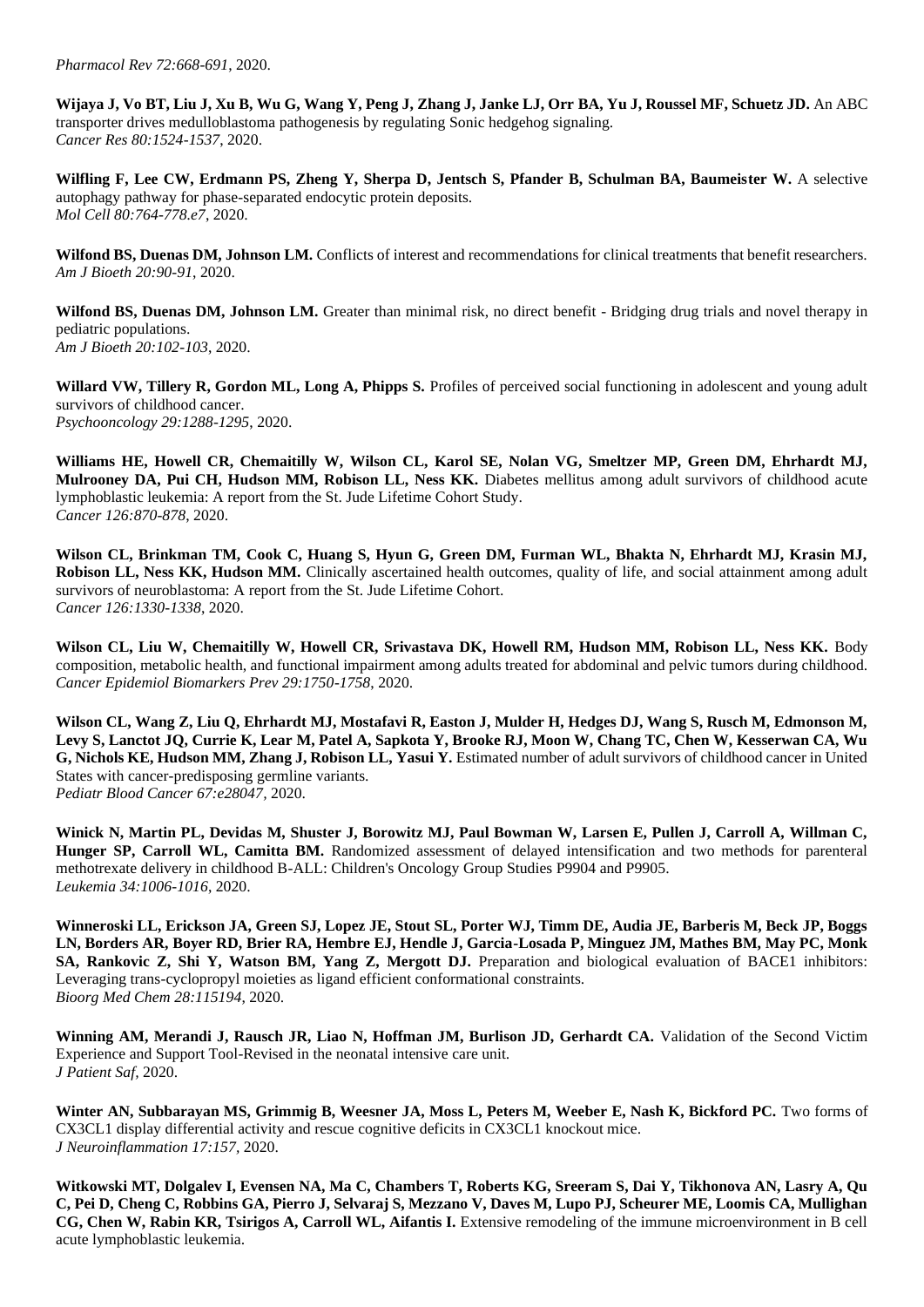**Wolf J, Kalocsai K, Fortuny C, Lazar S, Bosis S, Korczowski B, Petit A, Bradford D, Croos-Dabrera R, Incera E, Melis J, van Maanen R.** Safety and efficacy of fidaxomicin and vancomycin in children and adolescents with Clostridioides (Clostridium) difficile infection: A phase 3, multicenter, randomized, single-blind clinical trial (SUNSHINE). *Clin Infect Dis 71:2581-2588*, 2020.

Wolf **J**, Margolis E. Effect of antimicrobial stewardship on outcomes in patients with cancer or undergoing hematopoietic stem cell transplantation. *Clin Infect Dis 71:968-970*, 2020.

Wolf **J**, Milstone AM. Vascular access in children to prevent and treat infectious diseases. *Pediatrics 145:S290-S291*, 2020.

**Won E, Gruber TA, Tucker S, Schiff DE.** Acute megakaryoblastic leukemia with trisomy 21 and tetrasomy 21 clones in a phenotypically normal child with mosaic trisomy 21. *Case Rep Pediatr 2020:7813048,* 2020.

**Wong JYY, Zhang H, Hsiung CA, Shiraishi K, Yu K, Matsuo K, Wong MP, Hong YC, Wang J, Seow WJ, Wang Z, Song M, Kim HN, Chang IS, Chatterjee N, Hu W, Wu C, Mitsudomi T, Zheng W, Kim JH, Seow A, Caporaso NE, Shin MH, Chung LP, An SJ, Wang P, Yang Y, Zheng H, Yatabe Y, Zhang XC, Kim YT, Cai Q, Yin Z, Kim YC, Bassig BA, Chang J, Ho JCM, Ji BT, Daigo Y, Ito H, Momozawa Y, Ashikawa K, Kamatani Y, Honda T, Hosgood HD, Sakamoto H, Kunitoh H, Tsuta K, Watanabe SI, Kubo M, Miyagi Y, Nakayama H, Matsumoto S, Tsuboi M, Goto K, Shi J, Song L, Hua X, Takahashi A, Goto A, Minamiya Y, Shimizu K, Tanaka K, Wei F, Matsuda F, Su J, Kim YH, Oh IJ, Song F, Su WC, Chen YM, Chang GC, Chen KY, Huang MS, Chien LH, Xiang YB, Park JY, Kweon SS, Chen CJ, Lee KM, Blechter B, Li H, Gao YT, Qian B, Lu D, Liu J, Jeon HS, Hsiao CF, Sung JS, Tsai YH, Jung YJ, Guo H, Hu Z, Wang WC, Chung CC, Burdett L, Yeager M, Hutchinson A, Berndt SI, Wu W, Pang H, Li Y, Choi JE, Park KH, Sung SW, Liu L, Kang CH, Zhu M, Chen CH, Yang TY, Xu J, Guan P, Tan W, Wang CL, Hsin M, Sit KY, Ho J, Chen Y, Choi YY, Hung JY, Kim JS, Yoon HI, Lin CC, Park IK, Xu P, Wang Y, He Q, Perng RP, Chen CY, Vermeulen R, Wu J, Lim WY, Chen KC, Li YJ, Li J, Chen H, Yu CJ, Jin L, Chen TY, Jiang SS, Liu J, Yamaji T, Hicks B, Wyatt K, Li SA, Dai J, Ma H, Jin G, Song B, Wang Z, Cheng S, Li X, Ren Y, Cui P, Iwasaki M, Shimazu T, Tsugane S, Zhu J, Chen Y, Yang K, Jiang G, Fei K, Wu G, Lin HC, Chen HL, Fang YH, Tsai FY, Hsieh WS, Yu J, Stevens VL, Laird-Offringa IA, Marconett CN, Rieswijk L, Chao A, Yang PC, Shu XO, Wu T, Wu**  YL, Lin D, Chen K, Zhou B, Huang YC, Kohno T, Shen H, Chanock SJ, Rothman N, Lan Q. Tuberculosis infection and lung adenocarcinoma: Mendelian randomization and pathway analysis of genome-wide association study data from never-smoking Asian women.

*Genomics 112:1223-1232*, 2020.

Wong KK, Sedig LK, Bloom DA, Hutchinson RJ, Shulkin BL. 18F-2-fluoro-2-deoxyglucose uptake in white adipose tissue on pediatric oncologic positron emission tomography (PET)/computed tomography (CT). *Pediatr Radiol 50:524-533*, 2020.

**Wong KO, Zaïane OR, Davis FG, Yasui Y.** A machine learning approach to predict ethnicity using personal name and census location in Canada. *PLoS One 15:e0241239,* 2020.

**Wong SS, Waite B, Ralston J, Wood T, Reynolds GE, Seeds R, Newbern EC, Thompson MG, Huang QS, Webby RJ.**  Hemagglutinin and neuraminidase antibodies are induced in an age- and subtype- dependent manner after influenza virus infection. *J Virol 94:e01385-19,* 2020.

**Wright WC, Chenge J, Wang J, Girvan HM, Yang L, Chai SC, Huber AD, Wu J, Oladimeji PO, Munro AW, Chen T.**  Clobetasol propionate is a heme-mediated selective inhibitor of human cytochrome P450 3A5. *J Med Chem 63:1415-1433*, 2020.

Wu J, Li Y. Group sequential design for historical control trials using error spending functions. *J Biopharm Stat 30:351-363*, 2020.

**Xia Y, Yuwen T, Rossi P.** Understanding and solving abnormal peak splitting in 3D HCCH-TOCSY and HCC(CO)NH-TOCSY. *J Biomol NMR 74:213-221*, 2020.

**Xiang G, Keller CA, Heuston EF, Giardine BM, An L, Wixom AQ, Miller A, Cockburn A, Sauria MEG, Weaver K, Lichtenberg J, Gottgens B, Li Q, Bodine D, Mahony S, Taylor J, Blobel GA, Weiss MJ, Cheng Y, Yue F, Hughes J, Higgs DR, Zhang Y, Hardison RC.** An integrative view of the regulatory and transcriptional landscapes in mouse hematopoiesis. *Genome Res 30:472-484*, 2020.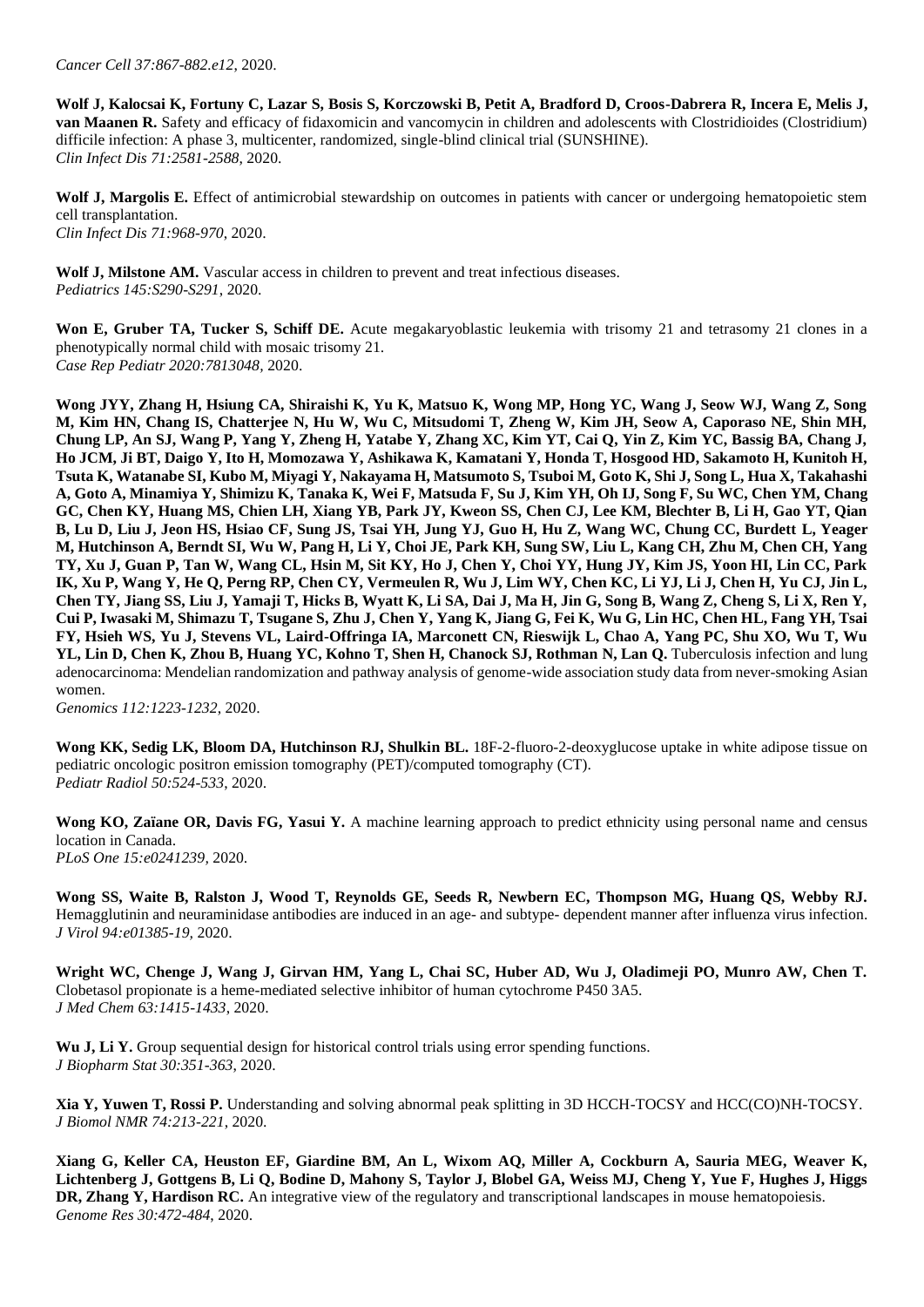**Xie T, Saleh T, Rossi P, Kalodimos CG.** Conformational states dynamically populated by a kinase determine its function. *Science 370:eabc2754,* 2020.

**Xu B, Mulvey B, Salie M, Yang X, Matsui Y, Nityanandam A, Fan Y, Peng JC.** UTX/KDM6A suppresses AP-1 and a gliogenesis program during neural differentiation of human pluripotent stem cells. *Epigenetics Chromatin 13:38,* 2020.

**Xu F, Gao J, Munkhsaikhan U, Li N, Gu Q, Pierre JF, Starlard-Davenport A, Towbin JA, Cui Y, Purevjav E, Lu L.** The genetic dissection of Ace2 expression variation in the heart of murine genetic reference population. *Front Cardiovasc Med 7:582949,* 2020.

**Xu H, Zhao X, Bhojwani D, E S, Goodings C, Zhang H, Seibel NL, Yang W, Li C, Carroll WL, Evans WE, Yang JJ.** ARID5B influences antimetabolite drug sensitivity and prognosis of acute lymphoblastic leukemia. *Clin Cancer Res 26:256-264*, 2020.

**Xu J, Bandyopadhyay D, Salehabadi SM, Michalowicz B, Chakraborty B.** SMARTp: A SMART design for nonsurgical treatments of chronic periodontitis with spatially referenced and nonrandomly missing skewed outcomes. *Biom J 62:282-310*, 2020.

**Yadav P, Yan Y, Paliwal BR.** Radiotherapy treatment planning for prostate and nodes using variable planning ring. *J Radiother Pract 19:399-402*, 2020.

**Yamaji R, Saad MD, Davis CT, Swayne DE, Wang D, Wong FYK, McCauley JW, Peiris JSM, Webby RJ, Fouchier RAM, Kawaoka Y, Zhang W.** Pandemic potential of highly pathogenic avian influenza clade 2.3.4.4 A(H5) viruses. *Rev Med Virol 30:e2099,* 2020.

**Yan AP, Chen Y, Henderson TO, Oeffinger KC, Hudson MM, Gibson TM, Neglia JP, Leisenring WM, Ness KK, Ford JS, Robison LL, Armstrong GT, Yasui Y, Nathan PC.** Adherence to surveillance for second malignant neoplasms and cardiac dysfunction in childhood cancer survivors: A Childhood Cancer Survivor Study. *J Clin Oncol 38:1771-1722*, 2020.

**Yan C, Zhu M, Ding Y, Yang M, Wang M, Li G, Ren C, Huang T, Yang W, He B, Wang M, Yu F, Wang J, Zhang R, Wang T, Ni J, Chen J, Jiang Y, Dai J, Zhang E, Ma H, Wang Y, Xu D, Wang S, Chen Y, Xu Z, Zhou J, Ji G, Wang Z, Zhang Z, Hu Z, Wei Q, Shen H, Jin G.** Meta-analysis of genome-wide association studies and functional assays decipher susceptibility genes for gastric cancer in Chinese populations. *Gut 69:641-651*, 2020.

**Yan KK, Wang D, Xiong K, Gerstein M.** Comparing technological development and biological evolution from a network perspective.

*Cell Syst 10:219-222*, 2020.

**Yang K, Chi H.** Autophagy modulates CD4(+) T-cell lineage recommitment upon pathogen infection. *Cell Mol Immunol 17:682-683*, 2020.

**Yang P, Mathieu C, Kolaitis RM, Zhang P, Messing J, Yurtsever U, Yang Z, Wu J, Li Y, Pan Q, Yu J, Martin EW, Mittag T, Kim HJ, Taylor JP.** G3BP1 is a tunable switch that triggers phase separation to assemble stress granules. *Cell 181:325-345.e28*, 2020.

**Yang SW, Huang X, Lin W, Min J, Miller DJ, Mayasundari A, Rodrigues P, Griffith EC, Gee CT, Li L, Li W, Lee RE, Rankovic Z, Chen T, Potts PR.** Structural basis for substrate recognition and chemical inhibition of oncogenic MAGE ubiquitin ligases.

*Nat Commun 11:4931,* 2020.

**Yang SW, Li L, Connelly JP, Porter SN, Kodali K, Gan H, Park JM, Tacer KF, Tillman H, Peng J, Pruett-Miller SM, Li W, Potts PR.** A cancer-specific ubiquitin ligase drives mRNA alternative polyadenylation by ubiquitinating the mRNA 3' end processing complex. *Mol Cell 77:1206-1221.e7*, 2020.

Yang X, Potts PR. CSAG2 is a cancer-specific activator of SIRT1. *EMBO Rep 21:e50912,* 2020.

**Yanishevski D, McCarville MB, Doubrovin M, Spiegl HR, Zhao X, Lu Z, Federico SM, Furman WL, Murphy AJ, Davidoff AM.** Impact of MYCN status on response of high-risk neuroblastoma to neoadjuvant chemotherapy.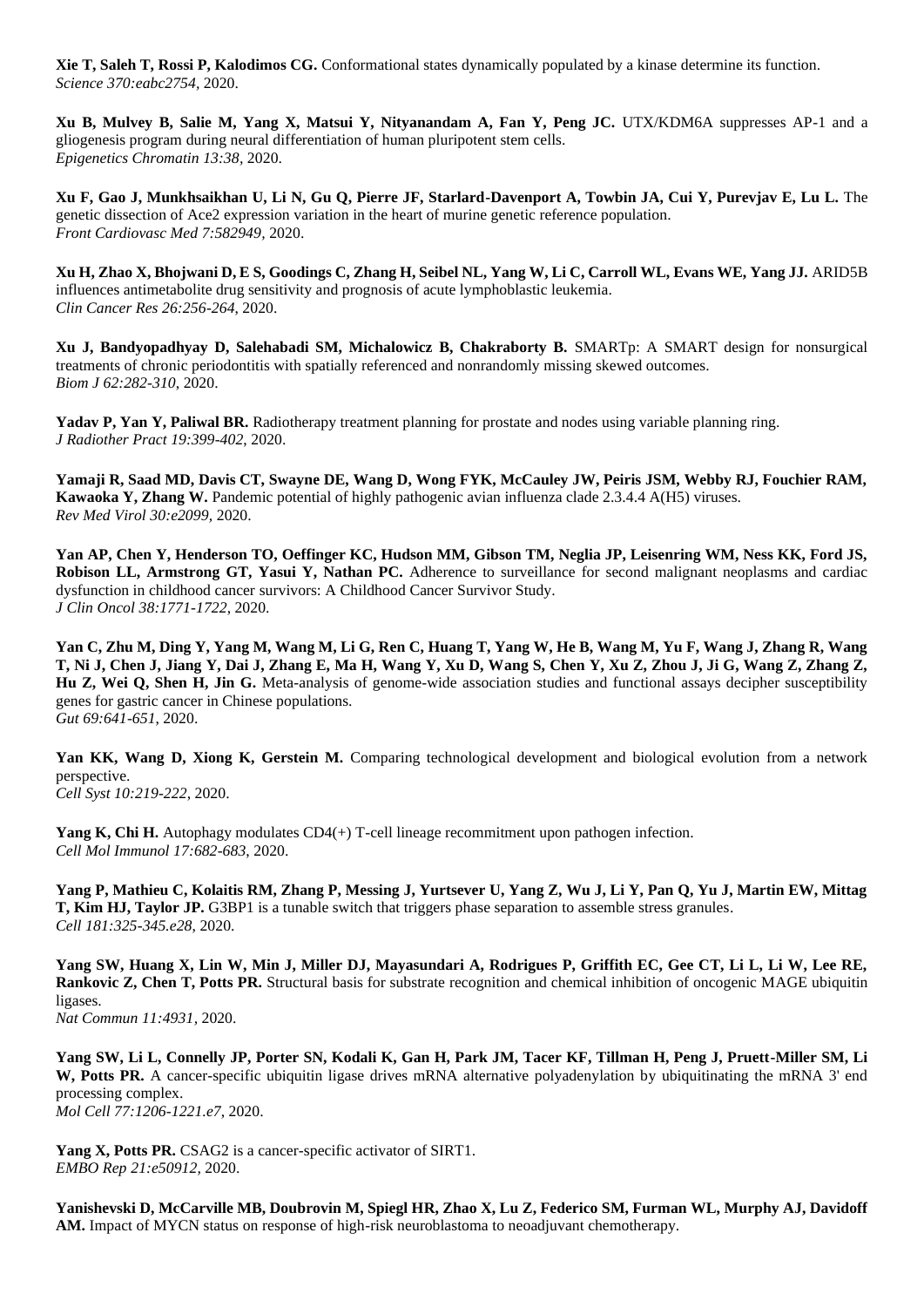**Ye C, Paccanaro A, Gerstein M, Yan KK.** The corrected gene proximity map for analyzing the 3D genome organization using Hi-C data. *BMC Bioinformatics 21:222,* 2020.

**Yeh JM, Lowry KP, Schechter CB, Diller LR, Alagoz O, Armstrong GT, Hampton JM, Leisenring W, Liu Q, Mandelblatt JS, Miglioretti DL, Moskowitz CS, Oeffinger KC, Trentham-Dietz A, Stout NK.** Clinical benefits, harms, and cost-effectiveness of breast cancer screening for survivors of childhood cancer treated with chest radiation: A comparative modeling study. *Ann Intern Med 173:331-341*, 2020.

**Yeh JM, Ward ZJ, Chaudhry A, Liu Q, Yasui Y, Armstrong GT, Gibson TM, Howell R, Hudson MM, Krull KR, Leisenring**  WM, Oeffinger KC, Diller L. Life expectancy of adult survivors of childhood cancer over 3 decades. *JAMA Oncol 6:350-357*, 2020.

**Yen HJ, Eissa H, Bhatt NS, Huang S, Ehrhardt M, Bhakta N, Ness KK, Krull K, Srivastava DS, Robison LL, Hudson MM, Huang IC.** Patient-reported outcomes in survivors of childhood hematologic malignancies with hematopoietic stem cell transplant. *Blood 135:1847-1858*, 2020.

**Yip BH.** Recent advances in CRISPR/Cas9 delivery strategies. *Biomolecules 10:839,* 2020.

Yoneoka D, Im C, Yasui Y. Parallel repulsive logic regression with biological adjacency. *Biostatistics 21:825-844*, 2020.

**York JM, Klosky JL, Chen Y, Connelly JA, Wasilewski-Masker K, Giuliano AR, Robison LL, Wong FL, Hudson MM, Bhatia S, Landier W.** Patient-level factors associated with lack of health care provider recommendation for the human papillomavirus vaccine among young cancer survivors. *J Clin Oncol 38:2892-2901*, 2020.

**Yu SL, Zhang H, Ho BC, Yu CH, Chang CC, Hsu YC, Ni YL, Lin KH, Jou ST, Lu MY, Chen SH, Wu KH, Wang SC, Chang HH, Pui CH, Yang JJ, Zhang J, Lin DT, Lin SW, Ma X, Yang YL.** FPGS relapse-specific mutations in relapsed childhood acute lymphoblastic leukemia. *Sci Rep 10:12074,* 2020.

**Yu X, Nagai J, Marti-Solano M, Soto JS, Coppola G, Babu MM, Khakh BS.** Context-specific striatal astrocyte molecular responses are phenotypically exploitable. *Neuron 108:1146-1162.e10*, 2020.

**Yu Z, Yu Y, Wang F, Myasnikov AG, Coffino P, Cheng Y.** Allosteric coupling between alpha-rings of the 20S proteasome. *Nat Commun 11:4580,* 2020.

Zadjali F, Kumar P, Yao Y, Johnson D, Astrinidis A, Vogel P, Gross KW, Bissler JJ. Tuberous sclerosis complex axis controls renal extracellular vesicle production and protein content. *Int J Mol Sci 21:1729,* 2020.

**Zanin M, DeBeauchamp J, Vangala G, Webby RJ, Husain M.** Histone deacetylase 6 knockout mice exhibit higher susceptibility to influenza A virus infection. *Viruses 12:728,* 2020.

**Zebley CC, Gottschalk S, Youngblood B.** Rewriting history: Epigenetic reprogramming of CD8(+/-) T cell differentiation to enhance immunotherapy. *Trends Immunol 41:665-675*, 2020.

**Zeineldin M, Federico S, Chen X, Fan Y, Xu B, Stewart E, Zhou X, Jeon J, Griffiths L, Nguyen R, Norrie J, Easton J, Mulder H, Yergeau D, Liu Y, Wu J, Van Ryn C, Naranjo A, Hogarty MD, Kaminski MM, Valentine M, Pruett-Miller SM, Pappo A, Zhang J, Clay MR, Bahrami A, Vogel P, Lee S, Shelat A, Sarthy JF, Meers MP, George RE, Mardis ER, Wilson RK, Henikoff S, Downing JR, Dyer MA.** MYCN amplification and ATRX mutations are incompatible in neuroblastoma. *Nat Commun 11:913,* 2020.

**Zeng X, Holehouse AS, Chilkoti A, Mittag T, Pappu RV.** Connecting coil-to-globule transitions to full phase diagrams for intrinsically disordered proteins. *Biophys J 119:402-418*, 2020.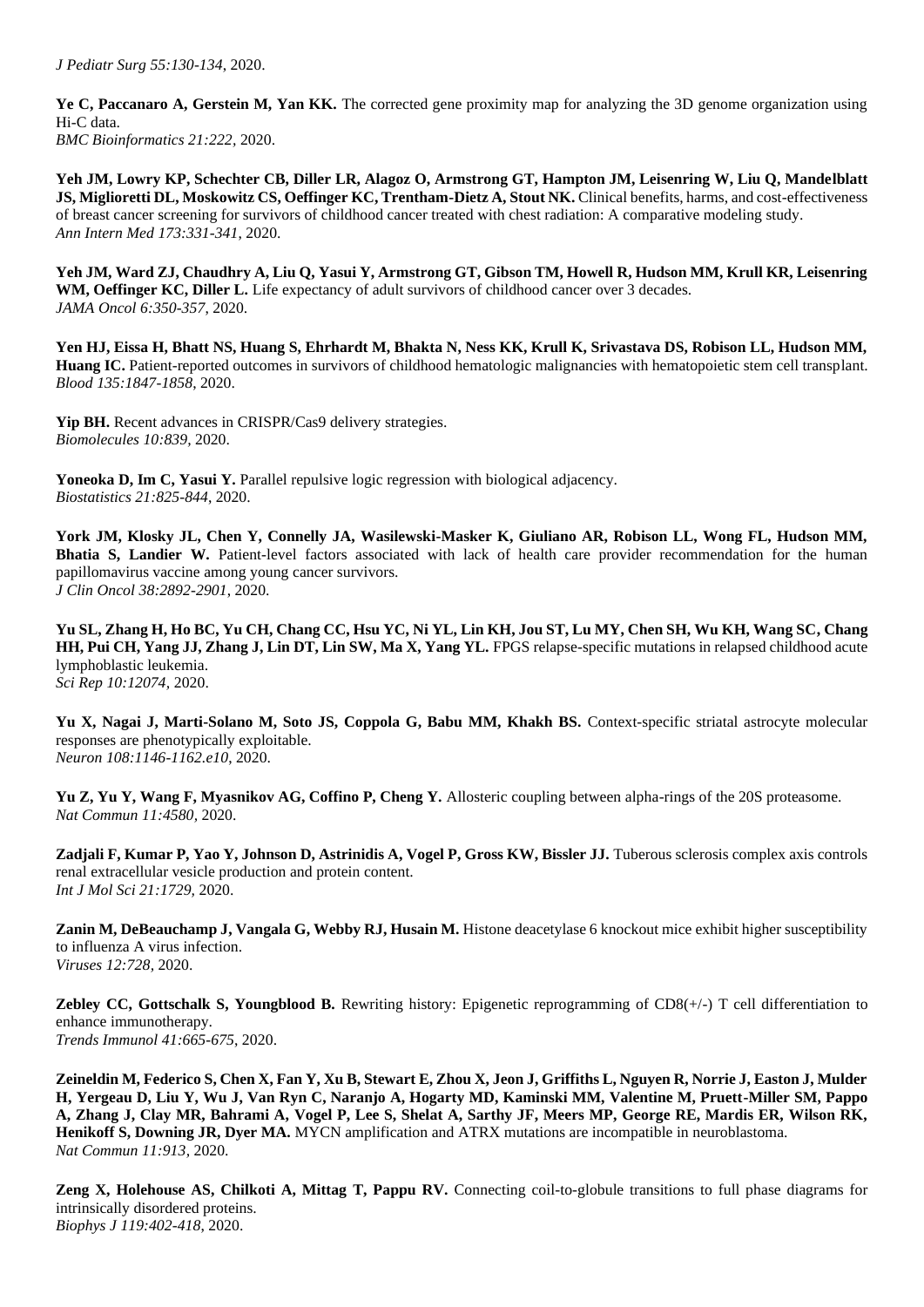**Zhan J, Irudayam MJ, Nakamura Y, Kurita R, Nienhuis AW.** High level of fetal-globin reactivation by designed transcriptional activator-like effector. *Blood Adv 4:687-695*, 2020.

**Zhang H, Bi W, Cui Y, Chen H, Chen J, Zhao Y, Kang G.** Extreme-value sampling design is cost-beneficial only with a valid statistical approach for exposure-secondary outcome association analyses. *Stat Methods Med Res 29:466-480*, 2020.

**Zhang H, Zhang Y, Zhou X, Wright S, Hyle J, Zhao L, An J, Zhao X, Shao Y, Xu B, Lee HM, Chen T, Zhou Y, Chen X, Lu R, Li C.** Functional interrogation of HOXA9 regulome in MLLr leukemia via reporter-based CRISPR/Cas9 screen. *Elife 9:e57858,* 2020.

**Zhang J, Velmeshev D, Hashimoto K, Huang YH, Hofmann JW, Shi X, Chen J, Leidal AM, Dishart JG, Cahill MK, Kelley KW, Liddelow SA, Seeley WW, Miller BL, Walther TC, Farese RV Jr, Taylor JP, Ullian EM, Huang B, Debnath J, Wittmann T, Kriegstein AR, Huang EJ.** Neurotoxic microglia promote TDP-43 proteinopathy in progranulin deficiency. *Nature 588:459-465*, 2020.

**Zhang T, Yin C, Boyd DF, Quarato G, Ingram JP, Shubina M, Ragan KB, Ishizuka T, Crawford JC, Tummers B, Rodriguez**  DA, Xue J, Peri S, Kaiser WJ, López CB, Xu Y, Upton JW, Thomas PG, Green DR, Balachandran S. Influenza virus Z-RNAs induce ZBP1-mediated necroptosis. *Cell 180:1115-1129.e13*, 2020.

**Zhang X, Zhang Z, Cao M, Liu B, Mori M, Luoh SW, Bergan R, Liu Y, Liu Y.** A randomized parallel controlled phase II trial of recombinant human endostatin added to neoadjuvant chemotherapy for stage III breast cancer. *Clin Breast Cancer 20:291-299.e3*, 2020.

**Zhao L, Moskvin VM, Cheng CW, Das IJ.** Dose perturbation caused by metallic port in breast tissue expander in proton beam therapy.

*Biomed Phys Eng Express 6:065037,* 2020.

**Zheng J, An X, Qian JY, Mai Y, Xu Z, Xu T.** Research letter: ED90 of phenylephrine prophylactic bolus dose to prevent maternal hypotension during cesarean delivery. *J Clin Anesth 64:109812,* 2020.

**Zheng M, Kanneganti TD.** Newly identified function of caspase-6 in ZBP1-mediated innate immune responses, NLRP3 inflammasome activation, PANoptosis, and host defense. *J Cell Immunol 2:341-347*, 2020.

**Zheng M, Kanneganti TD.** The regulation of the ZBP1-NLRP3 inflammasome and its implications in pyroptosis, apoptosis, and necroptosis (PANoptosis). *Immunol Rev 297:26-38*, 2020.

**Zheng M, Karki R, Vogel P, Kanneganti TD.** Caspase-6 is a key regulator of innate immunity, inflammasome activation, and host defense. *Cell 181:674-687.e13*, 2020.

**Zheng M, Williams EP, Malireddi RKS, Karki R, Banoth B, Burton A, Webby R, Channappanavar R, Jonsson CB, Kanneganti TD.** Impaired NLRP3 inflammasome activation/pyroptosis leads to robust inflammatory cell death via caspase-8/RIPK3 during coronavirus infection. *J Biol Chem 295:14040-14052*, 2020.

**Zheng Y, Tormey CA.** The use of 4F-PCC to correct direct oral anticoagulant-induced coagulopathy: An observational analysis. *Transfus Med 30:304-307*, 2020.

**Zheng Z, Zhang L, Cui XL, Yu X, Hsu PJ, Lyu R, Tan H, Mandal M, Zhang M, Sun HL, Sanchez Castillo A, Peng J, Clark MR, He C, Huang H.** Control of early B cell development by the RNA N(6)-methyladenosine methylation. *Cell Rep 31:107819,* 2020.

**Zhong B, Campagne O, Salloum R, Purzner T, Stewart CF.** LC-MS/MS method for quantitation of the CK2 inhibitor silmitasertib (CX-4945) in human plasma, CSF, and brain tissue, and application to a clinical pharmacokinetic study in children with brain tumors.

*J Chromatogr B Analyt Technol Biomed Life Sci 1152:122254,* 2020.